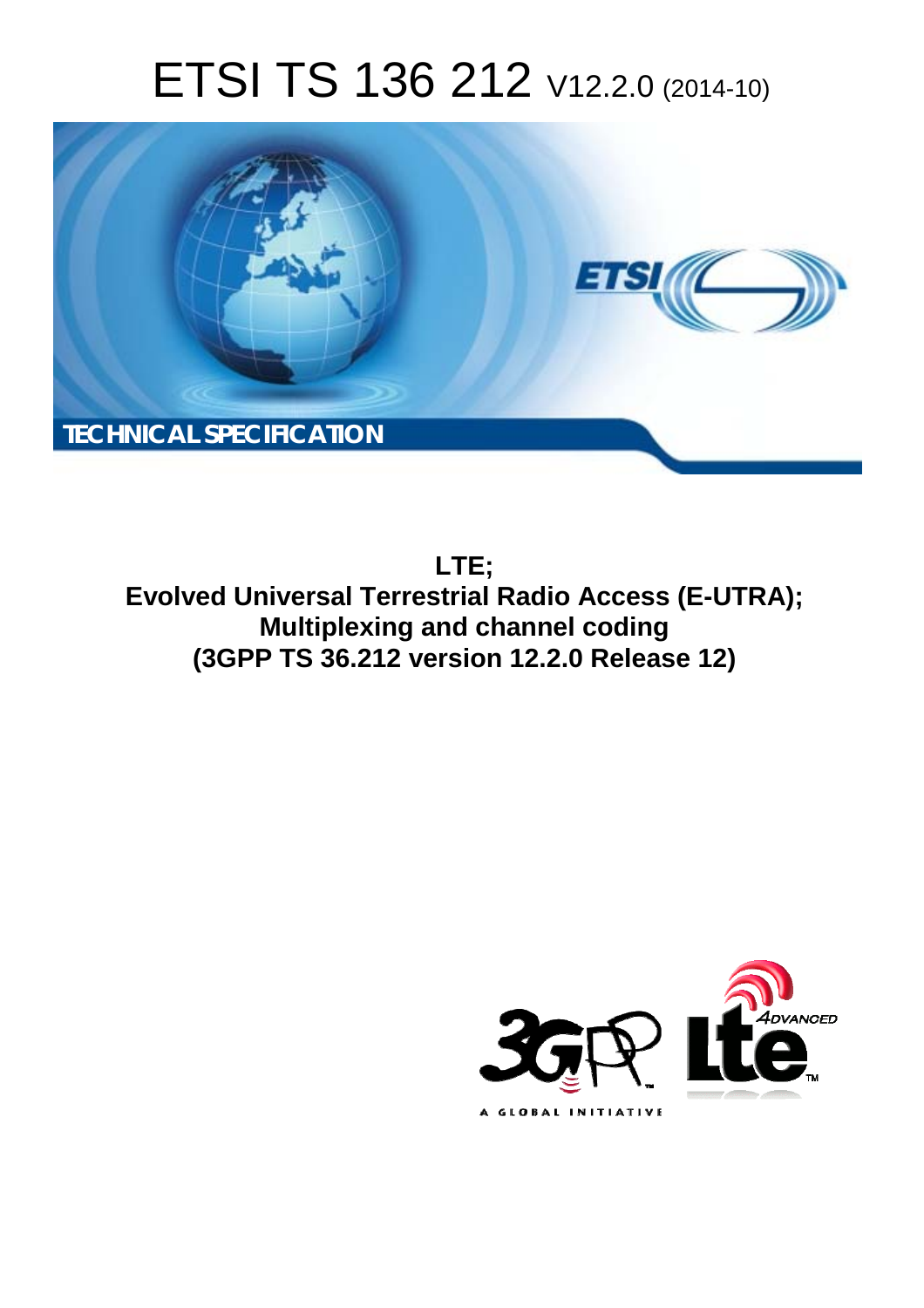Reference RTS/TSGR-0136212vc20

Keywords

 $\overline{1}$ 

#### *ETSI*

#### 650 Route des Lucioles F-06921 Sophia Antipolis Cedex - FRANCE

Tel.: +33 4 92 94 42 00 Fax: +33 4 93 65 47 16

Siret N° 348 623 562 00017 - NAF 742 C Association à but non lucratif enregistrée à la Sous-Préfecture de Grasse (06) N° 7803/88

#### *Important notice*

The present document can be downloaded from: [http://www.etsi.org](http://www.etsi.org/)

The present document may be made available in electronic versions and/or in print. The content of any electronic and/or print versions of the present document shall not be modified without the prior written authorization of ETSI. In case of any existing or perceived difference in contents between such versions and/or in print, the only prevailing document is the print of the Portable Document Format (PDF) version kept on a specific network drive within ETSI Secretariat.

Users of the present document should be aware that the document may be subject to revision or change of status. Information on the current status of this and other ETSI documents is available at <http://portal.etsi.org/tb/status/status.asp>

If you find errors in the present document, please send your comment to one of the following services: [http://portal.etsi.org/chaircor/ETSI\\_support.asp](http://portal.etsi.org/chaircor/ETSI_support.asp)

#### *Copyright Notification*

No part may be reproduced or utilized in any form or by any means, electronic or mechanical, including photocopying and microfilm except as authorized by written permission of ETSI.

The content of the PDF version shall not be modified without the written authorization of ETSI. The copyright and the foregoing restriction extend to reproduction in all media.

> © European Telecommunications Standards Institute 2014. All rights reserved.

**DECT**TM, **PLUGTESTS**TM, **UMTS**TM and the ETSI logo are Trade Marks of ETSI registered for the benefit of its Members. **3GPP**TM and **LTE**™ are Trade Marks of ETSI registered for the benefit of its Members and of the 3GPP Organizational Partners.

**GSM**® and the GSM logo are Trade Marks registered and owned by the GSM Association.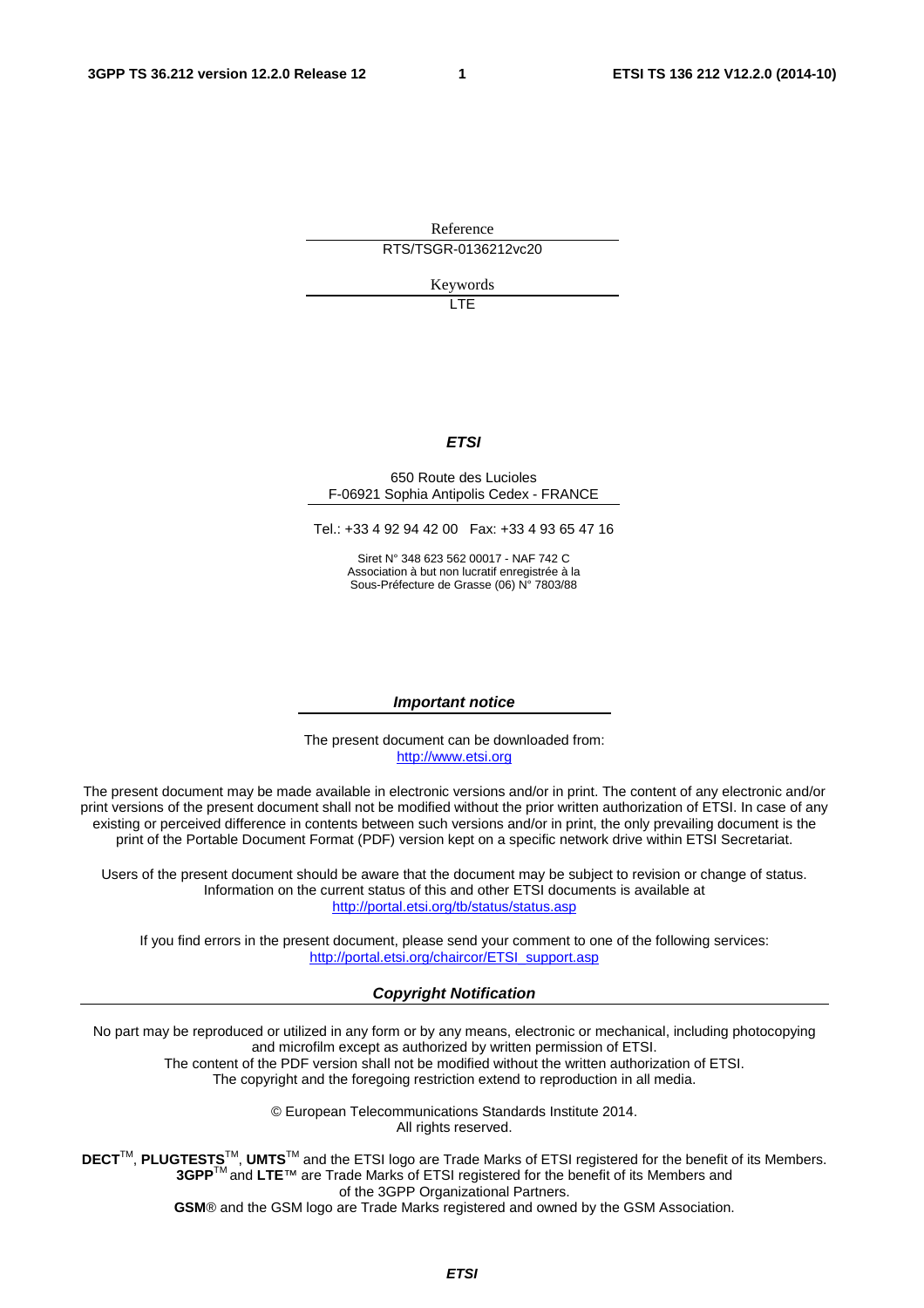# Intellectual Property Rights

IPRs essential or potentially essential to the present document may have been declared to ETSI. The information pertaining to these essential IPRs, if any, is publicly available for **ETSI members and non-members**, and can be found in ETSI SR 000 314: *"Intellectual Property Rights (IPRs); Essential, or potentially Essential, IPRs notified to ETSI in respect of ETSI standards"*, which is available from the ETSI Secretariat. Latest updates are available on the ETSI Web server ([http://ipr.etsi.org\)](http://webapp.etsi.org/IPR/home.asp).

Pursuant to the ETSI IPR Policy, no investigation, including IPR searches, has been carried out by ETSI. No guarantee can be given as to the existence of other IPRs not referenced in ETSI SR 000 314 (or the updates on the ETSI Web server) which are, or may be, or may become, essential to the present document.

# Foreword

This Technical Specification (TS) has been produced by ETSI 3rd Generation Partnership Project (3GPP).

The present document may refer to technical specifications or reports using their 3GPP identities, UMTS identities or GSM identities. These should be interpreted as being references to the corresponding ETSI deliverables.

The cross reference between GSM, UMTS, 3GPP and ETSI identities can be found under [http://webapp.etsi.org/key/queryform.asp.](http://webapp.etsi.org/key/queryform.asp)

# Modal verbs terminology

In the present document "**shall**", "**shall not**", "**should**", "**should not**", "**may**", "**may not**", "**need**", "**need not**", "**will**", "**will not**", "**can**" and "**cannot**" are to be interpreted as described in clause 3.2 of the [ETSI Drafting Rules](http://portal.etsi.org/Help/editHelp!/Howtostart/ETSIDraftingRules.aspx) (Verbal forms for the expression of provisions).

"**must**" and "**must not**" are **NOT** allowed in ETSI deliverables except when used in direct citation.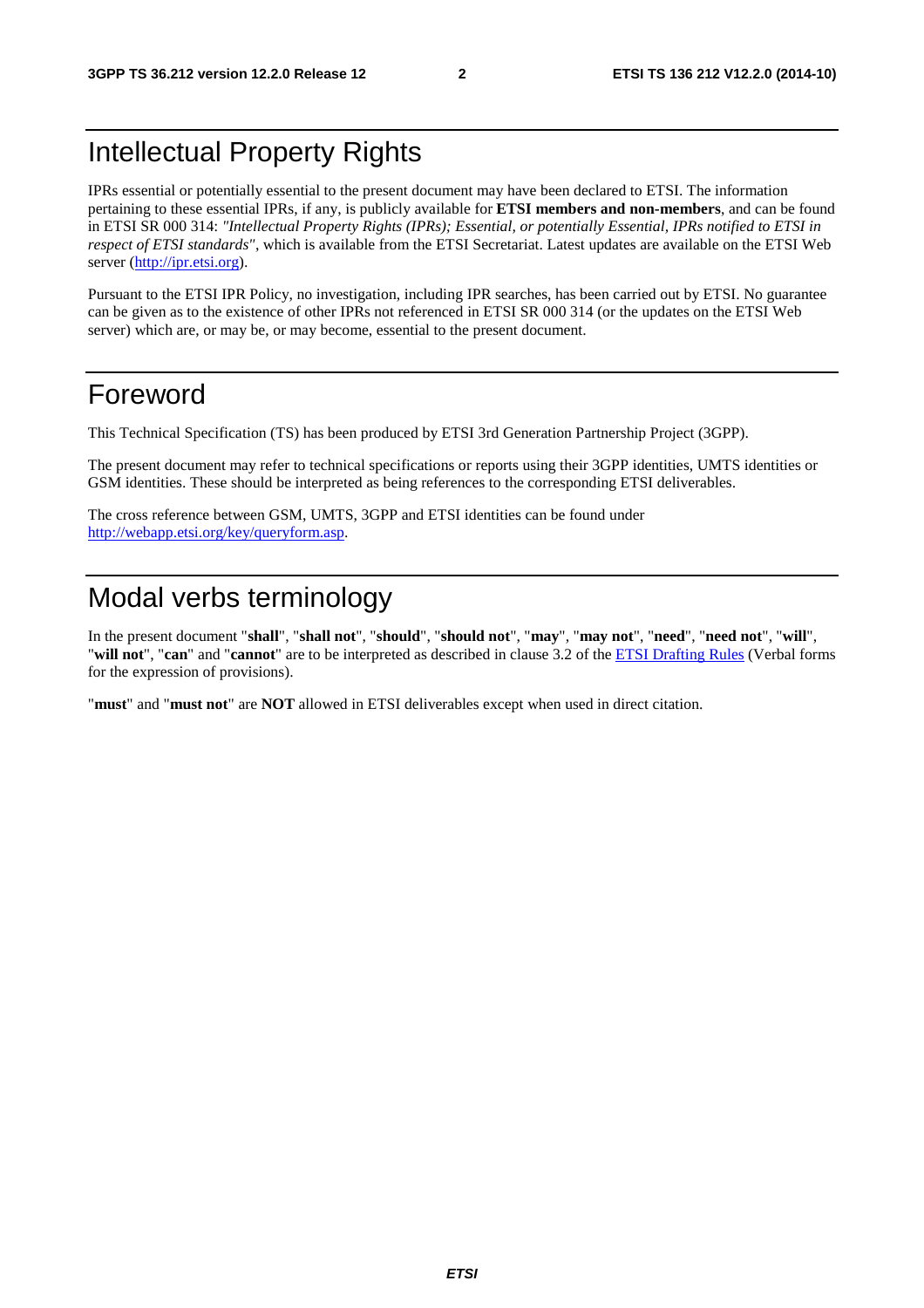$\mathbf{3}$ 

# Contents

| 1                      |                                                                                                                                                                    |  |
|------------------------|--------------------------------------------------------------------------------------------------------------------------------------------------------------------|--|
| 2                      |                                                                                                                                                                    |  |
| 3                      |                                                                                                                                                                    |  |
| 3.1                    |                                                                                                                                                                    |  |
| 3.2                    |                                                                                                                                                                    |  |
| 3.3                    |                                                                                                                                                                    |  |
| 4                      |                                                                                                                                                                    |  |
| 4.1                    |                                                                                                                                                                    |  |
| 4.2                    |                                                                                                                                                                    |  |
|                        |                                                                                                                                                                    |  |
| 5                      |                                                                                                                                                                    |  |
| 5.1                    |                                                                                                                                                                    |  |
| 5.1.1                  |                                                                                                                                                                    |  |
| 5.1.2                  |                                                                                                                                                                    |  |
| 5.1.3                  |                                                                                                                                                                    |  |
| 5.1.3.1                |                                                                                                                                                                    |  |
| 5.1.3.2                |                                                                                                                                                                    |  |
| 5.1.3.2.1              |                                                                                                                                                                    |  |
| 5.1.3.2.2              |                                                                                                                                                                    |  |
| 5.1.3.2.3              |                                                                                                                                                                    |  |
| 5.1.4                  |                                                                                                                                                                    |  |
| 5.1.4.1                |                                                                                                                                                                    |  |
| 5.1.4.1.1              |                                                                                                                                                                    |  |
| 5.1.4.1.2              |                                                                                                                                                                    |  |
| 5.1.4.2                | Rate matching for convolutionally coded transport channels and control information 18                                                                              |  |
| 5.1.4.2.1              |                                                                                                                                                                    |  |
| 5.1.4.2.2              |                                                                                                                                                                    |  |
| 5.1.5                  |                                                                                                                                                                    |  |
| 5.2                    |                                                                                                                                                                    |  |
| 5.2.1                  |                                                                                                                                                                    |  |
| 5.2.2                  | Uplink shared channel                                                                                                                                              |  |
| 5.2.2.1                |                                                                                                                                                                    |  |
| 5.2.2.2                |                                                                                                                                                                    |  |
| 5.2.2.3                |                                                                                                                                                                    |  |
| 5.2.2.4                |                                                                                                                                                                    |  |
| 5.2.2.5                |                                                                                                                                                                    |  |
| 5.2.2.6                |                                                                                                                                                                    |  |
| 5.2.2.6.1<br>5.2.2.6.2 |                                                                                                                                                                    |  |
| 5.2.2.6.3              | Channel quality information formats for higher layer configured subband CQI reports36<br>Channel quality information formats for UE selected subband CQI reports39 |  |
| 5.2.2.6.4              |                                                                                                                                                                    |  |
| 5.2.2.6.5              |                                                                                                                                                                    |  |
| 5.2.2.7                |                                                                                                                                                                    |  |
| 5.2.2.8                |                                                                                                                                                                    |  |
| 5.2.3                  |                                                                                                                                                                    |  |
| 5.2.3.1                |                                                                                                                                                                    |  |
| 5.2.3.2                |                                                                                                                                                                    |  |
| 5.2.3.3                |                                                                                                                                                                    |  |
| 5.2.3.3.1              |                                                                                                                                                                    |  |
|                        |                                                                                                                                                                    |  |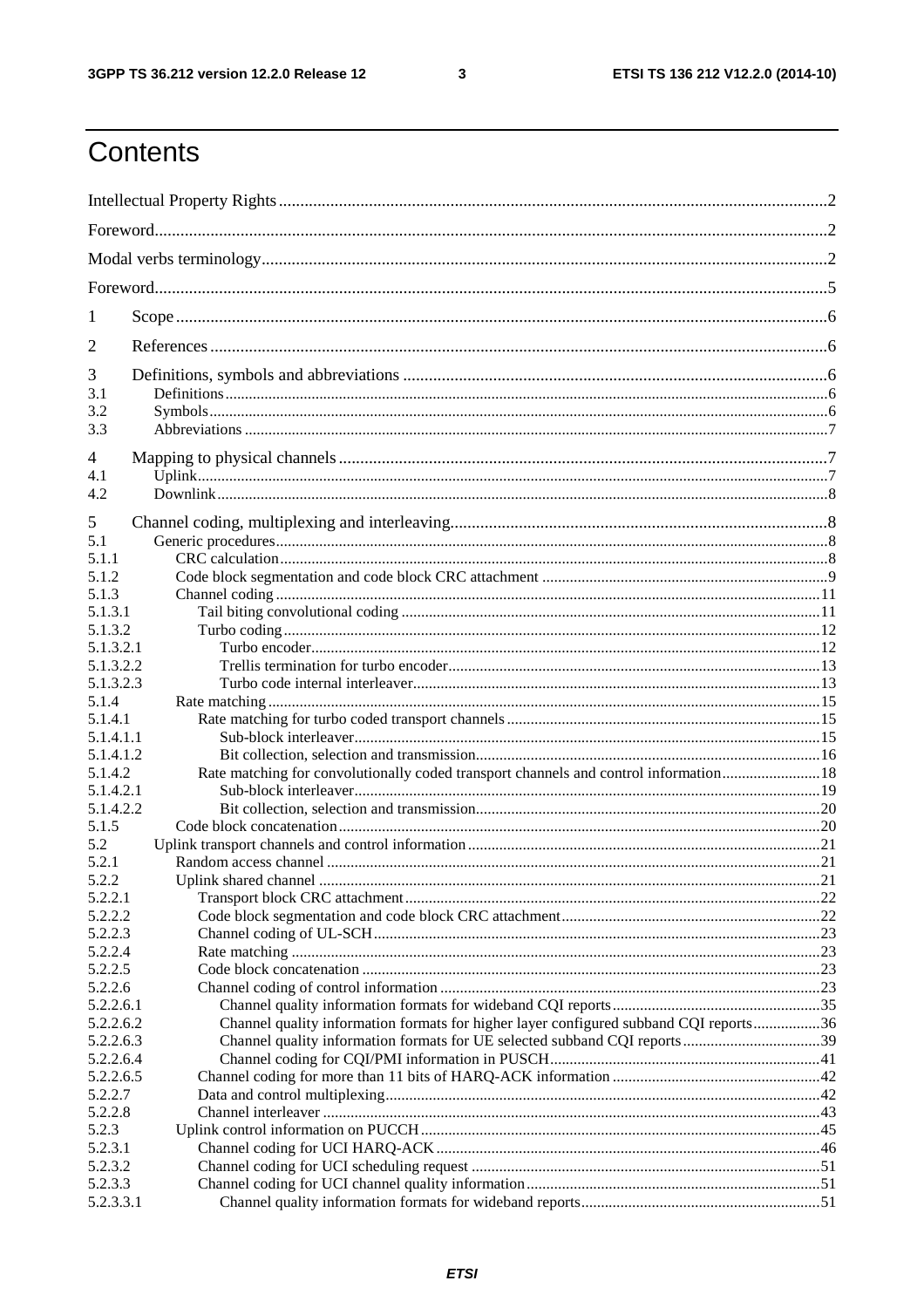| 5.2.3.3.2  |                               |  |
|------------|-------------------------------|--|
| 5.2.3.4    |                               |  |
| 5.2.4      |                               |  |
| 5.2.4.1    |                               |  |
| 5.2.4.2    |                               |  |
| 5.2.4.3    |                               |  |
| 5.3        |                               |  |
| 5.3.1      |                               |  |
| 5.3.1.1    |                               |  |
| 5.3.1.2    |                               |  |
| 5.3.1.3    |                               |  |
| 5.3.2      |                               |  |
| 5.3.2.1    |                               |  |
| 5.3.2.2    |                               |  |
| 5.3.2.3    |                               |  |
| 5.3.2.4    |                               |  |
| 5.3.2.5    |                               |  |
| 5.3.3      |                               |  |
| 5.3.3.1    |                               |  |
| 5.3.3.1.1  |                               |  |
| 5.3.3.1.2  |                               |  |
| 5.3.3.1.3  |                               |  |
| 5.3.3.1.3A |                               |  |
| 5.3.3.1.4  |                               |  |
| 5.3.3.1.4A |                               |  |
| 5.3.3.1.5  |                               |  |
| 5.3.3.1.5A |                               |  |
| 5.3.3.1.5B |                               |  |
| 5.3.3.1.5C |                               |  |
| 5.3.3.1.5D |                               |  |
| 5.3.3.1.6  |                               |  |
| 5.3.3.1.7  |                               |  |
| 5.3.3.1.8  |                               |  |
| 5.3.3.2    |                               |  |
| 5.3.3.3    |                               |  |
| 5.3.3.4    |                               |  |
| 5.3.4      |                               |  |
| 5.3.4.1    |                               |  |
| 5.3.5      |                               |  |
| 5.3.5.1    |                               |  |
|            | <b>Annex A (informative):</b> |  |
|            |                               |  |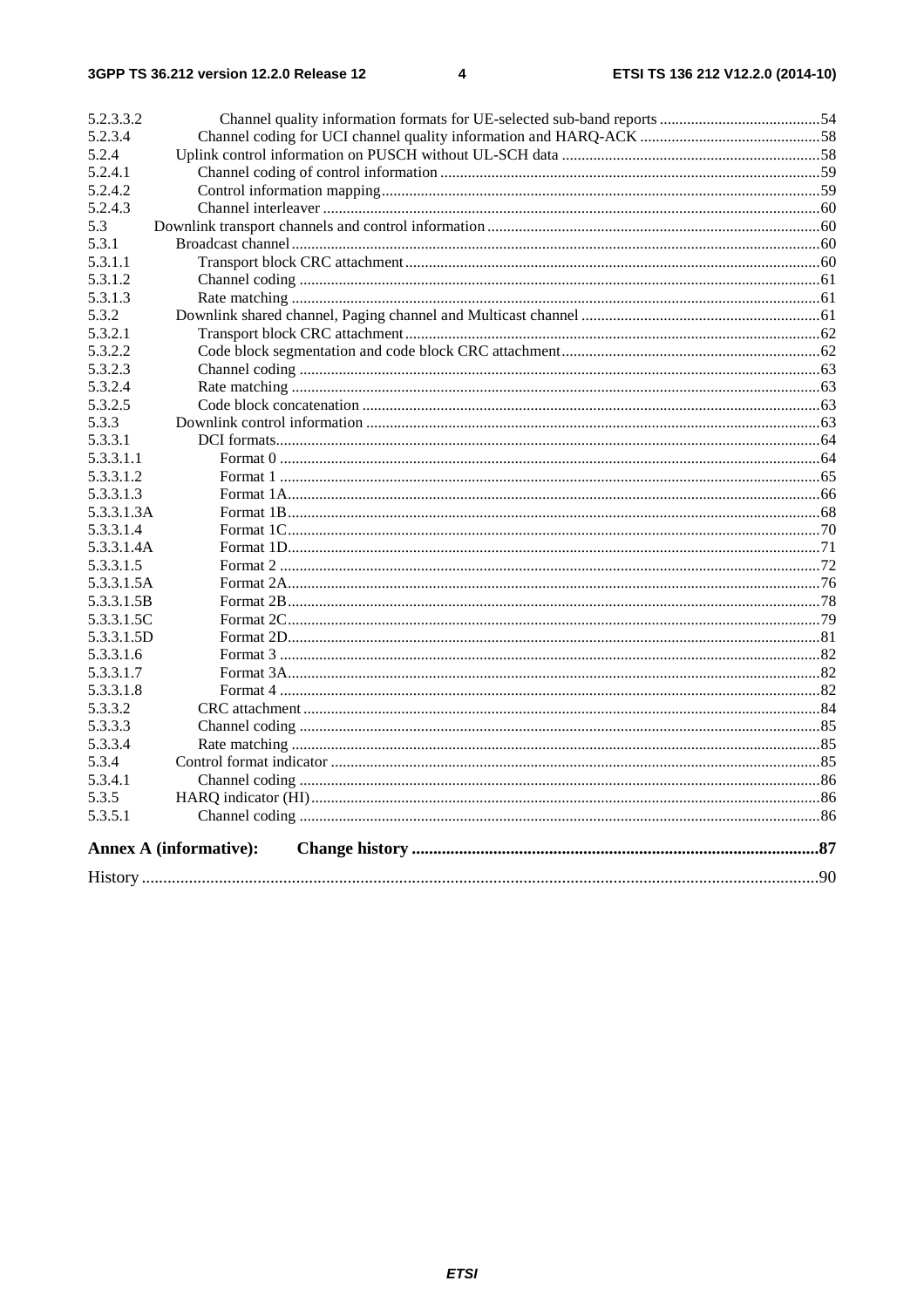# Foreword

This Technical Specification has been produced by the 3<sup>rd</sup> Generation Partnership Project (3GPP).

The contents of the present document are subject to continuing work within the TSG and may change following formal TSG approval. Should the TSG modify the contents of the present document, it will be re-released by the TSG with an identifying change of release date and an increase in version number as follows:

Version x.y.z

where:

- x the first digit:
	- 1 presented to TSG for information;
	- 2 presented to TSG for approval;
	- 3 or greater indicates TSG approved document under change control.
- Y the second digit is incremented for all changes of substance, i.e. technical enhancements, corrections, updates, etc.
- z the third digit is incremented when editorial only changes have been incorporated in the document.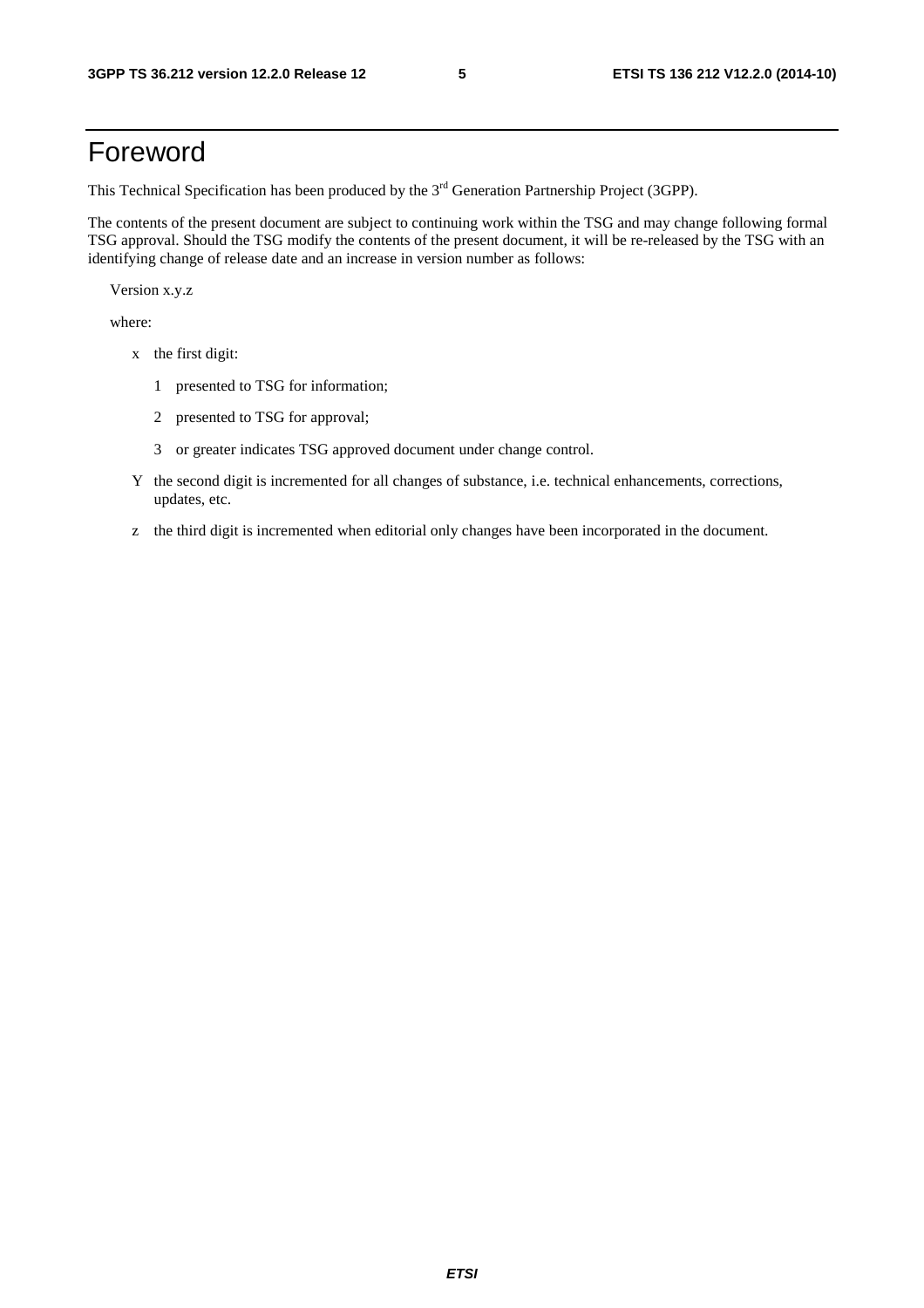# 1 Scope

The present document specifies the coding, multiplexing and mapping to physical channels for E-UTRA.

# 2 References

The following documents contain provisions which, through reference in this text, constitute provisions of the present document.

- References are either specific (identified by date of publication, edition number, version number, etc.) or non-specific.
- For a specific reference, subsequent revisions do not apply.
- For a non-specific reference, the latest version applies. In the case of a reference to a 3GPP document (including a GSM document), a non-specific reference implicitly refers to the latest version of that document *in the same Release as the present document*.
- [1] 3GPP TR 21.905: "Vocabulary for 3GPP Specifications".
- [2] 3GPP TS 36.211: "Evolved Universal Terrestrial Radio Access (E-UTRA); Physical channels and modulation".
- [3] 3GPP TS 36.213: "Evolved Universal Terrestrial Radio Access (E-UTRA); Physical layer procedures".
- [4] 3GPP TS 36.306: "Evolved Universal Terrestrial Radio Access (E-UTRA); User Equipment (UE) radio access capabilities".
- [5] 3GPP TS36.321, "Evolved Universal Terrestrial Radio Access (E-UTRA); Medium Access Control (MAC) protocol specification"
- [6] 3GPP TS36.331, "Evolved Universal Terrestrial Radio Access (E-UTRA); Radio Resource Control (RRC) protocol specification"

# 3 Definitions, symbols and abbreviations

# 3.1 Definitions

For the purposes of the present document, the terms and definitions given in [1] and the following apply. A term defined in the present document takes precedence over the definition of the same term, if any, in [1].

*Definition format* 

*<defined term>: <definition>.* 

## 3.2 Symbols

For the purposes of the present document, the following symbols apply:

| $N_{\mathrm{RB}}^{\mathrm{DL}}$ | Downlink bandwidth configuration, expressed in number of resource blocks [2]      |
|---------------------------------|-----------------------------------------------------------------------------------|
| $N_{\mathrm{RB}}^{\mathrm{UL}}$ | Uplink bandwidth configuration, expressed in number of resource blocks [2]        |
| $N_{\rm sc}^{\rm RB}$           | Resource block size in the frequency domain, expressed as a number of subcarriers |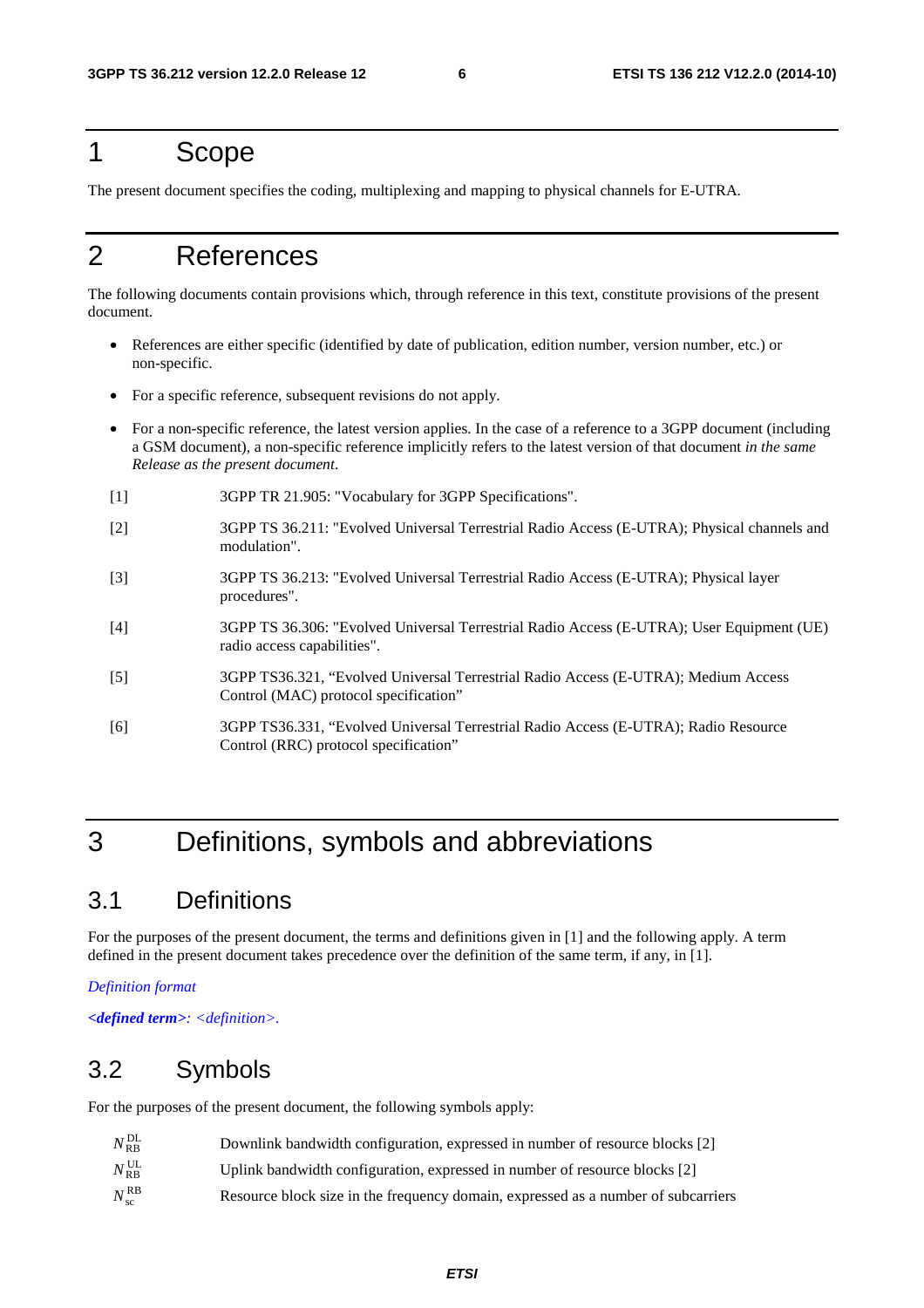| $N_{\text{swmb}}^{\text{PUSCH}}$        | Number of SC-FDMA symbols carrying PUSCH in a subframe                              |
|-----------------------------------------|-------------------------------------------------------------------------------------|
| $N_{\text{symb}}^{\text{PUSCH-inital}}$ | Number of SC-FDMA symbols carrying PUSCH in the initial PUSCH transmission subframe |
| $N_{\text{swmb}}^{\text{UL}}$           | Number of SC-FDMA symbols in an uplink slot                                         |
| $N_{SRS}$                               | Number of SC-FDMA symbols used for SRS transmission in a subframe (0 or 1).         |

# 3.3 Abbreviations

For the purposes of the present document, the following abbreviations apply:

| <b>BCH</b>    | <b>Broadcast channel</b>                      |
|---------------|-----------------------------------------------|
| <b>CFI</b>    | <b>Control Format Indicator</b>               |
| CP.           | Cyclic Prefix                                 |
| <b>CSI</b>    | <b>Channel State Information</b>              |
| <b>DCI</b>    | Downlink Control Information                  |
| DL-SCH        | Downlink Shared channel                       |
| <b>EPDCCH</b> | Enhanced Physical Downlink Control channel    |
| <b>FDD</b>    | <b>Frequency Division Duplexing</b>           |
| HІ            | <b>HARQ</b> indicator                         |
| <b>MCH</b>    | Multicast channel                             |
| <b>PBCH</b>   | Physical Broadcast channel                    |
| <b>PCFICH</b> | Physical Control Format Indicator channel     |
| <b>PCH</b>    | Paging channel                                |
| <b>PDCCH</b>  | Physical Downlink Control channel             |
| <b>PDSCH</b>  | Physical Downlink Shared channel              |
| <b>PHICH</b>  | Physical HARQ indicator channel               |
| <b>PMCH</b>   | Physical Multicast channel                    |
| <b>PMI</b>    | Precoding Matrix Indicator                    |
| <b>PRACH</b>  | Physical Random Access channel                |
| <b>PUCCH</b>  | Physical Uplink Control channel               |
| <b>PUSCH</b>  | Physical Uplink Shared channel                |
| <b>RACH</b>   | Random Access channel                         |
| RI            | Rank Indication                               |
| SR.           | <b>Scheduling Request</b>                     |
| <b>SRS</b>    | Sounding Reference Signal                     |
| TDD           | Time Division Duplexing                       |
| TPMI          | <b>Transmitted Precoding Matrix Indicator</b> |
| UCI           | <b>Uplink Control Information</b>             |
| UL-SCH        | <b>Uplink Shared channel</b>                  |

# 4 Mapping to physical channels

# 4.1 Uplink

Table 4.1-1 specifies the mapping of the uplink transport channels to their corresponding physical channels. Table 4.1-2 specifies the mapping of the uplink control channel information to its corresponding physical channel.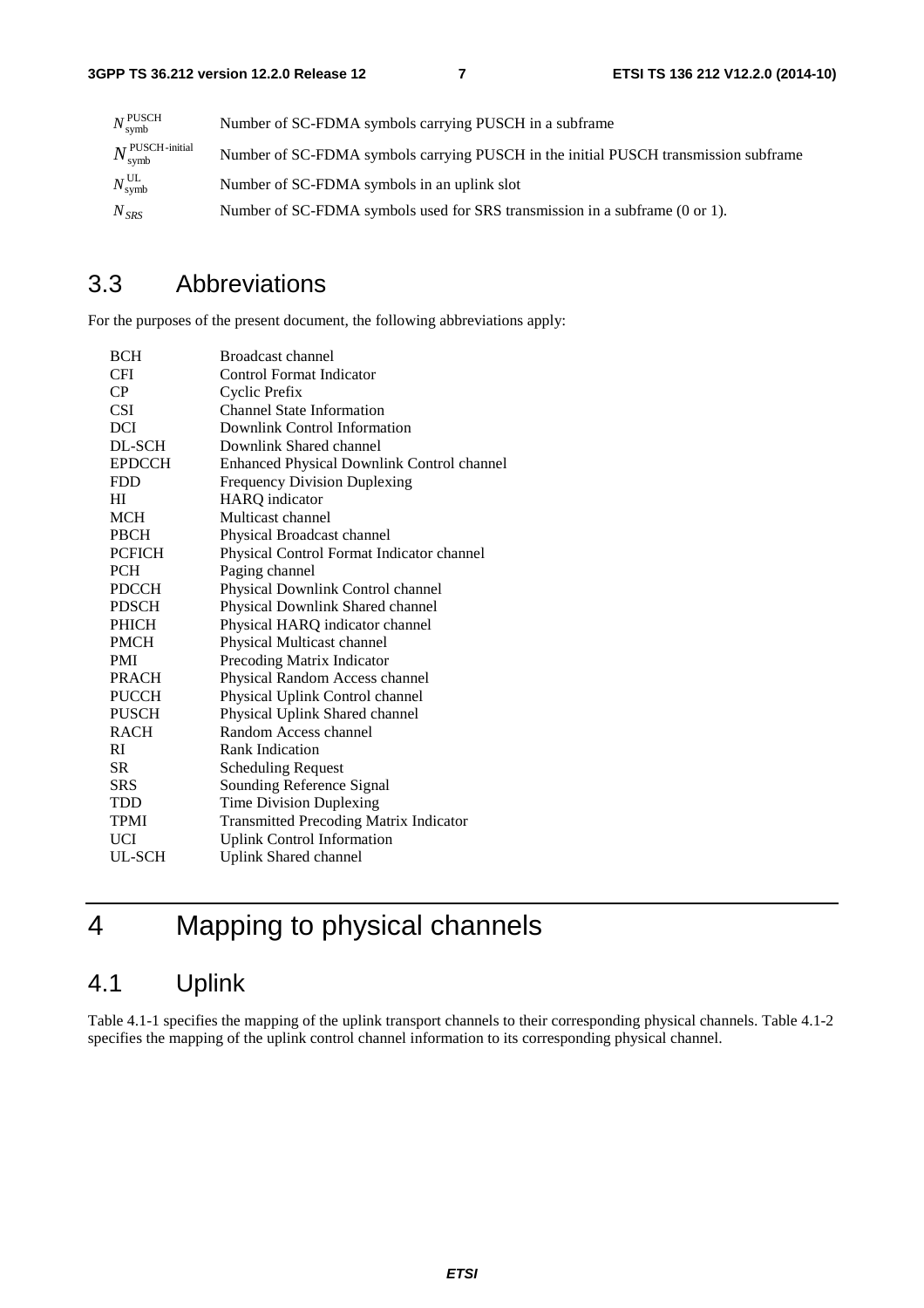| TrCH        | <b>Physical Channel</b> |
|-------------|-------------------------|
| UL-SCH      | <b>PUSCH</b>            |
| <b>RACH</b> | <b>PRACH</b>            |

#### **Table 4.1-1**

#### **Table 4.1-2**

| <b>Control information</b> | <b>Physical Channel</b> |
|----------------------------|-------------------------|
| ' UCI                      | PUCCH, PUSCH            |

### 4.2 Downlink

Table 4.2-1 specifies the mapping of the downlink transport channels to their corresponding physical channels. Table 4.2-2 specifies the mapping of the downlink control channel information to its corresponding physical channel.

#### **Table 4.2-1**

| TrCH       | <b>Physical Channel</b> |
|------------|-------------------------|
| DL-SCH     | <b>PDSCH</b>            |
| <b>BCH</b> | <b>PBCH</b>             |
| <b>PCH</b> | <b>PDSCH</b>            |
| <b>MCH</b> | <b>PMCH</b>             |

#### **Table 4.2-2**

| <b>Control information</b> | <b>Physical Channel</b> |
|----------------------------|-------------------------|
| <b>CFI</b>                 | <b>PCFICH</b>           |
|                            | <b>PHICH</b>            |
| DCI                        | PDCCH, EPDCCH           |

# 5 Channel coding, multiplexing and interleaving

Data and control streams from/to MAC layer are encoded /decoded to offer transport and control services over the radio transmission link. Channel coding scheme is a combination of error detection, error correcting, rate matching, interleaving and transport channel or control information mapping onto/splitting from physical channels.

## 5.1 Generic procedures

This section contains coding procedures which are used for more than one transport channel or control information type.

### 5.1.1 CRC calculation

Denote the input bits to the CRC computation by  $a_0, a_1, a_2, a_3, ..., a_{A-1}$ , and the parity bits by  $p_0, p_1, p_2, p_3, ..., p_{L-1}$ . A is the size of the input sequence and *L* is the number of parity bits. The parity bits are generated by one of the following cyclic generator polynomials:

- $g_{CRC24A}(D) = [D^{24} + D^{23} + D^{18} + D^{17} + D^{14} + D^{11} + D^{10} + D^7 + D^6 + D^5 + D^4 + D^3 + D + 1]$  and;
- $-$  g<sub>CRC24B</sub> $(D) = [D^{24} + D^{23} + D^6 + D^5 + D + 1]$  for a CRC length  $L = 24$  and;
- $g_{CRC16}(D) = [D^{16} + D^{12} + D^5 + 1]$  for a CRC length  $L = 16$ .
- $g_{CRC8}(D) = [D^8 + D^7 + D^4 + D^3 + D + 1]$  for a CRC length of  $L = 8$ .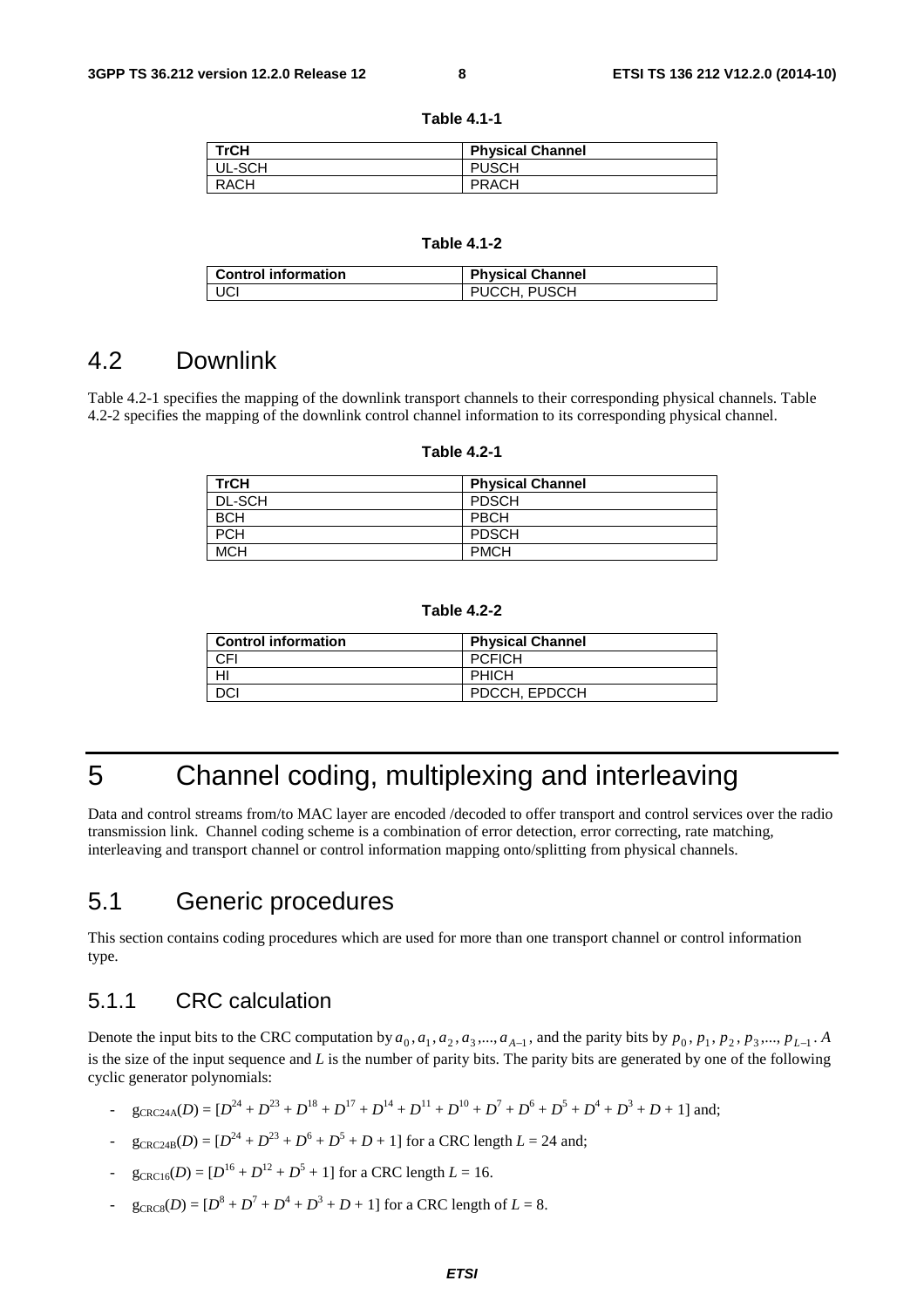The encoding is performed in a systematic form, which means that in GF(2), the polynomial:

$$
a_0 D^{A+23} + a_1 D^{A+22} + ... + a_{A-1} D^{24} + p_0 D^{23} + p_1 D^{22} + ... + p_{22} D^1 + p_{23}
$$

yields a remainder equal to 0 when divided by the corresponding length-24 CRC generator polynomial,  $g_{CRC24A}(D)$  or  $g_{CRC24B}(D)$ , the polynomial:

$$
a_0 D^{A+15} + a_1 D^{A+14} + ... + a_{A-1} D^{16} + p_0 D^{15} + p_1 D^{14} + ... + p_{14} D^1 + p_{15}
$$

yields a remainder equal to 0 when divided by  $g_{CRC16}(D)$ , and the polynomial:

$$
a_0 D^{A+7} + a_1 D^{A+6} + \dots + a_{A-1} D^8 + p_0 D^7 + p_1 D^6 + \dots + p_6 D^1 + p_7
$$

yields a remainder equal to 0 when divided by  $g_{CRC8}(D)$ .

The bits after CRC attachment are denoted by  $b_0$ ,  $b_1$ ,  $b_2$ ,  $b_3$ ,...,  $b_{B-1}$ , where  $B = A + L$ . The relation between  $a_k$  and  $b_k$  is:

$$
b_k = a_k \qquad \text{for } k = 0, 1, 2, ..., A-1
$$

$$
b_k = p_{k-A}
$$
 for  $k = A, A+1, A+2,..., A+L-1$ .

### 5.1.2 Code block segmentation and code block CRC attachment

The input bit sequence to the code block segmentation is denoted by  $b_0$ ,  $b_1$ ,  $b_2$ ,  $b_3$ ,...,  $b_{B-1}$ , where  $B > 0$ . If *B* is larger than the maximum code block size *Z*, segmentation of the input bit sequence is performed and an additional CRC sequence of  $L = 24$  bits is attached to each code block. The maximum code block size is:

 $-Z = 6144.$ 

If the number of filler bits *F* calculated below is not 0, filler bits are added to the beginning of the first block.

Note that if  $B < 40$ , filler bits are added to the beginning of the code block.

The filler bits shall be set to  $\langle NULL \rangle$  at the input to the encoder.

Total number of code blocks *C* is determined by:

$$
\text{if } B \leq Z \\
$$

 $L = 0$ 

Number of code blocks:  $C = 1$ 

 $B' = B$ 

else

 $L = 24$ 

Number of code blocks:  $C = \left[ B/(Z-L) \right]$ .

$$
B'=B+C\cdot L
$$

end if

The bits output from code block segmentation, for  $C \neq 0$ , are denoted by  $c_{r0}, c_{r1}, c_{r2}, c_{r3},..., c_{r(K_r-1)}$ , where *r* is the code block number, and  $K_r$  is the number of bits for the code block number  $r$ .

Number of bits in each code block (applicable for  $C \neq 0$  only):

First segmentation size:  $K_{+}$  = minimum *K* in table 5.1.3-3 such that  $C \cdot K \geq B'$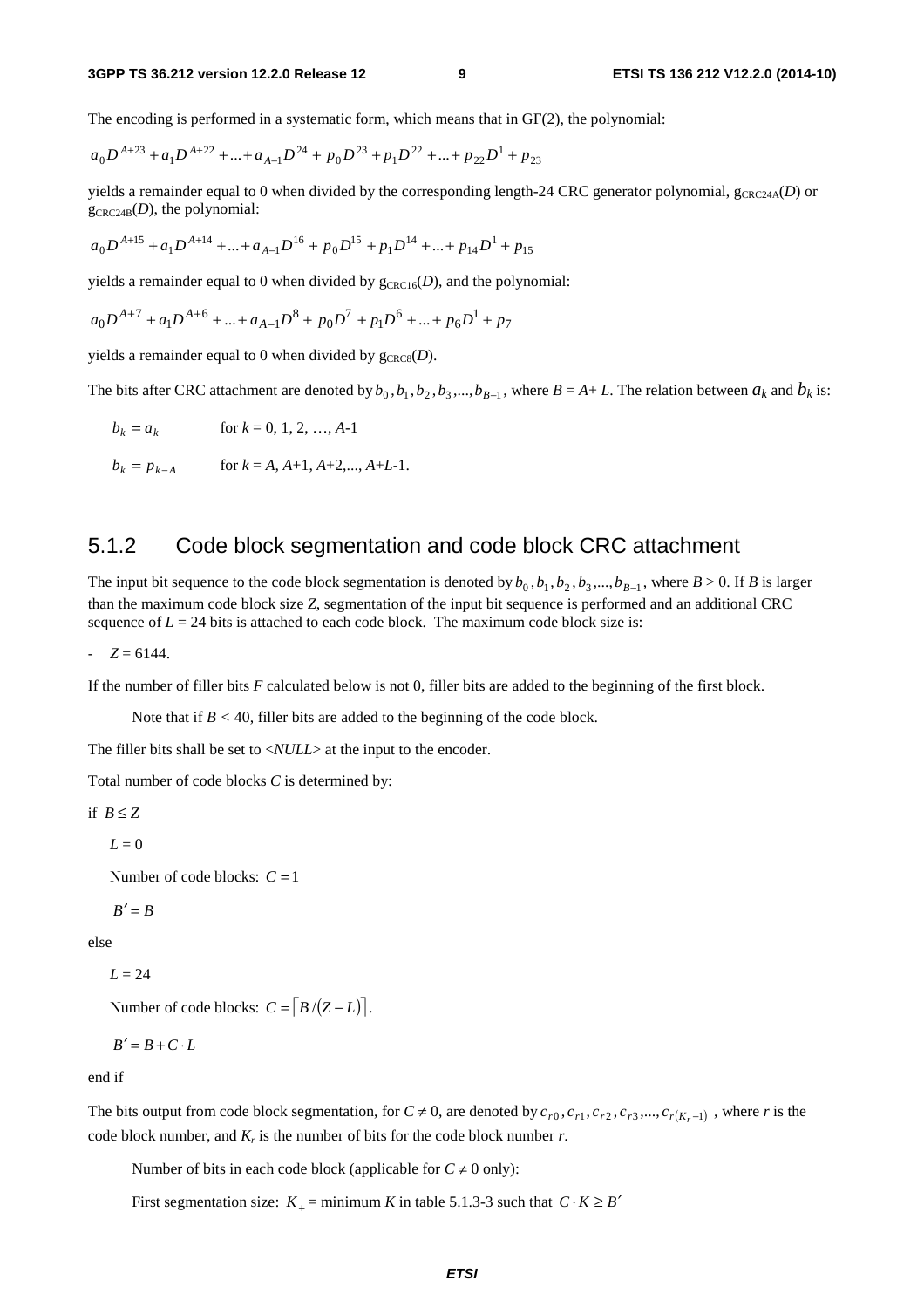if  $C = 1$ 

the number of code blocks with length  $K_+$  is  $C_+ = 1$ ,  $K_- = 0$ ,  $C_- = 0$ 

else if  $C > 1$ 

Second segmentation size:  $K_$  = maximum *K* in table 5.1.3-3 such that  $K < K_+$ 

 $\Delta_K = K_+ - K_-$ 

Number of segments of size 
$$
K_-
$$
:  $C_- = \left[ \frac{C \cdot K_+ - B'}{\Delta_K} \right]$ .

Number of segments of size  $K_+$ :  $C_+ = C - C_-$ .

end if

Number of filler bits:  $F = C_+ \cdot K_+ + C_- \cdot K_- - B'$ 

for 
$$
k = 0
$$
 to  $F-1$  -- Insertion of filter bits  
\n $c_{0k} = \langle NULL \rangle$   
\nend for  
\n $k = F$   
\n $s = 0$   
\nfor  $r = 0$  to  $C-1$   
\nif  $r < C_-$ 

 $K_r = K_+$ 

else

```
K_r = K_+
```
end if

while  $k < K_r - L$ 

 $c_{rk} = b_s$  $k = k + 1$ 

 $s = s + 1$ 

end while

if *C* >1

The sequence  $c_{r0}, c_{r1}, c_{r2}, c_{r3},..., c_{r(K_r-L-1)}$  is used to calculate the CRC parity bits  $p_{r0}, p_{r1}, p_{r2},..., p_{r(L-1)}$ according to section 5.1.1 with the generator polynomial  $g_{CRC24B}(D)$ . For CRC calculation it is assumed that filler bits, if present, have the value 0. while  $k < K_r$ 

```
c_{rk} = p_{r(k+L-K_r)}k = k + 1end while 
end if 
k = 0
```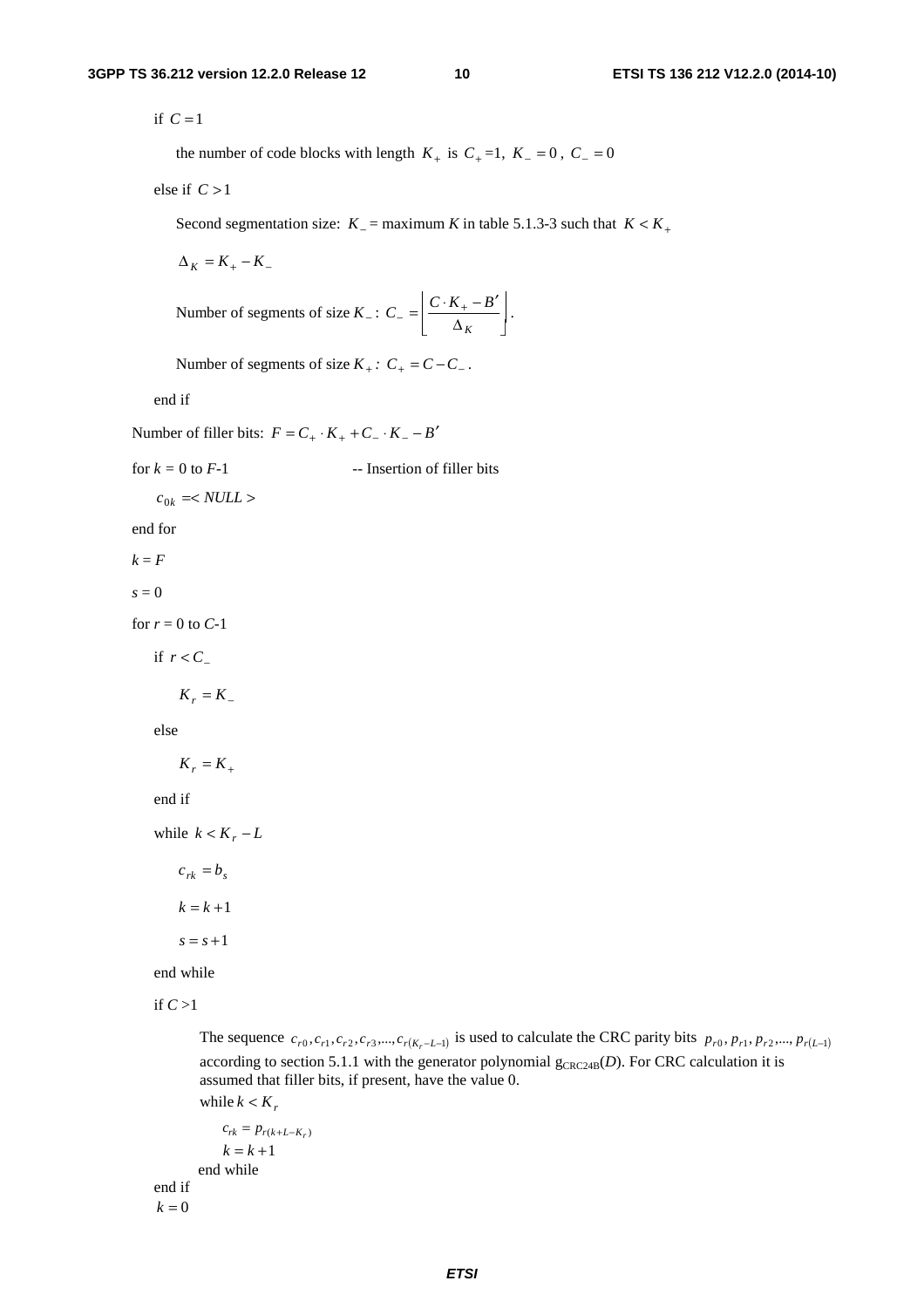end for

### 5.1.3 Channel coding

The bit sequence input for a given code block to channel coding is denoted by  $c_0, c_1, c_2, c_3, ..., c_{K-1}$ , where *K* is the number of bits to encode. After encoding the bits are denoted by  $d_0^{(i)}$ ,  $d_1^{(i)}$ ,  $d_2^{(i)}$ ,  $d_3^{(i)}$ , ...,  $d_{D-1}^{(i)}$ , where *D* is the number of encoded bits per output stream and *i* indexes the encoder output stream. The relation between  $c_k$  and  $d_k^{(i)}$  and between *K* and *D* is dependent on the channel coding scheme.

The following channel coding schemes can be applied to TrCHs:

- tail biting convolutional coding;
- turbo coding.

Usage of coding scheme and coding rate for the different types of TrCH is shown in table 5.1.3-1. Usage of coding scheme and coding rate for the different control information types is shown in table 5.1.3-2.

The values of *D* in connection with each coding scheme:

- tail biting convolutional coding with rate 1/3: *D = K*;
- turbo coding with rate  $1/3$ :  $D = K + 4$ .

The range for the output stream index *i* is 0, 1 and 2 for both coding schemes.

| Table 5.1.3-1: Usage of channel coding scheme and coding rate for TrCHs. |  |  |
|--------------------------------------------------------------------------|--|--|
|--------------------------------------------------------------------------|--|--|

| <b>TrCH</b>   | <b>Coding scheme</b> | <b>Coding rate</b> |
|---------------|----------------------|--------------------|
| UL-SCH        |                      |                    |
| <b>DL-SCH</b> |                      | 1/3                |
| <b>PCH</b>    | Turbo coding         |                    |
| <b>MCH</b>    |                      |                    |
|               | Tail biting          |                    |
| <b>BCH</b>    | convolutional        | 1/3                |
|               | coding               |                    |

| Table 5.1.3-2: Usage of channel coding scheme and coding rate for control information. |  |
|----------------------------------------------------------------------------------------|--|
|                                                                                        |  |

| <b>Control Information</b> | <b>Coding scheme</b>   | <b>Coding rate</b> |
|----------------------------|------------------------|--------------------|
|                            | Tail biting            |                    |
| DCI                        | convolutional          | 1/3                |
|                            | coding                 |                    |
| CFI                        | <b>Block code</b>      | 1/16               |
| HI                         | <b>Repetition code</b> | 1/3                |
| UCI                        | Block code             | variable           |
|                            | Tail biting            |                    |
|                            | convolutional          | 1/3                |
|                            | coding                 |                    |

### 5.1.3.1 Tail biting convolutional coding

A tail biting convolutional code with constraint length 7 and coding rate 1/3 is defined.

The configuration of the convolutional encoder is presented in figure 5.1.3-1.

The initial value of the shift register of the encoder shall be set to the values corresponding to the last 6 information bits in the input stream so that the initial and final states of the shift register are the same. Therefore, denoting the shift register of the encoder by  $s_0, s_1, s_2, ..., s_5$ , then the initial value of the shift register shall be set to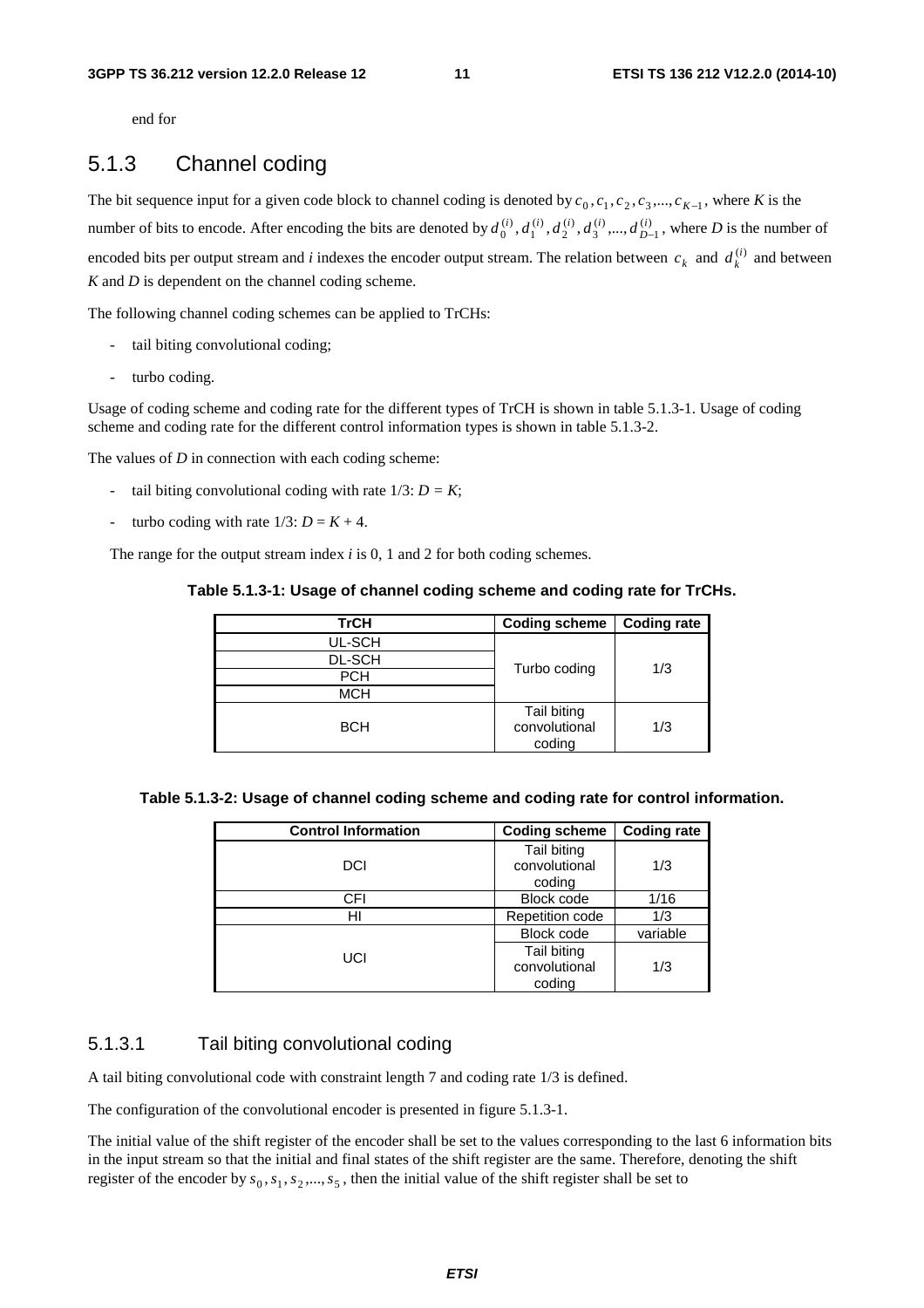



**Figure 5.1.3-1: Rate 1/3 tail biting convolutional encoder.** 

The encoder output streams  $d_k^{(0)}$ ,  $d_k^{(1)}$  and  $d_k^{(2)}$  correspond to the first, second and third parity streams, respectively as shown in Figure 5.1.3-1.

#### 5.1.3.2 Turbo coding

#### 5.1.3.2.1 Turbo encoder

The scheme of turbo encoder is a Parallel Concatenated Convolutional Code (PCCC) with two 8-state constituent encoders and one turbo code internal interleaver. The coding rate of turbo encoder is 1/3. The structure of turbo encoder is illustrated in figure 5.1.3-2.

The transfer function of the 8-state constituent code for the PCCC is:

$$
G(D) = \left[1, \frac{g_1(D)}{g_0(D)}\right],
$$

where

$$
g_0(D) = 1 + D^2 + D^3
$$
,  
 $g_1(D) = 1 + D + D^3$ .

The initial value of the shift registers of the 8-state constituent encoders shall be all zeros when starting to encode the input bits.

The output from the turbo encoder is

$$
d_k^{(0)} = x_k
$$

$$
d_k^{(1)} = z_k
$$

$$
d_k^{(2)} = z'_k
$$

for  $k = 0.1, 2, ..., K - 1$ .

If the code block to be encoded is the 0-th code block and the number of filler bits is greater than zero, i.e.,  $F > 0$ , then the encoder shall set  $c_k$ , = 0,  $k$  = 0,...,(*F*-1) at its input and shall set  $d_k^{(0)} \leq NULL >$ ,  $k = 0, \ldots, (F-1)$  and  $d_k^{(1)} = < NULL >$ ,  $k = 0, ..., (F-1)$  at its output.

The bits input to the turbo encoder are denoted by  $c_0$ ,  $c_1$ ,  $c_2$ ,  $c_3$ ,...,  $c_{K-1}$ , and the bits output from the first and second 8state constituent encoders are denoted by  $z_0, z_1, z_2, z_3, ..., z_{K-1}$  and  $z'_0, z'_1, z'_2, z'_3, ..., z'_{K-1}$ , respectively. The bits output from the turbo code internal interleaver are denoted by  $c'_0, c'_1, ..., c'_{K-1}$ , and these bits are to be the input to the second 8state constituent encoder.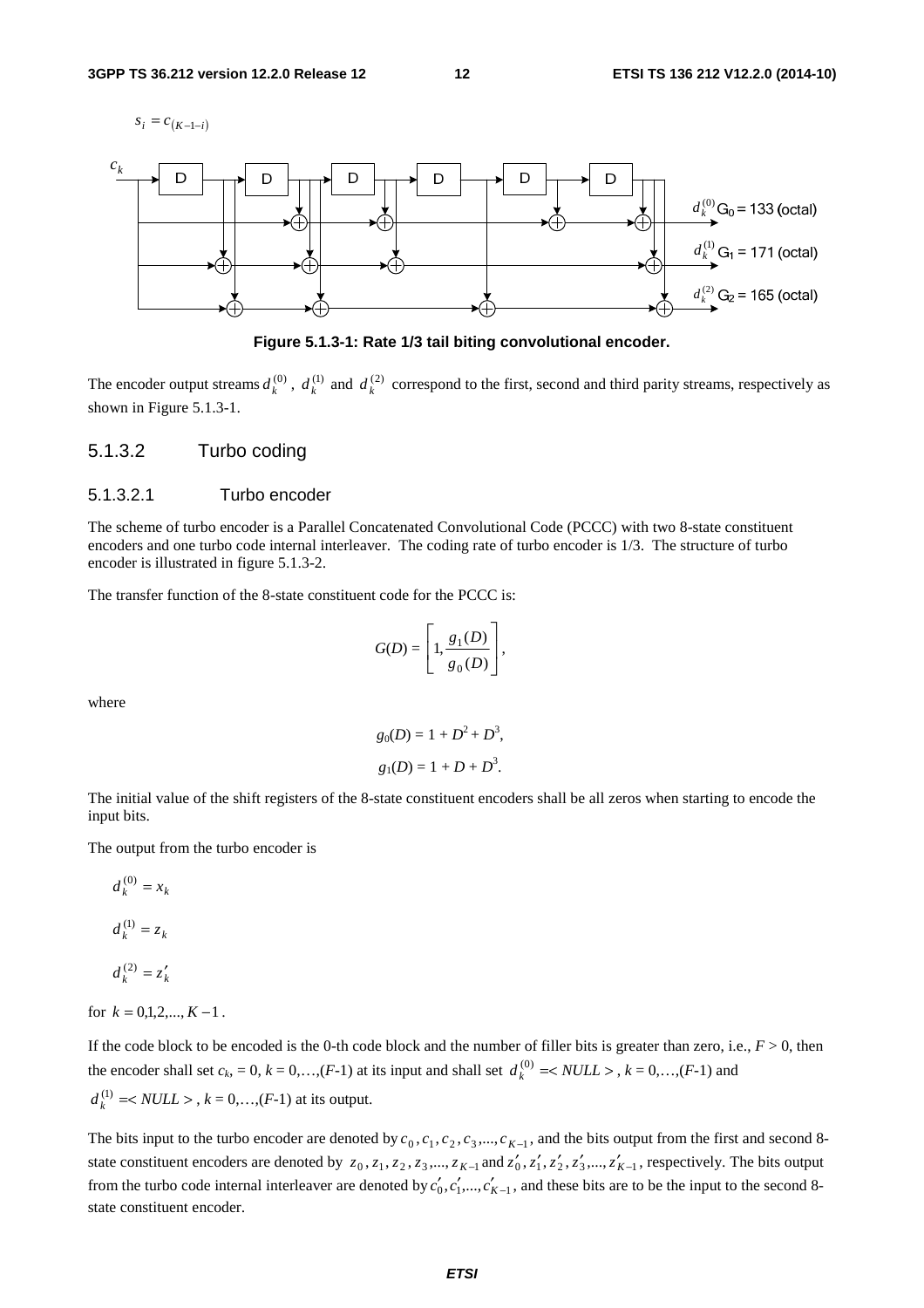

#### **Figure 5.1.3-2: Structure of rate 1/3 turbo encoder (dotted lines apply for trellis termination only).**

### 5.1.3.2.2 Trellis termination for turbo encoder

Trellis termination is performed by taking the tail bits from the shift register feedback after all information bits are encoded. Tail bits are padded after the encoding of information bits.

The first three tail bits shall be used to terminate the first constituent encoder (upper switch of figure 5.1.3-2 in lower position) while the second constituent encoder is disabled. The last three tail bits shall be used to terminate the second constituent encoder (lower switch of figure 5.1.3-2 in lower position) while the first constituent encoder is disabled.

The transmitted bits for trellis termination shall then be:

$$
d_K^{(0)} = x_K, d_{K+1}^{(0)} = z_{K+1}, d_{K+2}^{(0)} = x'_K, d_{K+3}^{(0)} = z'_{K+1}
$$
  

$$
d_K^{(1)} = z_K, d_{K+1}^{(1)} = x_{K+2}, d_{K+2}^{(1)} = z'_K, d_{K+3}^{(1)} = x'_{K+2}
$$
  

$$
d_K^{(2)} = x_{K+1}, d_{K+1}^{(2)} = z_{K+2}, d_{K+2}^{(2)} = x'_{K+1}, d_{K+3}^{(2)} = z'_{K+2}
$$

### 5.1.3.2.3 Turbo code internal interleaver

The bits input to the turbo code internal interleaver are denoted by  $c_0, c_1, ..., c_{K-1}$ , where *K* is the number of input bits. The bits output from the turbo code internal interleaver are denoted by  $c'_0, c'_1, ..., c'_{K-1}$ .

The relationship between the input and output bits is as follows: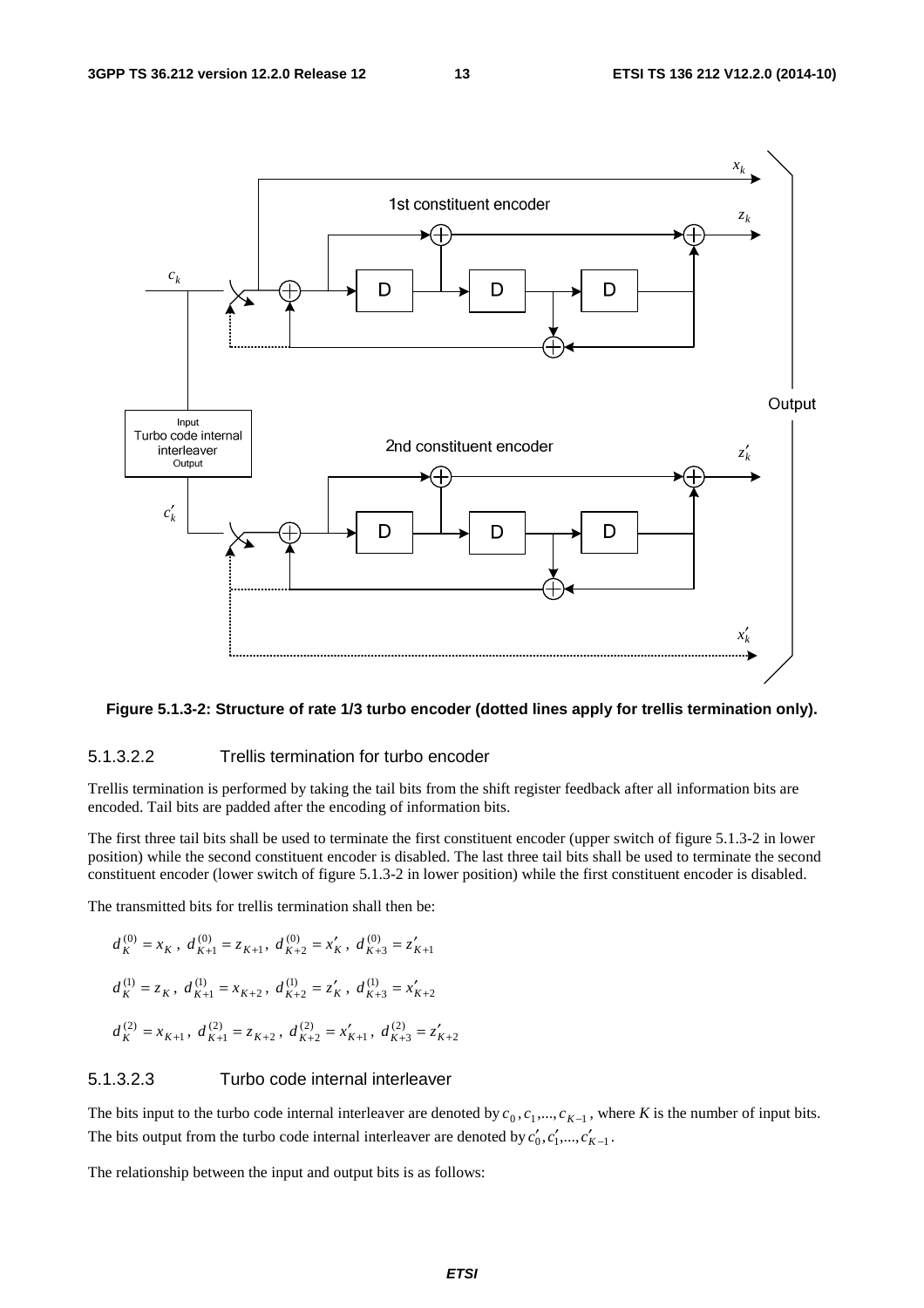$c'_i = c_{\Pi(i)}$ , *i*=0, 1,..., (*K*-1)

where the relationship between the output index *i* and the input index  $\Pi(i)$  satisfies the following quadratic form:

$$
\Pi(i) = \left(f_1 \cdot i + f_2 \cdot i^2\right) \mod K
$$

The parameters  $f_1$  and  $f_2$  depend on the block size *K* and are summarized in Table 5.1.3-3.

*i* | *K* |  $f_1$  |  $f_2$  | *i* | *K* |  $f_1$  |  $f_2$  | *i* | *K* |  $f_1$  |  $f_2$  | *i* | *K* |  $f_1$  |  $f_2$ 1 | 40 | 3 | 10 |48 | 416 | 25 | 52 | 95 |1120 | 67 |140 |142 | 3200 | 111 | 240 2 | 48 | 7 | 12 |49 | 424 | 51 | 106 | 96 | 1152 | 35 | 72 | 143 | 3264 | 443 | 204 3 | 56 | 19 | 42 | 50 | 432 | 47 | 72 | 97 | 1184 | 19 | 74 | 144 | 3328 | 51 | 104 4 | 64 | 7 | 16 |51 | 440 | 91 |110 | 98 |1216 | 39 | 76 |145 | 3392 | 51 |212 5 72 7 18 52 448 29 168 99 1248 19 78 146 3456 451 192 6 | 80 | 11 | 20 | 53 | 456 | 29 | 114 | 100 | 1280 | 199 | 240 | 147 | 3520 | 257 | 220 7 | 88 | 5 | 22 |54 | 464 |247 | 58 | 101 | 1312 | 21 | 82 | 148 | 3584 | 57 | 336 8 | 96 | 11 | 24 | 55 | 472 | 29 | 118 | 102 | 1344 | 211 | 252 | 149 | 3648 | 313 | 228 9 | 104 | 7 | 26 | 56 | 480 | 89 | 180 | 103 | 1376 | 21 | 86 | 150 | 3712 | 271 | 232 10 | 112 | 41 | 84 | 57 | 488 | 91 | 122 | 104 | 1408 | 43 | 88 | 151 | 3776 | 179 | 236 11 | 120 | 103 | 90 | 58 | 496 | 157 | 62 | 105 | 1440 | 149 | 60 | 152 | 3840 | 331 | 120 12 | 128 | 15 | 32 | 59 | 504 | 55 | 84 | 106 | 1472 | 45 | 92 | 153 | 3904 | 363 | 244 13 | 136 | 9 | 34 | 60 | 512 | 31 | 64 | 107 | 1504 | 49 | 846 | 154 | 3968 | 375 | 248 14 | 144 | 17 | 108 | 61 | 528 | 17 | 66 | 108 | 1536 | 71 | 48 | 155 | 4032 | 127 | 168 15 | 152 | 9 | 38 | 62 | 544 | 35 | 68 | 109 | 1568 | 13 | 28 | 156 | 4096 | 31 | 64 16 | 160 | 21 | 120 | 63 | 560 | 227 | 420 | 110 | 1600 | 17 | 80 | 157 | 4160 | 33 | 130 17 | 168 | 101 | 84 | 64 | 576 | 65 | 96 | 111 | 1632 | 25 | 102 | 158 | 4224 | 43 | 264 18 | 176 | 21 | 44 | 65 | 592 | 19 | 74 | 112 | 1664 | 183 | 104 | 159 | 4288 | 33 | 134 19 | 184 | 57 | 46 | 66 | 608 | 37 | 76 | 113 | 1696 | 55 | 954 | 160 | 4352 | 477 | 408 20 | 192 | 23 | 48 | 67 | 624 | 41 | 234 | 114 | 1728 | 127 | 96 | 161 | 4416 | 35 | 138 21 | 200 | 13 | 50 | 68 | 640 | 39 | 80 | 115 | 1760 | 27 | 110 | 162 | 4480 | 233 | 280 22 | 208 | 27 | 52 | 69 | 656 | 185 | 82 | 116 | 1792 | 29 | 112 | 163 | 4544 | 357 | 142 23 | 216 | 11 | 36 | 70 | 672 | 43 | 252 | 117 | 1824 | 29 | 114 | 164 | 4608 | 337 | 480 24 | 224 | 27 | 56 | 71 | 688 | 21 | 86 | 118 | 1856 | 57 | 116 | 165 | 4672 | 37 | 146 25 | 232 | 85 | 58 | 72 | 704 | 155 | 44 | 119 | 1888 | 45 | 354 | 166 | 4736 | 71 | 444 26 | 240 | 29 | 60 | 73 | 720 | 79 | 120 | 120 | 1920 | 31 | 120 | 167 | 4800 | 71 | 120 27 | 248 | 33 | 62 | 74 | 736 | 139 | 92 | 121 | 1952 | 59 | 610 | 168 | 4864 | 37 | 152 28 | 256 | 15 | 32 | 75 | 752 | 23 | 94 | 122 | 1984 | 185 | 124 | 169 | 4928 | 39 | 462 29 264 17 198 76 768 217 48 123 2016 113 420 170 4992 127 234 30 | 272 | 33 | 68 | 77 | 784 | 25 | 98 | 124 | 2048 | 31 | 64 | 171 | 5056 | 39 | 158 31 | 280 | 103 | 210 | 78 | 800 | 17 | 80 | 125 | 2112 | 17 | 66 | 172 | 5120 | 39 | 80 32 | 288 | 19 | 36 | 79 | 816 | 127 | 102 | 126 | 2176 | 171 | 136 | 173 | 5184 | 31 | 96 33 | 296 | 19 | 74 | 80 | 832 | 25 | 52 | 127 | 2240 | 209 | 420 | 174 | 5248 | 113 | 902 34 | 304 | 37 | 76 | 81 | 848 | 239 | 106 | 128 | 2304 | 253 | 216 | 175 | 5312 | 41 | 166 35 | 312 | 19 | 78 | 82 | 864 | 17 | 48 | 129 | 2368 | 367 | 444 | 176 | 5376 | 251 | 336 36 | 320 | 21 | 120 | 83 | 880 | 137 | 110 | 130 | 2432 | 265 | 456 | 177 | 5440 | 43 | 170 37 | 328 | 21 | 82 | 84 | 896 | 215 | 112 | 131 | 2496 | 181 | 468 | 178 | 5504 | 21 | 86 38 | 336 | 115 | 84 | 85 | 912 | 29 | 114 | 132 | 2560 | 39 | 80 | 179 | 5568 | 43 | 174 39 | 344 | 193 | 86 | 86 | 928 | 15 | 58 | 133 | 2624 | 27 | 164 | 180 | 5632 | 45 | 176 40 | 352 | 21 | 44 | 87 | 944 | 147 | 118 | 134 | 2688 | 127 | 504 | 181 | 5696 | 45 | 178 41 | 360 | 133 | 90 | 88 | 960 | 29 | 60 | 135 | 2752 | 143 | 172 | 182 | 5760 | 161 | 120 42 | 368 | 81 | 46 | 89 | 976 | 59 | 122 | 136 | 2816 | 43 | 88 | 183 | 5824 | 89 | 182 43 | 376 | 45 | 94 | 90 | 992 | 65 | 124 | 137 | 2880 | 29 | 300 | 184 | 5888 | 323 | 184 44 | 384 | 23 | 48 | 91 | 1008 | 55 | 84 | 138 | 2944 | 45 | 92 | 185 | 5952 | 47 | 186 45 | 392 | 243 | 98 | 92 | 1024 | 31 | 64 | 139 | 3008 | 157 | 188 | 186 | 6016 | 23 | 94 46 | 400 | 151 | 40 | 93 | 1056 | 17 | 66 | 140 | 3072 | 47 | 96 | 187 | 6080 | 47 | 190 47 | 408 | 155 | 102 | 94 | 1088 | 171 | 204 | 141 | 3136 | 13 | 28 | 188 | 6144 | 263 | 480

**Table 5.1.3-3: Turbo code internal interleaver parameters.**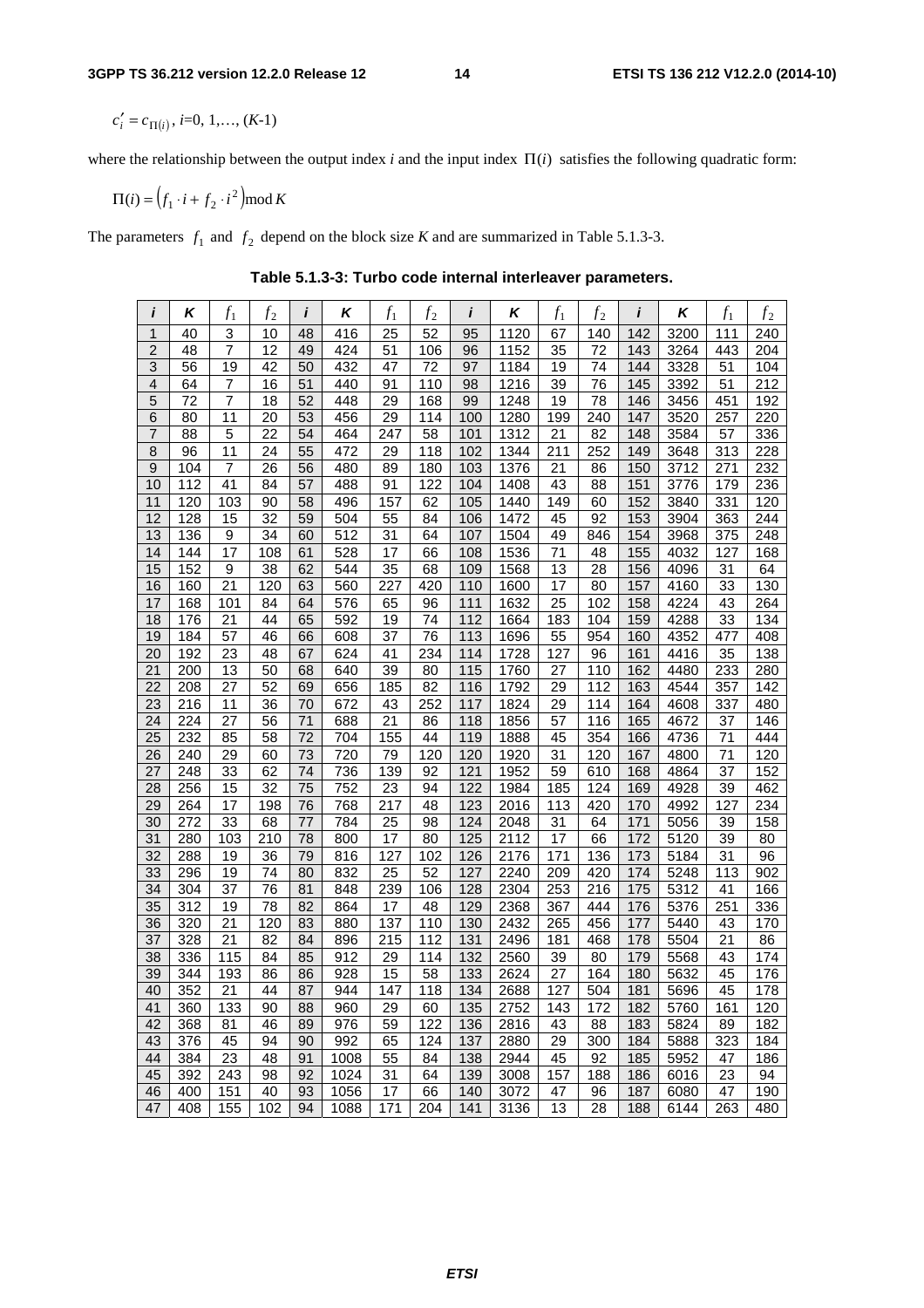### 5.1.4 Rate matching

#### 5.1.4.1 Rate matching for turbo coded transport channels

The rate matching for turbo coded transport channels is defined per coded block and consists of interleaving the three information bit streams  $d_k^{(0)}$ ,  $d_k^{(1)}$  and  $d_k^{(2)}$ , followed by the collection of bits and the generation of a circular buffer as depicted in Figure 5.1.4-1. The output bits for each code block are transmitted as described in section 5.1.4.1.2.



**Figure 5.1.4-1. Rate matching for turbo coded transport channels.** 

The bit stream  $d_k^{(0)}$  is interleaved according to the sub-block interleaver defined in section 5.1.4.1.1 with an output sequence defined as  $v_0^{(0)}$ ,  $v_1^{(0)}$ ,  $v_2^{(0)}$ , ...,  $v_{K_{\Pi}-1}^{(0)}$  $v_0^{(0)}, v_1^{(0)}, v_2^{(0)}, ..., v_{K_{\Pi} - 1}^{(0)}$  and where  $K_{\Pi}$  is defined in section 5.1.4.1.1.

The bit stream  $d_k^{(1)}$  is interleaved according to the sub-block interleaver defined in section 5.1.4.1.1 with an output sequence defined as  $v_0^{(1)}, v_1^{(1)}, v_2^{(1)},..., v_{K_{\Pi}-1}^{(1)}$  $v_0^{(1)}, v_1^{(1)}, v_2^{(1)}, ..., v_{K_{\Pi}-1}^{(1)}$ .

The bit stream  $d_k^{(2)}$  is interleaved according to the sub-block interleaver defined in section 5.1.4.1.1 with an output sequence defined as  $v_0^{(2)}$ ,  $v_1^{(2)}$ ,  $v_2^{(2)}$ ,...,  $v_{K_{\Pi}-1}^{(2)}$  $v_0^{(2)}, v_1^{(2)}, v_2^{(2)}, ..., v_{K_{\Pi}-1}^{(2)}$ .

The sequence of bits  $e_k$  for transmission is generated according to section 5.1.4.1.2.

#### 5.1.4.1.1 Sub-block interleaver

The bits input to the block interleaver are denoted by  $d_0^{(i)}$ ,  $d_1^{(i)}$ ,  $d_2^{(i)}$ , ...,  $d_{D-1}^{(i)}$ , where *D* is the number of bits. The output bit sequence from the block interleaver is derived as follows:

- (1) Assign  $C_{subblock}^{TC}$  = 32 to be the number of columns of the matrix. The columns of the matrix are numbered 0, 1, 2,...,  $C_{subblock}^{TC}$  –1 from left to right.
- (2) Determine the number of rows of the matrix  $R_{subblock}^{TC}$ , by finding minimum integer  $R_{subblock}^{TC}$  such that:

$$
D \leq \left(R_{\text{subblock}}^{TC} \times C_{\text{subblock}}^{TC}\right)
$$

The rows of rectangular matrix are numbered 0, 1, 2, ...,  $R_{subblock}^{TC}$  –1 from top to bottom.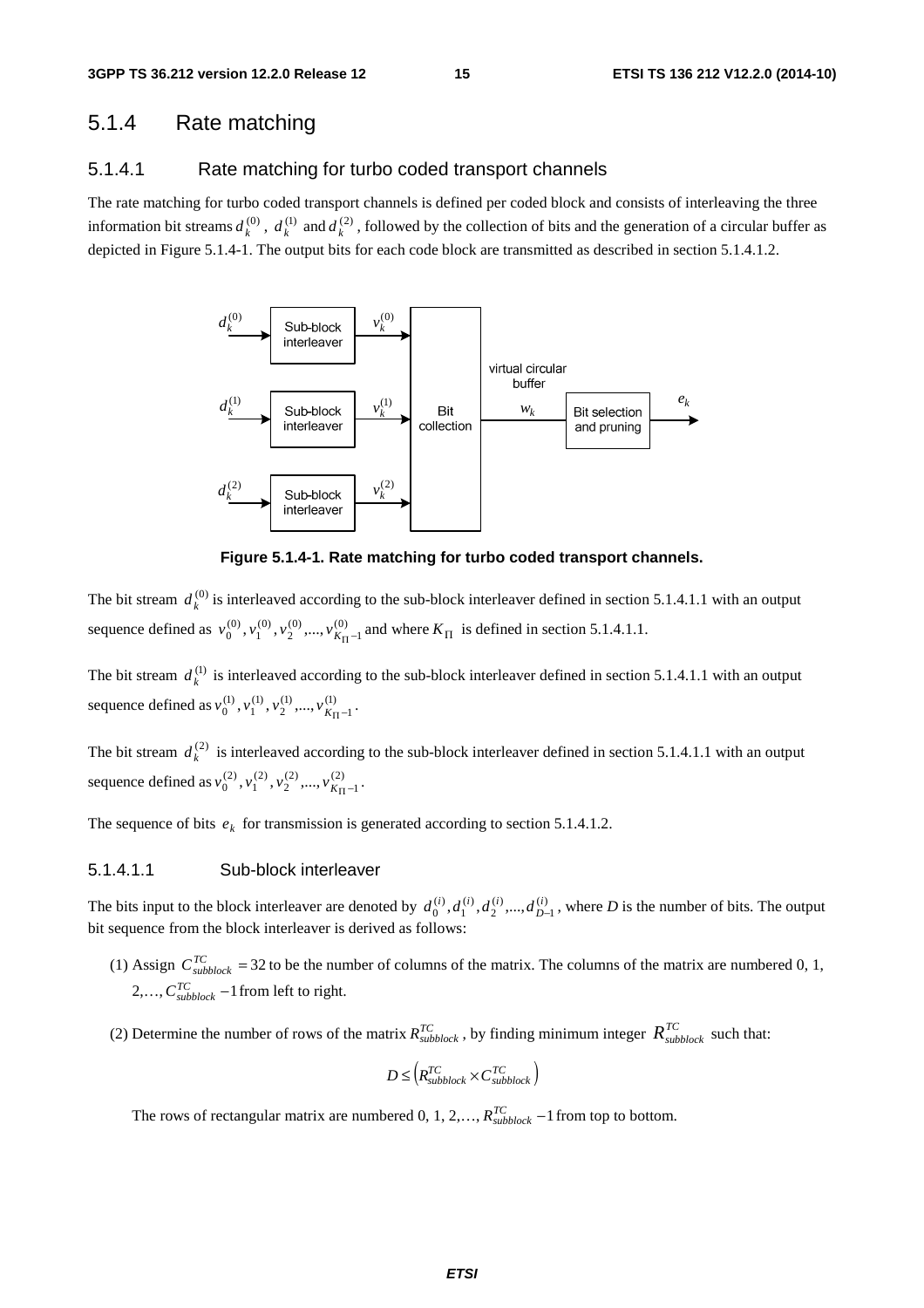(3) If  $\left(R_{\text{subblock}}^{TC} \times C_{\text{subblock}}^{TC}\right) > D$ , then  $N_D = \left(R_{\text{subblock}}^{TC} \times C_{\text{subblock}}^{TC} - D\right)$  dummy bits are padded such that  $y_k = \langle NULL \rangle$ for  $k = 0, 1, ..., N_D - 1$ . Then,  $y_{N_D + k} = d_k^{(i)}$ ,  $k = 0, 1, ..., D-1$ , and the bit sequence  $y_k$  is written into the  $(R_{subblock}^{TC} \times C_{subblock}^{TC})$  matrix row by row starting with bit  $y_0$  in column 0 of row 0:

$$
\begin{bmatrix}\ny_0 & y_1 & y_2 & \cdots & y_{C_{\text{subblock}}^{\text{TC}} - 1} \\
y_{C_{\text{subblock}}^{\text{TC}} & y_{C_{\text{subblock}}^{\text{TC}} + 1} & y_{C_{\text{subblock}}^{\text{TC}} + 2} & y_{2C_{\text{subblock}}^{\text{TC}} - 1} \\
\vdots & \vdots & \ddots & \vdots \\
y_{(R_{\text{subblock}}^{\text{TC}} - 1) \times C_{\text{subblock}}^{\text{TC}} + 1} & y_{(R_{\text{subblock}}^{\text{TC}} - 1) \times C_{\text{subblock}}^{\text{TC}} + 2} & \cdots & y_{(R_{\text{subblock}}^{\text{TC}} \times C_{\text{subblock}}^{\text{TC}} - 1)} \\
\vdots & \vdots & \ddots & \vdots \\
y_{(R_{\text{subblock}}^{\text{TC}} + 1) \times C_{\text{subblock}}^{\text{TC}} + 1} & y_{(R_{\text{subblock}}^{\text{TC}} + 2)} & y_{(R_{\text{subblock}}^{\text{TC}} \times C_{\text{subblock}}^{\text{TC}} - 1)}\n\end{bmatrix}
$$

For  $d_k^{(0)}$  and  $d_k^{(1)}$ :

(4) Perform the inter-column permutation for the matrix based on the pattern  $\langle P(j) \rangle_{j \in [0,1,\dots,C_{subblock}^{TC} - 1]}$  that is shown in table 5.1.4-1, where P(*j*) is the original column position of the *j*-th permuted column. After permutation of the columns, the inter-column permuted  $(R_{\text{subblock}}^{TC} \times C_{\text{subblock}}^{TC})$  matrix is equal to



(5) The output of the block interleaver is the bit sequence read out column by column from the inter-column permuted  $(R_{\textit{subblock}}^{TC} \times C_{\textit{subblock}}^{TC})$  matrix. The bits after sub-block interleaving are denoted

by 
$$
v_0^{(i)}
$$
,  $v_1^{(i)}$ ,  $v_2^{(i)}$ ,...,  $v_{K_{\Pi}}$ <sup>(i)</sup> where  $v_0^{(i)}$  corresponds to  $y_{P(0)}$ ,  $v_1^{(i)}$  to  $y_{P(0)+C_{subblock}}^T \cdots$   
and  $K_{\Pi} = (R_{subblock}^{TC} \times C_{subblock}^{TC})$ .

For 
$$
d_k^{(2)}
$$
:

(4) The output of the sub-block interleaver is denoted by  $v_0^{(2)}$ ,  $v_1^{(2)}$ ,  $v_2^{(2)}$ ,...,  $v_{K_{\text{H}}-1}^{(2)}$  $v_0^{(2)}$ ,  $v_1^{(2)}$ ,  $v_2^{(2)}$ ,...,  $v_{K_{\Pi}}^{(2)}$ , where  $v_k^{(2)} = y_{\pi(k)}$  and where

$$
\pi(k) = \left(P\left(\left[\frac{k}{R_{\text{subblock}}^{TC}}\right]\right) + C_{\text{subblock}}^{TC} \times \left(k \mod R_{\text{subblock}}^{TC}\right) + 1\right) \mod K_{\Pi}
$$

The permutation function *P* is defined in Table 5.1.4-1.

**Table 5.1.4-1 Inter-column permutation pattern for sub-block interleaver.** 

| <b>Number of columns</b> | Inter-column permutation pattern                                                                                             |  |  |
|--------------------------|------------------------------------------------------------------------------------------------------------------------------|--|--|
| $C_{subblock}^{TC}$      | $P(0), P(1), , P(C_{subblock}^{TC} - 1)$                                                                                     |  |  |
| 32                       | $-$ < 0, 16, 8, 24, 4, 20, 12, 28, 2, 18, 10, 26, 6, 22, 14, 30, 1, 17, 9, 25, 5, 21, 13, 29, 3, 19, 11, 27, 7, 23, 15, 31 > |  |  |

#### 5.1.4.1.2 Bit collection, selection and transmission

The circular buffer of length  $K_w = 3K_H$  for the *r*-th coded block is generated as follows:

$$
w_k = v_k^{(0)} \qquad \text{for } k = 0, ..., K_{\Pi} - 1
$$

 $W_{K_{\Pi}+2k} = v_k^{(1)}$  for  $k = 0,..., K_{\Pi} - 1$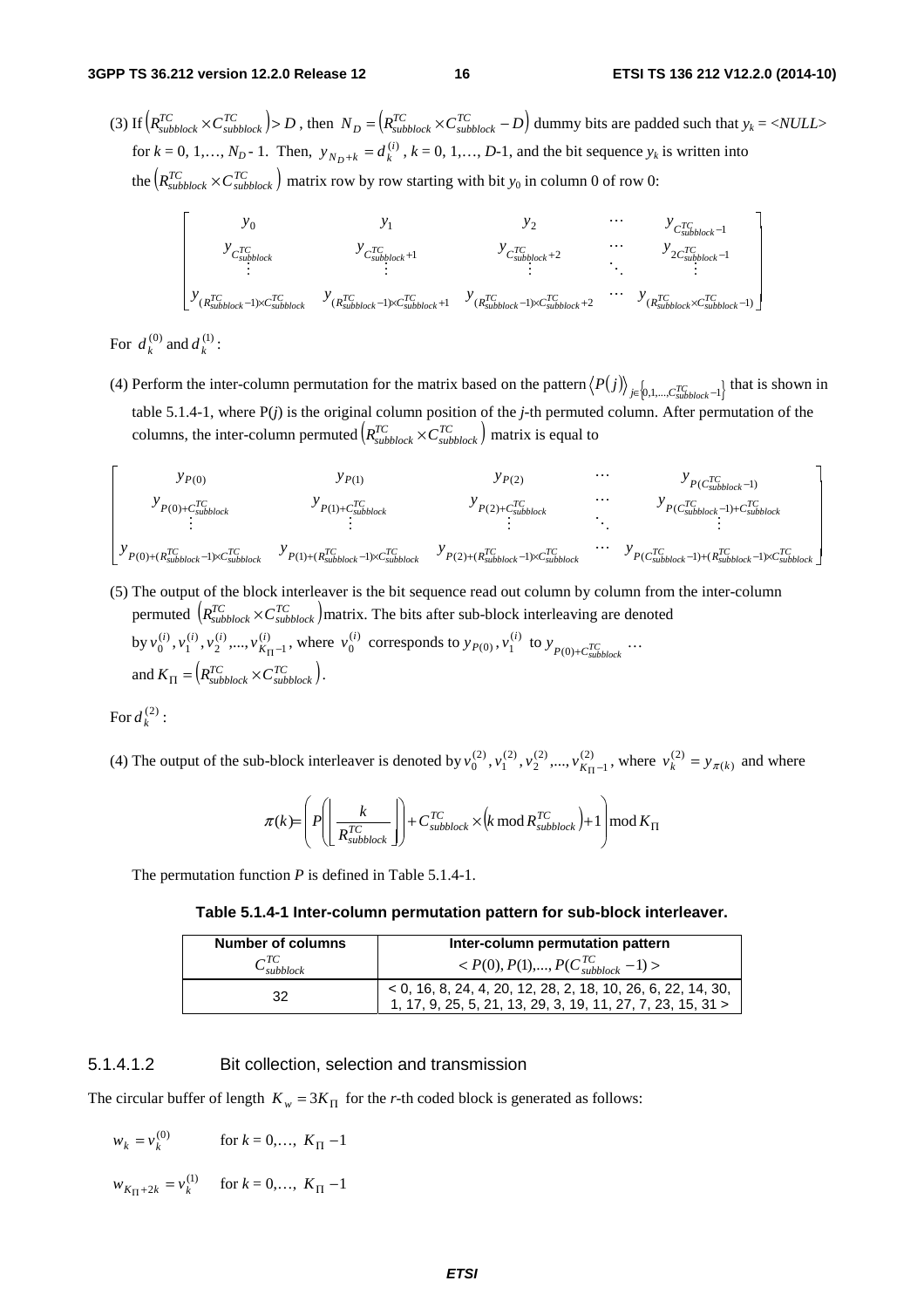$$
w_{K_{\Pi}+2k+1} = v_k^{(2)} \text{ for } k = 0, ..., K_{\Pi} - 1
$$

Denote the soft buffer size for the transport block by  $N_{IR}$  bits and the soft buffer size for the *r*-th code block by  $N_{ch}$  bits. The size  $N_{cb}$  is obtained as follows, where *C* is the number of code blocks computed in section 5.1.2:

- 
$$
N_{cb} = \min \left( \left\lfloor \frac{N_{IR}}{C} \right\rfloor, K_w \right)
$$
 for DL-SCH and PCH transport channels  
-  $N_{cb} = K_w$  for UL-SCH and MCH transport channels

For UE category 0, for DL-SCH associated with SI-RNTI and RA-RNTI and PCH transport channel,  $N_{ch}$  is always equal to  $K_{w}$ .

where  $N_{IR}$  is equal to:

$$
N_{_{IR}}=\boxed{\frac{N_{_{\text{soft}}}}{K_{_{\text{C}}}\cdot K_{_{\text{MIMO}}}\cdot \text{min}\big(\overline{M}_{_{\text{DL\_HARQ}}}\,,\,M_{_{\text{limit}}}\big)}}
$$

where:

If the UE signals *ue-Category-v12xx* indicating UE category 0, or if the UE signals *ue-Category-v12xx* not indicating UE category 0 and is configured by higher layers with any of *MCS/CQI-table-configuration, CQI-table-configuration for csi-MeasSubframeSet1-r10* or *CQI-table-configuration for csi-MeasSubframeSet2-r10*,  $N_{\text{soft}}$  is the total number of soft channel bits according to the UE category indicated by *ue-Category-v12xx*. Otherwise, if the UE signals *ue-Category-v1020*, and is configured with transmission mode 9 or transmission mode 10 for the DL cell,  $N_{\text{soft}}$  is the total number of soft channel bits [4] according to the UE category indicated by *ue-Category-v1020* [6]. Otherwise,  $N_{\text{soft}}$  is the total number of soft channel bits [4] according to the UE category indicated by *ue-Category* (without suffix) [6].

If  $N_{\text{soft}}$  = 35982720 or 47431680,

 $K_{C} = 5$ ,

elseif  $N_{\text{soft}} = 3654144$  and the UE is capable of supporting no more than a maximum of two spatial layers for the DL cell,

$$
K_C=2
$$

else

$$
K_C=1
$$

End if.

*K*<sub>MIMO</sub> is equal to 2 if the UE is configured to receive PDSCH transmissions based on transmission modes 3, 4, 8, 9 or 10 as defined in section 7.1 of [3], and is equal to 1 otherwise.

 $M_{\text{DL-HARO}}$  is the maximum number of DL HARQ processes as defined in section 7 of [3].

 $M<sub>limit</sub>$  is a constant equal to 8.

Denoting by *E* the rate matching output sequence length for the *r*-th coded block, and  $rv_{idx}$  the redundancy version number for this transmission ( $rv_{idx} = 0, 1, 2$  or 3), the rate matching output bit sequence is  $e_k$ ,  $k = 0,1,..., E-1$ .

Define by *G* the total number of bits available for the transmission of one transport block.

Set  $G' = G/(N_L \cdot Q_m)$  where  $Q_m$  is equal to 2 for QPSK, 4 for 16QAM, 6 for 64QAM and 8 for 256QAM, and where

- For transmit diversity:
	- $N_t$  *is equal to 2.*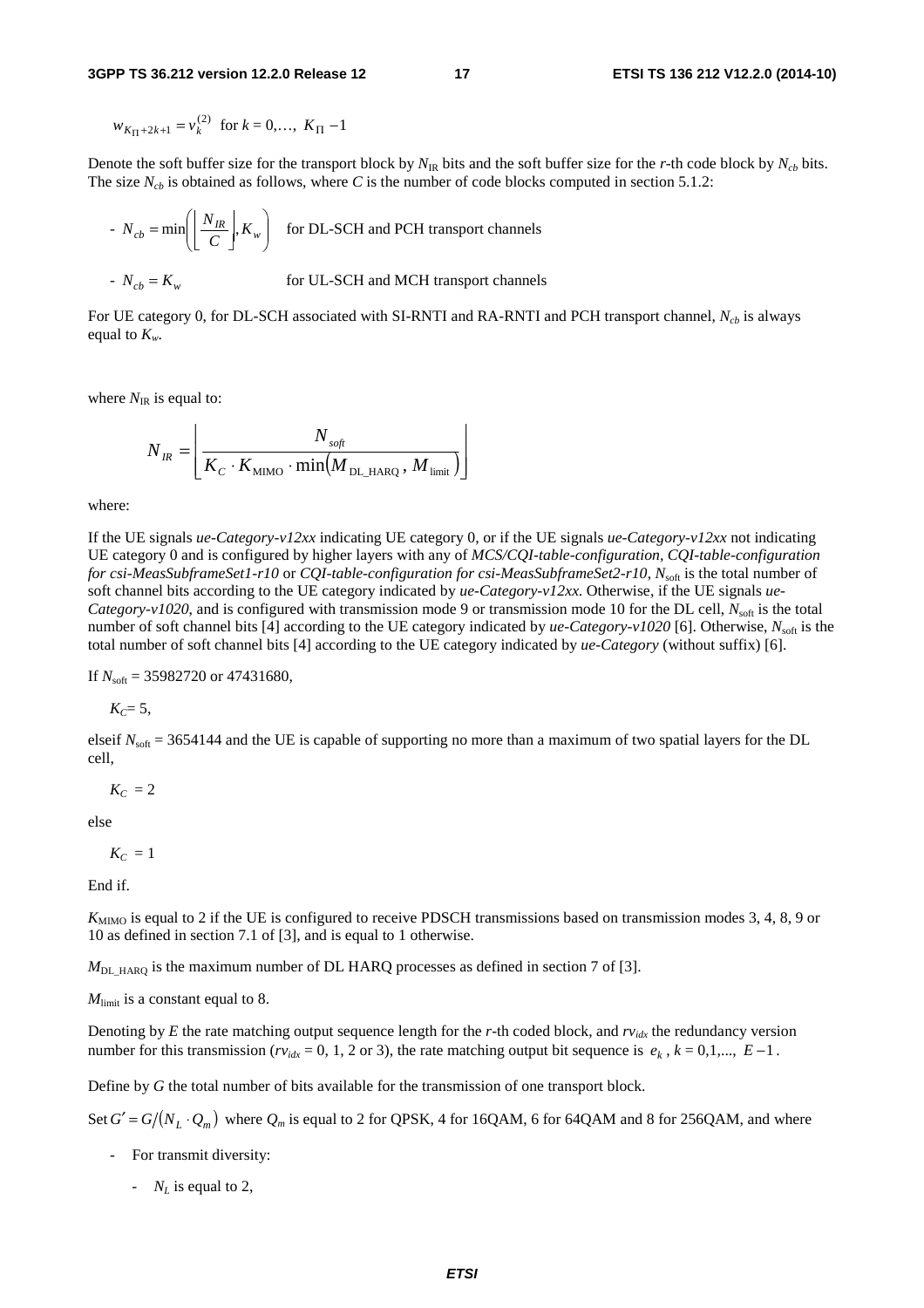- Otherwise:
	- *N<sub>L</sub>* is equal to the number of layers a transport block is mapped onto

Set  $\gamma = G'$  mod *C*, where *C* is the number of code blocks computed in section 5.1.2.

$$
if \ r \leq C - \gamma - 1
$$

set 
$$
E = N_L \cdot Q_m \cdot |G'/C|
$$

else

$$
\text{set } E = N_L \cdot Q_m \cdot \left[ G' / C \right]
$$

end if

Set 
$$
k_0 = R_{subblock}^{TC}
$$
.  $\left(2 \cdot \left[ \frac{N_{cb}}{8R_{subblock}^{TC}} \right] \cdot rv_{idx} + 2 \right)$ , where  $R_{subblock}^{TC}$  is the number of rows defined in section 5.1.4.1.1.

Set  $k = 0$  and  $j = 0$ 

while  $\{ k \lt E \}$ 

if  $W_{(k_0+j) \text{ mod } N_{cb}} \neq NULL$ 

 $e_k = w_{(k_0+j) \text{ mod } N_{cb}}$ 

 $k = k + 1$ 

end if

$$
j=j+1
$$

end while

### 5.1.4.2 Rate matching for convolutionally coded transport channels and control information

The rate matching for convolutionally coded transport channels and control information consists of interleaving the three bit streams,  $d_k^{(0)}$ ,  $d_k^{(1)}$  and  $d_k^{(2)}$ , followed by the collection of bits and the generation of a circular buffer as depicted in Figure 5.1.4-2. The output bits are transmitted as described in section 5.1.4.2.2.



#### **Figure 5.1.4-2. Rate matching for convolutionally coded transport channels and control information.**

The bit stream  $d_k^{(0)}$  is interleaved according to the sub-block interleaver defined in section 5.1.4.2.1 with an output sequence defined as  $v_0^{(0)}$ ,  $v_1^{(0)}$ ,  $v_2^{(0)}$ , ...,  $v_{K_{\Pi}-1}^{(0)}$  $v_0^{(0)}, v_1^{(0)}, v_2^{(0)}, ..., v_{K_{\Pi}^{-1}}^{(0)}$  and where  $K_{\Pi}$  is defined in section 5.1.4.2.1.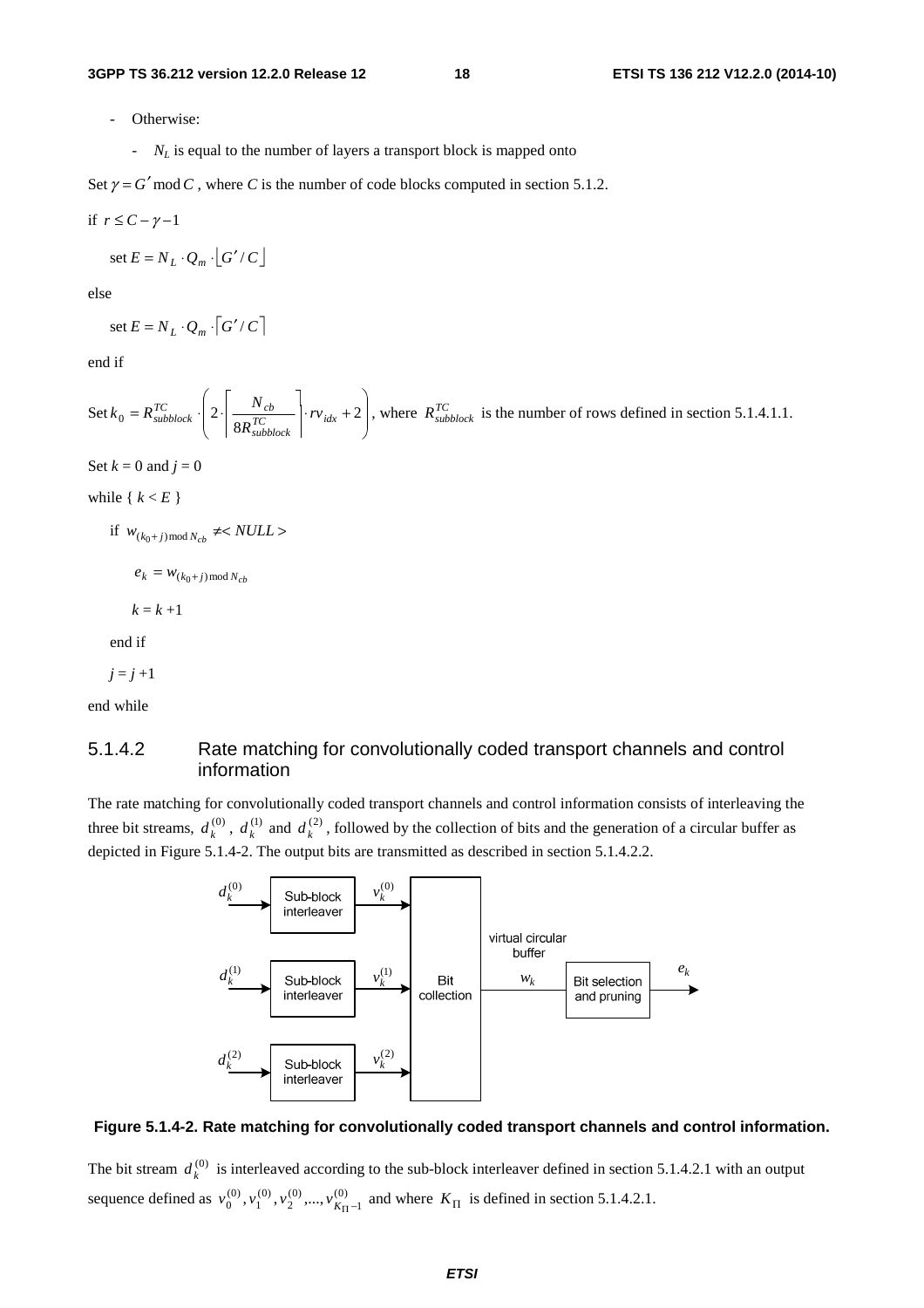The bit stream  $d_k^{(1)}$  is interleaved according to the sub-block interleaver defined in section 5.1.4.2.1 with an output sequence defined as  $v_0^{(1)}, v_1^{(1)}, v_2^{(1)},..., v_{K_{\Pi}-1}^{(1)}$  $v_0^{(1)}, v_1^{(1)}, v_2^{(1)}, ..., v_{K_{\Pi}-1}^{(1)}$ .

The bit stream  $d_k^{(2)}$  is interleaved according to the sub-block interleaver defined in section 5.1.4.2.1 with an output sequence defined as  $v_0^{(2)}$ ,  $v_1^{(2)}$ ,  $v_2^{(2)}$ ,...,  $v_{K_{\Pi}-1}^{(2)}$  $v_0^{(2)}, v_1^{(2)}, v_2^{(2)}, ..., v_{K_{\Pi}-1}^{(2)}$ .

The sequence of bits  $e_k$  for transmission is generated according to section 5.1.4.2.2.

#### 5.1.4.2.1 Sub-block interleaver

The bits input to the block interleaver are denoted by  $d_0^{(i)}$ ,  $d_1^{(i)}$ ,  $d_2^{(i)}$ , ...,  $d_{D-1}^{(i)}$ , where *D* is the number of bits. The output bit sequence from the block interleaver is derived as follows:

- (1) Assign  $C_{subblock}^{CC}$  = 32 to be the number of columns of the matrix. The columns of the matrix are numbered 0, 1, 2,...,  $C_{subblock}^{CC}$  –1 from left to right.
- (2) Determine the number of rows of the matrix  $R_{subblock}^{CC}$ , by finding minimum integer  $R_{subblock}^{CC}$  such that:

$$
D \leq \left(R_{\text{subblock}}^{CC} \times C_{\text{subblock}}^{CC}\right)
$$

The rows of rectangular matrix are numbered 0, 1, 2,...,  $R_{subblock}^{CC}$  –1 from top to bottom.

(3) If  $\left(R_{\text{subblock}}^{CC}\times C_{\text{subblock}}^{CC}\right) > D$ , then  $N_D = \left(R_{\text{subblock}}^{CC}\times C_{\text{subblock}}^{CC} - D\right)$  dummy bits are padded such that  $y_k = \langle NULL \rangle$ for  $k = 0, 1, ..., N_D - 1$ . Then,  $y_{N_D + k} = d_k^{(i)}$ ,  $k = 0, 1, ..., D-1$ , and the bit sequence  $y_k$  is written into the  $(R_{subblock}^{CC} \times C_{subblock}^{CC})$  matrix row by row starting with bit  $y_0$  in column 0 of row 0:

$$
\begin{bmatrix}\ny_0 & y_1 & y_2 & \cdots & y_{C_{\textit{subblock}}^{CC}-1} \\
y_{C_{\textit{subblock}}^{CC}} & y_{C_{\textit{subblock}}^{CC}+1} & y_{C_{\textit{subblock}}^{CC}} & \cdots & y_{C_{\textit{subblock}}^{CC}-1} \\
\vdots & \vdots & \ddots & \vdots \\
y_{(R_{\textit{subblock}}^{CC}-1)\times C_{\textit{subblock}}^{CC}-1} & y_{(R_{\textit{subblock}}^{CC}-1)\times C_{\textit{subblock}}^{CC}+2} & \cdots & y_{(R_{\textit{subblock}}^{CC}-1)}\n\end{bmatrix}
$$

(4) Perform the inter-column permutation for the matrix based on the pattern  $\langle P(j) \rangle_{j \in [0,1,\dots,C_{subblock-1}^C]}$  that is shown in table 5.1.4-2, where P(*j*) is the original column position of the *j*-th permuted column. After permutation of the columns, the inter-column permuted  $(R_{\text{subblock}}^{CC} \times C_{\text{subblock}}^{CC})$  matrix is equal to



(5) The output of the block interleaver is the bit sequence read out column by column from the inter-column permuted  $(R_{\text{subblock}}^{CC} \times C_{\text{subblock}}^{CC})$  matrix. The bits after sub-block interleaving are denoted by  $v_0^{(i)}$ ,  $v_1^{(i)}$ ,  $v_2^{(i)}$ ,...,  $v_{K_{\text{H}}-1}^{(i)}$  $\begin{matrix} (i) \\ 0 \end{matrix}$ ,  $v_1^{(i)}$ ,  $v_2^{(i)}$ , ...,  $v_K^{(i)}$  $v_0^{(i)}, v_1^{(i)}, v_2^{(i)}, ..., v_{K_{\Pi}-1}^{(i)},$ where  $v_0^{(i)}$  corresponds to  $y_{P(0)}$ ,  $v_1^{(i)}$  to  $y_{P(0)+C_{subblock}^{CC}}$  ... and  $K_{\Pi} = (R_{subblock}^{CC} \times C_{subblock}^{CC})$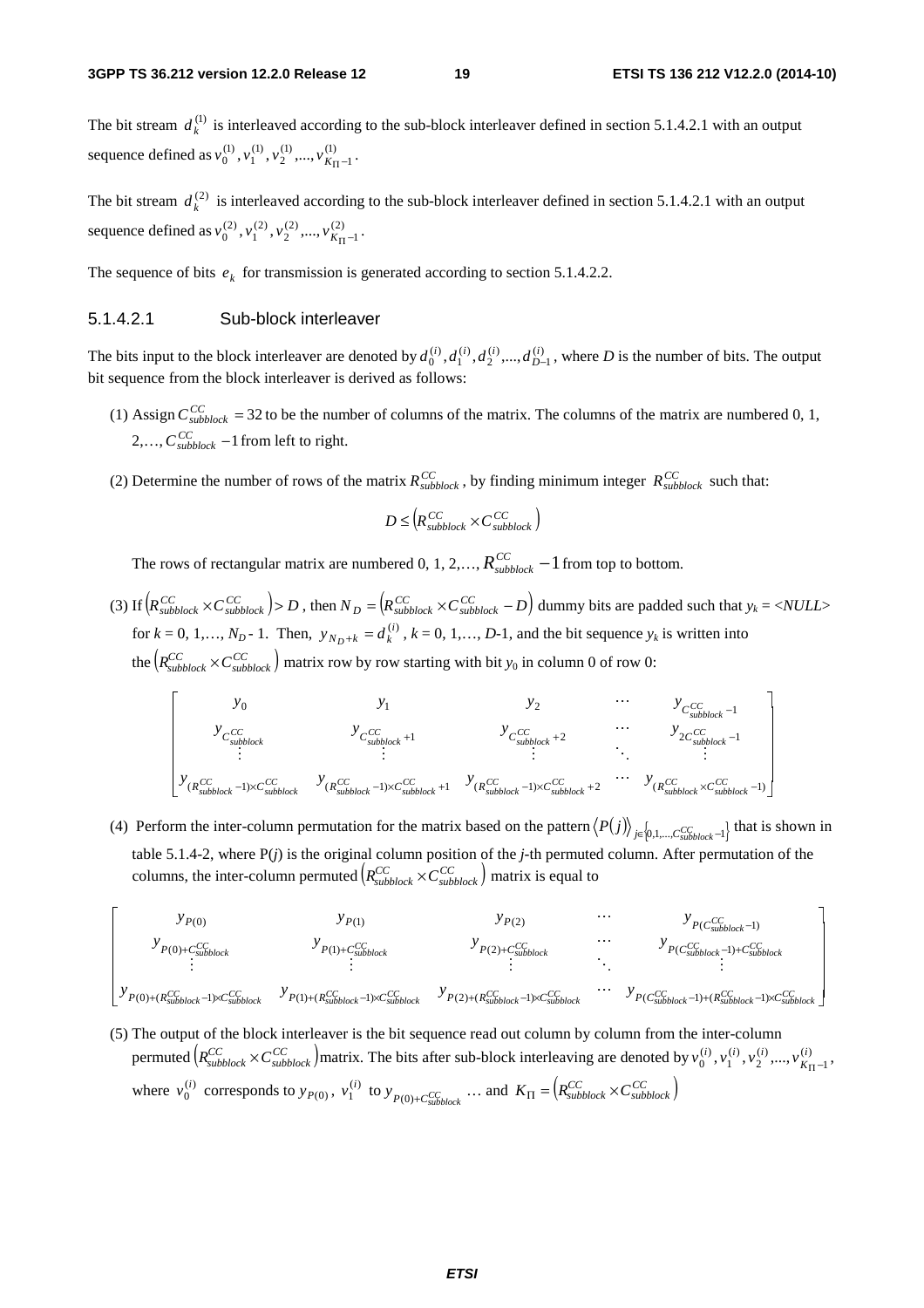| <b>Number of columns</b> | Inter-column permutation pattern                                                                                             |  |  |
|--------------------------|------------------------------------------------------------------------------------------------------------------------------|--|--|
| $C_{subblock}^{CC}$      | $P(0), P(1),, P(C_{subblock}^{CC}-1)$                                                                                        |  |  |
| 32                       | $<$ 1, 17, 9, 25, 5, 21, 13, 29, 3, 19, 11, 27, 7, 23, 15, 31, 0, 16, 8, 24, 4, 20, 12, 28, 2, 18, 10, 26, 6, 22, 14, 30 $>$ |  |  |

**Table 5.1.4-2 Inter-column permutation pattern for sub-block interleaver.** 

This block interleaver is also used in interleaving PDCCH modulation symbols. In that case, the input bit sequence consists of PDCCH symbol quadruplets [2].

#### 5.1.4.2.2 Bit collection, selection and transmission

The circular buffer of length  $K_w = 3K_{\Pi}$  is generated as follows:

$$
w_k = v_k^{(0)} \qquad \text{for } k = 0, ..., K_{\Pi} - 1
$$
  

$$
w_{K_{\Pi} + k} = v_k^{(1)} \qquad \text{for } k = 0, ..., K_{\Pi} - 1
$$
  

$$
w_{2K_{\Pi} + k} = v_k^{(2)} \qquad \text{for } k = 0, ..., K_{\Pi} - 1
$$

Denoting by *E* the rate matching output sequence length, the rate matching output bit sequence is  $e_k$ ,  $k = 0,1,..., E-1$ .

Set  $k = 0$  and  $j = 0$ while  $\{ k \le E \}$ if  $w_{j \mod K_w} \neq NULL$  $e_k = w_{j \mod K_w}$  $k = k + 1$ 

end if

$$
j=j+1
$$

end while

### 5.1.5 Code block concatenation

The input bit sequence for the code block concatenation block are the sequences  $e_{rk}$ , for  $r = 0, ..., C-1$  and  $k = 0, \ldots, E_r - 1$ . The output bit sequence from the code block concatenation block is the sequence  $f_k$  for  $k = 0, \ldots, G-1$ .

The code block concatenation consists of sequentially concatenating the rate matching outputs for the different code blocks. Therefore,

Set  $k = 0$  and  $r = 0$ while  $r < C$ Set  $i = 0$ while  $j < E_r$  $f_k = e_{rj}$  $k = k + 1$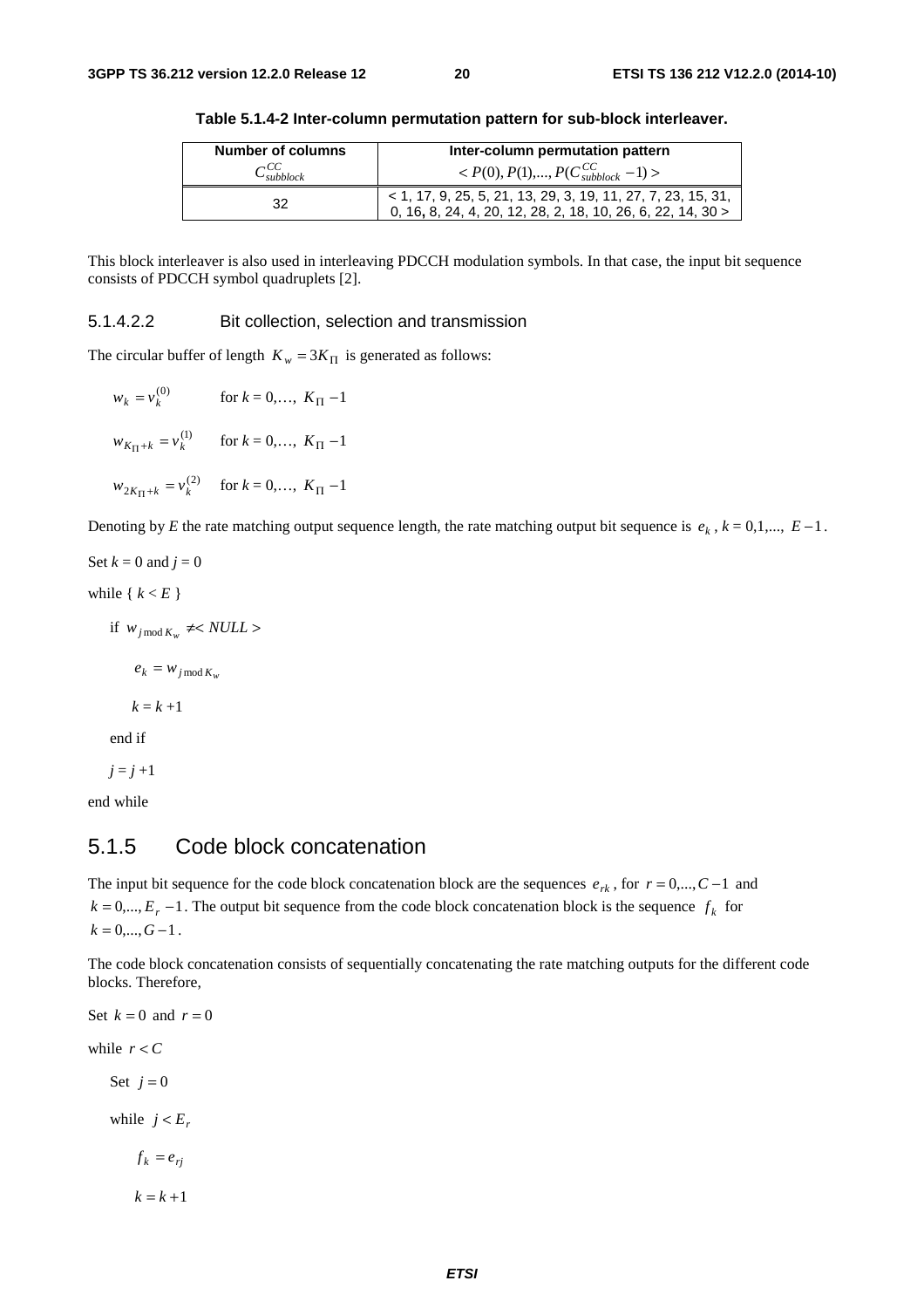#### **3GPP TS 36.212 version 12.2.0 Release 12 21 ETSI TS 136 212 V12.2.0 (2014-10)**

 $j = j + 1$ 

end while

 $r = r + 1$ 

end while

# 5.2 Uplink transport channels and control information

### 5.2.1 Random access channel

The sequence index for the random access channel is received from higher layers and is processed according to [2].

### 5.2.2 Uplink shared channel

Figure 5.2.2-1 shows the processing structure for the UL-SCH transport channel on one UL cell. Data arrives to the coding unit in the form of a maximum of two transport blocks every transmission time interval (TTI) per UL cell. The following coding steps can be identified for each transport block of an UL cell:

- − Add CRC to the transport block
- − Code block segmentation and code block CRC attachment
- − Channel coding of data and control information
- − Rate matching
- − Code block concatenation
- − Multiplexing of data and control information
- − Channel interleaver

The coding steps for one UL-SCH transport block are shown in the figure below. The same general processing applies for each UL-SCH transport block on each UL cell with restrictions as specified in [3].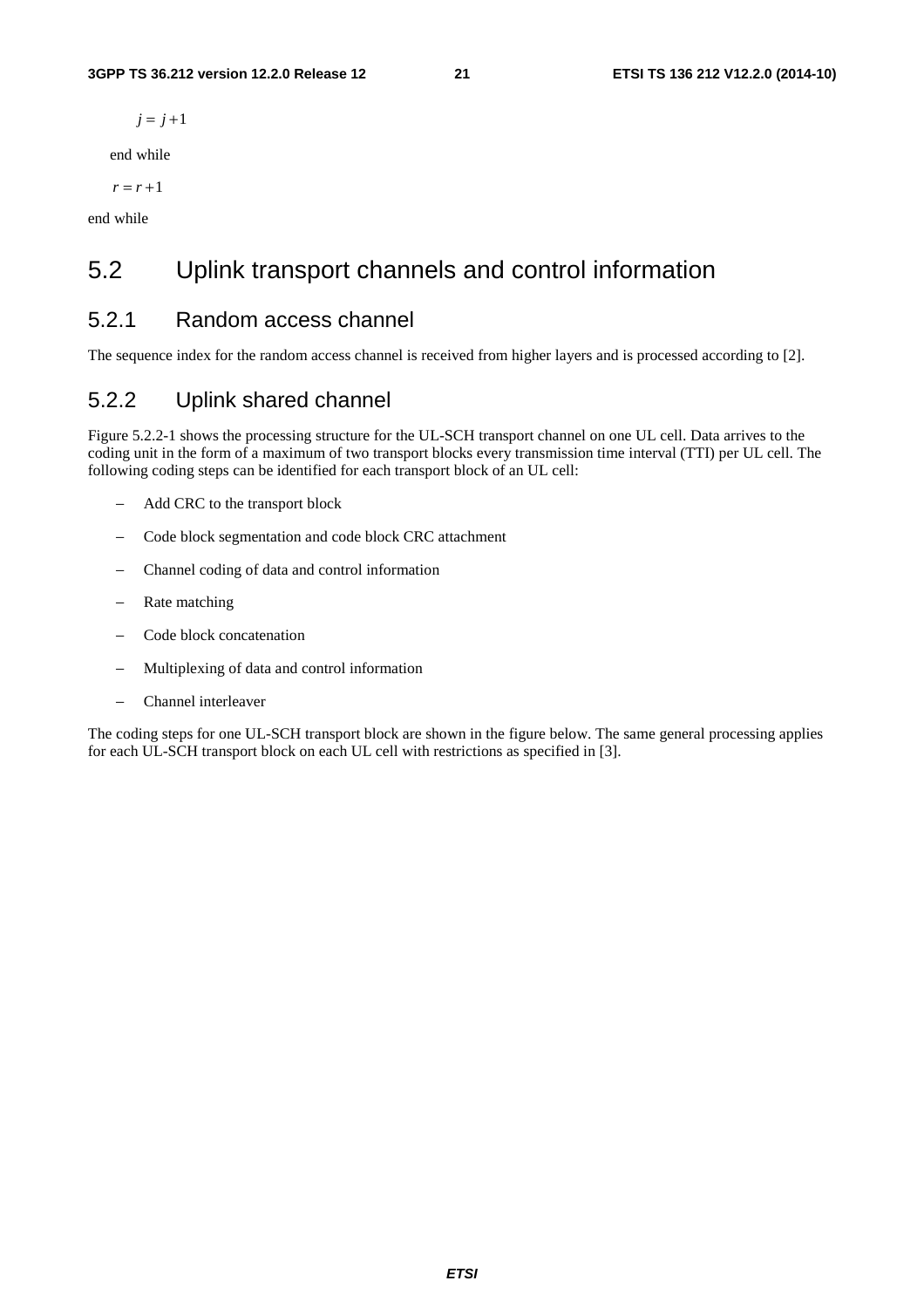

**Figure 5.2.2-1: Transport block processing for UL-SCH.** 

### 5.2.2.1 Transport block CRC attachment

Error detection is provided on each UL-SCH transport block through a Cyclic Redundancy Check (CRC).

The entire transport block is used to calculate the CRC parity bits. Denote the bits in a transport block delivered to layer 1 by  $a_0, a_1, a_2, a_3, \dots, a_{A-1}$ , and the parity bits by  $p_0, p_1, p_2, p_3, \dots, p_{L-1}$ . A is the size of the transport block and *L* is the number of parity bits. The lowest order information bit  $a_0$  is mapped to the most significant bit of the transport block as defined in section 6.1.1 of [5].

The parity bits are computed and attached to the UL-SCH transport block according to section 5.1.1 setting *L* to 24 bits and using the generator polynomial  $g_{CRC24A}(D)$ .

#### 5.2.2.2 Code block segmentation and code block CRC attachment

The bits input to the code block segmentation are denoted by  $b_0$ ,  $b_1$ ,  $b_2$ ,  $b_3$ ,...,  $b_{B-1}$  where *B* is the number of bits in the transport block (including CRC).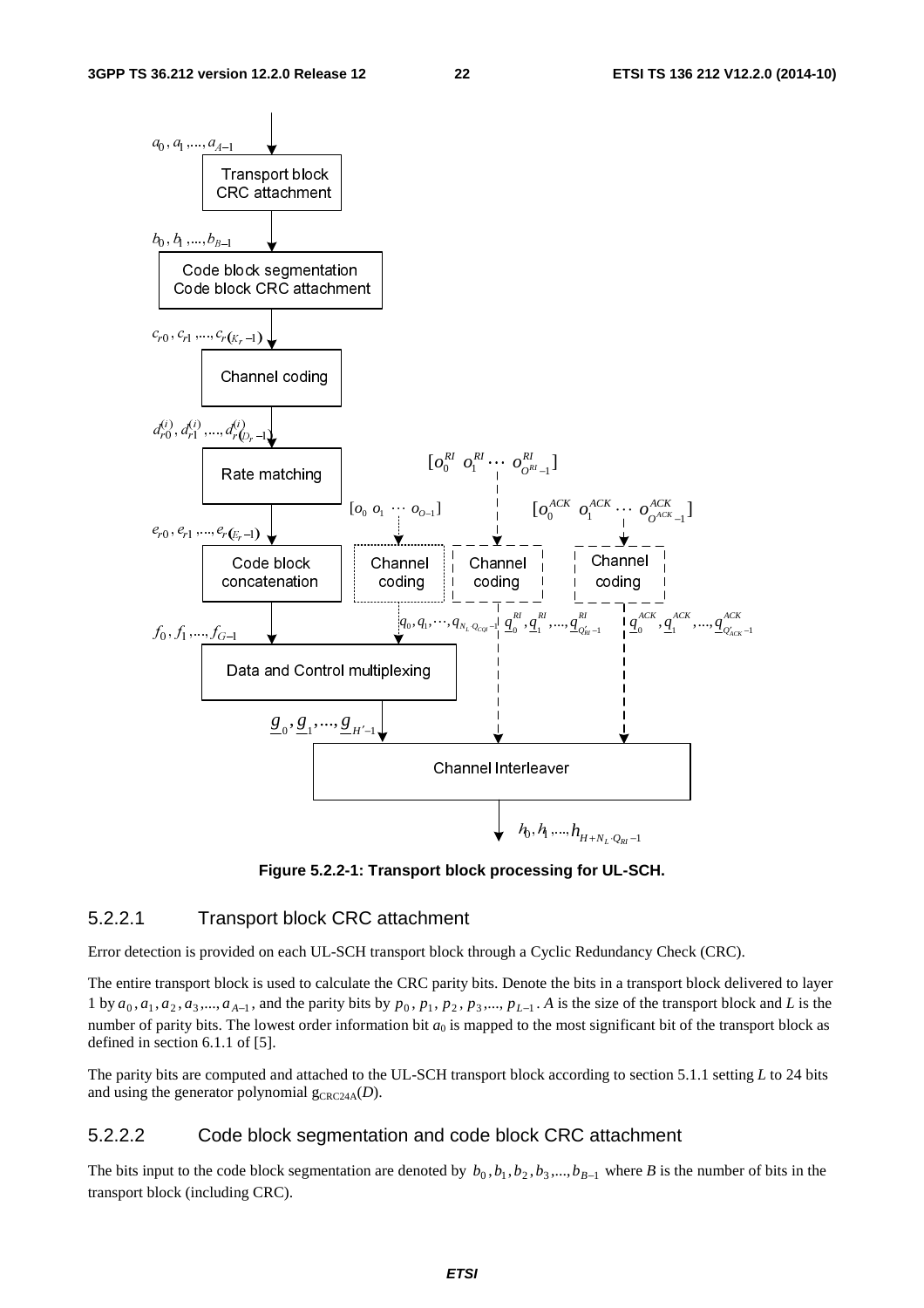Code block segmentation and code block CRC attachment are performed according to section 5.1.2.

The bits after code block segmentation are denoted by  $c_{r0}$ ,  $c_{r1}$ ,  $c_{r2}$ ,  $c_{r3}$ ,...,  $c_{r(K,-1)}$ , where *r* is the code block number and  $K_r$  is the number of bits for code block number  $r$ .

### 5.2.2.3 Channel coding of UL-SCH

Code blocks are delivered to the channel coding block. The bits in a code block are denoted by  $c_{r0}, c_{r1}, c_{r2}, c_{r3},..., c_{r(K_r-1)}$ , where *r* is the code block number, and  $K_r$  is the number of bits in code block number *r*. The total number of code blocks is denoted by *C* and each code block is individually turbo encoded according to section 5.1.3.2.

After encoding the bits are denoted by  $d_{r0}^{(i)}, d_{r1}^{(i)}, d_{r2}^{(i)}, d_{r3}^{(i)},..., d_{r(D_r-1)}^{(i)}$ 1  $\hat{d}_{r0}^{(i)},d_{r1}^{(i)},d_{r2}^{(i)},d_{r3}^{(i)},...,d_{r(D)}^{(i)}$  $d_{r0}^{(i)}$ ,  $d_{r1}^{(i)}$ ,  $d_{r2}^{(i)}$ ,  $d_{r3}^{(i)}$ ,...,  $d_{r(D_r-1)}^{(i)}$ , with  $i = 0,1$ , and 2 and where  $D_r$  is the number of bits on the *i*-th coded stream for code block number *r*, i.e.  $D_r = K_r + 4$ .

### 5.2.2.4 Rate matching

Turbo coded blocks are delivered to the rate matching block. They are denoted by  $d_{r0}^{(i)}, d_{r1}^{(i)}, d_{r2}^{(i)}, d_{r3}^{(i)},...,d_{r(D_r-1)}^{(i)}$ 1  $\hat{d}_{r0}^{(i)},d_{r1}^{(i)},d_{r2}^{(i)},d_{r3}^{(i)},...,d_{r(D)}^{(i)}$  $d_{r0}^{(i)}, d_{r1}^{(i)}, d_{r2}^{(i)}, d_{r3}^{(i)},..., d_{r(D_r-1)}^{(i)},$ 

with  $i = 0,1$ , and 2, and where r is the code block number, i is the coded stream index, and  $D<sub>r</sub>$  is the number of bits in each coded stream of code block number *r*. The total number of code blocks is denoted by *C* and each coded block is individually rate matched according to section 5.1.4.1.

After rate matching, the bits are denoted by  $e_{r0}, e_{r1}, e_{r2}, e_{r3}, \dots, e_{r(E_r-1)}$ , where *r* is the coded block number, and where  $E_r$  is the number of rate matched bits for code block number  $r$ .

### 5.2.2.5 Code block concatenation

The bits input to the code block concatenation block are denoted by  $e_{r0}, e_{r1}, e_{r2}, e_{r3}, \ldots, e_{r(E_r-1)}$  for  $r = 0, \ldots, C-1$  and where  $E_r$  is the number of rate matched bits for the *r*-th code block.

Code block concatenation is performed according to section 5.1.5.

The bits after code block concatenation are denoted by  $f_0, f_1, f_2, f_3, \ldots, f_{G-1}$ , where *G* is the total number of coded bits for transmission of the given transport block over  $N_L$  transmission layers excluding the bits used for control transmission, when control information is multiplexed with the UL-SCH transmission.

#### 5.2.2.6 Channel coding of control information

Control data arrives at the coding unit in the form of channel quality information (CQI and/or PMI), HARQ-ACK and rank indication. Different coding rates for the control information are achieved by allocating different number of coded symbols for its transmission. When control data are transmitted in the PUSCH, the channel coding for HARQ-ACK, rank indication and channel quality information  $o_0, o_1, o_2, ..., o_{O-1}$  is done independently.

For the cases with TDD primary cell, the number of HARQ-ACK bits is determined as described in section 7.3 of [3].

When the UE transmits HARQ-ACK bits or rank indicator bits, it shall determine the number of coded modulation symbols per layer  $Q'$  for HARQ-ACK or rank indicator as follows.

For the case when only one transport block is transmitted in the PUSCH conveying the HARQ-ACK bits or rank indicator bits: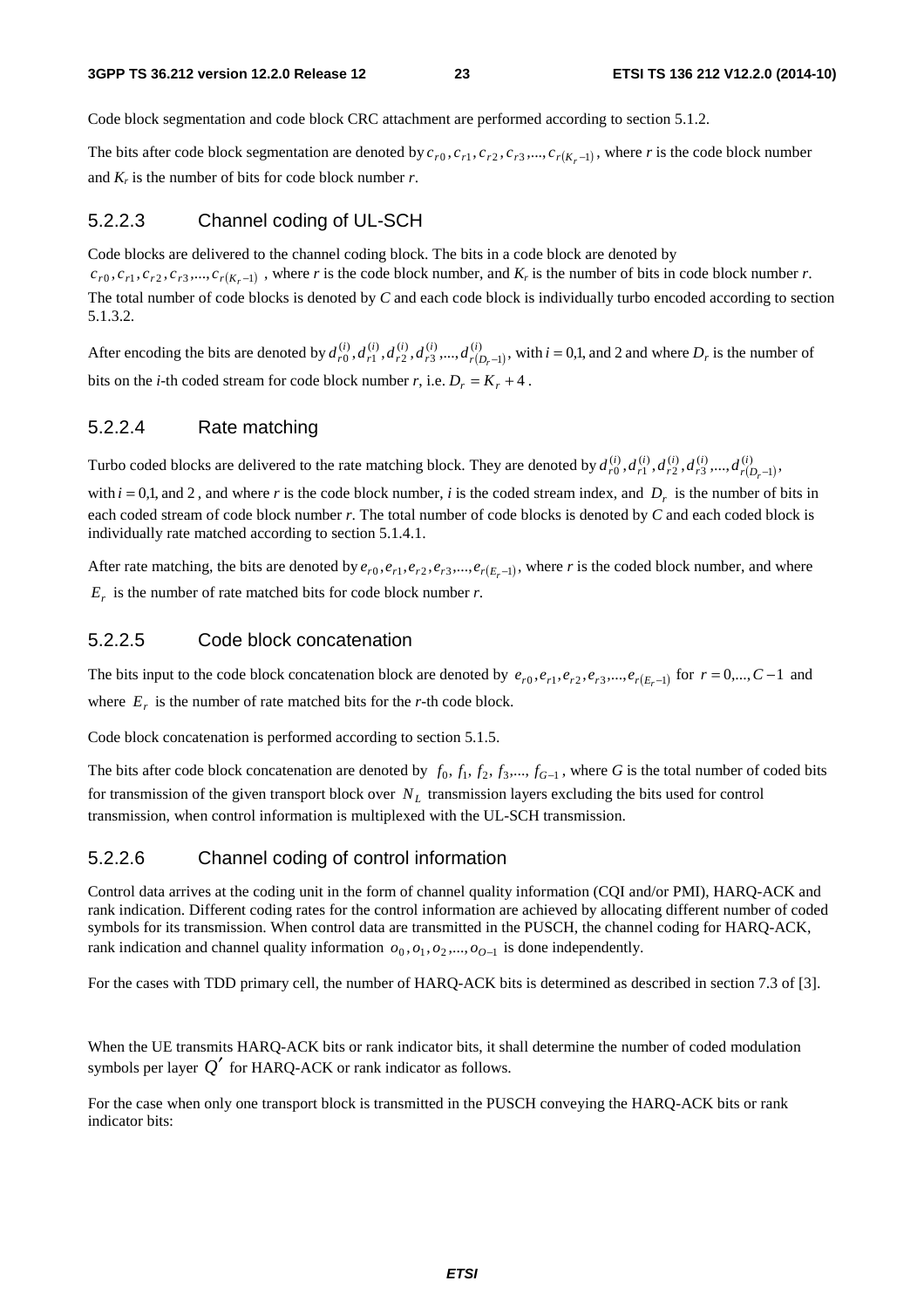$$
Q' = \min \left( \left\lceil \frac{O \cdot M_{\text{sc}}^{\text{PUSCH-inital}} \cdot N_{\text{symbol}}^{\text{PUSCH-inital}} \cdot \beta_{\text{offset}}^{\text{PUSCH}}}{\sum_{r=0}^{C-1} K_r} \right\rceil, 4 \cdot M_{\text{sc}}^{\text{PUSCH}} \right)
$$

where

- *O* is the number of HARQ-ACK bits or rank indicator bits, and
- $M_{\rm sc}^{\rm PUSCH}$  is the scheduled bandwidth for PUSCH transmission in the current sub-frame for the transport block, expressed as a number of subcarriers in [2], and
- $N_{\text{symbol}}^{\text{PUSCH-inital}}$  is the number of SC-FDMA symbols per subframe for initial PUSCH transmission for the same transport block, respectively, given by  $N_{\text{symbol}}^{PUSCH\text{-}initial} = \left( 2 \cdot \left( N_{\text{symbol}}^{\text{UL}} - 1 \right) - N_{\text{SRS}} \right)$ , where
	- $N_{SRS}$  is equal to 1
		- if UE configured with one UL cell is configured to send PUSCH and SRS in the same subframe for initial transmission, or
		- if UE transmits PUSCH and SRS in the same subframe for initial transmission, or
		- if the PUSCH resource allocation for initial transmission even partially overlaps with the cell-specific SRS subframe and bandwidth configuration defined in section 5.5.3 of [2], or
		- if the subframe for initial transmission is a UE-specific type-1 SRS subframe as defined in Section 8.2 of [3], or
		- if the subframe for initial transmission is a UE-specific type-0 SRS subframe as defined in section 8.2 of [3] and the UE is configured with multiple TAGs.
	- Otherwise  $N_{SRS}$  is equal to 0.
- $M_{sc}^{PUSCH initial}$ ,  $C$ , and  $K_r$  are obtained from the initial PDCCH or EPDCCH for the same transport block. If there is no initial PDCCH or EPDCCH with DCI format 0 for the same transport block,  $M_{sc}^{PUSCH - initial}$ ,  $C$ , and *Kr* shall be determined from:
	- the most recent semi-persistent scheduling assignment PDCCH or EPDCCH, when the initial PUSCH for the same transport block is semi-persistently scheduled, or,
	- the random access response grant for the same transport block, when the PUSCH is initiated by the random access response grant.

For the case when two transport blocks are transmitted in the PUSCH conveying the HARQ-ACK bits or rank indicator bits:

$$
Q' = \max \left[ \min \left( Q'_{temp}, 4 \cdot M_{sc}^{PUSCH} \right) Q'_{min} \right]
$$
 with

$$
Q'_{temp} = \left[ \frac{O \cdot M_{sc}^{PUSCH - initial(1)} \cdot N_{symb}^{PUSCH - initial(2)} \cdot M_{sc}^{PUSCH - initial(2)} \cdot N_{symb}^{PUSCH - initial(2)} \cdot \beta_{offset}^{PUSCH - initial(2)} \cdot \beta_{offset}^{PUSCH - initial(2)} \cdot N_{symb}^{PUSCH - initial(2)} \cdot N_{symb}^{PUSCH - initial(2)} \cdot N_{symb}^{PUSCH - initial(2)} \cdot N_{symb}^{PUSCH - initial(2)} \cdot N_{symb}^{PUSCH - initial(2)} \cdot N_{symb}^{PUSCH - initial(2)} \cdot N_{symb}^{PUSCH - initial(2)} \cdot N_{symb}^{PUSCH - initial(2)} \cdot N_{symb}^{PUSCH - initial(2)} \cdot N_{symb}^{PUSCH - initial(2)} \cdot N_{symb}^{PUSCH - initial(2)} \cdot N_{symb}^{PUSCH - initial(2)} \cdot N_{symb}^{PUSCH - initial(2)} \cdot N_{symb}^{PUSCH - initial(2)} \cdot N_{symb}^{PUSCH - initial(2)} \cdot N_{symb}^{PUSCH - initial(2)} \cdot N_{symb}^{PUSCH - initial(2)} \cdot N_{symb}^{PUSCH - initial(2)} \cdot N_{symb}^{PUSCH - initial(2)} \cdot N_{symb}^{PUSCH - initial(2)} \cdot N_{symb}^{PUSCH - initial(2)} \cdot N_{symb}^{PUSCH - initial(2)} \cdot N_{symb}^{PUSCH - initial(2)} \cdot N_{symb}^{PUSCH - initial(2)} \cdot N_{symb}^{PUSCH - initial(2)} \cdot N_{symb}^{PUSCH - initial(2)} \cdot N_{symb}^{PUSCH - initial(2)} \cdot N_{symb}^{PUSCH - initial(2)} \cdot N_{symb}^{PUSCH - initial(2)} \cdot N_{symb}^{PUSCH - initial(2)} \cdot N_{symb}^{PUSCH - initial(2)} \cdot N_{symb}^{PUSCH - initial(2)} \cdot N_{symb}^{PUSCH - initial(2)} \cdot N_{symb}^{PUSCH - initial(2)} \cdot N_{symb}^{PUSCH - initial(2)} \cdot N_{symb}^{PUSCH - initial(2)} \cdot N_{symb}^{PUSCH - initial(2)} \cdot N_{symb}^{PUSCH - initial(2)} \cdot N_{symb}^{PUSCH - initial(2)} \cdot N_{symb}^{PUSCH - initial(2)} \cdot N_{symb}^{PUSCH -
$$

where

- *O* is the number of HARQ-ACK bits or rank indicator bits, and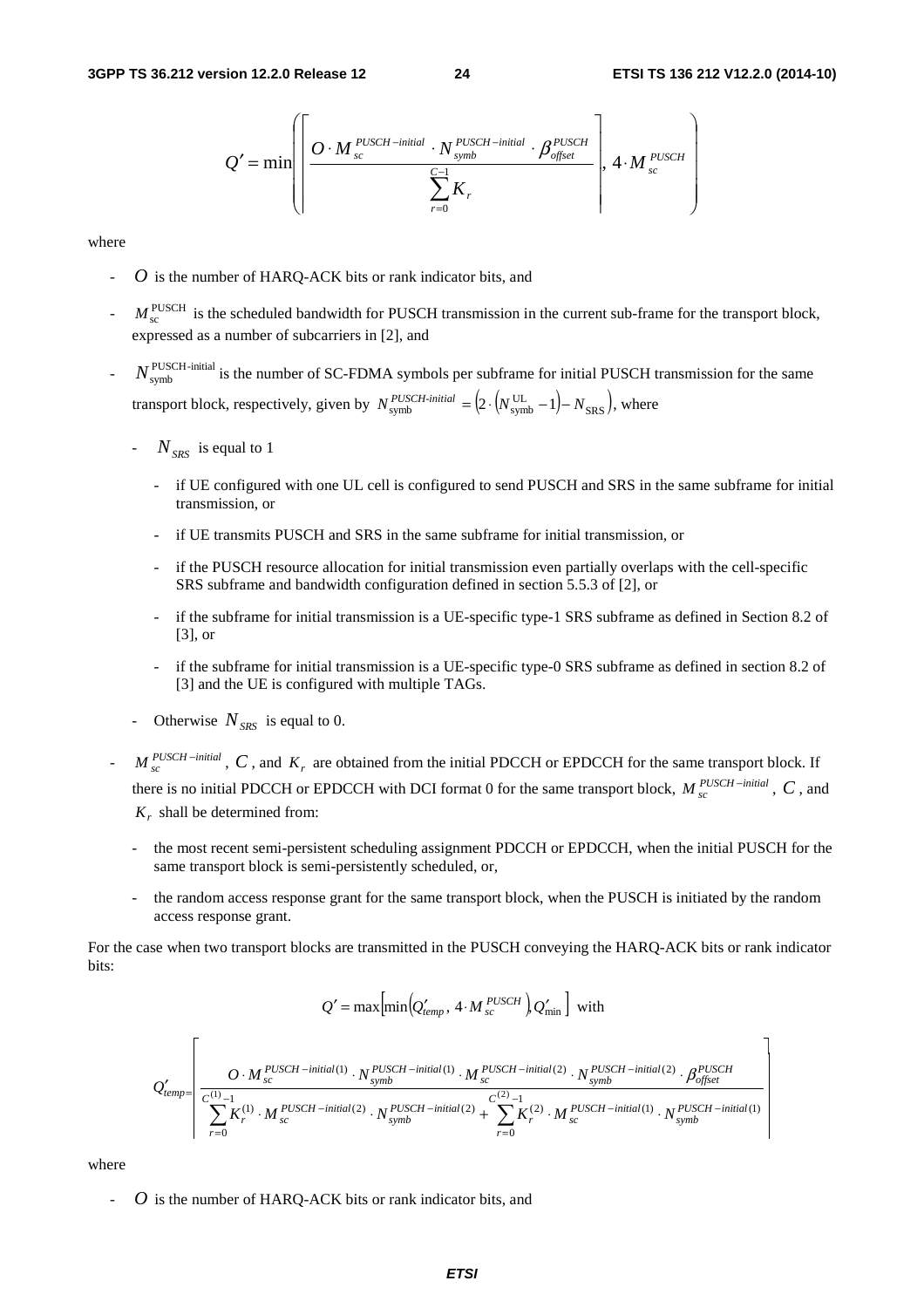- $Q'_{\text{min}} = O$  if  $O \le 2$ ,  $Q'_{\text{min}} = \left[2O/Q'_m\right]$  if  $3 \le O \le 11$  with  $Q'_m = \min\left(Q_m^1, Q_m^2\right)$  where  $Q_m^x, x = \{1,2\}$  is the modulation order of transport block "*x*", and  $Q'_{min} = 2O_1/Q'_m + 2O_2/Q'_m$  if  $O > 11$  with  $O_1 = |O/2|$  and  $Q_2 = Q - [Q/2]$ .
- $M_{\rm sc}^{PUSCH\text{-}initial(x)}$ ,  $x = \{1,2\}$  are the scheduled bandwidths for PUSCH transmission in the initial sub-frame for the first and second transport block, respectively, expressed as a number of subcarriers in [2], and
- $N_{\text{symbol}}^{PUSCH\text{-initial}(x)}$ ,  $x = \{1,2\}$  are the number of SC-FDMA symbols per subframe for initial PUSCH transmission for the first and second transport block given by  $N_{\text{symbol}}^{PUSCH\text{-}initial(x)} = (2 \cdot (N_{\text{symbol}}^{UL} - 1) - N_{\text{SRS}}^{(x)}) x = \{1,2\}$ , where
	- $-S_{SRS}^{(x)}$ ,  $x = \{1,2\}$  is equal to 1
		- if UE configured with one UL cell is configured to send PUSCH and SRS in the same subframe for initial transmission, or
		- if UE transmits PUSCH and SRS in the same subframe for initial transmission of transport block "*x"*, or
		- if the PUSCH resource allocation for initial transmission of transport bock "*x*" even partially overlaps with the cell-specific SRS subframe and bandwidth configuration defined in section 5.5.3 of [2] , or
		- if the subframe for initial transmission of transport block "*x*" is a UE-specific type-1 SRS subframe as defined in Section 8.2 of [3], or
		- if the subframe for initial transmission of transport block "*x*" is a UE-specific type-0 SRS subframe as defined in section 8.2 of [3] and the UE is configured with multiple TAGs.
	- Otherwise  $N_{SRS}^{(x)}$ ,  $x = \{1, 2\}$  is equal to 0.
- $M_{sc}^{PUSCH initial(x)}$ ,  $x = \{1,2\}$ ,  $C^{(x)}$ ,  $x = \{1,2\}$ , and  $K_r^{(x)}$ ,  $x = \{1,2\}$  are obtained from the initial PDCCH or EPDCCH for the corresponding transport block.

For HARQ-ACK,  $Q_{ACK} = Q_m \cdot Q'$  and  $\beta_{offset}^{PUSCH} = \beta_{offset}^{HARQ-ACK}$ *PUSCH*  $\beta_{offset}^{PUSCH} = \beta_{offset}^{HARQ-ACK}$ , where  $Q_m$  is the modulation order of a given transport block, and  $\beta_{offset}^{HARQ-ACK}$  shall be determined according to [3] depending on the number of transmission codewords for the corresponding PUSCH.

For rank indication,  $Q_{RI} = Q_m \cdot Q'$  and  $\beta_{offset}^{PUSCH} = \beta_{offset}^{RI}$  $\beta_{\text{offset}}^{\text{PUSCH}} = \beta_{\text{offset}}^{\text{RI}}$ , where  $Q_m$  is the modulation order of a given transport block, and  $\beta_{\text{offset}}^{RI}$  shall be determined according to [3] depending on the number of transmission codewords for the corresponding PUSCH, and on the uplink power control subframe set for the corresponding PUSCH when two uplink power control subframe sets are configured by higher layers for the cell.

For HARQ-ACK

- − Each positive acknowledgement (ACK) is encoded as a binary '1' and each negative acknowledgement (NACK) is encoded as a binary '0'
- − If HARQ-ACK feedback consists of 1-bit of information, i.e., [ $o_0^{ACK}$ ], it is first encoded according to Table 5.2.2.6-1.
- *–* If HARQ-ACK feedback consists of 2-bits of information, i.e., [ $o_0^{ACK}$   $o_1^{ACK}$ ] with  $o_0^{ACK}$  corresponding to HARQ-ACK bit for codeword 0 and  $o_1^{ACK}$  corresponding to that for codeword 1, or if HARQ-ACK feedback consists of 2-bits of information as a result of the aggregation of HARQ-ACK bits corresponding to two DL cells with which the UE is configured by higher layers, or if HARQ-ACK feedback consists of 2-bits of information corresponding to two subframes for TDD, it is first encoded according to Table 5.2.2.6-2 where  $o_2^{ACK} = (o_0^{ACK} + o_1^{ACK}) \mod 2$ .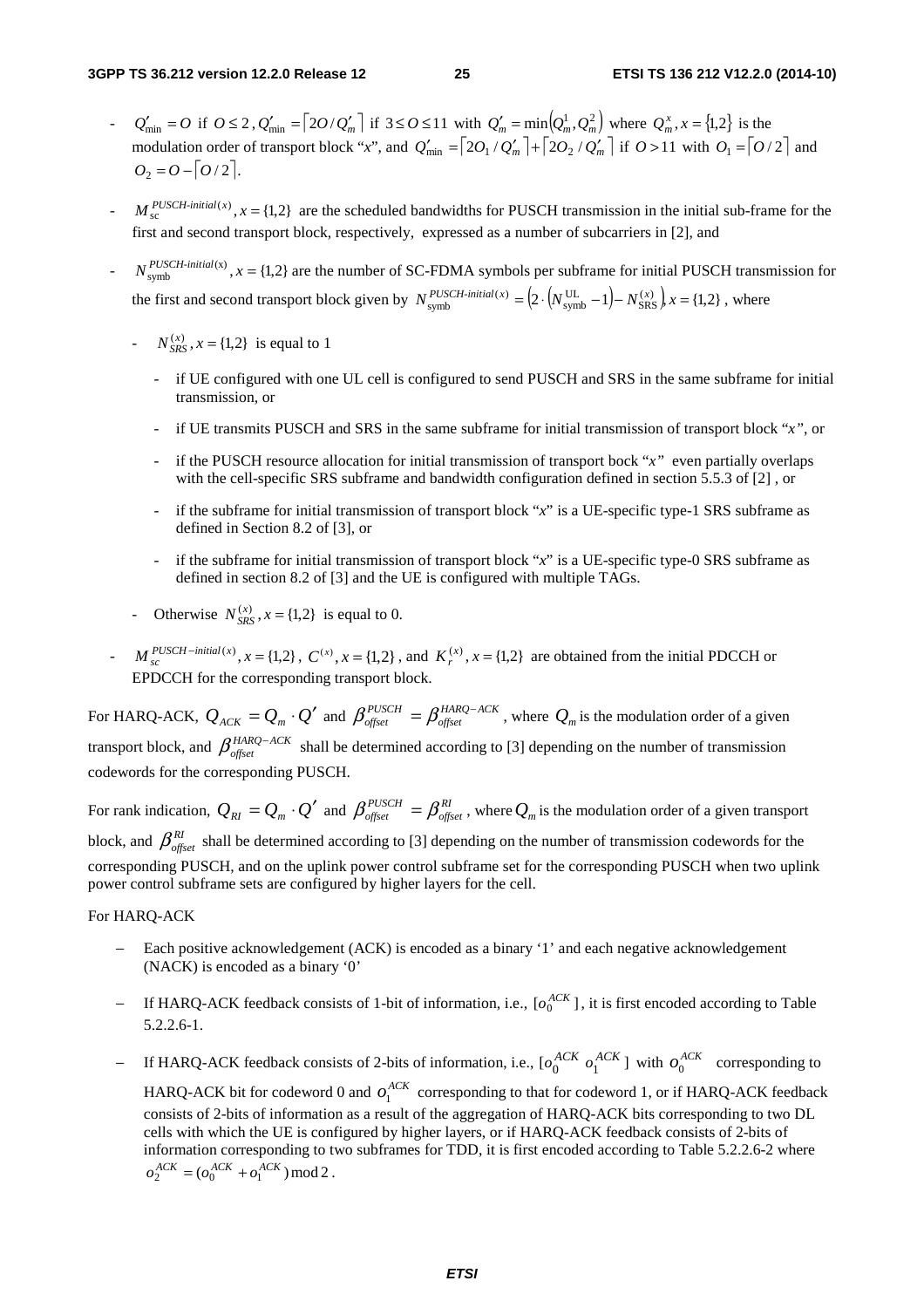| <b>Encoded HARQ-ACK</b>               |  |  |
|---------------------------------------|--|--|
| $\left[0_0^{ACK} \right]$ y]          |  |  |
| $\left[0_{0}^{ACK}$ y x x]            |  |  |
| $\left[0_0^{ACK}$ y x x x x $\right]$ |  |  |

**Table 5.2.2.6-1: Encoding of 1-bit HARQ-ACK.** 

#### **Table 5.2.2.6-2: Encoding of 2-bit HARQ-ACK.**

| Lт | <b>Encoded HARQ-ACK</b>                                                                          |
|----|--------------------------------------------------------------------------------------------------|
|    | $\left[0_{0}^{ACK}\ o_{1}^{ACK}\ o_{2}^{ACK}\ o_{0}^{ACK}\ o_{1}^{ACK}\ o_{2}^{ACK}\right]$      |
|    | $\left[O_0^{ACK} O_1^{ACK}$ X X $O_2^{ACK} O_0^{ACK}$ X X $O_1^{ACK} O_2^{ACK}$ X X $\right]$    |
|    | $[o_0^{ACK} o_1^{ACK}$ x x x x $o_2^{ACK} o_0^{ACK}$ x x x x $o_1^{ACK} o_2^{ACK}$ x x x x x $]$ |

− If HARQ-ACK feedback consists of 3 ≤  $O^{ACK}$  ≤ 11 bits of information as a result of the aggregation of HARQ-

ACK bits corresponding to one or more DL cells with which the UE is configured by higher layers, i.e., *ACK O*  $o_0^{ACK}$   $o_1^{ACK}$ ,...,  $o_{O^{ACK}-1}^{ACK}$ , then a coded bit sequence  $\tilde{q}_0^{ACK}$   $\tilde{q}_1^{ACK}$ ,...,  $\tilde{q}_{31}^{ACK}$  is obtained by using the bit sequence *ACK O*  $o_0^{ACK}$   $o_1^{ACK}$ ,...,  $o_{O^{ACK}-1}^{ACK}$  as the input to the channel coding block described in section 5.2.2.6.4. In turn, the bit sequence  $q_0^{ACK}$ ,  $q_1^{ACK}$ ,  $q_2^{ACK}$ , ...,  $q_{Q_{ACK}-1}^{ACK}$  is obtained by the circular repetition of the bit sequence  $\tilde{q}_0^{ACK}$   $\tilde{q}_1^{ACK}$ ,  $\ldots$ ,  $\tilde{q}_{31}^{ACK}$  so that the total bit sequence length is equal to  $Q_{ACK}$ .

− If HARQ-ACK feedback consists of 11< $O^{ACK}$  ≤ 21 bits of information as a result of the aggregation of HARQ-

ACK bits corresponding to one or more DL cells with which the UE is configured by higher layers, i.e., *ACK O*  $o_0^{ACK}$   $o_1^{ACK}$ ,...,  $o_{O_0^{ACK}-1}^{ACK}$ , then the coded bit sequence  $q_0^{ACK}$ ,  $q_1^{ACK}$ ,  $q_2^{ACK}$ ,...,  $q_{Q_{ACK}-1}^{ACK}$  is obtained by using the bit sequence  $o_0^{ACK}$   $o_1^{ACK}$ ,..., $o_{O^{ACK}}^{ACK}$  $o_0^{ACK}$   $o_1^{ACK}$ ,...,  $o_{O^{ACK}-1}^{ACK}$  as the input to the channel coding block described in section 5.2.2.6.5.

The "x" and "y" in Table 5.2.2.6-1 and 5.2.2.6-2 are placeholders for [2] to scramble the HARQ-ACK bits in a way that maximizes the Euclidean distance of the modulation symbols carrying HARQ-ACK information.

For FDD or TDD HARQ-ACK multiplexing or the aggregation of more than one DL cell including at least one cell using FDD and at least one cell using TDD when HARQ-ACK consists of one or two bits of information, the bit sequence  $q_0^{ACK}$ ,  $q_1^{ACK}$ ,  $q_2^{ACK}$ , ,...,  $q_{Q_{ACK}-1}^{ACK}$  is obtained by concatenation of multiple encoded HARQ-ACK blocks where  $Q_{ACK}$  is the total number of coded bits for all the encoded HARQ-ACK blocks. The last concatenation of the encoded HARQ-ACK block may be partial so that the total bit sequence length is equal to  $Q_{ACK}$ .

For FDD when HARQ ACK consists of 2 or more bits of information as a result of the aggregation of more than one DL cell, the bit sequence  $o_0^{ACK}$   $o_1^{ACK}$ ,...,  $o_{O^{ACK}}^{ACK}$  $o_0^{ACK}$   $o_1^{ACK}$ ,...,  $o_{O^{ACK}-1}^{ACK}$  is the result of the concatenation of HARQ-ACK bits for the multiple DL cells according to the following pseudo-code:

Set  $c = 0$  – cell index: lower indices correspond to lower RRC indices of corresponding cell

Set  $j = 0$  – HARQ-ACK bit index

Set  $N_{cells}^{DL}$  to the number of cells configured by higher layers for the UE

while  $c < N_{\text{cells}}^{DL}$ 

if transmission mode configured in cell  $c \in \{1,2,5,6,7\}$  – 1 bit HARQ-ACK feedback for this cell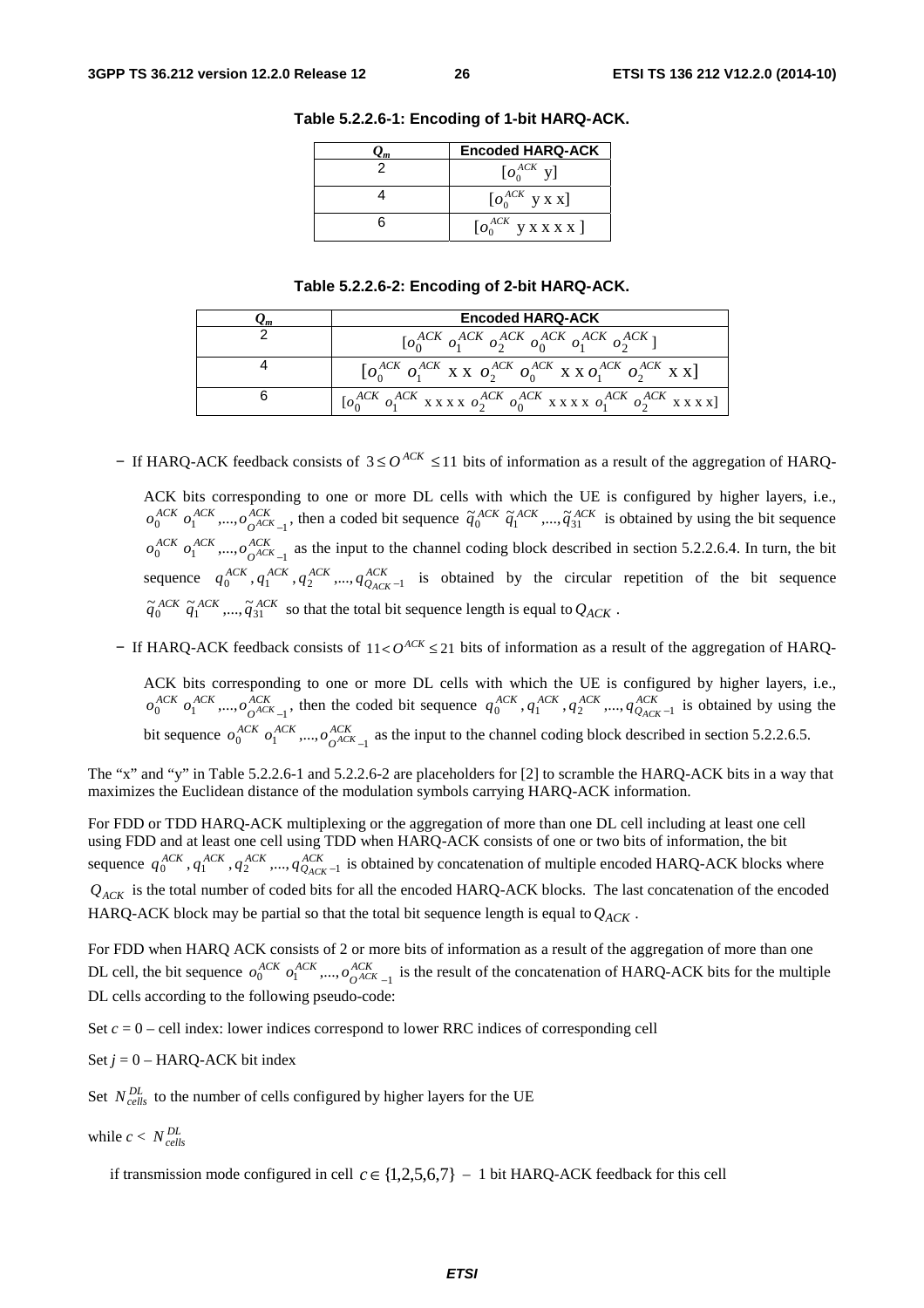$o_j^{ACK}$  = HARQ-ACK bit of this cell

$$
j=j+1
$$

else

 $o_j^{ACK}$  = HARQ-ACK bit corresponding to the first codeword of this cell

 $j = j + 1$ 

 $o_j^{ACK}$  = HARQ-ACK bit corresponding to the second codeword of this cell

 $j = j + 1$ 

end if

 $c = c + 1$ 

end while

For the aggregation of more than one DL cell including a primary cell using FDD and at least one secondary cell using TDD, the bit sequence  $o_0^{ACK}$   $o_1^{ACK}$ ,...,  $o_{O^{ACK}-1}^{ACK}$  is the result of the concatenation of HARQ-ACK bits for one or multiple DL cells. Define  $N_{cells}^{DL}$  as the number of cells configured by higher layers for the UE and  $B_c^{DL}$  as the number of subframes for which the UE needs to feed back HARQ-ACK bits in UL subframe n for the *c*-th serving cell. For a cell using TDD, the subframes are determined by the DL-reference UL/DL configuration if the UE is configured with higher layer parameter *eimta-HarqReferenceConfig*, and determined by the UL/DL configuration otherwise. For a cell using TDD,  $B_c^{DL} = 1$  if subframe n-4 in the cell is a DL subframe or a special subframe with special subframe configurations 1/2/3/4/6/7/8/9 and normal downlink CP or a special subframe with special subframe configurations 1/2/3/5/6/7 and extended downlink CP, and  $B_c^{DL} = 0$  otherwise. For a cell using FDD,  $B_c^{DL} = 1$ .

The bit sequence  $o_0^{ACK}$   $o_1^{ACK}$ ,...,  $o_{O^{ACK}-1}^{ACK}$  is performed according to the following pseudo-code:

Set  $c = 0$  – cell index: lower indices correspond to lower RRC indices of corresponding cell

Set  $j = 0$  – HARQ-ACK bit index

while  $c < N_{cells}^{DL}$ 

$$
if B_c^{DL} = 1
$$

if transmission mode configured in cell  $c \in \{1,2,5,6,7\}$  – 1 bit HARQ-ACK feedback for this cell

 $o_i^{ACK}$  = HARQ-ACK bit of this cell

 $j = j + 1$ 

else

 $o_j^{ACK}$  = HARQ-ACK bit corresponding to the first codeword of this cell

 $j = j + 1$ 

 $o_j^{ACK}$  = HARQ-ACK bit corresponding to the second codeword of this cell

 $j = j + 1$ 

end if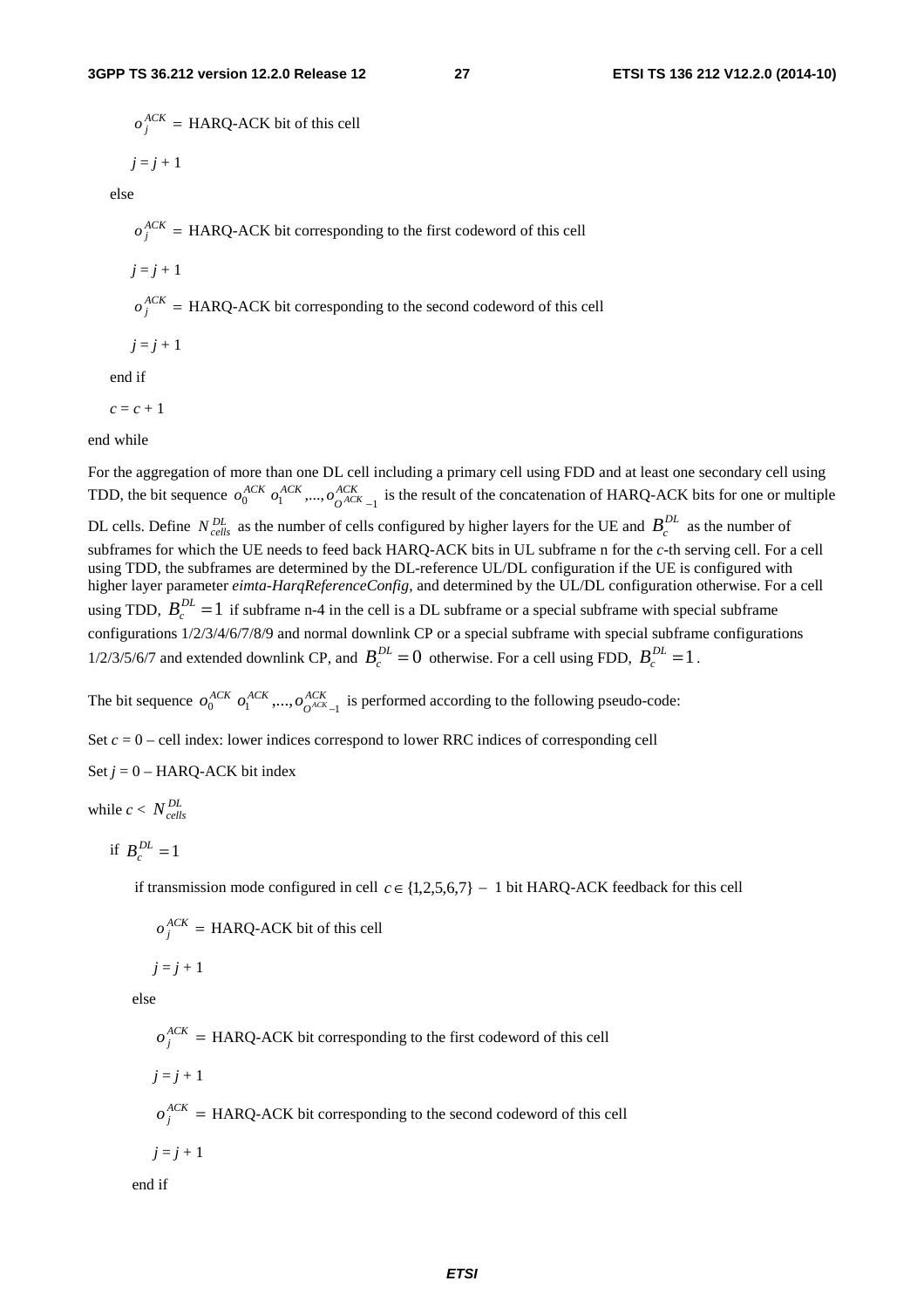#### **3GPP TS 36.212 version 12.2.0 Release 12 28 ETSI TS 136 212 V12.2.0 (2014-10)**

end if

 $c = c + 1$ 

end while

For the cases with TDD primary cell when HARQ-ACK is for the aggregation of one or more DL cells and the UE is configured with PUCCH Format 3 [3], the bit sequence  $o_0^{ACK}$   $o_1^{ACK}$ ,...,  $o_{O^{AC}}^{ACK}$  $o_0^{ACK}$   $o_1^{ACK}$ ,...,  $o_{O^{ACK}_{t-1}}^{ACK}$  is the result of the concatenation of HARQ-ACK bits for the one or more DL cells configured by higher layers and the multiple subframes as defined in [3].

Define  $N_{cells}^{DL}$  as the number of cells configured by higher layers for the UE and  $B_c^{DL}$  as the number of subframes for which the UE needs to feed back HARQ-ACK bits as defined in Section 7.3 of [3].

The number of HARQ-ACK bits for the UE to convey if it is configured with PUCCH Format 3 is computed as follows:

Set  $k = 0$  – counter of HARQ-ACK bits

Set c=0 – cell index: lower indices correspond to lower RRC indices of corresponding cell

while  $c < N_{cells}^{DL}$ 

set  $l = 0$ ;

while  $l < B_c^{DL}$ 

if transmission mode configured in cell  $c \in \{1,2,5,6,7\}$  -- 1 bit HARQ-ACK feedback for this cell

 $k = k + 1$ 

else

 $k = k + 2$ 

end if

 $l = l + 1$ 

end while

 $c = c + 1$ 

end while

If  $k \le 20$  when TDD is used in all the configured serving cell(s) of the UE, or if  $k \le 21$  when FDD is used in at least one of the configured serving cells with TDD primary cell, the multiplexing of HARQ-ACK bits is performed according to the following pseudo-code:

Set  $c = 0$  – cell index: lower indices correspond to lower RRC indices of corresponding cell

Set  $j = 0$  – HARQ-ACK bit index

while  $c < N_{cells}^{DL}$ 

set  $l = 0$ ;

while  $l < B_c^{DL}$ 

if transmission mode configured in cell  $c \in \{1,2,5,6,7\}$  --1 bit HARQ-ACK feedback for this cell

$$
\tilde{o}_j^{ACK} = o_{c,l}^{ACK}
$$
 HARQ-ACK bit of this cell as defined in Section 7.3 of [3]  

$$
j = j + 1
$$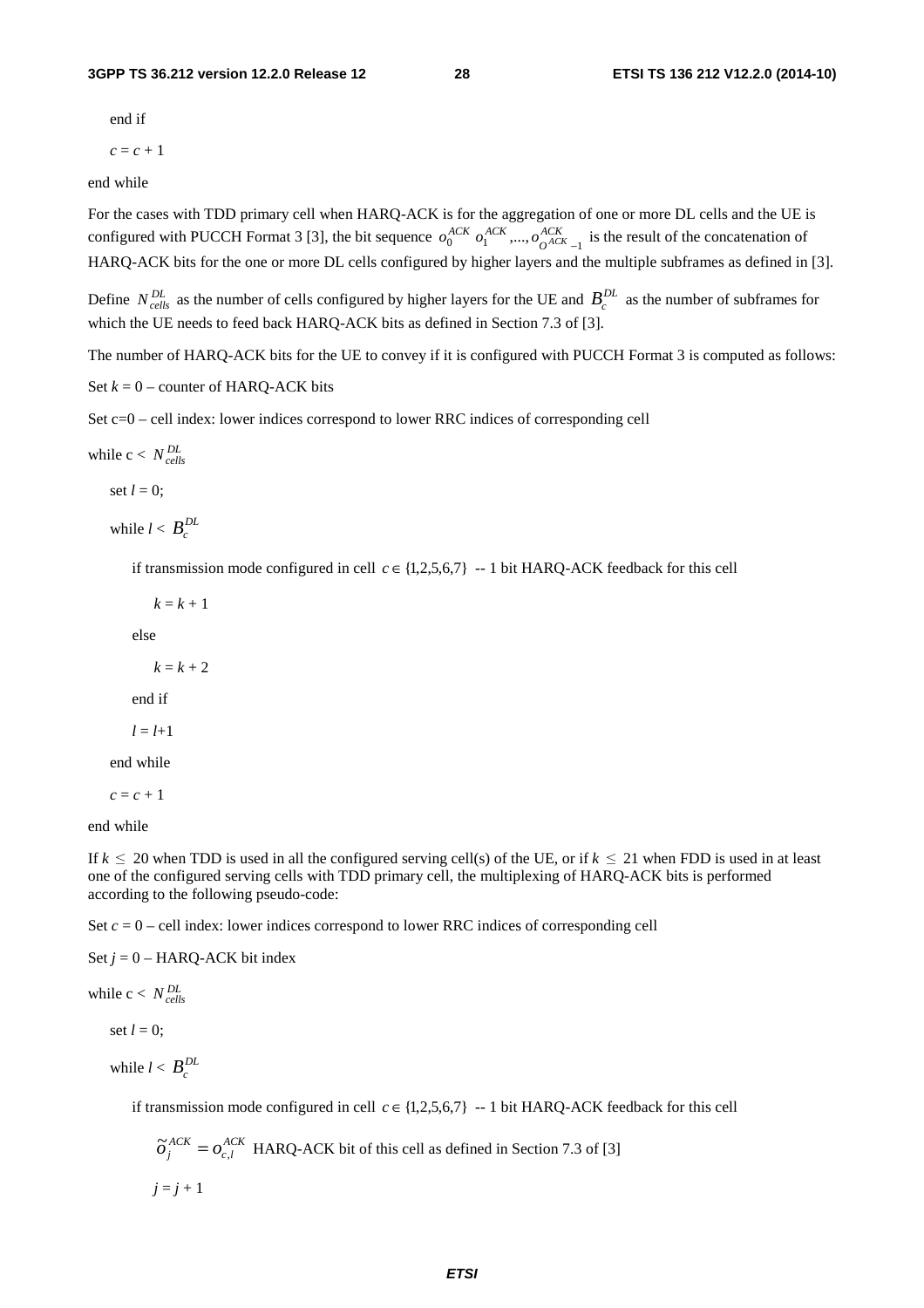else

$$
[\tilde{O}_j^{ACK}, \tilde{O}_{j+1}^{ACK}] = [o_{c,2l}^{ACK}, o_{c,2l+1}^{ACK}]
$$
HARQ-ACK bits of this cell as defined in Section 7.3 of [3]  
 $j = j + 2$   
end if

$$
l = l+1
$$

end while

 $c = c + 1$ 

end while

If  $k > 20$  when TDD is used in all the configured serving cell(s) of the UE, or if  $k > 21$  when FDD is used in at least one of the configured serving cells with TDD primary cell, spatial bundling is applied to all subframes in all cells and the multiplexing of HARQ-ACK bits is performed according to the following pseudo-code

Set  $c = 0$  – cell index: lower indices correspond to lower RRC indices of corresponding cell

Set 
$$
j = 0
$$
 – HARQ-ACK bit index

while  $c < N_{cells}^{DL}$ 

set  $l = 0$ :

while  $l < B_c^{DL}$ 

if transmission mode configured in cell  $c \in \{1,2,5,6,7\} - 1$  bit HARQ-ACK feedback for this cell

 $\widetilde{o}^{\textit{ACK}}_j = o^{\textit{ACK}}_{c,l}$  $\tilde{\sigma}_j^{ACK} = o_{c,l}^{ACK}$  HARQ-ACK bit of this cell as defined in Section 7.3 of [3]  $j = j + 1$ 

else

*ACK lc*  $\tilde{\sigma}_j^{ACK} = o_{c,l}^{ACK}$  binary AND operation of the HARQ-ACK bits corresponding to the first and second codewords of this cell as defined in Section 7.3 of [3]

 $j = j + 1$ 

end if

 $l = l + 1$ 

end while

 $c = c + 1$ 

end while

For  $o^{ACK} \le 11$ , the bit sequence  $o_0^{ACK}$   $o_1^{ACK}$ ,...,  $o_{O^{AC}}^{ACK}$  $o_0^{ACK}$   $o_1^{ACK}$ ,...,  $o_{O^{ACK}-1}^{ACK}$  is obtained by setting  $o_i^{ACK} = \tilde{o}_i^{ACK}$ .

For  $11 < \rho^{ACK} \le 21$ , the bit sequence  $o_0^{ACK}$   $o_1^{ACK}$ ,...,  $o_{OAC}^{ACK}$  $o_0^{ACK}$   $o_1^{ACK}$ ,...,  $o_{O^{ACK}-1}^{ACK}$  is obtained by setting  $o_{i/2}^{ACK} = \tilde{o}_i^{ACK}$  $= \tilde{o}_i^{ACK}$ .<br> $o_{i/2}^{ACK} = \tilde{o}_i^{ACK}$  if *i* is even and  $\left| \frac{ACK}{2} \right| + (i-1)/2$  $o_{\left[O^{ACK}/2\right]+(i-1)/2}^{ACK} = \tilde{o}_i^{ACK}$ 

 $\tilde{o}_i^{ACK}$  if *i* is odd.<br>TDD primary central 1b with channel For the cases with TDD primary cell when HARQ-ACK is for the aggregation of two DL cells and the UE is configured with PUCCH format 1b with channel selection, the bit sequence  $o_0^{ACK}$   $o_1^{ACK}$ ,...,  $o_{O^{AC}}^{ACK}$  $o_0^{ACK}$   $o_1^{ACK}$ ,...,  $o_{O^{ACK}_{t-1}}^{ACK}$  is obtained as described in section 7.3 of [3].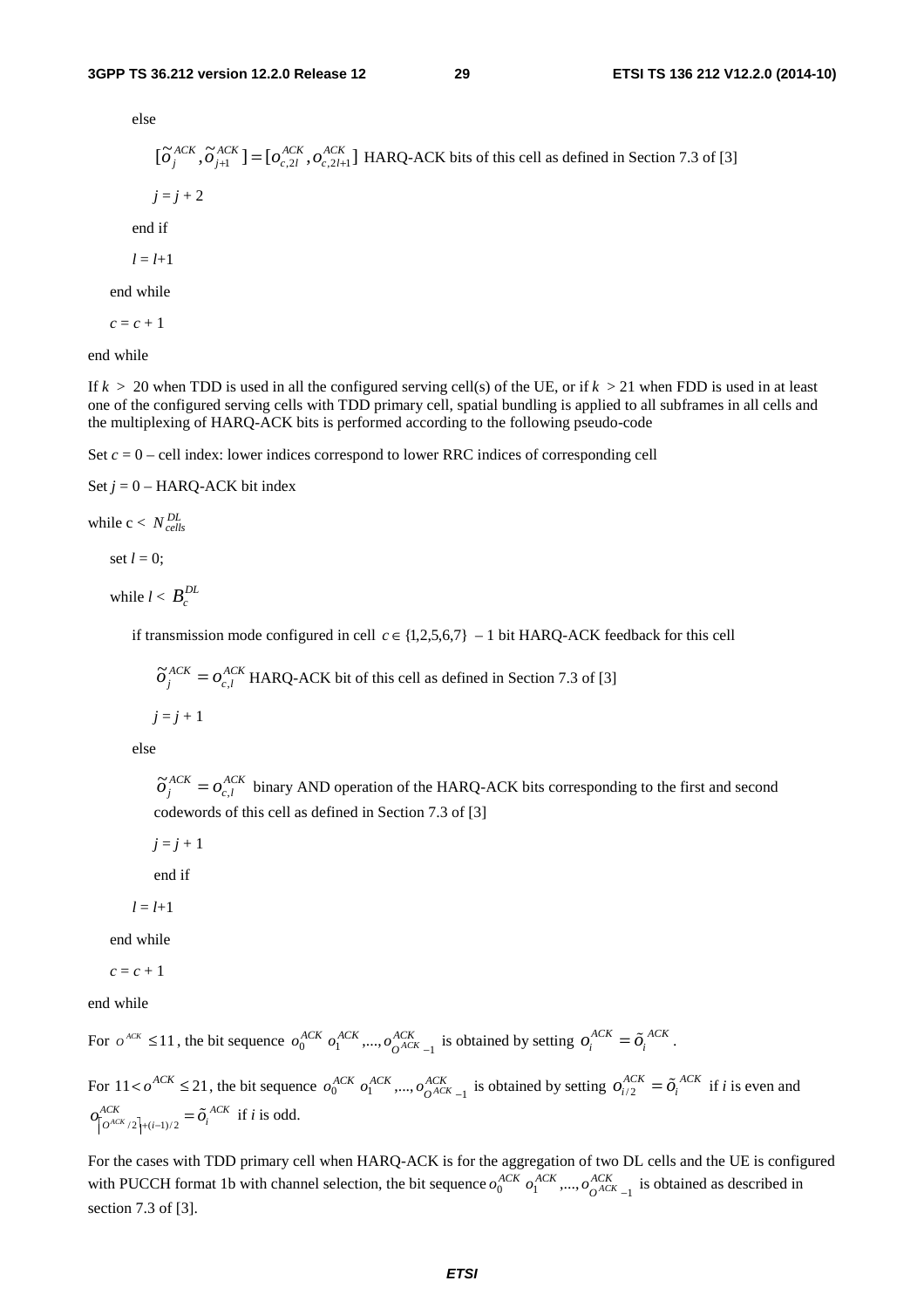For TDD HARQ-ACK bundling, a bit sequence  $\widetilde{q}_0^{ACK}, \widetilde{q}_1^{ACK}, \widetilde{q}_2^{ACK}, ..., \widetilde{q}_{Q_{ACK}}^{ACK}$  $\tilde{q}_0^{ACK}, \tilde{q}_1^{ACK}, \tilde{q}_2^{ACK}, ..., \tilde{q}_{Q_{ACK}-1}^{ACK}$  is obtained by concatenation of multiple encoded HARQ-ACK blocks where  $Q_{ACK}$  is the total number of coded bits for all the encoded HARQ-ACK blocks. The last concatenation of the encoded HARQ-ACK block may be partial so that the total bit sequence length is equal to  $Q_{ACK}$ . A scrambling sequence  $\left[ w_0^{ACK} w_1^{ACK} w_2^{ACK} w_3^{ACK} \right]$  is then selected from Table 5.2.2.6-A with index  $i = (N_{bundred} - 1) \text{mod } 4$ , where  $N_{bundred}$  is determined as described in section 7.3 of [3]. The bit sequence  $q_0^{ACK}$ ,  $q_1^{ACK}$ , ,  $q_2^{ACK}$ , ,...,  $q_{Q_{ACK}-1}^{ACK}$  is then generated by setting  $m = 1$  if HARQ-ACK consists of 1-bit and  $m = 3$  if HARQ-ACK consists of 2-bits and then scrambling  $\tilde{q}_0^{ACK}, \tilde{q}_1^{ACK}, \tilde{q}_2^{ACK}, ..., \tilde{q}_{Q_{ACK}}^{ACK}$  $\widetilde{q}_0^{ACK}, \widetilde{q}_1^{ACK}, \widetilde{q}_2^{ACK}, ..., \widetilde{q}_{Q_{ACK}-1}^{ACK}$  as follows

Set *i ,k* to 0

while  $i < Q_{\text{ACK}}$ 

if  $\tilde{q}_i^{ACK} = y$  // place-holder repetition bit  $(\widetilde{q}_{i-1}^{ACK} + w_{\lfloor k/m \rfloor}^{ACK}) \mod 2$ *mk ACK i*  $q_i^{ACK} = (\widetilde{q}_{i-1}^{ACK} + w)$  $k = (k + 1) \text{mod} 4m$ 

else

if 
$$
\tilde{q}_i^{ACK} = x
$$
 // a place-holder bit

$$
q_i^{ACK} = \widetilde{q}_i^{ACK}
$$

else // coded bit

$$
q_i^{ACK} = (\tilde{q}_i^{ACK} + w_{\lfloor k/m \rfloor}^{ACK}) \mod 2
$$

$$
k = (k+1) \mod 4m
$$

end if

 $i = i + 1$ 

end while

|   | $\left W_0^{ACK}W_1^{ACK}W_2^{ACK}W_2^{ACK}\right $ |
|---|-----------------------------------------------------|
| Ω | [1 1 1 1]                                           |
|   | [1010]                                              |
| 2 | [1 1 0 0]                                           |
| 3 | [1001]                                              |

**Table 5.2.2.6-A: Scrambling sequence selection for TDD HARQ-ACK bundling.** 

When HARQ-ACK information is to be multiplexed with UL-SCH at a given PUSCH, the HARQ-ACK information is multiplexed in all layers of all transport blocks of that PUSCH, For a given transport block, the vector sequence output of the channel coding for HARQ-ACK information is denoted by  $q_0^{ACK}, q_1^{ACK}, ..., q_{Q'_{AC}}^{ACK}$ *ACK ACK*  $q_0^{ACK}, q_1^{ACK}, ..., q_{Q'_{ACK}-1}^{ACK}$ , where  $q_i^{ACK}$ ,

 $i = 0,..., Q'_{ACK} - 1$  are column vectors of length  $(Q_m \cdot N_L)$  and where  $Q'_{ACK} = Q_{ACK} / Q_m$  is obtained as follows:

Set *i ,k* to 0

while  $i < Q_{ACK}$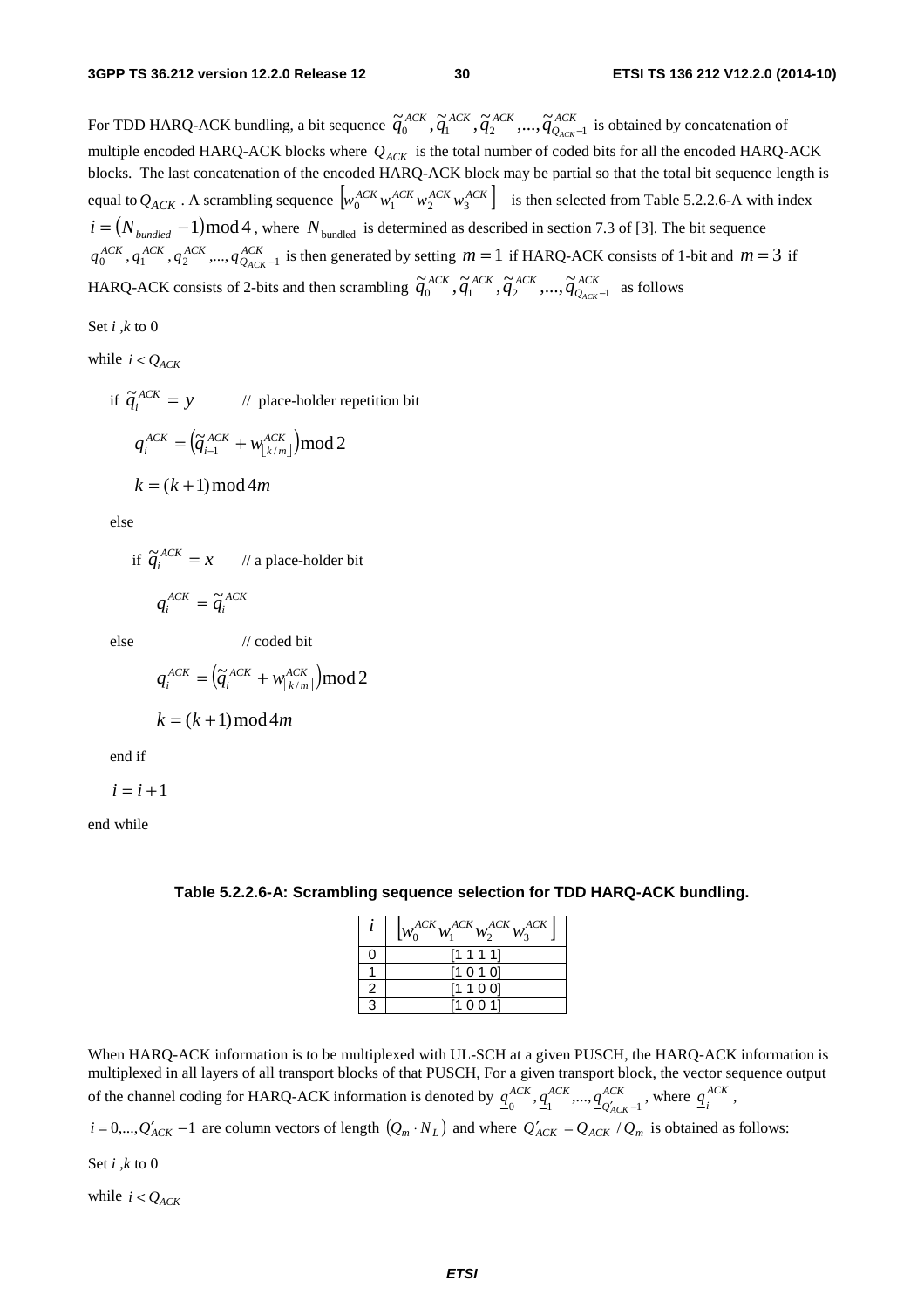$\frac{\hat{q}^{ACK}_{k}}{k}$  =  $[q_i^{ACK} \dots q_{i+Q_m-1}^{ACK}]$  -- temporary row vector

$$
\underline{q}_{k}^{ACK} = [\hat{\underline{q}}_{k}^{ACK} \cdots \hat{\underline{q}}_{k}^{ACK}]^{T}
$$
 - replicating the row vector  $\hat{\underline{q}}_{k}^{ACK} N_{L}$  times and transposing into a column vector  $i = i + Q_{m}$ 

$$
k = k + 1
$$

end while

where  $N_L$  is the number of layers onto which the UL-SCH transport block is mapped.

For rank indication (RI) (RI only, joint report of RI and i1, and joint report of RI and PTI)

- The corresponding bit widths for RI feedback for PDSCH transmissions are given by Tables 5.2.2.6.1-2, 5.2.2.6.2-3, 5.2.2.6.3-3, 5.2.3.3.1-3, 5.2.3.3.1-3A, 5.2.3.3.2-4, and 5.2.3.3.2-4A, which are determined assuming the maximum number of layers as follows:
	- o If the UE is configured with transmission mode 9, and the *supportedMIMO-CapabilityDL-r10* field is included in the *UE-EUTRA-Capability*, the maximum number of layers is determined according to the minimum of the configured number of CSI-RS ports and the maximum of the reported UE downlink MIMO capabilities for the same band in the corresponding band combination.
	- o If the UE is configured with transmission mode 9, and the *supportedMIMO-CapabilityDL-r10* field is not included in the *UE-EUTRA-Capability*, the maximum number of layers is determined according to the minimum of the configured number of CSI-RS ports and *ue-Category* (without suffix).
	- o If the UE is configured with transmission mode 10, and the *supportedMIMO-CapabilityDL-r10* field is included in the *UE-EUTRA-Capability*, the maximum number of layers for each CSI process is determined according to the minimum of the configured number of CSI-RS ports for that CSI process and the maximum of the reported UE downlink MIMO capabilities for the same band in the corresponding band combination.
	- o If the UE is configured with transmission mode 10, and the *supportedMIMO-CapabilityDL-r10* field is not included in the *UE-EUTRA-Capability*, the maximum number of layers for each CSI process is determined according to the minimum of the configured number of CSI-RS ports for that CSI process and *ue-Category* (without suffix).
	- o Otherwise the maximum number of layers is determined according to the minimum of the number of PBCH antenna ports and *ue-Category* (without suffix).
- − If RI feedback consists of 1-bit of information, i.e.,  $[o_0^{RI}]$ , it is first encoded according to Table 5.2.2.6-3. The  $\lbrack o_0^{RI} \rbrack$  to RI mapping is given by Table 5.2.2.6-5.
- − If RI feedback consists of 2-bits of information, i.e.,  $\lbrack o_0^{RI} \rbrack o_1^{RI} \rbrack$  with  $o_0^{RI}$  corresponding to MSB of 2-bit input

and  $O_1^{RI}$  corresponding to LSB, it is first encoded according to Table 5.2.2.6-4 where

 $o_2^{RI} = (o_0^{RI} + o_1^{RI}) \mod 2$ . The  $[o_0^{RI} \ o_1^{RI}]$  to RI mapping is given by Table 5.2.2.6-6.

| Lт | <b>Encoded RI</b>                    |
|----|--------------------------------------|
|    | $\left[O_0^{RI} \text{ y}\right]$    |
|    | $\left[0_0^{RI}$ y x x]              |
|    | $\left[0 \right]_0^{RI}$ y x x x x ] |

**Table 5.2.2.6-3: Encoding of 1-bit RI.**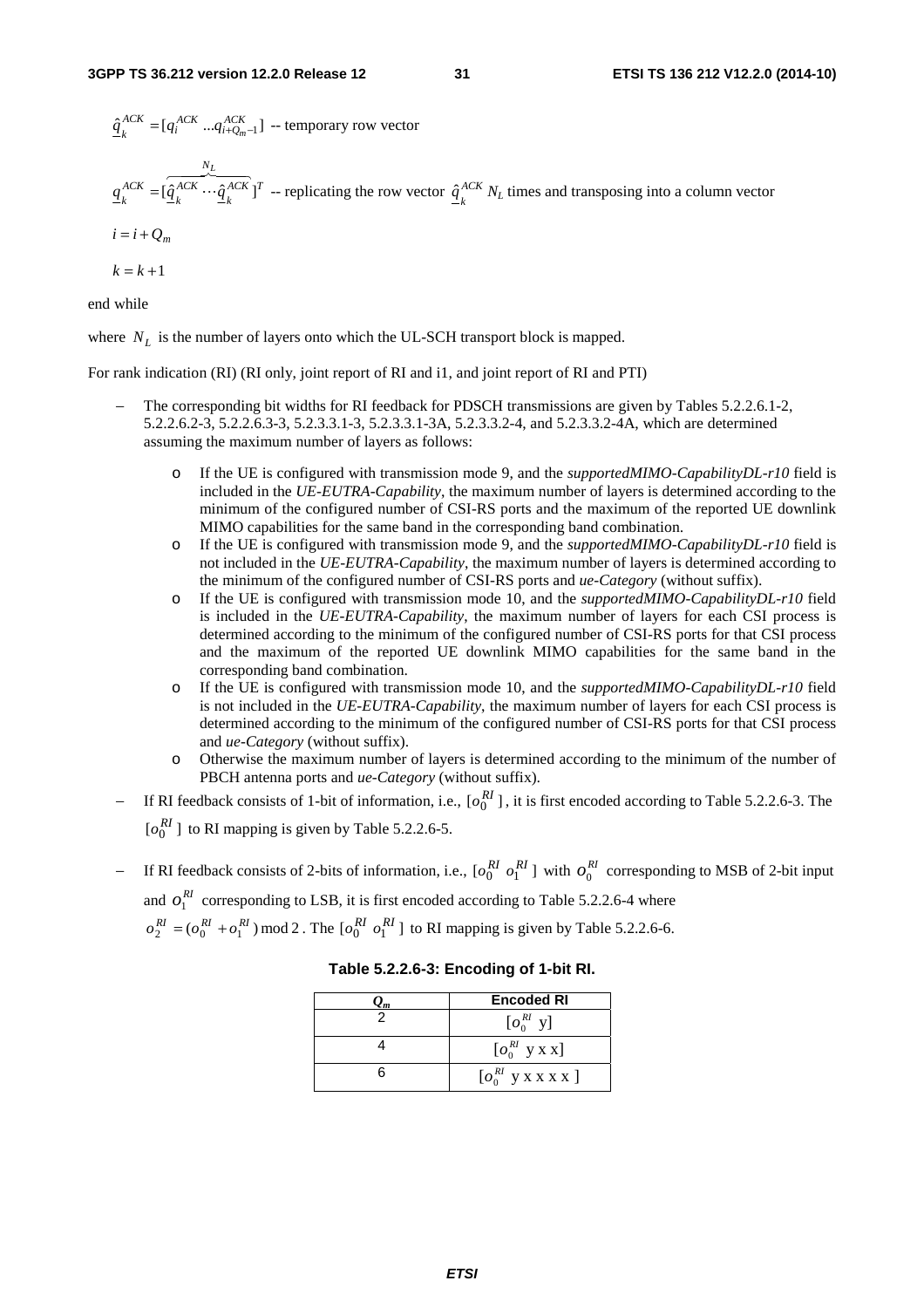| <b>Encoded RI</b>                                                                                                       |
|-------------------------------------------------------------------------------------------------------------------------|
|                                                                                                                         |
| $\begin{bmatrix} o_0^{RI} & o_1^{RI} & x & x & o_2^{RI} & o_0^{RI} & x & x & o_1^{RI} & o_2^{RI} & x & x \end{bmatrix}$ |
|                                                                                                                         |

**Table 5.2.2.6-4: Encoding of 2-bit RI.** 

### **Table 5.2.2.6-5:** *RI o*0 **to RI mapping.**

| $\mathcal{R}^{\prime}$ | RI |
|------------------------|----|
|                        |    |
|                        |    |

Table 5.2.2.6-6:  $o_0^{RI}$  ,  $o_1^{RI}$  to RI mapping.

| $o_0^{RI}$ , $o_1^{RI}$ | RI |
|-------------------------|----|
| 0, 0                    |    |
|                         |    |
|                         |    |
|                         |    |

Table 5.2.2.6-7:  $o_0^{RI}$  ,  $o_1^{RI}$  ,  $o_2^{RI}$  to RI mapping.

| $o_0^{RI}$ , $o_1^{RI}$ , $o_2^{RI}$ | <b>RI</b> |
|--------------------------------------|-----------|
| 0, 0, 0                              |           |
| 0, 0, 1                              | 2         |
| 0, 1, 0                              | З         |
| 0, 1, 1                              |           |
| 1, 0, 0                              | 5         |
| 1, 0, 1                              | հ         |
| 1, 1, 0                              |           |
|                                      |           |

- − If RI feedback for a given DL cell consists of 3-bits of information, i.e.,  $[o_0^{RI} o_1^{RI} o_2^{RI}]$  with  $o_0^{RI}$  corresponding to MSB of 3-bit input and  $o_2^{RI}$  corresponding to LSB. The  $[o_0^{RI} \, o_1^{RI} \, o_2^{RI}]$  to RI mapping is given by Table 5.2.2.6-7.
- − If RI feedback consists of  $3 ≤ 0^{RI} ≤ 11$  bits of information, i.e.,  $\left[0_0^{RI} \t o_1^{RI}, \ldots, 0_{0}^{RI} \t o_1^{RI}\right]$ *O*  $o_0^{RI}$   $o_1^{RI}$ ,..., $o_{O^{RI}-1}^{RI}$ , then a coded bit sequence  $[\tilde{q}_0^{RI} \tilde{q}_1^{RI}, ..., \tilde{q}_{31}^{RI}]$  is obtained by using the bit sequence  $[o_0^{RI} \rho_1^{RI}, ..., o_{0}^{RI}]\$ *O*  $o_0^{RI}$   $o_1^{RI}$ ,..., $o_{o^{RI}-1}^{RI}$  as the input to the channel coding block described in section 5.2.2.6.4.
- − If RI feedback consists of 11 <  $O^{R1}$  ≤ 15 bits of information as a result of the aggregation of RI bits corresponding to multiple DL cells or multiple CSI processes, i.e.,  $[o_0^{RI} \ o_1^{RI},...,o_{O^{RI}-1}^{RI}]$ *O*  $o_0^{RI}$   $o_1^{RI}$ ,..., $o_{O^{RI}-1}^{RI}$ , then the coded bit sequence  $q_0^{RI}, q_1^{RI}, q_2^{RI}, ..., q_{Q_{RI}-1}^{RI}$  is obtained by using the bit sequence  $[o_0^{RI}, o_1^{RI}, ..., o_{O_{RI}-1}^{RI}]$ *O*  $o_0^{RI}$   $o_1^{RI}$ ,..., $o_{O^{RI}-1}^{RI}$  as the input to the

channel coding block described in section 5.2.2.6.5.

The "x" and "y" in Table 5.2.2.6-3 and 5.2.2.6-4 are placeholders for [2] to scramble the RI bits in a way that maximizes the Euclidean distance of the modulation symbols carrying rank information.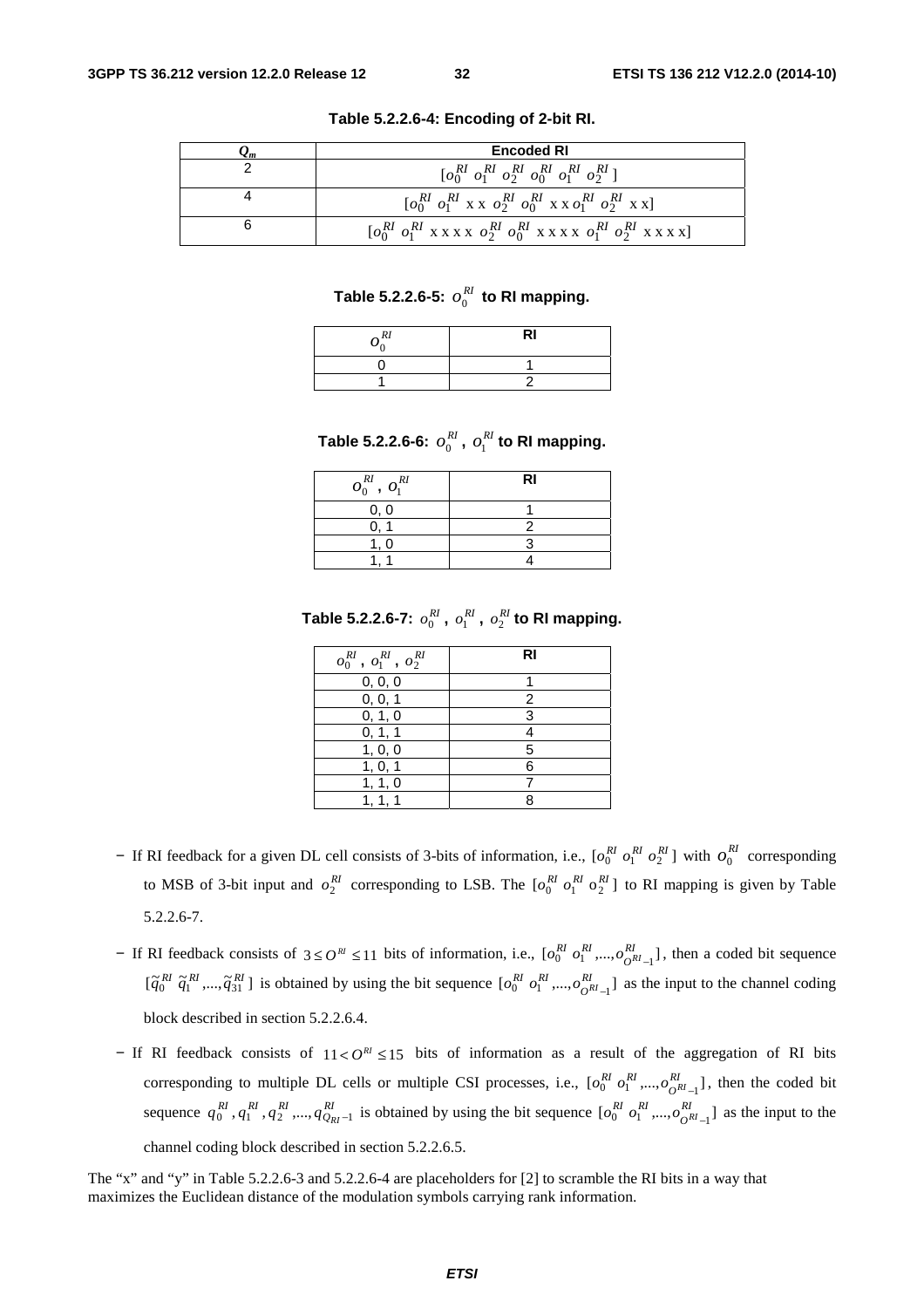#### **3GPP TS 36.212 version 12.2.0 Release 12 33 ETSI TS 136 212 V12.2.0 (2014-10)**

For the case where RI feedback for more than one DL cell is to be reported, the RI report for each DL cell is concatenated prior to coding in increasing order of cell index.

For the case where RI feedback for more than one CSI process is to be reported, the RI reports are concatenated prior to coding first in increasing order of CSI process index for each DL cell and then in increasing order of cell index.

For the case where RI feedback consists of one or two bits of information the bit sequence  $q_0^{RI}$ ,  $q_1^{RI}$ ,  $q_2^{RI}$ ,...,  $q_{Q_R}^{RI}$  $q_0^{RI}$ ,  $q_1^{RI}$ ,  $q_2^{RI}$ , ...,  $q_{Q_{RI}-1}^{RI}$  is

obtained by concatenation of multiple encoded RI blocks where  $Q_{RI}$  is the total number of coded bits for all the encoded RI blocks. The last concatenation of the encoded RI block may be partial so that the total bit sequence length is equal to  $Q_{\text{RI}}$ .

For the case where RI feedback consists of  $3 \leq O^{RI} \leq 11$  bits of information, the bit sequence  $q_0^{RI}$ ,  $q_1^{RI}$ ,  $q_2^{RI}$ , ...,  $q_{Q_{RI}-1}^{RI}$  is obtained by the circular repetition of the bit sequence  $\tilde{q}_0^{RI}$   $\tilde{q}_1^{RI}$  ,...,  $\tilde{q}_3^{RI}$  so that the total bit sequence length is equal to  $Q_{RI}$ .

When rank information is to be multiplexed with UL-SCH at a given PUSCH, the rank information is multiplexed in all layers of all transport blocks of that PUSCH. For a given transport block, the vector sequence output of the channel coding for rank information is denoted by  $q_0^{RI}$ ,  $q_1^{RI}$ , ...,  $q_{Q'_l}^{RI}$ *RIRI*  $\underline{q}_0^{RI}, \underline{q}_1^{RI}, \dots, \underline{q}_{Q'_{RI}-1}^{RI}$ , where  $\underline{q}_i^{RI}$ ,  $i = 0, \dots, Q'_{RI}-1$  are column vectors of length  $(Q_m \cdot N_L)$  and where  $Q'_{RI} = Q_{RI} / Q_m$ . The vector sequence is obtained as follows:

Set 
$$
i, j, k
$$
 to  $0$ 

while  $i < Q_{RI}$ 

 $\frac{\hat{q}_k^{RI}}{k} = [q_i^{RI} \dots q_{i+Q_m-1}^{RI}]$  -- temporary row vector

$$
q_k^{RI} = [\hat{q}_k^{RI} \cdots \hat{q}_k^{RI}]^T
$$
 -- replicating the row vector  $\hat{q}_k^{RI} N_L$  times and transposing into a column vector  
 $i = i + Q_m$   
 $k = k + 1$ 

end while

where  $N_L$  is the number of layers onto which the UL-SCH transport block is mapped.

For channel quality control information (CQI and/or PMI denoted as CQI/PMI)

When the UE transmits channel quality control information bits, it shall determine the number of modulation coded symbols per layer  $Q'$  for channel quality information as

$$
Q' = \min \left( \frac{(O+L) \cdot M_{sc}^{PUSCH - initial(x)} \cdot N_{symb}^{PUSCH - initial(x)} \cdot \beta_{\text{offset}}^{PUSCH}}{\sum_{r=0}^{C^{(x)}-1} K_{r}^{(x)}} \right), M_{sc}^{PUSCH} \cdot N_{symb}^{PUSCH} - \frac{Q_{RI}^{(x)}}{Q_{m}^{(x)}} \right)
$$

where

- *O* is the number of CQI/PMI bits, and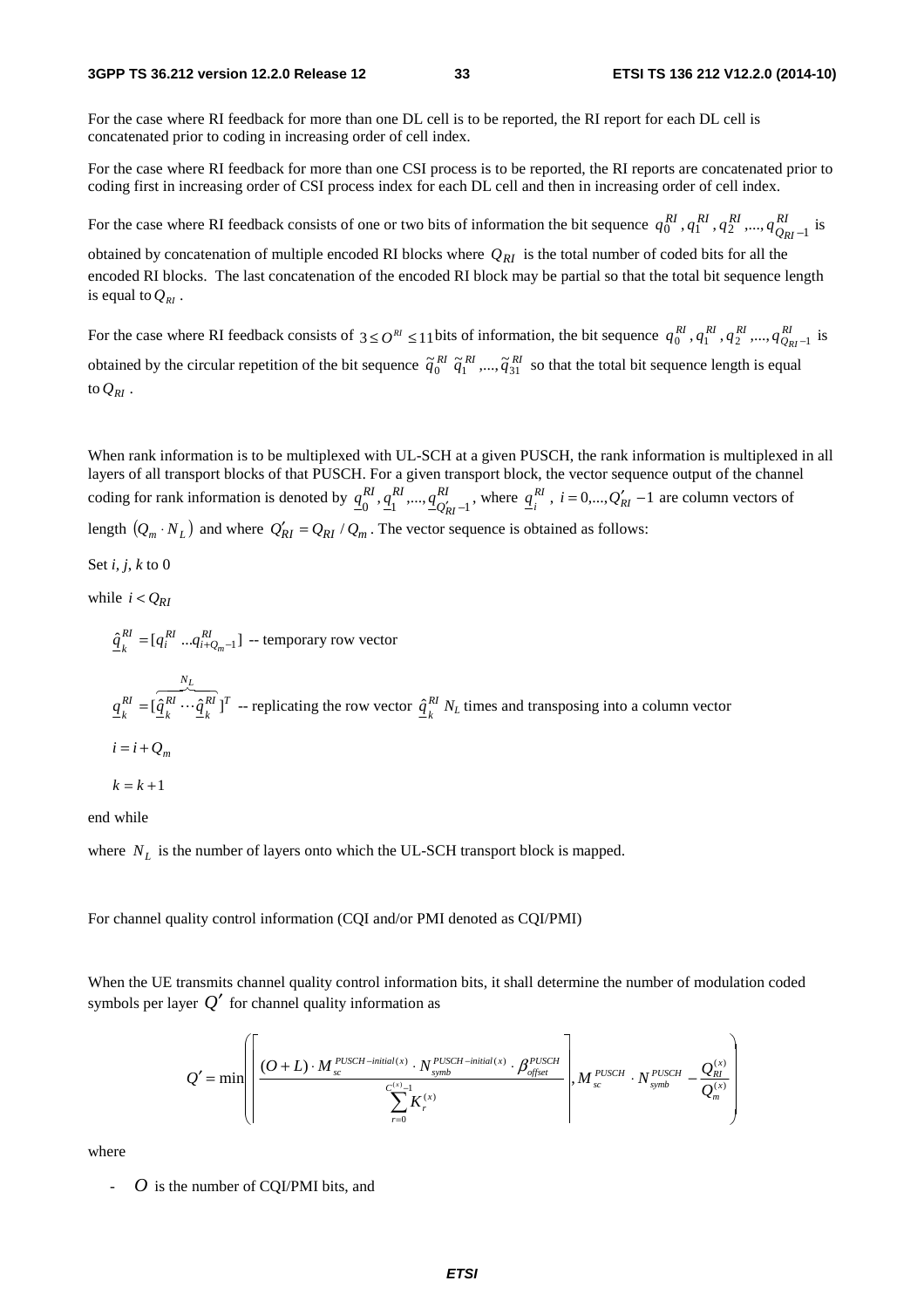- *L* is the number of CRC bits given by  $\overline{a}$  $L = \begin{cases} 0 & O \le 11 \\ 8 & \text{otherwise} \end{cases}$ , and
- $Q_{CQI} = Q_m^{(x)} \cdot Q'$  and  $\beta_{offset}^{PUSCH} = \beta_{offset}^{CQI}$  $\beta_{offset}^{PUSCH} = \beta_{offset}^{CQI}$ , where  $\beta_{offset}^{CQI}$  shall be determined according to [3] depending on the number of transmission codewords for the corresponding PUSCH, and on the uplink power control subframe set for the corresponding PUSCH when two uplink power control subframe sets are configured by higher layers for the cell.
- If RI is not transmitted then  $Q_{RI}^{(x)} = 0$ .

The variable "*x*" in  $K_r^{(x)}$  represents the transport block index corresponding to the highest  $I_{MCS}$  value indicated by the initial UL grant. In case the two transport blocks have the same  $I_{MCS}$  value in the corresponding initial UL grant, " $x$  $=1$ ", which corresponds to the first transport block.  $M_{sc}^{PUSCH - initial(x)}$ ,  $C^{(x)}$ , and  $K_r^{(x)}$  are obtained from the initial PDCCH or EPDCCH for the same transport block. If there is no initial PDCCH or EPDCCH with DCI format 0 for the same transport block,  $M_{sc}^{PUSCH - initial(x)}$ ,  $C^{(x)}$ , and  $K_r^{(x)}$  shall be determined from:

- the most recent semi-persistent scheduling assignment PDCCH or EPDCCH, when the initial PUSCH for the same transport block is semi-persistently scheduled, or,
- the random access response grant for the same transport block, when the PUSCH is initiated by the random access response grant.

 $N_{symbol}^{PUSCH - initial(x)}$  is the number of SC-FDMA symbols per subframe for initial PUSCH transmission for the same transport block.

For UL-SCH data information  $G = N_L^{(x)} \cdot \left( N_{\text{symbol}}^{\text{PUSCH}} \cdot M_{\text{sc}}^{\text{PUSCH}} \cdot Q_m^{(x)} - Q_{CQI} - Q_{RI}^{(x)} \right)$ , where

- $N_L^{(x)}$  is the number of layers the corresponding UL-SCH transport block is mapped onto, and
- $M_{\rm sc}^{\rm PUSCH}$  is the scheduled bandwidth for PUSCH transmission in the current sub-frame for the transport block, and
- $N_{\text{swmb}}^{\text{PUSCH}}$  is the number of SC-FDMA symbols in the current PUSCH transmission sub-frame given by  $N_{\text{symbol}}^{\text{PUSCH}} = (2 \cdot (N_{\text{symbol}}^{\text{UL}} - 1) - N_{SRS})$ , where
	- $N_{SRS}$  is equal to 1
		- if UE configured with one UL cell is configured to send PUSCH and SRS in the same subframe for initial transmission, or
		- if UE transmits PUSCH and SRS in the same subframe for the current subframe, or
		- if the PUSCH resource allocation for the current subframe even partially overlaps with the cell-specific SRS subframe and bandwidth configuration defined in section 5.5.3 of [2], or
		- if the current subframe is a UE-specific type-1 SRS subframe as defined in Section 8.2 of [3], or
		- if the current subframe is a UE-specific type-0 SRS subframe as defined in section 8.2 of [3] and the UE is configured with multiple TAGs.
	- Otherwise  $N_{SRS}$  is equal to 0.

In case of CQI/PMI report for more than one DL cell,  $o_0$ ,  $o_1$ ,  $o_2$ ,...,  $o_{0-1}$  is the result of concatenating the CQI/PMI report for each DL cell in increasing order of cell index. For the case where CQI/PMI feedback for more than one CSI process is to be reported,  $o_0$ ,  $o_1$ ,  $o_2$ ,...,  $o_{0-1}$  is the result of concatenating the CQI/PMI reports in increasing order of CSI process index for each DL cell and then in increasing order of cell index.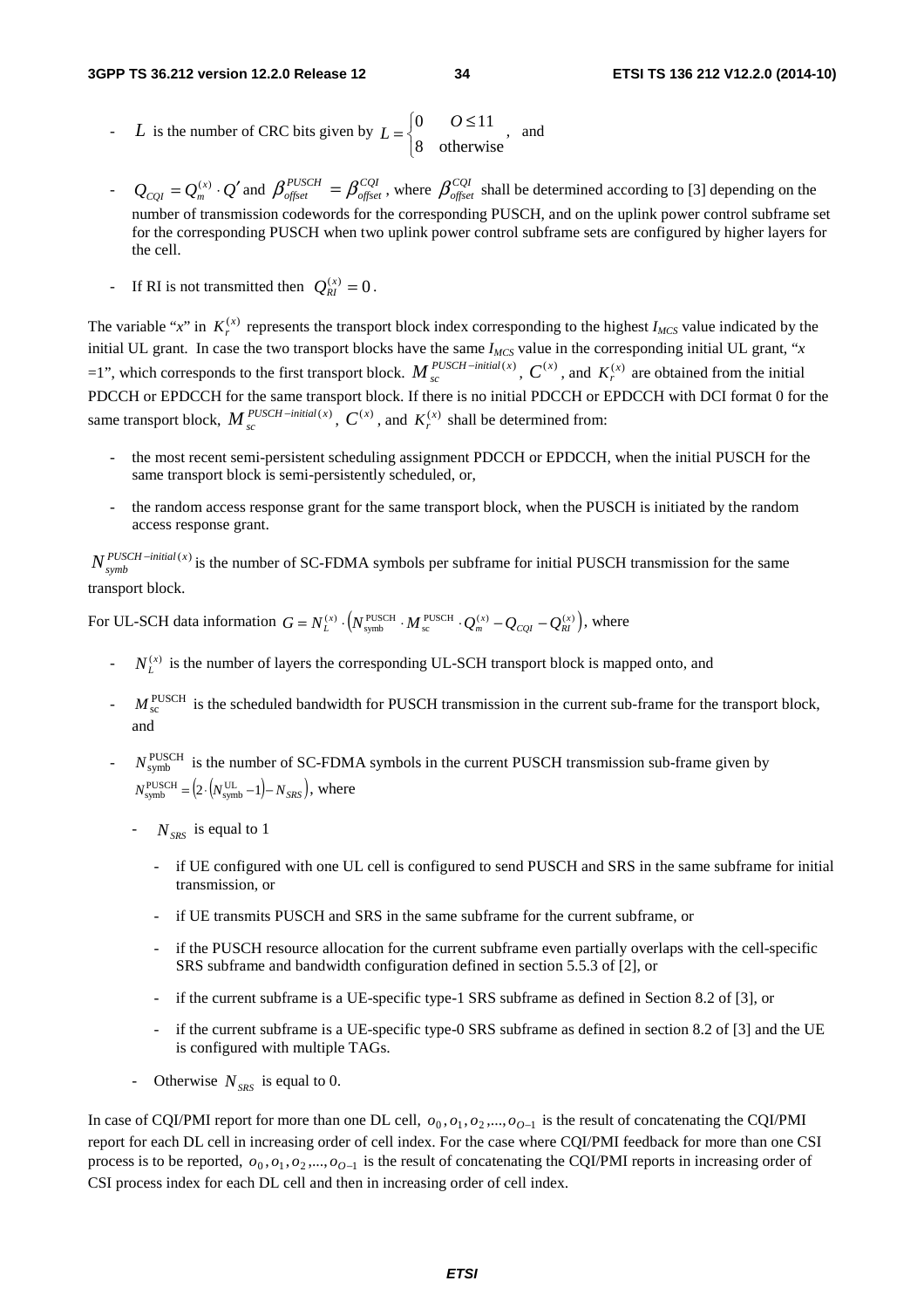- If the payload size is less than or equal to 11 bits, the channel coding of the channel quality information is performed according to section 5.2.2.6.4 with input sequence  $o_0$ ,  $o_1$ ,  $o_2$ ,  $o_2$ ,  $o_3$
- For payload sizes greater than 11 bits, the CRC attachment, channel coding and rate matching of the channel quality information is performed according to sections 5.1.1, 5.1.3.1 and 5.1.4.2, respectively. The input bit sequence to the CRC attachment operation is  $o_0$ ,  $o_1$ ,  $o_2$ , ...,  $o_{0-1}$ . The output bit sequence of the CRC attachment operation is the input bit sequence to the channel coding operation. The output bit sequence of the channel coding operation is the input bit sequence to the rate matching operation.

The output sequence for the channel coding of channel quality information is denoted by  $q_0, q_1, q_2, q_3, ..., q_{N_L}$  *Q<sub>COI</sub>* -1</sub>, where  $N_L$  is the number of layers the corresponding UL-SCH transport block is mapped onto.

#### 5.2.2.6.1 Channel quality information formats for wideband CQI reports

Table 5.2.2.6.1-1, Table 5.2.2.6.1-1A and Table 5.2.2.6.1-1B show the fields and the corresponding bit widths for the channel quality information feedback for wideband reports for PDSCH transmissions associated with transmission mode 4, transmission mode 6, transmission mode 8 configured with PMI/RI reporting, transmission mode 9 configured with PMI/RI reporting with 2/4/8 antenna ports, and transmission mode 10 configured with PMI/RI reporting with 2/4/8 antenna ports. *N* in Table 5.2.2.6.1-1, Table 5.2.2.6.1-1A and Table 5.2.2.6.1-1B is defined in section 7.2 of [3].

**Table 5.2.2.6.1-1: Fields for channel quality information feedback for wideband CQI reports (transmission mode 4, transmission mode 6, transmission mode 8 configured with PMI/RI reporting except with** *alternativeCodeBookEnabledFor4TX-r12=TRUE***, transmission mode 9 configured with PMI/RI reporting with 2/4 antenna ports except with** *alternativeCodeBookEnabledFor4TX-r12=TRUE***, and transmission mode 10 configured with PMI/RI reporting with 2/4 antenna ports except with**  *alternativeCodeBookEnabledFor4TX-r12=TRUE***).** 

| <b>Field</b>               | <b>Bit width</b> |            |                 |          |
|----------------------------|------------------|------------|-----------------|----------|
|                            | 2 antenna ports  |            | 4 antenna ports |          |
|                            | $Rank = 1$       | $Rank = 2$ | Rank = $1 \mid$ | Rank > 1 |
| Wideband CQI codeword 0    |                  |            |                 |          |
| Wideband CQI codeword 1    |                  |            |                 |          |
| Precoding matrix indicator | 2N               |            | 4 N             | 4N       |

**Table 5.2.2.6.1-1A: Fields for channel quality information feedback for wideband CQI reports (transmission mode 9 configured with PMI/RI reporting with 8 antenna ports and transmission mode 10 configured with PMI/RI reporting with 8 antenna ports).** 

| <b>Field</b>            | <b>Bit width</b> |            |               |            |  |
|-------------------------|------------------|------------|---------------|------------|--|
|                         | $Rank = 1$       | $Rank = 2$ | $Rank = 3$    | $Rank = 4$ |  |
| Wideband CQI codeword 0 |                  |            |               |            |  |
| Wideband CQI codeword 1 | ი                | 4          |               |            |  |
| Wideband first PMI i1   | 4                | 4          | $\mathcal{P}$ | 2          |  |
| Subband second PMI i2   | 4N               | 4N         | 4N            | 3N         |  |
|                         |                  |            |               |            |  |
| <b>Field</b>            | <b>Bit width</b> |            |               |            |  |
|                         | $Rank = 5$       | $Rank = 6$ | $Rank = 7$    | $Rank = 8$ |  |
| Wideband CQI codeword 0 | 4                | 4          |               |            |  |
| Wideband CQI codeword 1 | 4                | 4          |               |            |  |
| Wideband first PMI i1   | 2                | 2          | 2             |            |  |
| Subband second PMI i2   |                  |            |               |            |  |

**Table 5.2.2.6.1-1B: Fields for channel quality information feedback for wideband CQI reports with 4 antenna ports (transmission mode 8, transmission mode 9 and transmission mode 10 configured with PMI/RI reporting, 4 antenna ports and** *alternativeCodeBookEnabledFor4TX-r12=TRUE***)** 

| Field | <b>Bit width</b> |            |            |            |  |
|-------|------------------|------------|------------|------------|--|
|       | $Rank = 1$       | $Rank = 2$ | $Rank = 3$ | $Rank = 4$ |  |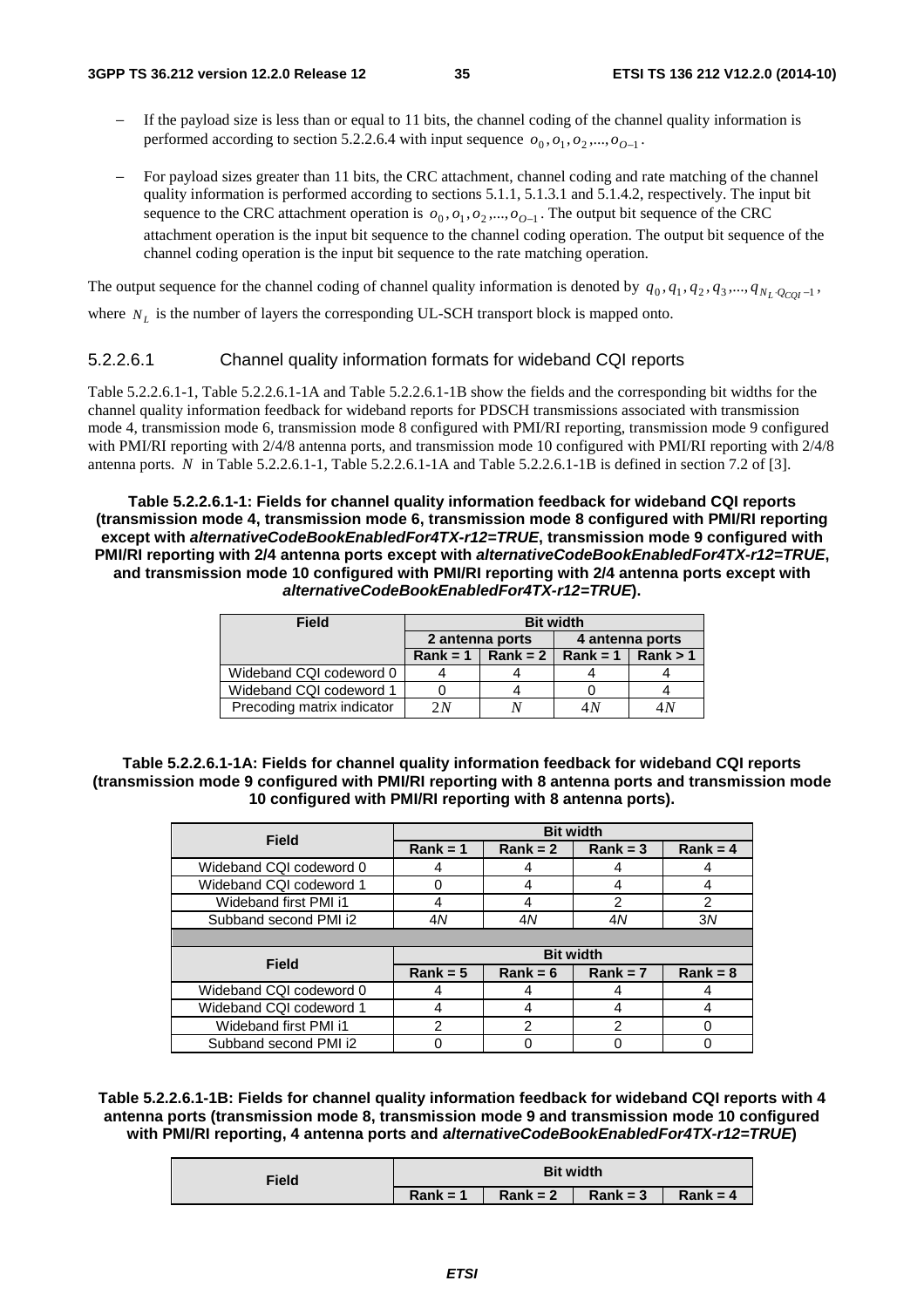| Wideband CQI codeword 0 |    |     |  |
|-------------------------|----|-----|--|
| Wideband CQI codeword 1 |    |     |  |
| Wideband first PMI i1   |    |     |  |
| Subband second PMI i2   | 4Ν | 4 N |  |

Table 5.2.2.6.1-2 shows the fields and the corresponding bit width for the rank indication feedback for wideband CQI reports for PDSCH transmissions associated with transmission mode 4, transmission mode 8 configured with PMI/RI reporting, transmission mode 9 configured with PMI/RI reporting with 2/4/8 antenna ports, and transmission mode 10 configured with PMI/RI reporting with 2/4/8 antenna ports.

## **Table 5.2.2.6.1-2: Fields for rank indication feedback for wideband CQI reports (transmission mode 4, transmission mode 8 configured with PMI/RI reporting, transmission mode 9 configured with PMI/RI reporting with 2/4/8 antenna ports, and transmission mode 10 configured with PMI/RI reporting with 2/4/8 antenna ports).**

|                 | <b>Bit width</b> |              |                 |              |                 |              |  |
|-----------------|------------------|--------------|-----------------|--------------|-----------------|--------------|--|
| <b>Field</b>    |                  |              | 4 antenna ports |              | 8 antenna ports |              |  |
|                 | 2 antenna ports  | Max 2 lavers | Max 4 lavers    | Max 2 lavers | Max 4 lavers    | Max 8 lavers |  |
| Rank indication |                  |              |                 |              |                 |              |  |

The channel quality bits in Table 5.2.2.6.1-1, Table 5.2.2.6.1-1A and Table 5.2.2.6.1-1B form the bit sequence  $o_0$ ,  $o_1$ ,  $o_2$ ,...,  $o_{0-1}$  with  $o_0$  corresponding to the first bit of the first field in the table,  $o_1$  corresponding to the second bit of the first field in the table, and *O*−<sup>1</sup> *o* corresponding to the last bit in the last field in the table. The field of PMI shall be in the increasing order of the subband index [3]. The first bit of each field corresponds to MSB and the last bit LSB. The RI bits sequence in Table 5.2.2.6.1-2 is encoded according to section 5.2.2.6.

## 5.2.2.6.2 Channel quality information formats for higher layer configured subband CQI reports

Table 5.2.2.6.2-1 shows the fields and the corresponding bit width for the channel quality information feedback for higher layer configured report for PDSCH transmissions associated with transmission mode 1, transmission mode 2, transmission mode 3, transmission mode 7, transmission mode 8 configured without PMI/RI reporting, transmission mode 9 configured without PMI/RI reporting or configured with 1 antenna port, and transmission mode 10 configured without PMI/RI reporting or configured with 1 antenna port. *N* in Table 5.2.2.6.2-1 is defined in section 7.2 of [3].

## **Table 5.2.2.6.2-1: Fields for channel quality information feedback for higher layer configured subband CQI reports (transmission mode 1, transmission mode 2, transmission mode 3, transmission mode 7, transmission mode 8 configured without PMI/RI reporting, transmission mode 9 configured without PMI/RI reporting or configured with 1 antenna port, and transmission mode 10 configured without PMI/RI reporting or configured with 1 antenna port)**

| <b>Field</b>             | <b>Bit width</b> |
|--------------------------|------------------|
| Wide-band CQI codeword   |                  |
| Subband differential COI | 2N               |

Table 5.2.2.6.2-2, Table 5.2.2.6.2-2A and Table 5.2.2.6.2-2B show the fields and the corresponding bit widths for the channel quality information feedback for higher layer configured report for PDSCH transmissions associated with transmission mode 4, transmission mode 5, transmission mode 6, transmission mode 8 configured with PMI/RI reporting, transmission mode 9 configured with PMI/RI reporting with 2/4/8 antenna ports, and transmission mode 10 configured with PMI/RI reporting with 2/4/8 antenna ports. *N* in Table 5.2.2.6.2-2, Table 5.2.2.6.2-2A and Table 5.2.2.6.2-2B is defined in section 7.2 of [3].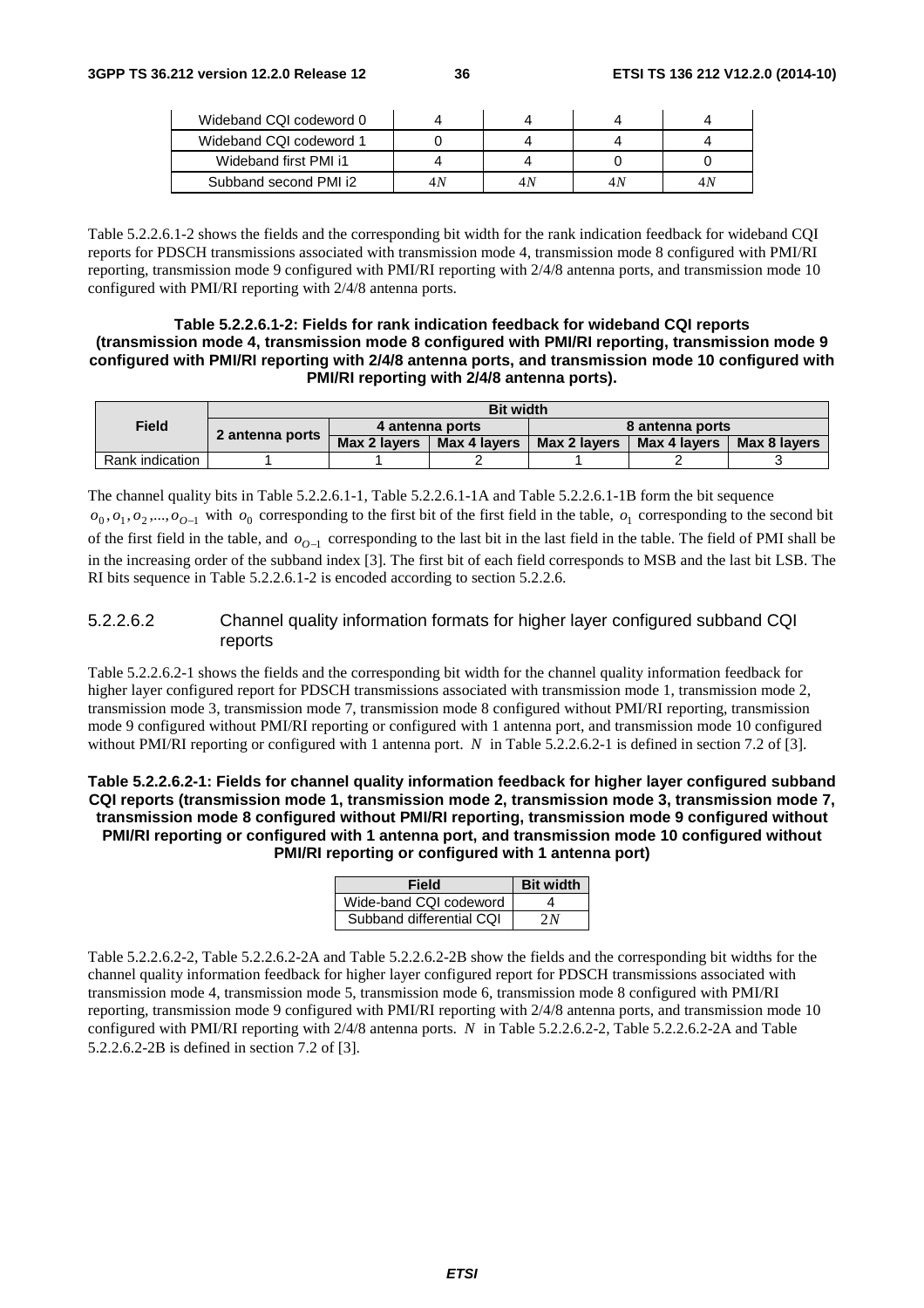**Table 5.2.2.6.2-2: Fields for channel quality information feedback for higher layer configured subband CQI reports (transmission mode 4, transmission mode 5, transmission mode 6, transmission mode 8 configured with PMI/RI reporting except with** *alternativeCodeBookEnabledFor4TX-r12=TRUE***, transmission mode 9 configured with PMI/RI reporting with 2/4 antenna ports except with**  *alternativeCodeBookEnabledFor4TX-r12=TRUE***, and transmission mode 10 configured with PMI/RI reporting with 2/4 antenna ports except with** *alternativeCodeBookEnabledFor4TX-r12=TRUE***)** 

| Field                               | <b>Bit width</b> |                                |                 |          |  |
|-------------------------------------|------------------|--------------------------------|-----------------|----------|--|
|                                     |                  | 2 antenna ports                | 4 antenna ports |          |  |
|                                     |                  | Rank = 1   Rank = 2   Rank = 1 |                 | Rank > 1 |  |
| Wide-band CQI codeword 0            |                  |                                |                 |          |  |
| Subband differential CQI codeword 0 | 2N               | 2N                             | 2N              | 2 N      |  |
| Wide-band CQI codeword 1            |                  |                                |                 |          |  |
| Subband differential CQI codeword 1 |                  | 2N                             |                 | 2N       |  |
| Precoding matrix indicator          |                  |                                |                 |          |  |

**Table 5.2.2.6.2-2A: Fields for channel quality information feedback for higher layer configured subband CQI reports (transmission mode 9 configured with PMI/RI reporting with 8 antenna ports and transmission mode 10 configured with PMI/RI reporting with 8 antenna ports).** 

| <b>Field</b>                        | <b>Bitwidth</b> |                 |            |                |  |
|-------------------------------------|-----------------|-----------------|------------|----------------|--|
|                                     | $Rank = 1$      | $Rank = 2$      | $Rank = 3$ | $Rank = 4$     |  |
| Wideband CQI codeword 0             | 4               | 4               | 4          | 4              |  |
| Subband differential CQI codeword 0 | 2N              | 2N              | 2N         | 2N             |  |
| Wideband CQI codeword 1             | 0               | 4               | 4          | 4              |  |
| Subband differential COI codeword 1 | $\Omega$        | 2N              | 2N         | 2N             |  |
| Wideband first PMI i1               | 4               | 4               | 2          | $\mathfrak{p}$ |  |
| Wideband second PMI i2              | 4               | 4               | 4          | 3              |  |
|                                     |                 |                 |            |                |  |
| <b>Field</b>                        |                 | <b>Bitwidth</b> |            |                |  |
|                                     | $Rank = 5$      | $Rank = 6$      | $Rank = 7$ | $Rank = 8$     |  |
| Wideband CQI codeword 0             | 4               | 4               | 4          | 4              |  |
| Subband differential CQI codeword 0 | 2N              | 2N              | 2N         | 2N             |  |
| Wideband CQI codeword 1             | 4               | 4               | 4          | 4              |  |
| Subband differential CQI codeword 1 | 2N              | 2N              | 2N         | 2N             |  |
| Wideband first PMI i1               | $\mathcal{P}$   | $\mathcal{P}$   | 2          | 0              |  |
| Wideband second PMI i2              | $\Omega$        | $\Omega$        | $\Omega$   | $\Omega$       |  |

**Table 5.2.2.6.2-2B: Fields for channel quality information feedback for higher layer configured subband CQI reports with 4 antenna ports (transmission modes 8, 9 and 10 configured with PMI/RI reporting, 4 antenna ports and** *alternativeCodeBookEnabledFor4TX-r12=TRUE***)** 

| <b>Field</b>                        | <b>Bitwidth</b> |    |                          |            |  |  |
|-------------------------------------|-----------------|----|--------------------------|------------|--|--|
|                                     | $Rank = 1$      |    | Rank = $2 \mid$ Rank = 3 | $Rank = 4$ |  |  |
| Wideband CQI codeword 0             |                 |    |                          |            |  |  |
| Subband differential CQI codeword 0 | 2N              | 2N | 2N                       | 2N         |  |  |
| Wideband CQI codeword 1             |                 |    |                          |            |  |  |
| Subband differential CQI codeword 1 |                 | 2N | 2N                       | 2N         |  |  |
| Wideband first PMI i1               |                 |    |                          |            |  |  |
| Wideband second PMI i2              |                 |    |                          |            |  |  |

Table 5.2.2.6.2-2C, Table 5.2.2.6.2-2D and Table 5.2.2.6.2-2E show the fields and the corresponding bit widths for the channel quality information feedback for higher layer configured report for PDSCH transmissions associated with transmission mode 4, transmission mode 6, transmission mode 8 configured with subband PMI/RI reporting, transmission mode 9 configured with subband PMI/RI reporting with 2/4/8 antenna ports, and transmission mode 10 configured with subband PMI/RI reporting with 2/4/8 antenna ports. *N* in Table 5.2.2.6.2-2C, Table 5.2.2.6.2-2D and Table 5.2.2.6.2-2E is defined in section 7.2 of [3].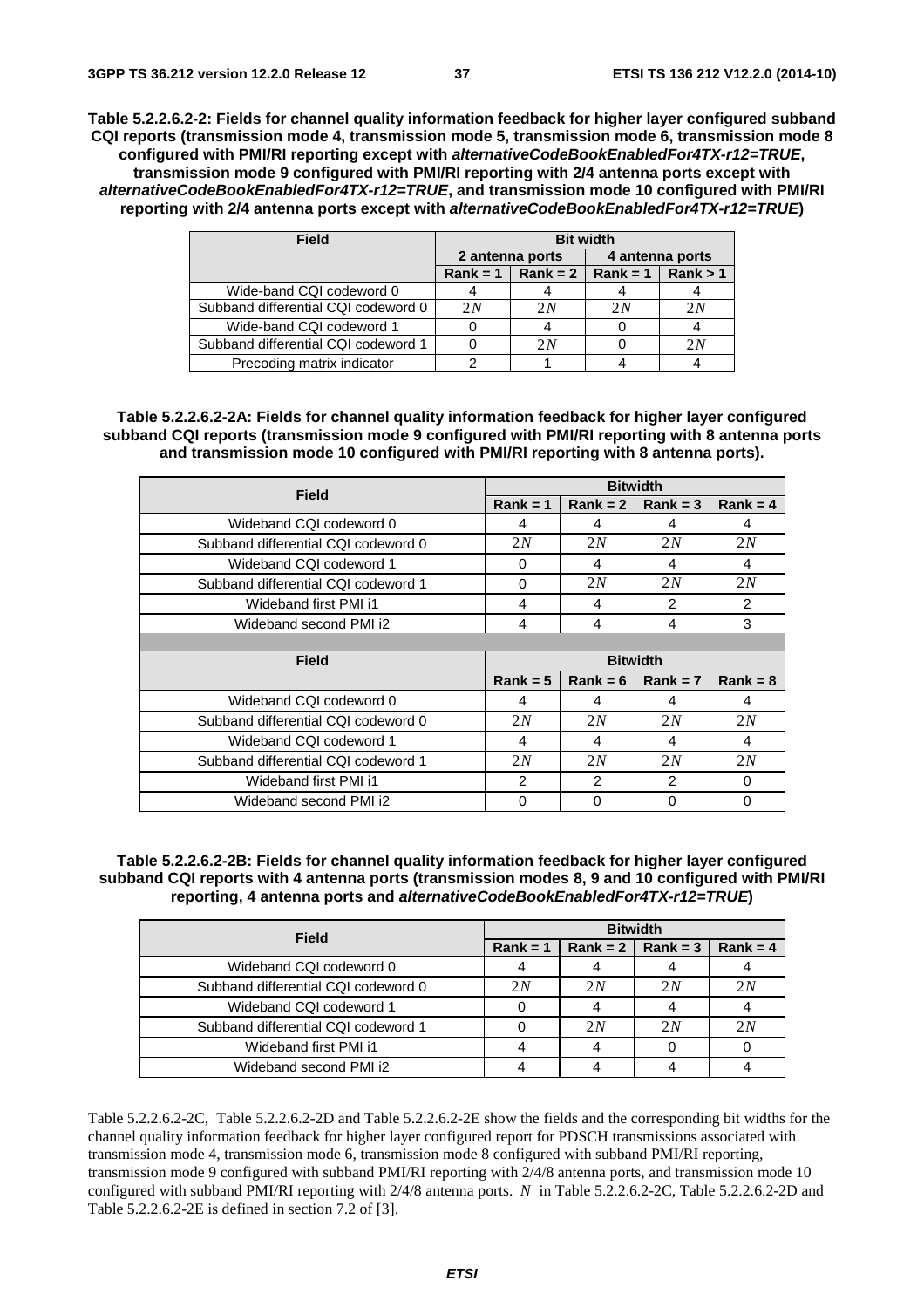**Table 5.2.2.6.2-2C: Fields for channel quality information feedback for higher layer configured subband CQI and subband PMI reports** 

**(transmission mode 4 and transmission mode 6 configured with subband PMI reporting, transmission mode 8 configured with subband PMI reporting except with**  *alternativeCodeBookEnabledFor4TX-r12=TRUE***, transmission mode 9 and transmission 10 configured with subband PMI reporting with 2/4 antenna ports except with**  *alternativeCodeBookEnabledFor4TX-r12=TRUE***).** 

| <b>Field</b>                        | <b>Bit width</b> |                  |            |                     |    |            |  |
|-------------------------------------|------------------|------------------|------------|---------------------|----|------------|--|
|                                     | 2 antenna ports  |                  |            | 4 antenna ports     |    |            |  |
|                                     | $Rank = 1$       | $\vert$ Rank = 2 | $Rank = 1$ | $Rank = 2$ Rank = 3 |    | $Rank = 4$ |  |
| Wide-band CQI codeword 0            |                  |                  |            |                     |    |            |  |
| Subband differential CQI codeword 0 | 2N               | 2N               | 2N         | 2N                  | 2N | 2N         |  |
| Wide-band CQI codeword 1            |                  |                  |            |                     |    |            |  |
| Subband differential CQI codeword 1 | 0                | 2N               |            | 2N                  | 2N | 2N         |  |
| Subband precoding matrix indicator  | 2N               |                  | 4N         | 4N                  | 4N | $4\lambda$ |  |

**Table 5.2.2.6.2-2D: Fields for channel quality information feedback for higher layer configured subband CQI and subband PMI reports with 8 antenna ports (transmission mode 9 configured with subband PMI reporting and transmission mode 10 configured with subband PMI reporting)** 

| Field                               |               |               | <b>Bitwidth</b> |               |
|-------------------------------------|---------------|---------------|-----------------|---------------|
|                                     | $Rank = 1$    | $Rank = 2$    | $Rank = 3$      | $Rank = 4$    |
| Wideband CQI codeword 0             | 4             | 4             | 4               | 4             |
| Subband differential CQI codeword 0 | 2N            | 2N            | 2N              | 2N            |
| Wideband CQI codeword 1             | 0             | 4             | 4               | 4             |
| Subband differential COI codeword 1 | 0             | 2N            | 2N              | 2N            |
| Wideband first PMI i1               | 4             | 4             | $\mathcal{P}$   | $\mathcal{P}$ |
| Subband second PMI i2               | 4N            | 4N            | 4N              | 3N            |
|                                     |               |               |                 |               |
| Field                               |               |               | <b>Bitwidth</b> |               |
|                                     | $Rank = 5$    | $Rank = 6$    | $Rank = 7$      | $Rank = 8$    |
| Wideband CQI codeword 0             | 4             | 4             | 4               | 4             |
| Subband differential CQI codeword 0 | 2N            | 2N            | 2N              | 2N            |
| Wideband CQI codeword 1             | 4             | 4             | 4               | 4             |
| Subband differential COI codeword 1 | 2N            | 2N            | 2N              | 2N            |
| Wideband first PMI i1               | $\mathcal{P}$ | $\mathcal{P}$ | $\mathcal{P}$   | 0             |
| Subband second PMI i2               | 0             | $\Omega$      | $\Omega$        | $\Omega$      |

**Table 5.2.2.6.2-2E: Fields for channel quality information feedback for higher layer configured subband CQI and subband PMI reports with 4 antenna ports (transmission modes 8, 9 and 10 configured with subband PMI reporting, 4 antenna ports and** *alternativeCodeBookEnabledFor4TXr12=TRUE* **)** 

| <b>Field</b>                        | <b>Bitwidth</b> |     |                          |            |  |
|-------------------------------------|-----------------|-----|--------------------------|------------|--|
|                                     | $Rank = 1$      |     | Rank = $2 \mid$ Rank = 3 | $Rank = 4$ |  |
| Wideband CQI codeword 0             |                 |     |                          |            |  |
| Subband differential CQI codeword 0 | 2N              | 2N  | 2N                       | 2N         |  |
| Wideband CQI codeword 1             |                 |     |                          |            |  |
| Subband differential CQI codeword 1 |                 | 2N  | 2N                       | 2N         |  |
| Wideband first PMI i1               |                 |     |                          |            |  |
| Subband second PMI i2               | 4 N             | 4 A |                          | 4Ν         |  |

Table 5.2.2.6.2-3 shows the fields and the corresponding bit width for the rank indication feedback for higher layer configured subband CQI reports for PDSCH transmissions associated with transmission mode 3, transmission mode 4, transmission mode 8 configured with PMI/RI reporting, transmission mode 9 configured with PMI/RI reporting with 2/4/8 antenna ports, and transmission mode 10 configured with PMI/RI reporting with 2/4/8 antenna ports.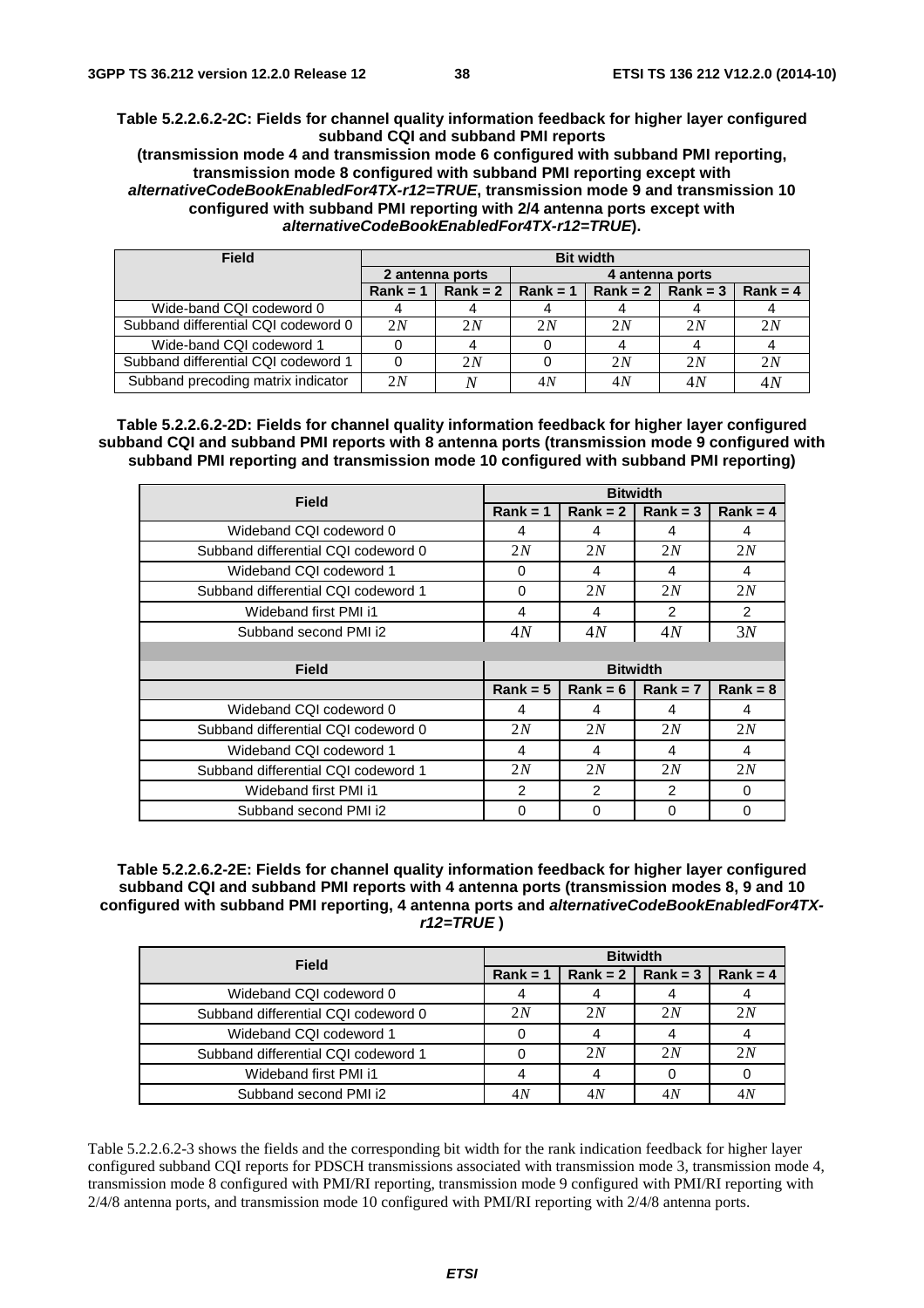## **Table 5.2.2.6.2-3: Fields for rank indication feedback for higher layer configured subband CQI reports (transmission mode 3, transmission mode 4, transmission mode 8 configured with PMI/RI reporting, transmission mode 9 configured with PMI/RI reporting with 2/4/8 antenna ports, and transmission mode 10 configured with PMI/RI reporting with 2/4/8 antenna ports).**

|                 | <b>Bit width</b> |                                    |              |              |              |              |
|-----------------|------------------|------------------------------------|--------------|--------------|--------------|--------------|
| <b>Field</b>    | 2 antenna ports  | 8 antenna ports<br>4 antenna ports |              |              |              |              |
|                 |                  | Max 2 lavers                       | Max 4 lavers | Max 2 lavers | Max 4 lavers | Max 8 lavers |
| Rank indication |                  |                                    |              |              |              |              |

The channel quality bits in Table 5.2.2.6.2-1, Table 5.2.2.6.2-2, Table 5.2.2.6.2-2A, Table 5.2.2.6.2-2B, Table 5.2.2.6.2- 2C, Table 5.2.2.6.2-2D, and Table 5.2.2.6.2-2E form the bit sequence  $o_0, o_1, o_2, ..., o_{O-1}$  with  $o_0$  corresponding to the

first bit of the first field in each of the tables,  $o_1$  corresponding to the second bit of the first field in each of the tables,

and *O*−<sup>1</sup> *o* corresponding to the last bit in the last field in each of the tables. The field of the PMI and subband differential CQI shall be in the increasing order of the subband index [3]. The first bit of each field corresponds to MSB and the last bit LSB. The RI bits sequence in Table 5.2.2.6.2-3 is encoded according to section 5.2.2.6.

## 5.2.2.6.3 Channel quality information formats for UE selected subband CQI reports

Table 5.2.2.6.3-1 shows the fields and the corresponding bit widths for the channel quality information feedback for UE selected subband CQI for PDSCH transmissions associated with transmission mode 1, transmission mode 2, transmission mode 3, transmission mode 7, transmission mode 8 configured without PMI/RI reporting, transmission mode 9 configured without PMI/RI reporting or configured with 1 antenna port, and transmission mode 10 configured without PMI/RI reporting or configured with 1 antenna port. *L* in Table 5.2.2.6.3-1 is defined in section 7.2 of [3].

**Table 5.2.2.6.3-1: Fields for channel quality information feedback for UE selected subband CQI reports (transmission mode 1, transmission mode 2, transmission mode 3, transmission mode 7, transmission mode 8 configured without PMI/RI reporting, transmission mode 9 configured without PMI/RI reporting or configured with 1 antenna port, and transmission mode 10 configured without PMI/RI reporting or configured with 1 antenna port)** 

| <b>Field</b>                        | <b>Bit width</b> |
|-------------------------------------|------------------|
| Wide-band CQI codeword              |                  |
| Subband differential CQI            |                  |
| Position of the M selected subbands |                  |

Table 5.2.2.6.3-2, Table 5.2.2.6.3-2A and Table 5.2.2.6.3-2B show the fields and the corresponding bit widths for the channel quality information feedback for UE selected subband CQI for PDSCH transmissions associated with transmission mode 4, transmission mode 6, transmission mode 8 configured with PMI/RI reporting, transmission mode 9 configured with PMI/RI reporting with 2/4/8 antenna port, and transmission mode 10 configured with PMI/RI reporting with 2/4/8 antenna ports. *L* in Table 5.2.2.6.3-2, Table 5.2.2.6.3-2A and Table 5.2.2.6.3-2B is defined in section 7.2 of [3].

## **Table 5.2.2.6.3-2: Fields for channel quality information feedback for UE selected subband CQI reports**

**(transmission mode 4, transmission mode 6, transmission mode 8 configured with PMI/RI reporting except with** *alternativeCodeBookEnabledFor4TX-r12=TRUE***, transmission mode 9 configured with PMI/RI reporting with 2/4 antenna ports except with** *alternativeCodeBookEnabledFor4TX-r12=TRUE***, and transmission mode 10 configured with PMI/RI reporting with 2/4 antenna ports except with**  *alternativeCodeBookEnabledFor4TX-r12=TRUE***)** 

| <b>Field</b>                        | <b>Bit width</b> |                                           |                 |  |  |
|-------------------------------------|------------------|-------------------------------------------|-----------------|--|--|
|                                     | 2 antenna ports  |                                           | 4 antenna ports |  |  |
|                                     |                  | Rank = 1   Rank = 2   Rank = 1   Rank > 1 |                 |  |  |
| Wide-band CQI codeword 0            |                  |                                           |                 |  |  |
| Subband differential CQI codeword 0 |                  |                                           |                 |  |  |
| Wide-band CQI codeword 1            |                  |                                           |                 |  |  |
| Subband differential CQI codeword 1 |                  |                                           |                 |  |  |
| Position of the M selected subbands |                  |                                           |                 |  |  |
| Precoding matrix indicator          |                  |                                           |                 |  |  |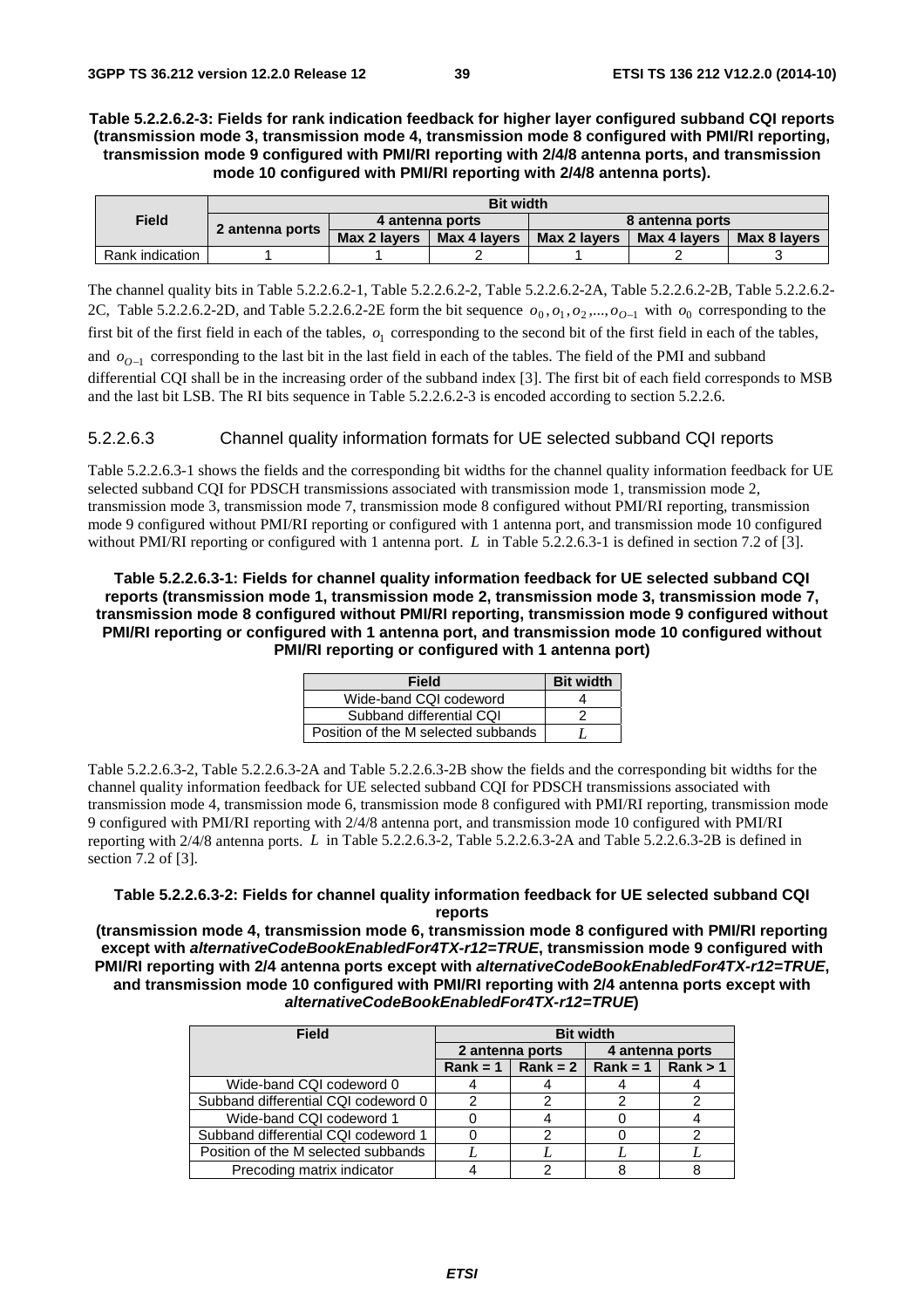## **Table 5.2.2.6.3-2A: Fields for channel quality information feedback for UE selected subband CQI reports (transmission mode 9 configured with PMI/RI reporting with 8 antenna ports and transmission mode 10 configured with PMI/RI reporting with 8 antenna ports).**

| <b>Field</b>                           | <b>Bit width</b> |                |                |                |               |               |          |          |  |  |
|----------------------------------------|------------------|----------------|----------------|----------------|---------------|---------------|----------|----------|--|--|
|                                        | $Rank =$         | $Rank =$       | $Rank =$       | $Rank =$       | $Rank =$      | $Rank =$<br>6 | $Rank =$ | $Rank =$ |  |  |
| Wide-band CQI codeword 0               | 4                | 4              | 4              | 4              | 4             | 4             | 4        | 4        |  |  |
| Subband differential CQI<br>codeword 0 | っ                | $\overline{2}$ | $\overline{2}$ | 2              | 2             | 2             | 2        | ົ        |  |  |
| Wide-band CQI codeword 1               | 0                | 4              | 4              | 4              | 4             | 4             | 4        | 4        |  |  |
| Subband differential COI<br>codeword 1 | 0                | 2              | $\mathcal{P}$  | $\overline{2}$ | $\mathcal{P}$ | 2             | 2        |          |  |  |
| Position of the M selected<br>subbands | L                | 1,             | L              | L              |               |               |          |          |  |  |
| Wideband first PMI i1                  | 4                | 4              | າ              | າ              | っ             | 2             | っ        | $\Omega$ |  |  |
| Wideband second PMI i2                 | 4                | 4              | 4              | 3              | $\Omega$      | $\Omega$      | $\Omega$ | $\Omega$ |  |  |
| Subband second PMI i2                  | 4                | 4              | 4              | 3              | O             | $\Omega$      | $\Omega$ | 0        |  |  |

## **Table 5.2.2.6.3-2B: Fields for channel quality information feedback for UE selected subband CQI reports with 4 antenna ports (transmission modes 8, 9 and 10 configured with PMI/RI reporting, 4 antenna ports and** *alternativeCodeBookEnabledFor4TX-r12=TRUE***)**

| Field                               | <b>Bit width</b> |   |                          |            |  |  |
|-------------------------------------|------------------|---|--------------------------|------------|--|--|
|                                     | $Rank = 1$       |   | Rank = $2 \mid$ Rank = 3 | $Rank = 4$ |  |  |
| Wide-band CQI codeword 0            |                  |   |                          |            |  |  |
| Subband differential CQI codeword 0 | 2                | 2 | າ                        |            |  |  |
| Wide-band CQI codeword 1            |                  |   |                          |            |  |  |
| Subband differential CQI codeword 1 |                  | っ | 2                        |            |  |  |
| Position of the M selected subbands |                  |   |                          |            |  |  |
| Wideband first PMI i1               |                  |   |                          |            |  |  |
| Wideband second PMI i2              |                  |   |                          |            |  |  |
| Subband second PMI i2               |                  |   |                          |            |  |  |

Table 5.2.2.6.3-3 shows the fields and the corresponding bit widths for the rank indication feedback for UE selected subband CQI reports for PDSCH transmissions associated with transmission mode 3, transmission mode 4, transmission mode 8 configured with PMI/RI reporting, transmission mode 9 configured with PMI/RI reporting with 2/4/8 antenna ports, and transmission mode 10 configured with PMI/RI reporting with 2/4/8 antenna ports.

## **Table 5.2.2.6.3-3: Fields for rank indication feedback for UE selected subband CQI reports (transmission mode 3, transmission mode 4, transmission mode 8 configured with PMI/RI reporting, transmission mode 9 configured with PMI/RI reporting with 2/4/8 antenna ports and transmission mode 10 configured with PMI/RI reporting with 2/4/8 antenna ports).**

|                 | <b>Bit width</b> |              |                 |                 |              |              |  |  |  |  |
|-----------------|------------------|--------------|-----------------|-----------------|--------------|--------------|--|--|--|--|
| <b>Field</b>    | 2 antenna ports  |              | 4 antenna ports | 8 antenna ports |              |              |  |  |  |  |
|                 |                  | Max 2 lavers | Max 4 lavers    | Max 2 lavers    | Max 4 lavers | Max 8 lavers |  |  |  |  |
| Rank indication |                  |              |                 |                 |              |              |  |  |  |  |

The channel quality bits in Table 5.2.2.6.3-1, Table 5.2.2.6.3-2, Table 5.2.2.6.3-2A and Table 5.2.2.6.3-2B form the bit sequence  $o_0$ ,  $o_1$ ,  $o_2$ ,...,  $o_{0-1}$  with  $o_0$  corresponding to the first bit of the first field in each of the tables,  $o_1$ corresponding to the second bit of the first field in each of the tables, and *O*−<sup>1</sup> *o* corresponding to the last bit in the last field in each of the tables. The field of PMI shall start with the wideband PMI followed by the PMI for the M selected subbands. The first bit of each field corresponds to MSB and the last bit LSB. The RI bits sequence in Table 5.2.2.6.3-3 is encoded according to section 5.2.2.6.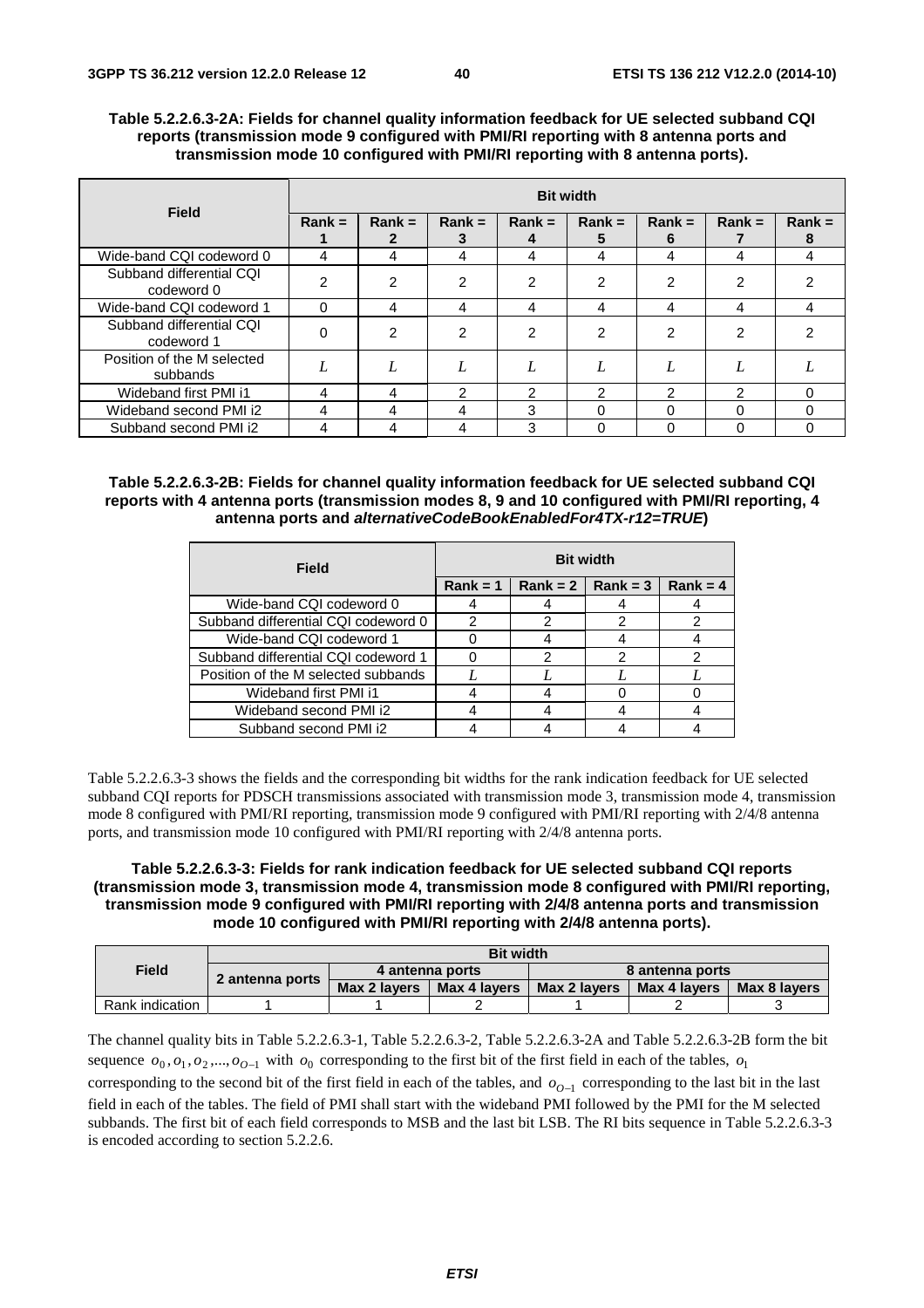## 5.2.2.6.4 Channel coding for CQI/PMI information in PUSCH

The channel quality bits input to the channel coding block are denoted by  $o_0, o_1, o_2, o_3, ..., o_{O-1}$  where *O* is the number of bits. The number of channel quality bits depends on the transmission format. When PUCCH-based reporting format is used, the number of CQI/PMI bits is defined in section 5.2.3.3.1 for wideband reports and in section 5.2.3.3.2 for UE selected subbands reports. When PUSCH-based reporting format is used, the number of CQI/PMI bits is defined in section 5.2.2.6.1 for wideband reports, in section 5.2.2.6.2 for higher layer configured subbands reports and in section 5.2.2.6.3 for UE selected subbands reports.

The channel quality information is first coded using a (32, *O*) block code. The code words of the (32, *O*) block code are a linear combination of the 11 basis sequences denoted  $M_{i,n}$  and defined in Table 5.2.2.6.4-1.

| i              | $M_{i,0}$      | $M_{i,1}$    | $M_{i,2}$      | M <sub>i.3</sub> | $M_{i,4}$      | $M_{i,5}$    | $M_{i,6}$      | $M_{i,7}$   | $M_{i,8}$    | $M_{i.9}$    | $M_{i,10}$     |
|----------------|----------------|--------------|----------------|------------------|----------------|--------------|----------------|-------------|--------------|--------------|----------------|
| 0              | 1              | 1            | 0              | 0                | 0              | 0            | 0              | 0           | 0            | 0            | 1              |
| 1              | 1              | 1            | 1              | 0                | 0              | 0            | 0              | 0           | 0            | 1            | 1              |
| $\overline{2}$ | 1              | 0            | $\mathbf 0$    | 1                | 0              | 0            | 1              | 0           | 1            | 1            | 1              |
| 3              | 1              | 0            | 1              | 1                | $\overline{0}$ | 0            | 0              | 0           | 1            | 0            | 1              |
| 4              | $\overline{1}$ | $\mathbf{1}$ | $\overline{1}$ | 1                | 0              | 0            | $\mathbf 0$    | 1           | 0            | 0            | $\overline{1}$ |
| 5              | 1              | $\mathbf{1}$ | $\mathbf 0$    | 0                | 1              | 0            | 1              | 1           | 1            | 0            | 1              |
| 6              | 1              | 0            | 1              | 0                | 1              | 0            | 1              | 0           | 1            | 1            | 1              |
| $\overline{7}$ | 1              | 0            | 0              | 1                | 1              | 0            | 0              | 1           | 1            | 0            | 1              |
| 8              | 1              | 1            | 0              | 1                | 1              | 0            | 0              | 1           | 0            | 1            | 1              |
| 9              | 1              | 0            | 1              | 1                | 1              | 0            | 1              | 0           | 0            | 1            | 1              |
| 10             | 1              | 0            | 1              | 0                | 0              | 1            | 1              | 1           | 0            | $\mathbf{1}$ | 1              |
| 11             | 1              | 1            | 1              | 0                | 0              | 1            | 1              | 0           | 1            | 0            | 1              |
| 12             | $\mathbf{1}$   | 0            | $\mathbf 0$    | 1                | 0              | 1            | 0              | 1           | 1            | 1            | 1              |
| 13             | 1              | 1            | 0              | 1                | 0              | 1            | 0              | 1           | 0            | $\mathbf{1}$ | $\overline{1}$ |
| 14             | 1              | 0            | $\mathbf 0$    | 0                | 1              | 1            | 0              | 1           | 0            | 0            | 1              |
| 15             | 1              | 1            | 0              | 0                | 1              | 1            | 1              | 1           | 0            | 1            | 1              |
| 16             | 1              | 1            | 1              | 0                | 1              | $\mathbf{1}$ | $\mathbf{1}$   | 0           | 0            | 1            | 0              |
| 17             | 1              | 0            | 0              | 1                | 1              | 1            | 0              | 0           | 1            | 0            | 0              |
| 18             | 1              | 1            | $\mathbf 0$    | 1                | 1              | $\mathbf{1}$ | 1              | 1           | 0            | 0            | 0              |
| 19             | 1              | 0            | 0              | 0                | 0              | 1            | 1              | 0           | 0            | 0            | 0              |
| 20             | 1              | 0            | 1              | 0                | 0              | 0            | $\overline{1}$ | 0           | 0            | 0            | 1              |
| 21             | 1              | 1            | 0              | 1                | 0              | 0            | 0              | 0           | 0            | 1            | 1              |
| 22             | 1              | 0            | $\mathbf 0$    | 0                | 1              | 0            | $\Omega$       | 1           | $\mathbf{1}$ | 0            | 1              |
| 23             | 1              | 1            | 1              | 0                | 1              | 0            | 0              | 0           | 1            | 1            | 1              |
| 24             | 1              | 1            | 1              | 1                | 1              | 0            | 1              | 1           | 1            | 1            | 0              |
| 25             | 1              | 1            | 0              | 0                | 0              | 1            | 1              | 1           | 0            | 0            | 1              |
| 26             | 1              | 0            | 1              | 1                | 0              | 1            | 0              | 0           | 1            | 1            | 0              |
| 27             | 1              | 1            | 1              | 1                | 0              | 1            | 0              | 1           | 1            | 1            | 0              |
| 28             | 1              | 0            | 1              | 0                | 1              | 1            | 1              | 0           | 1            | 0            | 0              |
| 29             | 1              | 0            | $\mathbf{1}$   | 1                | 1              | 1            | $\mathbf{1}$   | 1           | 1            | 0            | 0              |
| 30             | 1              | 1            | 1              | 1                | 1              | 1            | 1              | 1           | 1            | 1            | 1              |
| 31             | 1              | 0            | 0              | 0                | 0              | 0            | 0              | $\mathbf 0$ | 0            | 0            | $\overline{0}$ |

**Table 5.2.2.6.4-1: Basis sequences for (32,** *O***) code.** 

The encoded CQI/PMI block is denoted by  $b_0$ ,  $b_1$ ,  $b_2$ ,  $b_3$ ,...,  $b_{B-1}$  where  $B = 32$  and

$$
b_i = \sum_{n=0}^{O-1} (o_n \cdot M_{i,n}) \mod 2 \text{ where } i = 0, 1, 2, ..., B-1.
$$

The output bit sequence  $q_0, q_1, q_2, q_3, ..., q_{N_L}$  *q<sub>cqq</sub>* $-1$  is obtained by circular repetition of the encoded CQI/PMI block as follows

 $q_i = b_{(i \mod B)}$  where  $i = 0, 1, 2, ..., N_L \cdot Q_{CQI}$ -1, where  $N_L$  is the number of layers the corresponding UL-SCH sport block is mapped onto. transport block is mapped onto .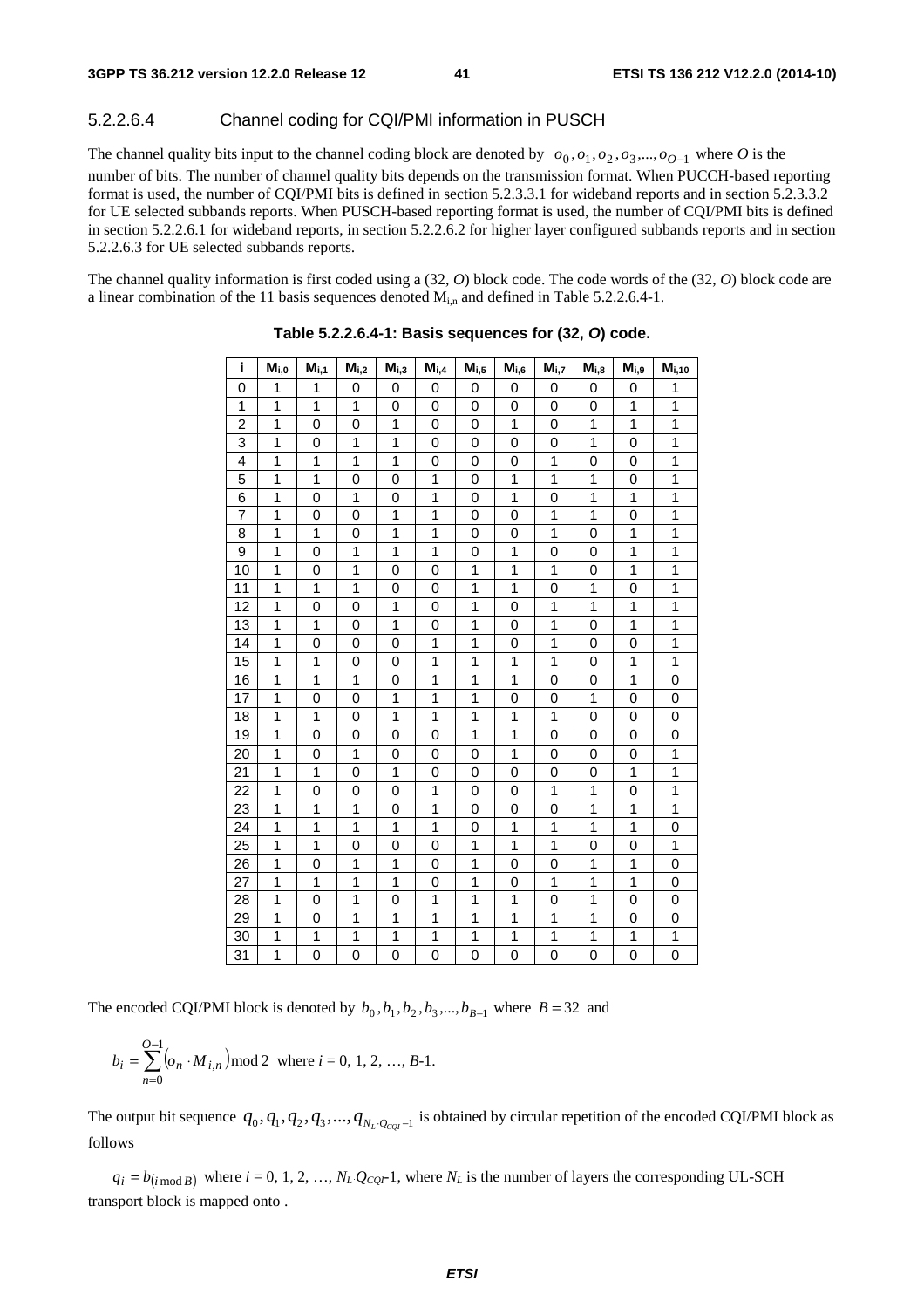## 5.2.2.6.5 Channel coding for more than 11 bits of HARQ-ACK information

The HARQ-ACK bits input to the channel coding block are denoted by  $o_0^{ACK}$   $o_1^{ACK}$ ,..., $o_{O^{ACK}}^{ACK}$  $o_0^{ACK}$   $o_1^{ACK}$ ,...,  $o_{O^{ACK}-1}^{ACK}$  where  $11 < O^{ACK} \le 21$ is the number of bits.

The sequences of bits  $o_0^{ACK}$ ,  $o_1^{ACK}$ ,  $o_2^{ACK}$ ,...,  $o_{[O^{ACK}/2]}^{ACK}$  and  $o_{[O^{ACK}/2]}^{ACK}$ ,  $o_{[O^{ACK}/2]}^{ACK}$ ,  $o_{[O^{ACK}/2]}^{ACK}$ ,  $o_{[O^{ACK}/2]}^{ACK}$ , ...,  $o_{[O^{ACK}/2]}^{ACK}$ *ACK O ACK O*  $\sigma_{\left[O^{ACK}/2\right]}^{ACK}$ ,  $\sigma_{\left[O^{ACK}/2\right]+1}^{ACK}$ ,  $\sigma_{\left[O^{ACK}/2\right]+2}^{ACK}$ ,  $\sigma_{\left[O^{ACK}-1\right]}^{ACK}$  are encoded as follows

$$
\widetilde{q}_i = \sum_{n=0}^{\left|o^{ACK}/2\right|-1} \left(o_n^{ACK} \cdot M_{i,n}\right) \mod 2
$$

and

$$
\widetilde{\widetilde{q}}_i = \sum_{n=0}^{O^{ACK}} \left[ O_{O^{ACK}/2}^{ACK} \right]^{-1} \left( O_{O^{ACK}/2}^{ACK} \right)_{n} \cdot M_{i,n} \mod 2
$$

where  $i = 0, 1, 2, \ldots, 31$  and the basis sequences  $M_{i,n}$  are defined in Table 5.2.2.6.4-1.

The output bit sequence  $q_0^{ACK}$ ,  $q_1^{ACK}$ ,  $q_2^{ACK}$ ,...,  $q_{Q_{ACK}}^{ACK-1}$  is obtained by the concatenation and circular repetition of the bit sequences  $\tilde{q}_0, \tilde{q}_1, \tilde{q}_2, ..., \tilde{q}_{31}$  and  $\tilde{\tilde{q}}_0, \tilde{\tilde{q}}_1, \tilde{\tilde{q}}_2, ..., \tilde{\tilde{q}}_{31}$  as follows:

Set  $i = 0$ 

while  $i < [Q/2] \cdot Q_n$ 

$$
q_i^{ACK} = \tilde{q}_{i \mod 32}
$$
  

$$
i = i + 1
$$

end while

$$
\operatorname{Set} i = 0
$$

while  $i < |Q - [Q/2] \cdot Q_m$ 

$$
q^{ACK}_{\lceil Q^{/2} \rceil Q_m + i} = \tilde{\tilde{q}}_{i \bmod 32}
$$

 $i = i + 1$ 

end while

## 5.2.2.7 Data and control multiplexing

The control and data multiplexing is performed such that HARQ-ACK information is present on both slots and is mapped to resources around the demodulation reference signals. In addition, the multiplexing ensures that control and data information are mapped to different modulation symbols.

The inputs to the data and control multiplexing are the coded bits of the control information denoted by  $q_0, q_1, q_2, q_3, \ldots, q_{N_L}$  *Q<sub>CQI</sub>* −1 and the coded bits of the UL-SCH denoted by  $f_0, f_1, f_2, f_3, \ldots, f_{G-1}$ . The output of the data and control multiplexing operation is denoted by  $\underline{g}_0$ ,  $\underline{g}_1$ ,  $\underline{g}_2$ ,  $\underline{g}_3$ ,...,  $\underline{g}_{H'-1}$ , where  $H = (G + N_L \cdot Q_{CQI})$  and  $H' = H/(N_L \cdot Q_m)$ , and where  $g_i$ ,  $i = 0,..., H'-1$  are column vectors of length  $(Q_m \cdot N_L)$ . *H* is the total number of coded bits allocated for UL-SCH data and CQI/PMI information across the  $N_L$  transmission layers of the transport block.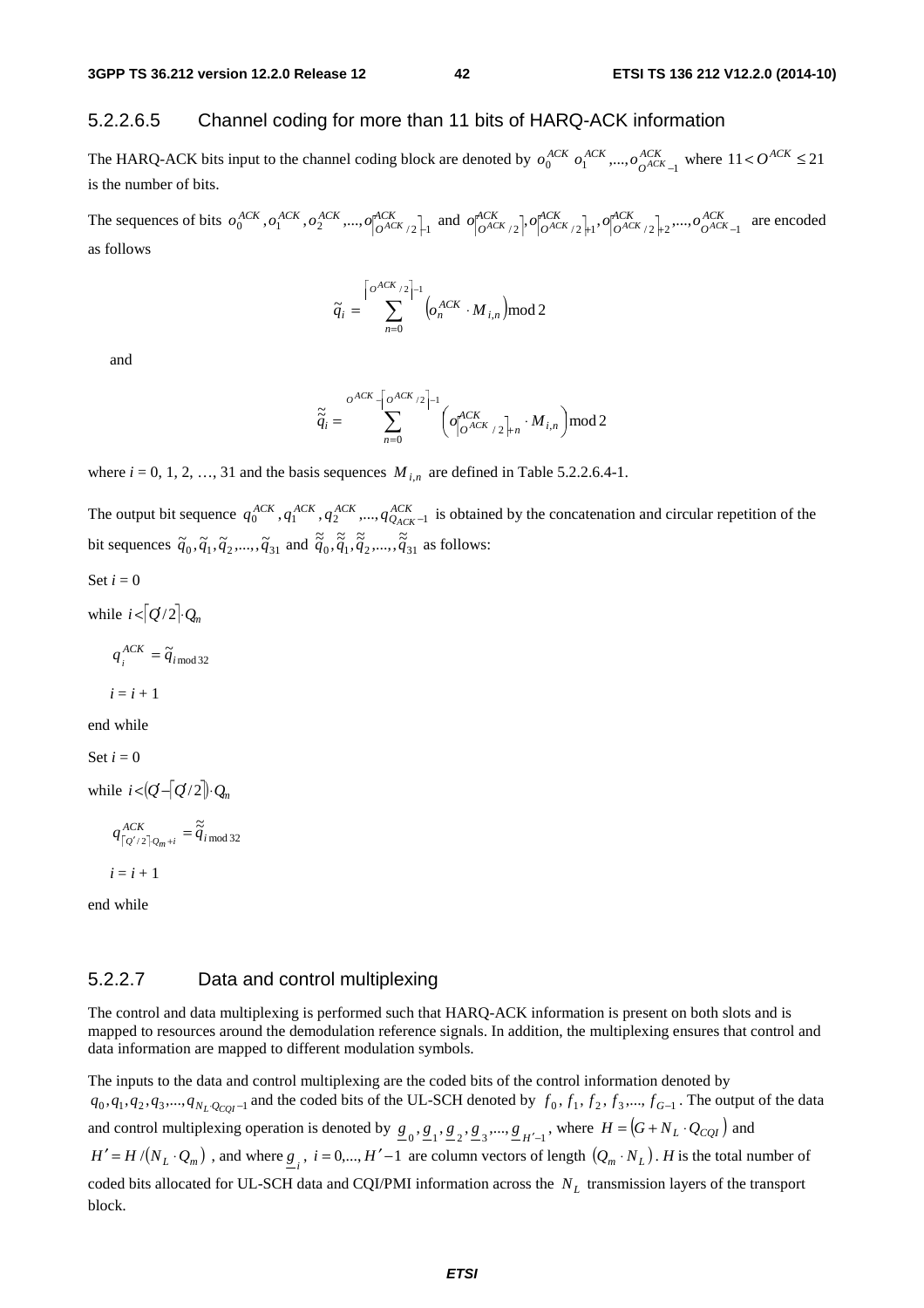In case where more than one UL-SCH transport block are transmitted in a subframe of an UL cell, the CQI/PMI information is multiplexed with data only on the UL-SCH transport block with highest *IMCS* value on the initial grant. In case the two transport blocks have the same *IMCS* value in the corresponding initial UL grant, the CQI/PMI information is multiplexed with data only on the first transport block. For that UL-SCH transport block or in the case of single transport block transmission, and assuming that  $N_L$  is the number of layers onto which the UL-SCH transport block is mapped, the control information and the data shall be multiplexed as follows:

Set *i*, *j*, *k* to 0

while  $j < N_L Q_{COI}$  -- first place the control information

$$
\underline{g}_k = [q_j \dots q_{j+N_L \cdot Q_m - 1}]^T
$$
  

$$
j = j + N_L \cdot Q_m
$$
  

$$
k = k + 1
$$

end while

while  $i < G$  -- then place the data

$$
\underline{g}_k = [f_i \dots f_{i+Q_m \cdot N_L - 1}]^T
$$
  

$$
i = i + Q_m \cdot N_L
$$
  

$$
k = k + 1
$$

end while

## 5.2.2.8 Channel interleaver

The channel interleaver described in this section in conjunction with the resource element mapping for PUSCH in [2] implements a time-first mapping of modulation symbols onto the transmit waveform while ensuring that the HARQ-ACK and RI information are present on both slots in the subframe. HARQ-ACK information is mapped to resources around the uplink demodulation reference signals while RI information is mapped to resources around those used by HARQ-ACK.

The input to the channel interleaver are denoted by  $g_0, g_1, g_2, ..., g_{H'-1}, q_0^{RI}, q_1^{RI}, q_2^{RI}, ..., q_{Q'}^{RI}$ *RIRIRI*  $q_0^{R1}, \underline{q}_1^{R1}, \underline{q}_2^{R1}, ..., \underline{q}_{Q'_{RI}-1}^{R1}$  and

*ACK Q ACK ACK ACK*  $q_0^{ACA}$ ,  $q_1^{ACA}$ ,  $q_2^{ACA}$ ,  $\ldots$ ,  $q_{Q'ACK-1}^{ACA}$ . In case where more than one UL-SCH transport block are transmitted in a subframe of an UL cell, the HARQ-ACK and RI information are multiplexed with data on both UL-SCH transport blocks.

The number of modulation symbols per layer in the subframe is given by  $H'_{total} = H' + Q'_{RI}$ . The output bit sequence from the channel interleaver is derived as follows:

- (1) Assign  $C_{max} = N_{symb}^{PUSCH}$  to be the number of columns of the matrix. The columns of the matrix are numbered 0, 1, 2,...,  $C_{max}$  −1 from left to right.  $N_{symb}^{\text{PUSCH}}$  is determined according to section 5.2.2.6.
- (2) The number of rows of the matrix is  $R_{\text{max}} = (H'_{\text{total}} \cdot Q_m \cdot N_L) / C_{\text{max}}$  and we define  $R'_{\text{max}} = R_{\text{max}} / (Q_m \cdot N_L)$ .

The rows of the rectangular matrix are numbered 0, 1, 2,…,  $R_{\text{max}} - 1$  from top to bottom.

(3) If rank information is transmitted in this subframe, the vector sequence  $q_0^{RI}$ ,  $q_1^{RI}$ ,  $q_2^{RI}$ , ...,  $q_{Q_1'}^{RI}$ *RIRIRI*  $\underline{q}_0^{RI}, \underline{q}_1^{RI}, \underline{q}_2^{RI}, ..., \underline{q}_{Q'_{RI}-1}^{RI}$  is written onto the columns indicated by Table 5.2.2.8-1, and by sets of  $(Q_m \cdot N_L)$  rows starting from the last row and moving upwards according to the following pseudo-code.

Set *i*, *j* to 0.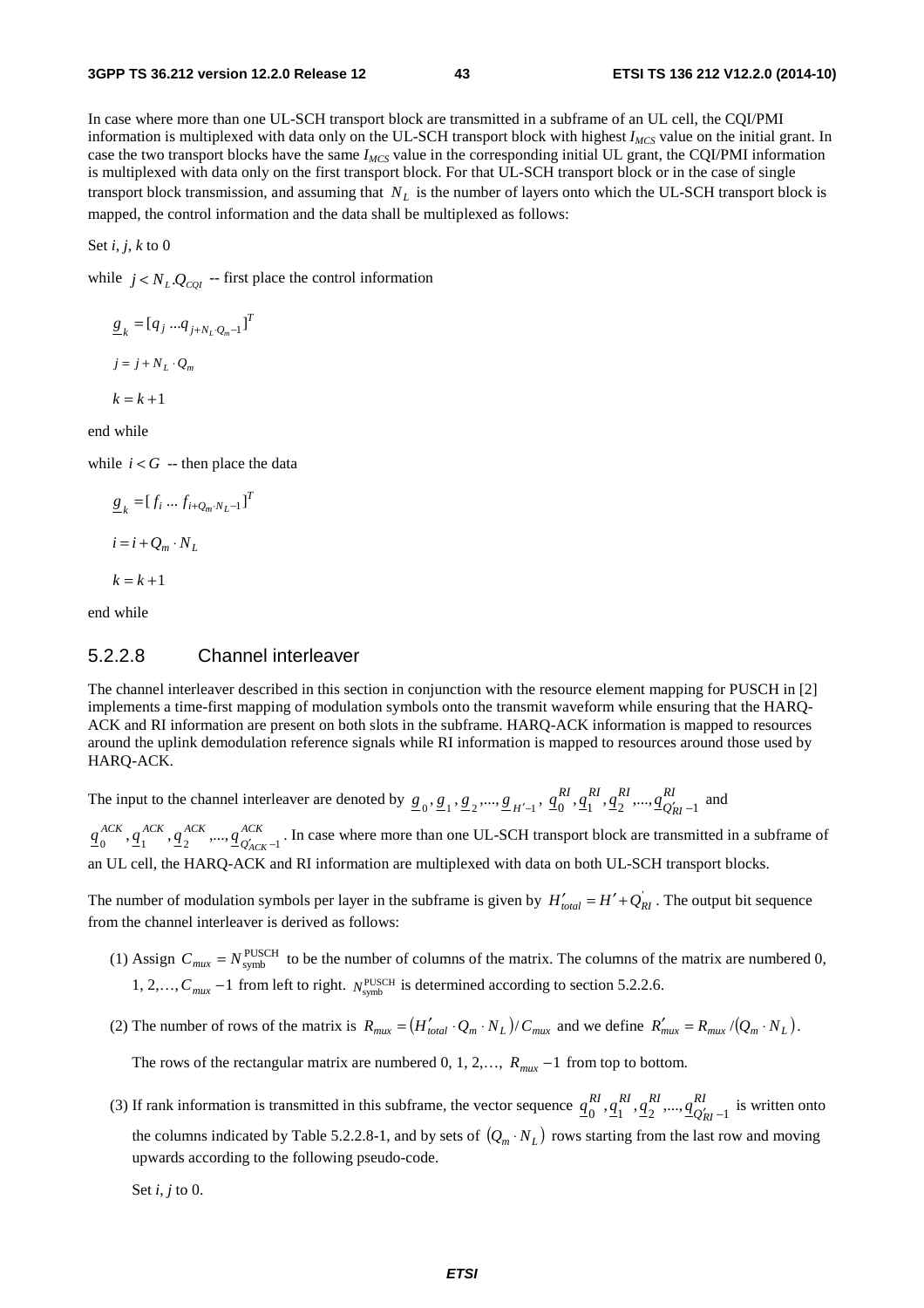Set *r* to 
$$
R'_{max} - 1
$$
  
\nwhile  $i < Q'_{RI}$   
\n $c_{RI} = \text{Column Set}(j)$   
\n $\frac{y}{r \times C_{max} + c_{RI}} = \frac{q_i^{RI}}{q_i^{I}}$   
\n $i = i + 1$   
\n $r = R'_{max} - 1 - \left\lfloor i/4 \right\rfloor$   
\n $j = (j + 3) \mod 4$ 

end while

Where ColumnSet is given in Table 5.2.2.8-1 and indexed left to right from 0 to 3.

(4) Write the input vector sequence, for  $k = 0, 1, \ldots, H' - 1$ , into the  $(R_{\text{max}} \times C_{\text{max}})$  matrix by sets of  $(Q_m \cdot N_L)$  rows starting with the vector  $y_0$  in column 0 and rows 0 to  $(Q_m \cdot N_L - 1)$  and skipping the matrix entries that are already occupied:

$$
\begin{bmatrix}\n\underline{y}_{0} & \underline{y}_{1} & \underline{y}_{2} & \cdots & \underline{y}_{C_{max}-1} \\
\underline{y}_{C_{max}} & \underline{y}_{C_{max}+1} & \underline{y}_{C_{max}+2} & \cdots & \underline{y}_{2C_{max}-1} \\
\vdots & \vdots & \ddots & \vdots \\
\underline{y}_{(R'_{max}-1)\times C_{max}} & \underline{y}_{(R'_{max}-1)\times C_{max}+1} & \underline{y}_{(R'_{max}-1)\times C_{max}+2} & \cdots & \underline{y}_{(R'_{max}\times C_{max}-1)}\n\end{bmatrix}
$$

The pseudocode is as follows:

Set i, k to 0.

while  $k < H'$ ,

if  $y_i$  is not assigned to RI symbols

 $\underline{y}_i = \underline{g}_k$  $k = k + 1$  end if  $i = i+1$ 

end while

(5) If HARQ-ACK information is transmitted in this subframe, the vector sequence  $q_0^{ACK}$ ,  $q_1^{ACK}$ ,  $q_2^{ACK}$ , ...,  $q_{Q'_{AC}}^{ACK}$ *ACK ACK ACK*  $q_0^{ACK}, q_1^{ACK}, q_2^{ACK}, ..., q_{Q'_{ACK}-1}^{ACK}$ 

is written onto the columns indicated by Table 5.2.2.8-2, and by sets of  $(Q_m \cdot N_L)$  rows starting from the last row and moving upwards according to the following pseudo-code. Note that this operation overwrites some of the channel interleaver entries obtained in step (4).

```
Set i, j to 0. 
Set r to R'_{\text{max}} - 1while i < Q'_{ACK}c_{ACK} = ColumnSet(j)
```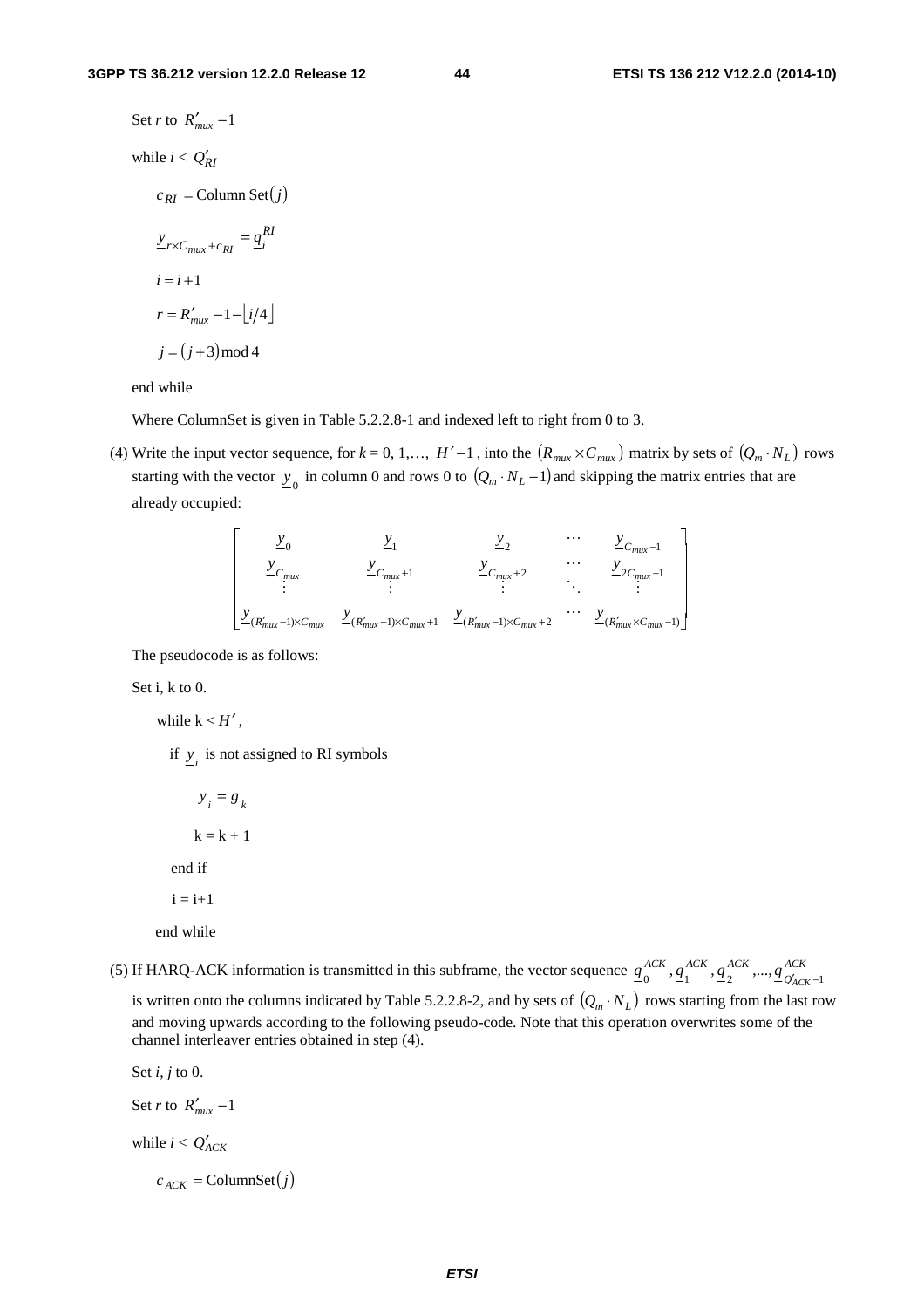$$
\underline{y}_{r \times C_{max} + c_{ACK}} = \underline{q}_i^{ACK}
$$
  

$$
i = i + 1
$$
  

$$
r = R'_{max} - 1 - \lfloor i/4 \rfloor
$$
  

$$
j = (j + 3) \mod 4
$$

end while

Where ColumnSet is given in Table 5.2.2.8-2 and indexed left to right from 0 to 3.

(6) The output of the block interleaver is the bit sequence read out column by column from the  $(R_{\textit{max}} \times C_{\textit{max}})$ matrix. The bits after channel interleaving are denoted by  $h_0$ ,  $h_1$ ,  $h_2$ ,...,  $h_{H+N_L,Q_N-1}$ , where  $N_L$  is the number of layers the corresponding UL-SCH transport block is mapped onto.

**Table 5.2.2.8-1: Column set for Insertion of rank information.** 

| <b>CP</b> configuration | <b>Column Set</b> |
|-------------------------|-------------------|
| <b>Normal</b>           | $\{1, 4, 7, 10\}$ |
| LExtended               | $\{0, 3, 5, 8\}$  |

**Table 5.2.2.8-2: Column set for Insertion of HARQ-ACK information.** 

| <b>CP</b> configuration | <b>Column Set</b> |
|-------------------------|-------------------|
| Normal                  | (2, 3, 8, 9)      |
| Extended                | {1 ጋ ፍ 7}         |

# 5.2.3 Uplink control information on PUCCH

Data arrives to the coding unit in the form of indicators for measurement indication, scheduling request and HARQ acknowledgement.

Three forms of channel coding are used,

- − one for HARQ-ACK and for combination of HARQ-ACK and periodic CSI transmitted on PUCCH format 3, including the cases with scheduling request,
- − another for the channel quality information CQI/PMI transmitted on PUCCH format 2,
- − and another for combination of CQI/PMI and HARQ-ACK transmitted on PUCCH format 2/2a/2b.



**Figure 5.2.3-1: Processing for UCI.**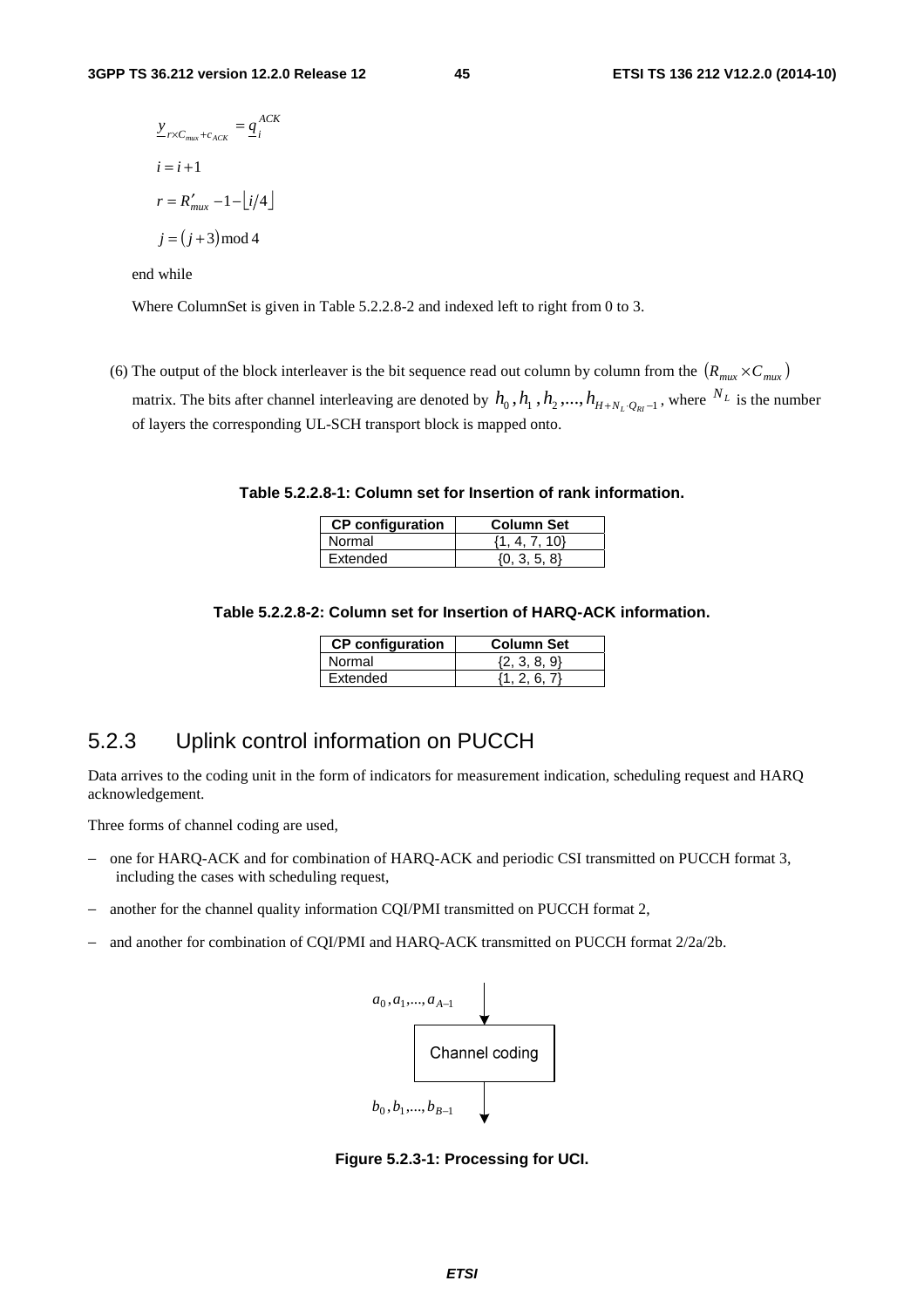# 5.2.3.1 Channel coding for UCI HARQ-ACK

The HARQ-ACK bits are received from higher layers for each subframe of each cell. Each positive acknowledgement (ACK) is encoded as a binary '1' and each negative acknowledgement (NACK) is encoded as a binary '0'. For the case where PUCCH format 3 [2] is configured by higher layers and is used for transmission of the HARQ-ACK feedback information, the HARQ-ACK feedback consists of the concatenation of HARQ-ACK bits for each of the serving cells. For cells configured with transmission modes 1, 2, 5, 6 or 7 [3], i.e., single codeword transmission modes, 1 bit of HARQ-ACK information,  $a_k$ , is used for that cell. For cells configured with other transmission modes, 2 bits of HARQ-ACK information are used for those cells, i.e.,  $a_k$ ,  $a_{k+1}$  with  $a_k$  corresponding to HARQ-ACK bit for codeword 0 and  $a_{k+1}$  corresponding to that for codeword 1.

Define  $O^{ACK}$  as the number of HARQ-ACK feedback bits and  $N_{A/N}^{PUCCH \, format \, 3}$  as the number of HARQ-ACK feedback bits including the possible concurrent transmission of scheduling request and/or periodic CSI when PUCCH format 3 is used for transmission of HARQ-ACK feedback (section 10.1 in [3]).

For FDD, the sequence of bits  $\tilde{\sigma}_0^{ACK}$ ,  $\tilde{\sigma}_1^{ACK}$ , ...,  $\tilde{\sigma}_{O^{ACK}}^{ACK}$  $\tilde{\sigma}_0^{ACK}$ ,  $\tilde{\sigma}_1^{ACK}$ , ...,  $\tilde{\sigma}_{O^{ACK}-1}^{ACK}$  is the result of the concatenation of HARQ-ACK bits for different cells according to the following pseudo-code:

Set  $c = 0$  – cell index: lower indices correspond to lower RRC indices of corresponding cell

Set  $j = 0$  – HARQ-ACK bit index

Set  $N_{cells}^{DL}$  to the number of cells configured by higher layers for the UE

while  $c < N_{cells}^{DL}$ 

if transmission mode configured in cell  $c \in \{1,2,5,6,7\}$  --1 bit HARQ-ACK feedback for this cell

 $\tilde{\sigma}_j^{ACK}$  = HARQ-ACK bit of this cell

$$
j=j+1
$$

else

 $\tilde{\sigma}_j^{ACK}$  = HARQ-ACK bit corresponding to the first codeword of this cell

 $j = j + 1$ 

 $\tilde{\sigma}_j^{ACK}$  = HARQ-ACK bit corresponding to the second codeword of this cell

 $j = j + 1$ 

end if

 $c = c + 1$ 

end while

For the aggregation of more than one DL cell including a primary cell using FDD and at least one secondary cell using TDD, the sequence of bits  $\tilde{\sigma}_0^{ACK}$ ,  $\tilde{\sigma}_1^{ACK}$ , ...,  $\tilde{\sigma}_{O^{ACK}-1}^{ACK}$  is the result of the concatenation of HARQ-ACK bits for different cells. Define  $N_{cells}^{DL}$  as the number of cells configured by higher layers for the UE and  $B_c^{DL}$  as the number of subframes for which the UE needs to feed back HARQ-ACK bits in UL subframe n for the *c*-th serving cell. For a cell using TDD, the subframes are determined by the DL-reference UL/DL configuration if the UE is configured with higher layer parameter *eimta-HarqReferenceConfig*, and determined by the UL/DL configuration otherwise. For a cell using TDD,  $B_c^{DL} = 1$  if subframe n-4 in the cell is a DL subframe or a special subframe with special subframe configurations 1/2/3/4/6/7/8/9 and normal downlink CP or a special subframe with special subframe configurations 1/2/3/5/6/7 and extended downlink CP, and  $B_c^{DL} = 0$  otherwise. For a cell using FDD,  $B_c^{DL} = 1$ .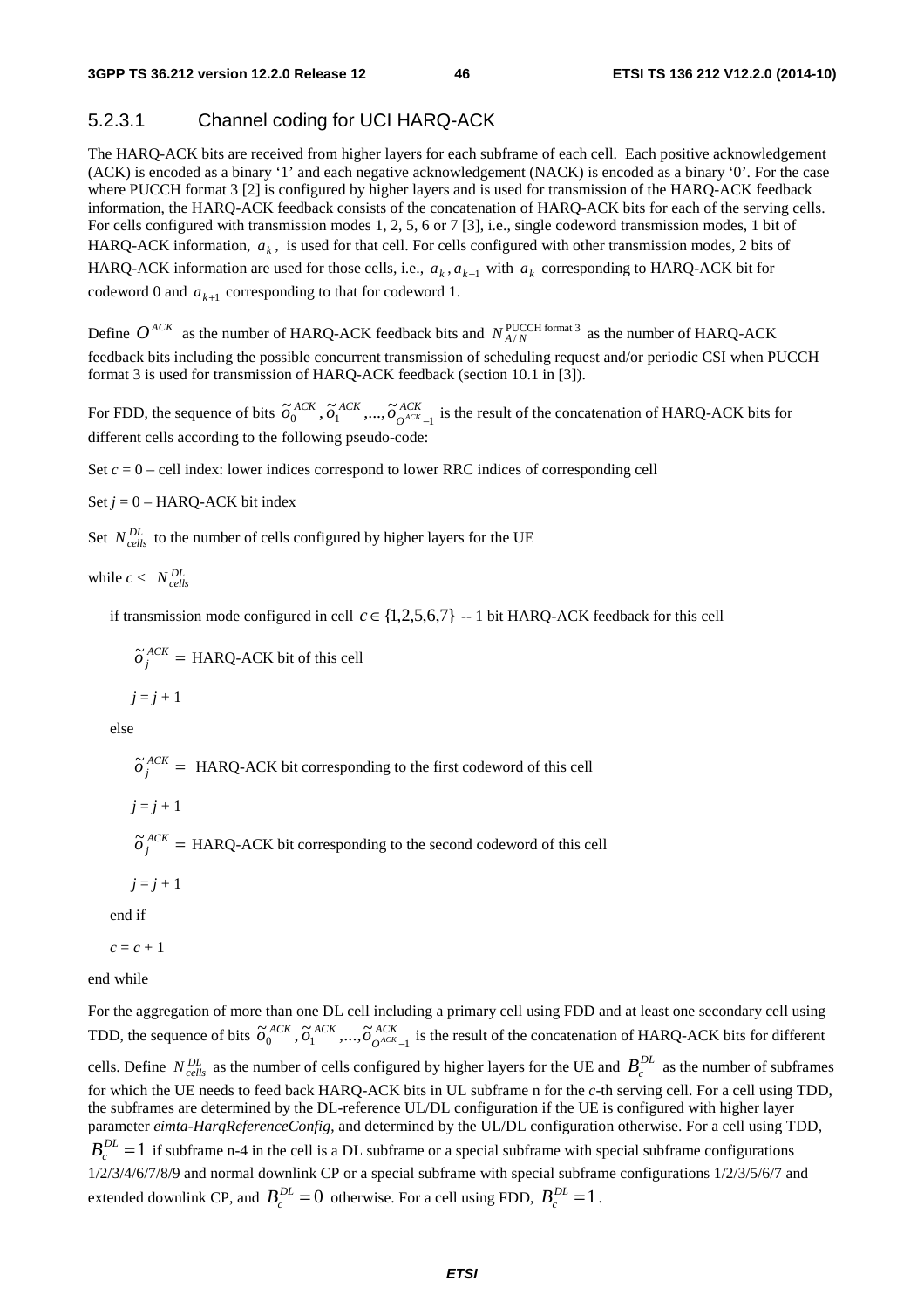The sequence of bits  $\tilde{\sigma}_0^{ACK}, \tilde{\sigma}_1^{ACK}, ..., \tilde{\sigma}_{O^{ACK}-1}^{ACK}$  is performed according to the following pseudo-code: Set  $c = 0$  – cell index: lower indices correspond to lower RRC indices of corresponding cell Set  $j = 0$  – HARQ-ACK bit index

while  $c < N_{cells}^{DL}$ 

$$
\text{if } B_c^{DL} = 1
$$

if transmission mode configured in cell  $c \in \{1,2,5,6,7\}$  – 1 bit HARQ-ACK feedback for this cell

 $\tilde{\sigma}_j^{ACK}$  = HARQ-ACK bit of this cell

 $j = j + 1$ 

else

 $\tilde{\sigma}_j^{ACK}$  = HARQ-ACK bit corresponding to the first codeword of this cell

$$
j=j+1
$$

 $\tilde{\sigma}_j^{ACK}$  = HARQ-ACK bit corresponding to the second codeword of this cell

 $j = j + 1$ 

```
 end if
```
end if

 $c = c + 1$ 

end while

For the cases with TDD primary cell, the sequence of bits  $\tilde{\sigma}_0^{ACK}$ ,  $\tilde{\sigma}_1^{ACK}$ ,  $\ldots$ ,  $\tilde{\sigma}_{O^{ACK}-1}^{ACK}$  is obtained from the HARQ-ACK bits for different cells and different subframes.

Define  $N_{cells}^{DL}$  as the number of cells configured by higher layers for the UE and  $B_c^{DL}$  as the number of subframes for which the UE needs to feed back HARQ-ACK bits in cell *c* as defined in Section 7.3 of [3].

The number of HARQ-ACK bits  $k$  and the number of HARQ-ACK bits after spatial bundling  $k_b$  are computed as follows:

Set  $k = 0$  – counter of HARQ-ACK bits

Set  $k_b = 0$  – counter of HARQ-ACK bits after spatial bundling

Set  $c = 0$  – cell index: lower indices correspond to lower RRC indices of corresponding cell

while  $c < N_{cells}^{DL}$ 

set  $l = 0$ :

while  $l < B_c^{DL}$ 

if transmission mode configured in cell  $c \in \{1,2,5,6,7\}$  -- 1 bit HARQ-ACK feedback for this cell

 $k = k + 1$ 

 $k_b = k_b + 1$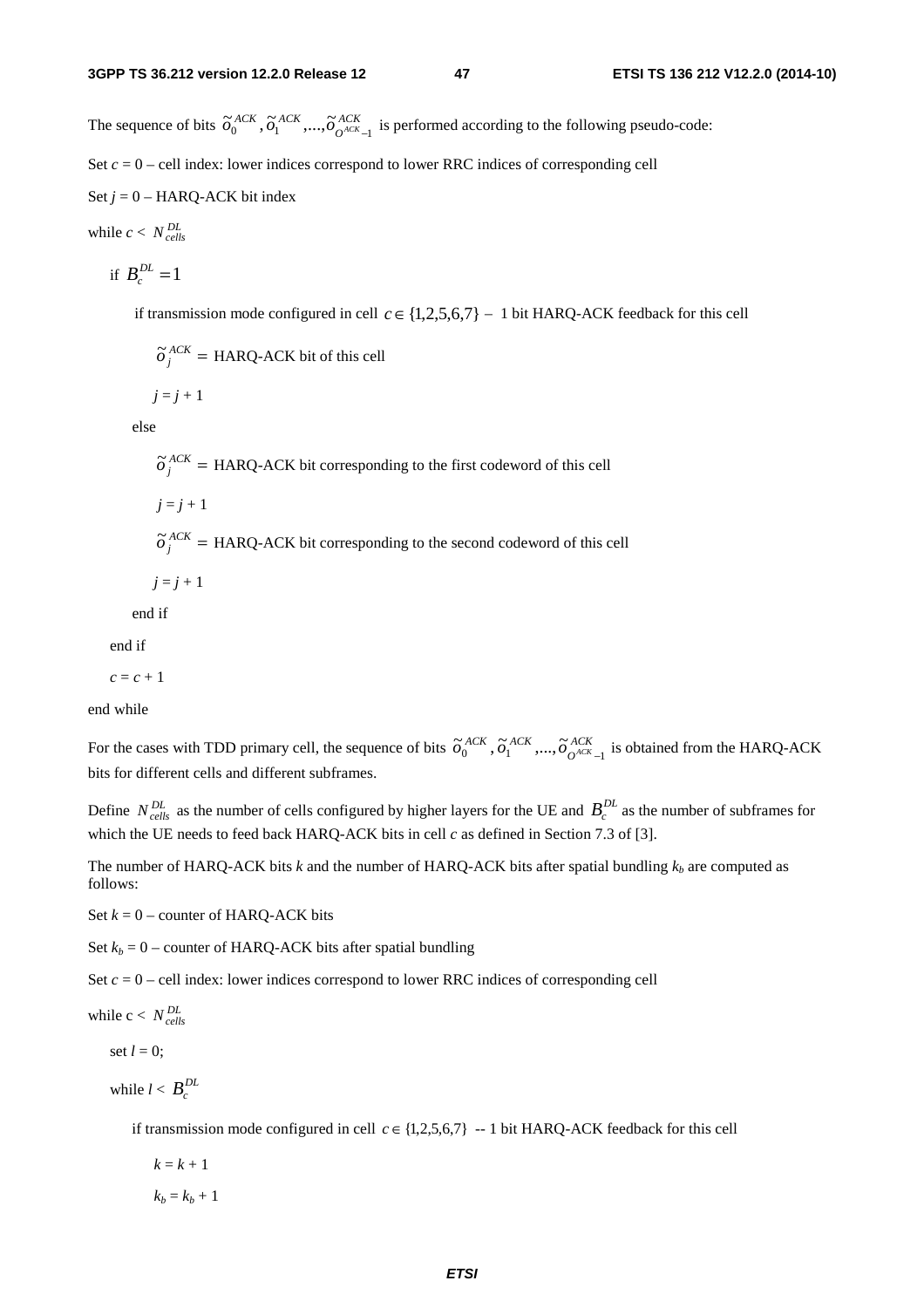else

$$
k = k + 2
$$

 $k_b = k_b + 1$ 

end if

 $l = l + 1$ 

end while

$$
c = c + 1
$$

end while

In case the transmission of HARQ-ACK feedback using PUCCH format 3 coincides with a sub-frame configured to the UE by higher layers for transmission of scheduling request, the number of scheduling request bit  $O^{SR}$  is 1; otherwise  $O^{SR}=0$ .

In case the transmission of HARQ-ACK feedback using PUCCH format 3 coincides with a sub-frame configured to the UE by higher layers for transmission of periodic CSI,  $\overline{O}^{\text{CSI}}$  is the number of periodic CSI bit(s) for the CSI report as defined in section 7.2.2 [3]; otherwise  $O^{\text{CSI}}=0$ .

The number of HARQ-ACK feedback bits  $O^{ACK}$  is computed as follows:

Set  $k_{\text{max}} = 20$  when TDD is used in all the configured serving cell(s) of the UE and  $k_{\text{max}} = 21$  when FDD is used in at least one of the configured serving cells with TDD primary cell.

If  $k \leq k_{\text{max}}$  and  $O^{\text{CSI}} = 0$ , or if  $k + O^{\text{CSI}} + O^{\text{SSI}} \leq 22$  and  $O^{\text{CSI}} > 0$ , or if  $k_b + O^{\text{CSI}} + O^{\text{SSI}} > 22$  and  $k \leq k_{\text{max}}$ , then

 $\cdot$  *O*<sup>*ACK*</sup> = *k* 

else,

 $O^{ACK} = k_b$ .

If  $O^{ACK} = k$ , the multiplexing of HARQ-ACK bits is performed according to the following pseudo-code:

Set  $c = 0$  – cell index: lower indices correspond to lower RRC indices of corresponding cell

Set *j* = 0 – HARQ-ACK bit index

while  $c < N_{cells}^{DL}$ 

set  $l = 0$ :

while  $l < B_c^{DL}$ 

if transmission mode configured in cell  $c \in \{1,2,5,6,7\}$  --1 bit HARQ-ACK feedback for this cell

$$
\tilde{\sigma}_{j}^{ACK} = o_{c,l}^{ACK}
$$
 HARQ-ACK bit of this cell as defined in Section 7.3 of [3]

 $j = j + 1$ 

else

$$
[\tilde{\sigma}_{j}^{ACK}, \tilde{\sigma}_{j+1}^{ACK}] = [\sigma_{c,2l}^{ACK}, \sigma_{c,2l+1}^{ACK}]
$$
 HARQ-ACK bit of this cell as defined in Section 7.3 of [3]  

$$
j = j + 2
$$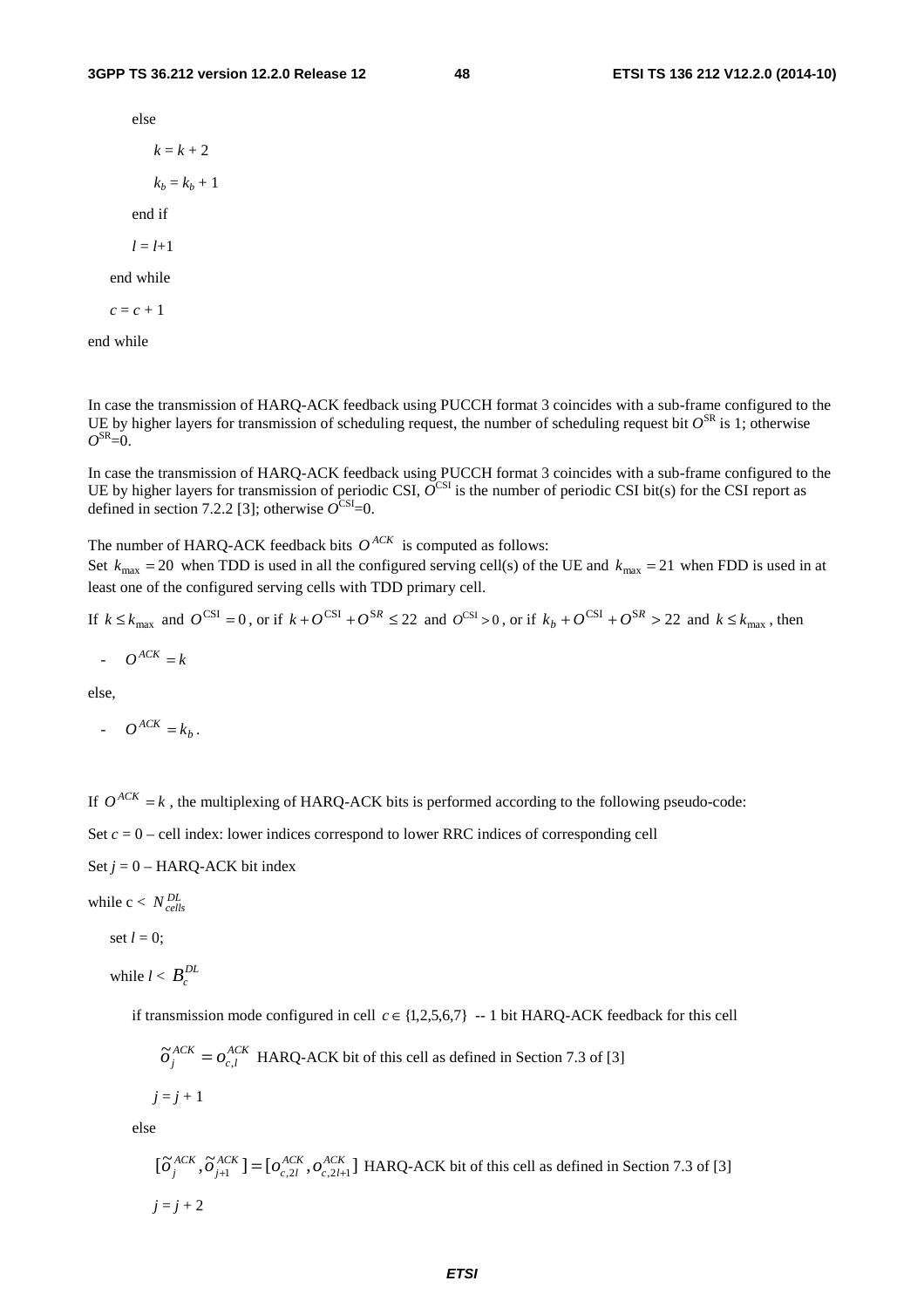#### **3GPP TS 36.212 version 12.2.0 Release 12 49 ETSI TS 136 212 V12.2.0 (2014-10)**

end if

$$
l = l+1
$$

end while

 $c = c + 1$ 

end while

If  $O^{ACK} = k_b$ , spatial bundling is applied to all subframes in all cells and the multiplexing of HARQ-ACK bits is performed according to the following pseudo-code

Set  $c = 0$  – cell index: lower indices correspond to lower RRC indices of corresponding cell

Set  $j = 0$  – HARO-ACK bit index

while  $c < N_{cells}^{DL}$ 

set  $l = 0$ ;

while 
$$
l < B_c^{DL}
$$

if transmission mode configured in cell  $c \in \{1,2,5,6,7\} - 1$  bit HARQ-ACK feedback for this cell

$$
\tilde{\sigma}_{j}^{ACK} = o_{c,l}^{ACK}
$$
 HARQ-ACK bit of this cell as defined in Section 7.3 of [3]

 $j = j + 1$ 

else

*ACK lc*  $\tilde{\sigma}_j^{ACK} = o_{c,l}^{ACK}$  binary AND operation of the HARQ-ACK bits corresponding to the first and second codewords of this cell as defined in Section 7.3 of [3]

 $j = j + 1$ 

end if

 $l = l + 1$ 

end while

 $c = c + 1$ 

end while

In case the transmission of HARQ-ACK feedback using PUCCH format 3 [2] coincides with a sub-frame configured to the UE by higher layers for transmission of scheduling request, the scheduling request bit ( $1 =$  positive SR;  $0 =$  negative SR) is appended at the end of the sequence of concatenated HARQ-ACK bits.

In case the transmission of HARQ-ACK feedback using PUCCH format 3 [2] coincides with a sub-frame configured to the UE by higher layers for transmission of periodic CSI, and periodic CSI is not dropped as defined in section 7.3.2 and section 10.1.1 of [3], the periodic CSI bits for the CSI report as defined in section 7.2.2 [3] are appended at the end of the sequence of concatenated HARQ-ACK bits and scheduling request bit (if any). As with the transmission of the scheduling request, the procedure above is used with  $N_{A/N}^{\text{PUCCH format 3}}$  including the number of periodic CSI bits and scheduling request bit (if any).

For  $N_{A/N}^{\text{PUCCH format 3}} \le 11$ , the bit sequence  $a_0, a_1, a_2, ..., a_{N_{A/N}}^{\text{PUCCH format 3}}$  is obtained by setting  $a_i = \tilde{o}_i^{ACK}$ .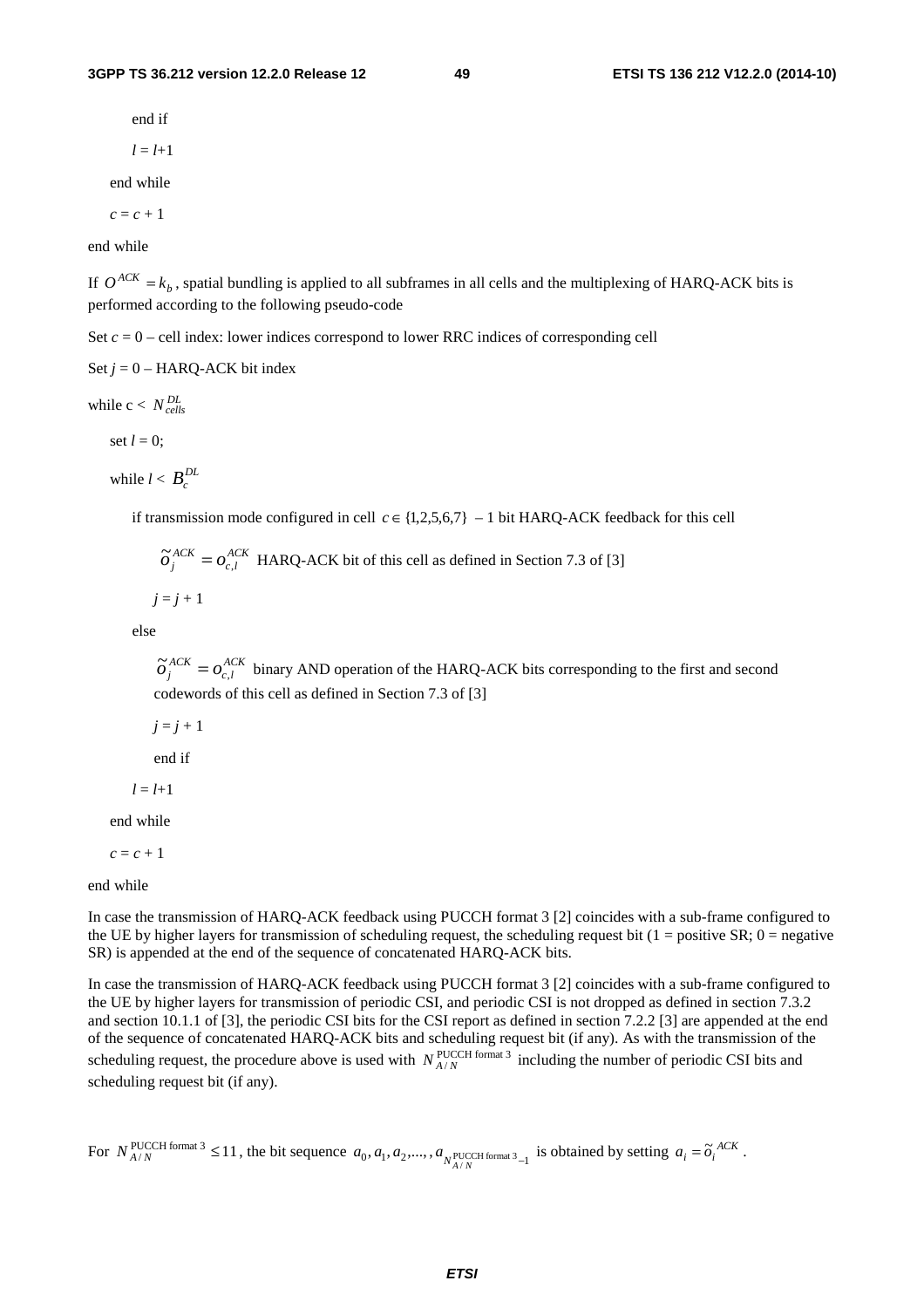For  $11 < N_{A/N}^{\text{PUCCH format 3}} \le 22$ , the bit sequence  $a_0, a_1, a_2, \ldots, a_{N_{A/N}}^{\text{PUCCH format 3}}$  is obtained by setting  $a_{i/2} = \tilde{o}_i^{ACK}$  if *i* is even and  $a_{N_{A/N}}$ <sup>*N*</sup><sub>*R*/*N*</sub>  $\left| u_{i-1/2} \right| = \widetilde{o}_i^{ACK}$  $\tilde{\sigma}$  $\sum_{i \in N}$ <br>  $\sum_{i \in N}$ <sub>1</sub>  $\sum_{i \in \{i-1\}}$ <sub>2</sub> =  $\widetilde{o}_i$ <sup>2</sup>ACK</sup> if *i* is odd.

For  $N_{A/N}^{\text{PUCCH format 3}} \le 11$ , the sequence of bits  $a_0, a_1, a_2, ..., a_{N_{A/N}}^{\text{PUCCH format 3}}$  is encoded as follows

$$
\widetilde{b}_i = \sum_{n=0}^{N_{A/N}^{\text{PUCCH format 3}}-1} (a_n \cdot M_{i,n}) \bmod 2
$$

where  $i = 0, 1, 2, \ldots, 31$  and the basis sequences  $M_{i,n}$  are defined in Table 5.2.2.6.4-1.

The output bit sequence  $b_0, b_1, b_2, ..., b_{B-1}$  is obtained by circular repetition of the sequence  $\tilde{b}_0, \tilde{b}_1, \tilde{b}_2, ..., \tilde{b}_{31}$ 

$$
b_i = \widetilde{b}_{(i \bmod 32)}
$$

where  $i = 0, 1, 2, ..., B-1$  and where  $B = 4 \cdot N_{\rm sc}^{\rm RB}$ .

For  $11 < N_{A/N}^{\text{PUCCH format 3}} \leq 22$ , the sequences of bits  $a_0, a_1, a_2, ..., a_{N_{A/N}}^{\text{PUCCH format 3}}/2_{11}$  and  $a_{N_{A/N}}$   $\left[\frac{1}{N_{A/N}}\right]$   $a_{N_{A/N}}$   $\left[\frac{1}{N_{A/N}}\right]$   $\left[\frac{1}{N_{A/N}}\right]$   $\left[\frac{1}{N_{A/N}}\right]$   $\left[\frac{1}{N_{A/N}}\right]$   $\left[\frac{1}{N_{A/N}}\right]$   $\left[\frac{1}{N_{A/N}}\right]$   $\left[\frac{1}{N_{A/N}}\right]$   $\left[\frac{1}{N_{A/N}}\right]$  are encoded as follows

$$
\widetilde{b}_i = \sum_{n=0}^{\lceil N_{A/N}^{\text{PUCCH format }3}/2 \rceil - 1} (a_n \cdot M_{i,n}) \mod 2
$$

and

$$
\widetilde{\widetilde{b}_i} = \sum_{n=0}^{N_{A/N}^{\text{PUCCH format 3}}-\left[\frac{N_{A/N}^{\text{PUCCH format 3}}/2\right]-1}{\sum_{n=0}^{N_{A/N}^{\text{PUCCH format 3}}-\left(\frac{N_{A/N}}{N_{A/N}^{\text{PUCCH format 3}}/2\right)+n}\cdot M_{i,n}\right) \bmod 2}
$$

where  $i = 0, 1, 2, \ldots, 23$  and the basis sequences  $M_{i,n}$  are defined in Table 5.2.2.6.4-1.

The output bit sequence  $b_0, b_1, b_2, ..., b_{B-1}$  where  $B = 4 \cdot N_{\rm sc}^{\rm RB}$  is obtained by the alternate concatenation of the bit sequences  $\tilde{b}_0, \tilde{b}_1, \tilde{b}_2, ..., \tilde{b}_{23}$  and  $\tilde{\tilde{b}}_0, \tilde{\tilde{b}}_1, \tilde{\tilde{b}}_2, ..., \tilde{\tilde{b}}_{23}$  as follows

$$
Set i, j = 0
$$

while  $i < 4 \cdot N_{\text{sc}}^{\text{RB}}$ 

$$
b_i = \widetilde{b}_j, \ b_{i+1} = \widetilde{b}_{j+1}
$$
  

$$
b_{i+2} = \widetilde{\widetilde{b}}_j, \ b_{i+3} = \widetilde{\widetilde{b}}_{j+1}
$$
  

$$
i = i + 4
$$
  

$$
j = j + 2
$$

end while

When PUCCH format 3 is not used for transmission of HARQ-ACK feedback, the HARQ-ACK bits are processed for transmission according to section 10.1 in [3].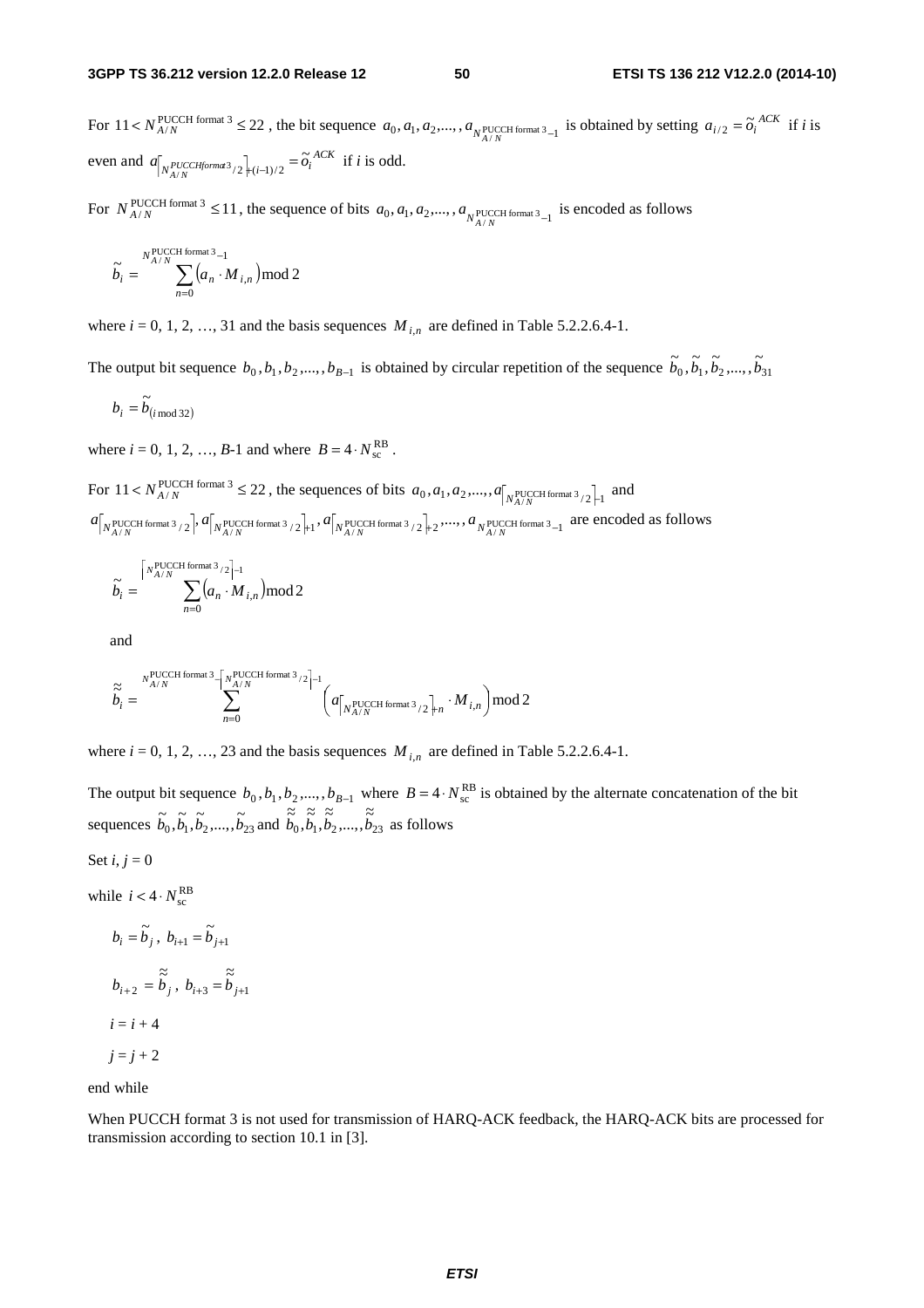# 5.2.3.2 Channel coding for UCI scheduling request

The scheduling request indication is received from higher layers and is processed according to [2].

# 5.2.3.3 Channel coding for UCI channel quality information

The channel quality bits input to the channel coding block are denoted by  $a_0, a_1, a_2, a_3, \ldots, a_{A-1}$  where *A* is the number of bits. The number of channel quality bits depends on the transmission format as indicated in section 5.2.3.3.1 for wideband reports and in section 5.2.3.3.2 for UE-selected subbands reports.

The channel quality information is coded using a (20, *A*) code. The code words of the (20, *A*) code are a linear combination of the 13 basis sequences denoted  $M_{i,n}$  and defined in Table 5.2.3.3-1.

| $\mathbf{i}$   | $M_{i,0}$    | $M_{i,1}$        | $M_{i,2}$      | $M_{i,3}$      | $M_{i,4}$        | $M_{i,5}$      | $M_{i,6}$        | $M_{i,7}$        | $M_{i.8}$        | $M_{i,9}$        | $M_{i,10}$       | $M_{i,11}$       | $M_{i,12}$       |
|----------------|--------------|------------------|----------------|----------------|------------------|----------------|------------------|------------------|------------------|------------------|------------------|------------------|------------------|
| $\mathbf{0}$   | $\mathbf{1}$ | $\mathbf{1}$     | $\overline{0}$ | $\overline{0}$ | $\overline{0}$   | $\overline{0}$ | $\boldsymbol{0}$ | $\mathbf{0}$     | $\overline{0}$   | $\overline{0}$   | $\mathbf{1}$     | $\mathbf{1}$     | $\boldsymbol{0}$ |
| 1              | $\mathbf{1}$ | $\mathbf{1}$     | 1              | $\overline{0}$ | $\theta$         | $\theta$       | $\mathbf{0}$     | $\theta$         | $\overline{0}$   | $\mathbf{1}$     | 1                | 1                | $\mathbf{0}$     |
| $\mathfrak{2}$ | $\mathbf{1}$ | $\overline{0}$   | $\overline{0}$ | $\mathbf{1}$   | $\boldsymbol{0}$ | $\overline{0}$ | $\mathbf{1}$     | $\overline{0}$   | $\mathbf{1}$     | $\mathbf{1}$     | $\mathbf{1}$     | $\mathbf{1}$     | 1                |
| 3              | $\mathbf{1}$ | $\mathbf{0}$     | $\mathbf{1}$   | 1              | $\boldsymbol{0}$ | $\theta$       | $\mathbf{0}$     | $\overline{0}$   | $\mathbf{1}$     | $\mathbf{0}$     | 1                | $\mathbf{1}$     | 1                |
| $\overline{4}$ | $\mathbf{1}$ | 1                | 1              | $\mathbf{1}$   | $\boldsymbol{0}$ | $\theta$       | $\overline{0}$   | 1                | $\boldsymbol{0}$ | $\theta$         | 1                | 1                | 1                |
| 5              | $\mathbf{1}$ | 1                | $\overline{0}$ | $\theta$       | 1                | $\theta$       | 1                | 1                | 1                | $\theta$         | 1                | 1                | 1                |
| 6              | $\mathbf{1}$ | $\overline{0}$   | $\mathbf{1}$   | $\overline{0}$ | $\mathbf{1}$     | $\mathbf{0}$   | $\mathbf{1}$     | $\overline{0}$   | $\mathbf{1}$     | $\mathbf{1}$     | $\mathbf{1}$     | 1                | 1                |
| 7              | 1            | $\mathbf{0}$     | $\theta$       | 1              | 1                | $\mathbf{0}$   | $\overline{0}$   | 1                | 1                | $\theta$         | 1                | $\mathbf{1}$     | 1                |
| 8              | $\mathbf{1}$ | $\mathbf{1}$     | $\overline{0}$ | $\mathbf{1}$   | 1                | $\theta$       | $\overline{0}$   | 1                | $\overline{0}$   | 1                | $\mathbf{1}$     | 1                | 1                |
| 9              | $\mathbf{1}$ | $\mathbf{0}$     | $\mathbf{1}$   | $\mathbf{1}$   | 1                | $\theta$       | $\mathbf{1}$     | $\overline{0}$   | $\overline{0}$   | 1                | $\mathbf{1}$     | 1                | 1                |
| 10             | 1            | $\overline{0}$   | 1              | $\overline{0}$ | $\overline{0}$   | 1              | $\mathbf{1}$     | 1                | $\boldsymbol{0}$ | 1                | 1                | $\mathbf{1}$     | 1                |
| 11             | $\mathbf{1}$ | $\mathbf{1}$     | 1              | $\overline{0}$ | $\theta$         | $\mathbf{1}$   | $\mathbf{1}$     | $\theta$         | $\mathbf{1}$     | $\theta$         | 1                | $\mathbf{1}$     | 1                |
| 12             | $\mathbf{1}$ | $\boldsymbol{0}$ | $\overline{0}$ | $\mathbf{1}$   | $\boldsymbol{0}$ | $\mathbf{1}$   | $\overline{0}$   | $\mathbf{1}$     | $\mathbf{1}$     | 1                | 1                | $\mathbf{1}$     | 1                |
| 13             | $\mathbf{1}$ | $\mathbf{1}$     | $\Omega$       | 1              | $\theta$         | $\mathbf{1}$   | $\mathbf{0}$     | $\mathbf{1}$     | $\overline{0}$   | $\mathbf{1}$     | $\mathbf{1}$     | $\mathbf{1}$     | 1                |
| 14             | $\mathbf{1}$ | $\overline{0}$   | $\theta$       | $\overline{0}$ | 1                | $\mathbf{1}$   | $\overline{0}$   | $\mathbf{1}$     | $\overline{0}$   | $\mathbf{0}$     | $\mathbf{1}$     | $\overline{0}$   | 1                |
| 15             | $\mathbf{1}$ | $\mathbf{1}$     | $\overline{0}$ | $\overline{0}$ | $\mathbf{1}$     | $\mathbf{1}$   | $\mathbf{1}$     | $\mathbf{1}$     | $\overline{0}$   | $\mathbf{1}$     | $\mathbf{1}$     | $\mathbf{0}$     | 1                |
| 16             | $\mathbf{1}$ | 1                | $\mathbf{1}$   | $\overline{0}$ | 1                | $\mathbf{1}$   | $\mathbf{1}$     | $\overline{0}$   | $\boldsymbol{0}$ | 1                | $\theta$         | $\mathbf{1}$     | 1                |
| 17             | 1            | $\mathbf{0}$     | $\Omega$       | 1              | 1                | 1              | $\mathbf{0}$     | $\theta$         | 1                | $\Omega$         | $\Omega$         | $\mathbf{1}$     | 1                |
| 18             | $\mathbf{1}$ | $\mathbf{1}$     | $\overline{0}$ | $\mathbf{1}$   | 1                | $\mathbf{1}$   | $\mathbf{1}$     | $\mathbf{1}$     | $\overline{0}$   | $\theta$         | $\mathbf{0}$     | $\mathbf{0}$     | $\boldsymbol{0}$ |
| 19             | $\mathbf{1}$ | $\boldsymbol{0}$ | $\overline{0}$ | $\mathbf{0}$   | $\boldsymbol{0}$ | $\mathbf{1}$   | 1                | $\boldsymbol{0}$ | $\boldsymbol{0}$ | $\boldsymbol{0}$ | $\boldsymbol{0}$ | $\boldsymbol{0}$ | $\boldsymbol{0}$ |

**Table 5.2.3.3-1: Basis sequences for (20,** *A***) code.** 

After encoding the bits are denoted by  $b_0$ ,  $b_1$ ,  $b_2$ ,  $b_3$ ,...,  $b_{B-1}$  where  $B = 20$  and with

$$
b_i = \sum_{n=0}^{A-1} (a_n \cdot M_{i,n}) \mod 2 \text{ where } i = 0, 1, 2, ..., B-1.
$$

## 5.2.3.3.1 Channel quality information formats for wideband reports

Table 5.2.3.3.1-1 shows the fields and the corresponding bit widths for the channel quality information feedback for wideband reports for PDSCH transmissions associated with a transmission mode 1, transmission mode 2, transmission mode 3, transmission mode 7, transmission mode 8 configured without PMI/RI reporting, transmission mode 9 configured without PMI/RI reporting or configured with 1 antenna port, and transmission mode 10 configured without PMI/RI reporting or configured with 1 antenna port.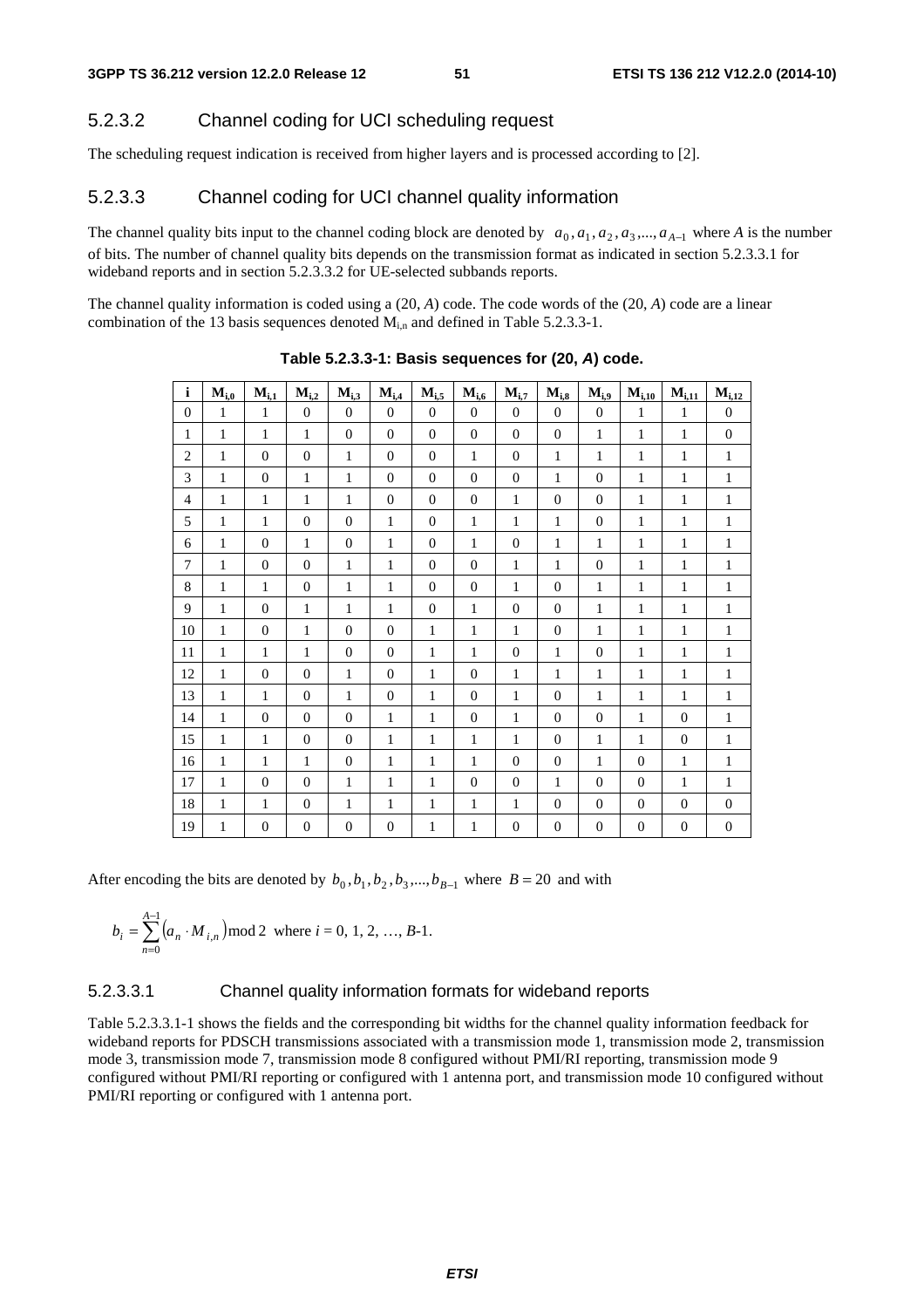**Table 5.2.3.3.1-1: UCI fields for channel quality information feedback for wideband CQI reports (transmission mode 1, transmission mode 2, transmission mode 3, transmission mode 7, transmission mode 8 configured without PMI/RI reporting, transmission mode 9 configured without PMI/RI reporting or configured with 1 antenna port, and transmission mode 10 configured without PMI/RI reporting or configured with 1 antenna port).** 

|               | SIT WI |
|---------------|--------|
| Wide-band CQI |        |

Table 5.2.3.3.1-2 shows the fields and the corresponding bit widths for the channel quality and precoding matrix information feedback for wideband reports for PDSCH transmissions associated with transmission mode 4, transmission mode 5, transmission mode 6, and transmission mode 8 configured with PMI/RI reporting except with *alternativeCodeBookEnabledFor4TX-r12=TRUE*.

**Table 5.2.3.3.1-2: UCI fields for channel quality information feedback for wideband CQI reports (transmission mode 4, transmission mode 5, transmission mode 6, and transmission mode 8 configured with PMI/RI reporting except with** *alternativeCodeBookEnabledFor4TX-r12=TRUE***)** 

|                            | <b>Bit width</b> |            |                 |          |  |  |  |  |
|----------------------------|------------------|------------|-----------------|----------|--|--|--|--|
| Field                      | 2 antenna ports  |            | 4 antenna ports |          |  |  |  |  |
|                            | $Rank = 1$       | $Rank = 2$ | $Rank = 1$      | Rank > 1 |  |  |  |  |
| Wide-band CQI              |                  |            |                 |          |  |  |  |  |
| Spatial differential CQI   |                  |            |                 |          |  |  |  |  |
| Precoding matrix indicator |                  |            |                 |          |  |  |  |  |

Table 5.2.3.3.1-2A and Table 5.2.3.3.1-2B show the fields and the corresponding bit widths for the channel quality and precoding matrix information feedback for wideband reports for PDSCH transmissions associated with transmission mode 9 configured with PMI/RI reporting except with *alternativeCodeBookEnabledFor4TX-r12=TRUE*, and transmission mode 10 configured with PMI/RI reporting except with *alternativeCodeBookEnabledFor4TX-r12=TRUE*.

## **Table 5.2.3.3.1-2A: UCI fields for transmission of wideband CQI and precoding information (i2) (transmission mode 9 configured with PMI/RI reporting except with**  *alternativeCodeBookEnabledFor4TX-r12=TRUE***, and transmission mode 10 configured with PMI/RI reporting except with** *alternativeCodeBookEnabledFor4TX-r12=TRUE***)**

|                          | <b>Bit width</b> |                 |          |                 |          |          |                 |        |  |  |
|--------------------------|------------------|-----------------|----------|-----------------|----------|----------|-----------------|--------|--|--|
| <b>Field</b>             |                  | 2 antenna ports |          | 4 antenna ports |          |          | 8 antenna ports |        |  |  |
|                          | $Rank =$         | $Rank =$        | $Rank =$ | Rank >          | $Rank =$ | $Rank =$ | $Rank =$        | Rank > |  |  |
|                          |                  |                 |          |                 |          | 2,3      |                 |        |  |  |
| Wide-band CQI            |                  |                 |          |                 |          |          |                 |        |  |  |
| Spatial differential CQI |                  |                 |          |                 |          |          |                 |        |  |  |
| Wide-band PMI (2 or 4    |                  |                 |          |                 |          |          |                 |        |  |  |
| antenna ports)           |                  |                 |          |                 |          | 4        |                 |        |  |  |
| or i2 (8 antenna ports)  |                  |                 |          |                 |          |          |                 |        |  |  |

## **Table 5.2.3.3.1-2B: UCI fields for transmission of wideband CQI and precoding information (i1, i2) for transmission mode 9 configured with PMI/RI reporting with 8 antenna ports and transmission mode 10 configured with PMI/RI reporting with 8 antenna ports**

|                          | <b>Bit width</b> |  |  |  |  |                                                                            |  |            |  |  |  |
|--------------------------|------------------|--|--|--|--|----------------------------------------------------------------------------|--|------------|--|--|--|
| Field                    | 8 antenna ports  |  |  |  |  |                                                                            |  |            |  |  |  |
|                          |                  |  |  |  |  | Rank = 1   Rank = 2   Rank = 3   Rank = 4   Rank = 5   Rank = 6   Rank = 7 |  | $Rank = 8$ |  |  |  |
| Wide-band CQI            |                  |  |  |  |  |                                                                            |  |            |  |  |  |
| Spatial differential CQI |                  |  |  |  |  |                                                                            |  |            |  |  |  |
|                          |                  |  |  |  |  |                                                                            |  |            |  |  |  |
| Wide-band i2             |                  |  |  |  |  |                                                                            |  |            |  |  |  |

Table 5.2.3.3.1-2C and Table 5.2.3.3.1-2D show the fields and the corresponding bit widths for the channel quality and precoding matrix information feedback for wideband reports for PDSCH transmissions for 4 antenna ports associated with transmission modes 8, 9 and 10 configured with PMI/RI reporting and *alternativeCodeBookEnabledFor4TXr12=TRUE*.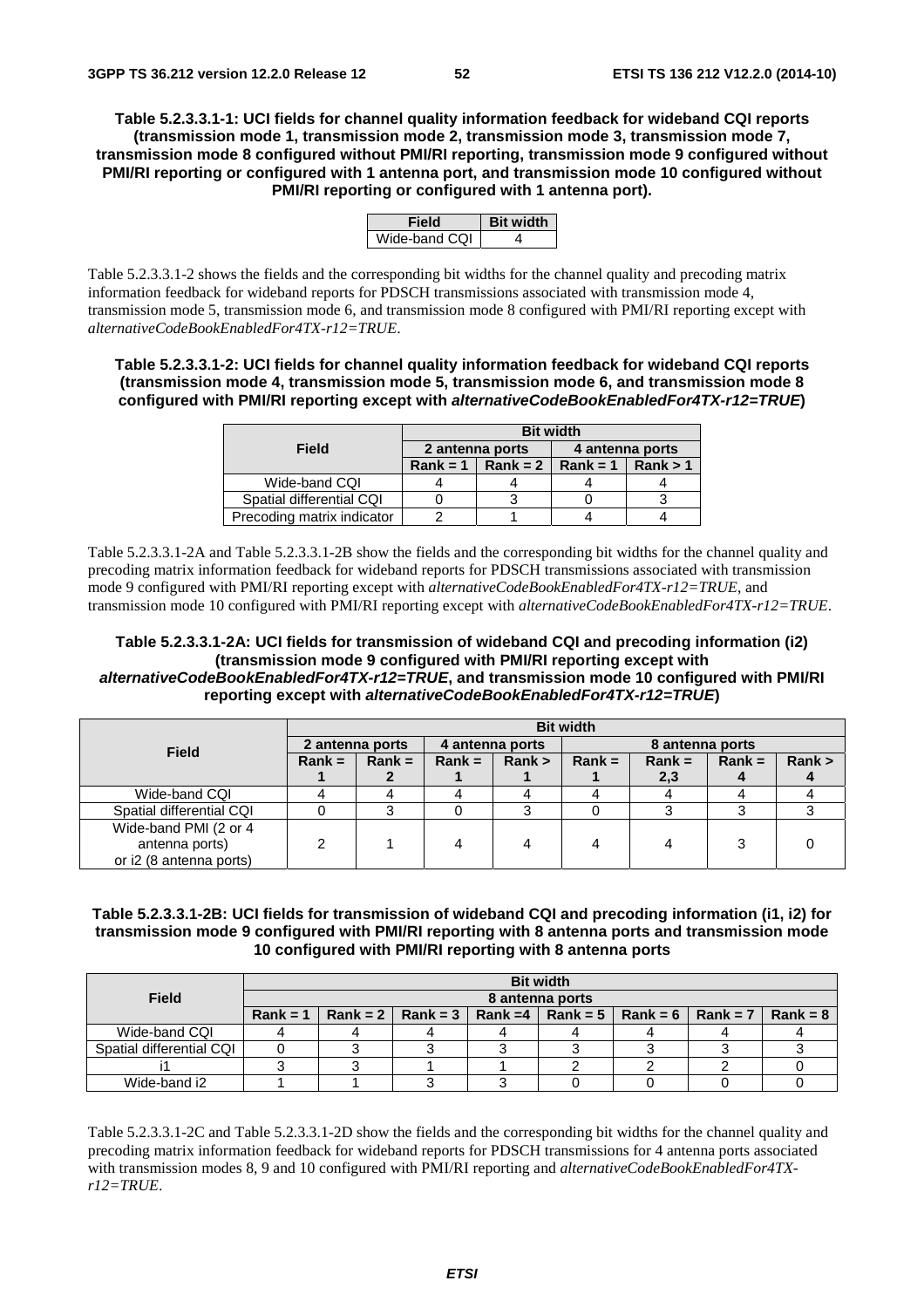## **Table 5.2.3.3.1-2C: UCI fields for transmission of wideband CQI and precoding information (i2) with 4 antenna ports (transmission modes 8, 9 and 10 configured with PMI/RI reporting, 4 antenna ports and**  *alternativeCodeBookEnabledFor4TX-r12=TRUE***)**

|                          | <b>Bit width</b> |            |            |  |  |  |  |  |  |
|--------------------------|------------------|------------|------------|--|--|--|--|--|--|
| <b>Field</b>             | 4 antenna ports  |            |            |  |  |  |  |  |  |
|                          | $Rank = 1$       | $Rank = 3$ | $Rank = 4$ |  |  |  |  |  |  |
| Wide-band CQI            |                  |            |            |  |  |  |  |  |  |
| Spatial differential CQI |                  |            |            |  |  |  |  |  |  |
| Wideband i2              |                  |            |            |  |  |  |  |  |  |

## **Table 5.2.3.3.1-2D: UCI fields for transmission of wideband CQI and precoding information (i1, i2) with 4 antenna ports (transmission modes 8, 9 and 10 configured with PMI/RI reporting, 4 antenna ports and** *alternativeCodeBookEnabledFor4TX-r12=TRUE***)**

|                          |                 |            | <b>Bit width</b> |            |  |  |  |  |
|--------------------------|-----------------|------------|------------------|------------|--|--|--|--|
| <b>Field</b>             | 4 antenna ports |            |                  |            |  |  |  |  |
|                          | $Rank = 1$      | $Rank = 2$ | $Rank = 3$       | $Rank = 4$ |  |  |  |  |
| Wide-band CQI            |                 |            |                  |            |  |  |  |  |
| Spatial differential CQI |                 |            |                  |            |  |  |  |  |
|                          |                 |            |                  |            |  |  |  |  |
| Wideband i2              |                 |            |                  |            |  |  |  |  |

Table 5.2.3.3.1-3 shows the fields and the corresponding bit widths for the rank indication feedback for wideband reports for PDSCH transmissions associated with transmission mode 3, transmission mode 4, transmission mode 8 configured with PMI/RI reporting, transmission mode 9 configured with PMI/RI reporting with 2/4/8 antenna ports, and transmission mode 10 configured with PMI/RI reporting with 2/4/8 antenna ports.

## **Table 5.2.3.3.1-3: UCI fields for rank indication feedback for wideband reports (transmission mode 3, transmission mode 4, transmission mode 8 configured with PMI/RI reporting, transmission mode 9 configured with PMI/RI reporting with 2/4/8 antenna ports, and transmission mode 10 configured with PMI/RI reporting with 2/4/8 antenna ports).**

|                 | <b>Bit width</b> |              |                 |                 |              |              |
|-----------------|------------------|--------------|-----------------|-----------------|--------------|--------------|
| Field           | 2 antenna ports  |              | 4 antenna ports | 8 antenna ports |              |              |
|                 |                  | Max 2 lavers | Max 4 lavers    | Max 2 lavers    | Max 4 lavers | Max 8 lavers |
| Rank indication |                  |              |                 |                 |              |              |

Table 5.2.3.3.1-3A shows the fields and the corresponding bit widths for the joint transmission of rank indication and i1 for wideband reports for PDSCH transmissions associated with transmission mode 9 and transmission mode 10.

## **Table 5.2.3.3.1-3A: UCI fields for joint report of RI and i1 (transmission mode 9 configured with PMI/RI reporting with 2/4/8 antenna ports except with** *alternativeCodeBookEnabledFor4TX-r12 =TRUE* **and transmission mode 10 configured with PMI/RI reporting with 2/4/8 antenna ports except with** *alternativeCodeBookEnabledFor4TX-r12 =TRUE***)**

|                 |                 | <b>Bit width</b>                                |  |                 |              |              |  |  |
|-----------------|-----------------|-------------------------------------------------|--|-----------------|--------------|--------------|--|--|
| <b>Field</b>    |                 | 4 antenna ports<br>Max 2 lavers<br>Max 4 lavers |  | 8 antenna ports |              |              |  |  |
|                 | 2 antenna ports |                                                 |  | Max 2 lavers    | Max 4 lavers | Max 8 lavers |  |  |
| Rank indication |                 |                                                 |  |                 |              |              |  |  |
|                 |                 |                                                 |  |                 |              |              |  |  |

Table 5.2.3.3.1-3B shows the fields and the corresponding bit widths for the joint transmission of rank indication and i1 for wideband reports for PDSCH transmissions associated with transmission modes 8, 9 and 10 configured with PMI/RI reporting with 4 antenna ports and *alternativeCodeBookEnabledFor4TX-r12 =TRUE*.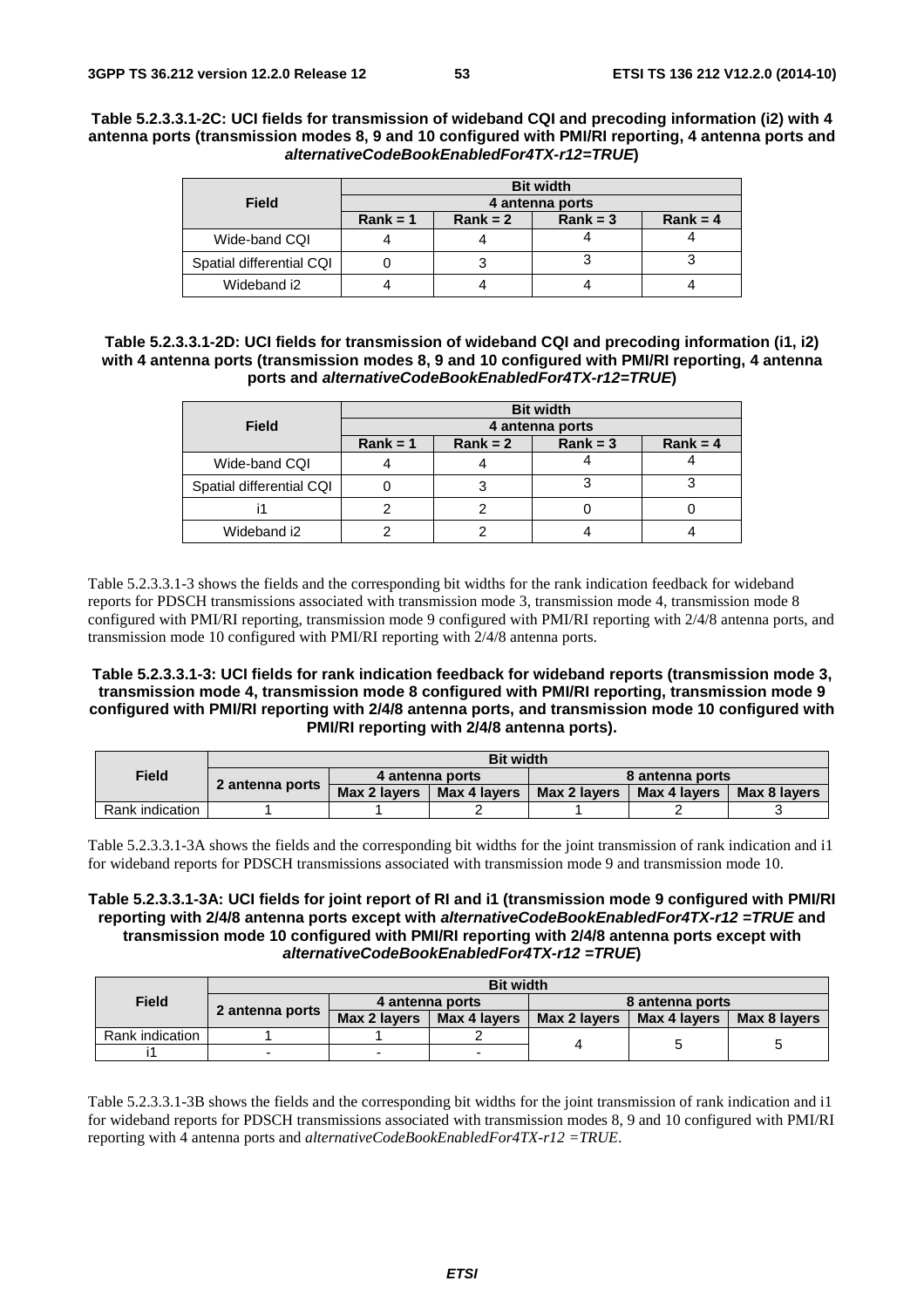## **Table 5.2.3.3.1-3B: UCI fields for joint report of RI and i1 with 4 antenna ports (transmission modes 8, 9 and 10 configured with PMI/RI reporting, 4 antenna ports and** *alternativeCodeBookEnabledFor4TXr12=TRUE***)**

|                        |                 | <b>Bit width</b> |  |  |  |  |  |  |  |
|------------------------|-----------------|------------------|--|--|--|--|--|--|--|
| Field                  | 4 antenna ports |                  |  |  |  |  |  |  |  |
|                        | Max 2 layers    | Max 4 layers     |  |  |  |  |  |  |  |
| Rank indication and i1 |                 |                  |  |  |  |  |  |  |  |

The channel quality bits in Table 5.2.3.3.1-1 through Table 5.2.3.3.1-3B form the bit sequence  $a_0, a_1, a_2, a_3, \ldots, a_{A-1}$ with  $a_0$  corresponding to the first bit of the first field in each of the tables,  $a_1$  corresponding to the second bit of the first field in each of the tables, and *a*<sub>*A*−1</sub> corresponding to the last bit in the last field in each of the tables. The first bit of each field corresponds to MSB and the last bit LSB. The RI feedback for one bit is mapped according to Table 5.2.2.6-5 with  $o_0^{RI}$  replaced by  $a_0$ . The RI feedback for two bits is mapped according to Table 5.2.2.6-6 with  $o_0^{RI}$ ,  $o_1^{RI}$ replaced by  $a_0, a_1$ . The RI feedback for three bits is mapped according to Table 5.2.2.6-7 with  $o_0^{RI}$ ,  $o_1^{RI}$ ,  $o_2^{RI}$  replaced by  $a_0$ ,  $a_1$ ,  $a_2$ . The mapping for the jointly coded RI and i1 is provided in Table 7.2.2-1E of [3].

When multiplexed with UL-SCH, the channel coding and multiplexing for the transmission configurations in Table 5.2.3.3.1-3, Table 5.2.3.3.1-3A and Table 5.2.3.3.1-3B is performed assuming RI transmission in section 5.2.2.6. All other transmission configurations in this section are coded and multiplexed assuming CQI/PMI transmission in section 5.2.2.6.

## 5.2.3.3.2 Channel quality information formats for UE-selected sub-band reports

Table 5.2.3.3.2-1 shows the fields and the corresponding bit widths for the sub-band channel quality information feedback for UE-selected sub-band reports for PDSCH transmissions associated with transmission mode 1, transmission mode 2, transmission mode 3, transmission mode 7, transmission mode 8 configured without PMI/RI reporting, transmission mode 9 configured without PMI/RI reporting or configured with 1 antenna port, and transmission mode 10 configured without PMI/RI reporting or configured with 1 antenna port.

**Table 5.2.3.3.2-1: UCI fields for channel quality information feedback for UE-selected sub-band CQI reports (transmission mode 1, transmission mode 2, transmission mode 3, transmission mode 7, transmission mode 8 configured without PMI/RI reporting, transmission mode 9 configured without PMI/RI reporting or configured with 1 antenna port, and transmission mode 10 configured without PMI/RI reporting or configured with 1 antenna port)** 

| Field          | <b>Bit width</b> |
|----------------|------------------|
| Sub-band CQI   |                  |
| Sub-band label | 1 or 2           |

Table 5.2.3.3.2-2 shows the fields and the corresponding bit widths for the sub-band channel quality information feedback for UE-selected sub-band reports for PDSCH transmissions associated with transmission mode 4, transmission mode 5, transmission mode 6, and transmission mode 8 configured with PMI/RI reporting except with *alternativeCodeBookEnabledFor4TX-r12=TRUE*.

## **Table 5.2.3.3.2-2: UCI fields for channel quality information feedback for UE-selected sub-band reports (transmission mode 4, transmission mode 5, transmission mode 6 and transmission mode 8 configured with PMI/RI reporting except with** *alternativeCodeBookEnabledFor4TX-r12=TRUE***)**

|                          | <b>Bit width</b> |                 |                          |              |  |  |  |
|--------------------------|------------------|-----------------|--------------------------|--------------|--|--|--|
| Field                    |                  | 2 antenna ports | 4 antenna ports          |              |  |  |  |
|                          | $Rank = 1$       | $Rank = 2$      | Rank = $1 \mid$ Rank > 1 |              |  |  |  |
| Sub-band CQI             |                  |                 |                          |              |  |  |  |
| Spatial differential CQI |                  |                 |                          |              |  |  |  |
| Sub-band label           | 1 or 2           | 1 or $2$        | 1 or $2$                 | $\alpha r$ 2 |  |  |  |

Table 5.2.3.3.2-2A and Table 5.2.3.3.2-2B show the fields and the corresponding bit widths for the sub-band channel quality information feedback for UE-selected sub-band reports for PDSCH transmissions associated with transmission mode 9 configured with PMI/RI reporting with 2/4/8 antenna ports except with *alternativeCodeBookEnabledFor4TX-*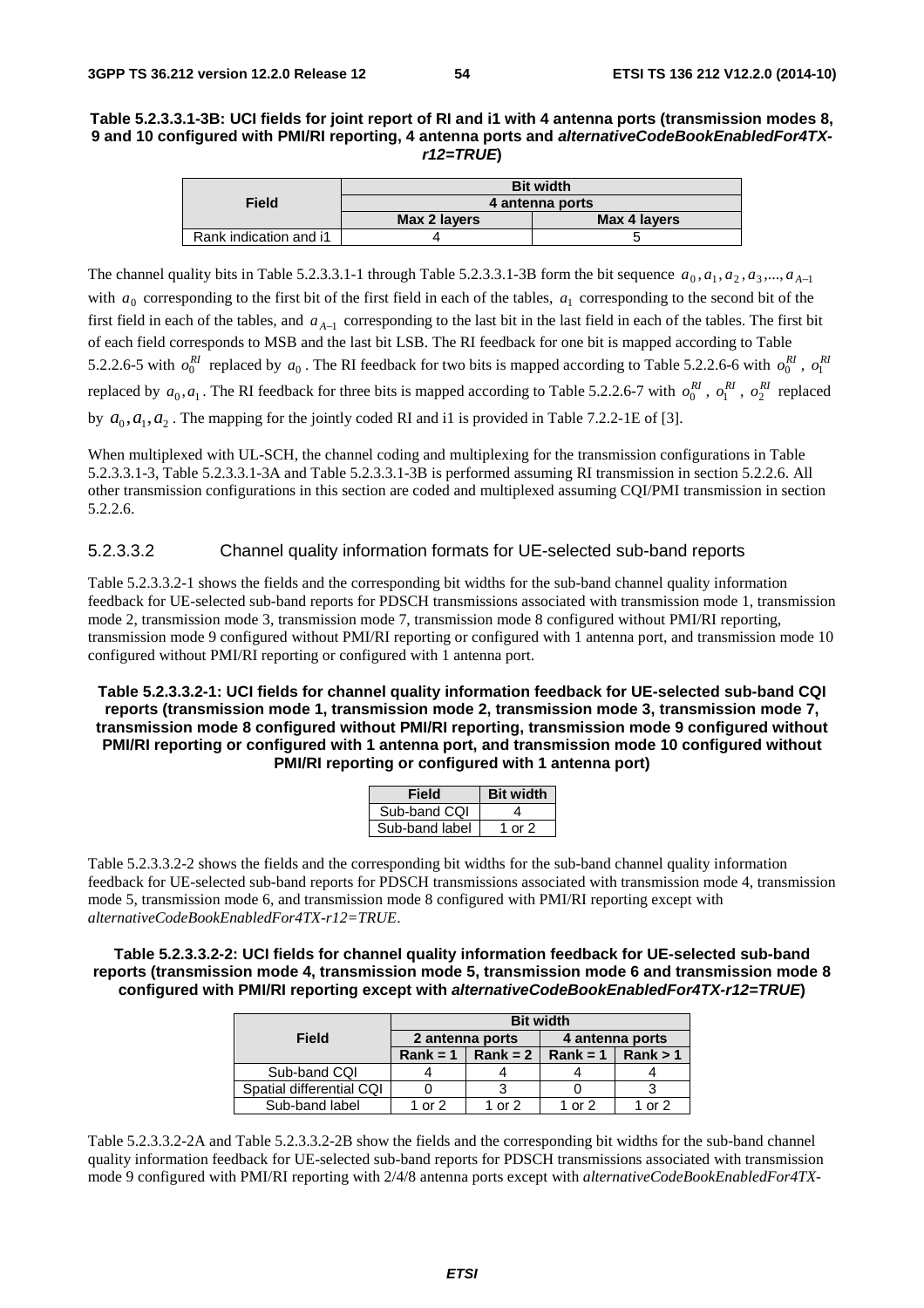*r12=TRUE,* and transmission mode 10 configured with PMI/RI reporting with 2/4/8 antenna ports except with *alternativeCodeBookEnabledFor4TX-r12=TRUE*.

Table 5.2.3.3.2-2C shows the fields and the corresponding bit widths for the sub-band channel quality information feedback for UE-selected sub-band reports for PDSCH transmissions associated with transmission modes 8, 9 and 10 configured with PMI/RI reporting and *alternativeCodeBookEnabledFor4TX-r12 =TRUE*.

**Table 5.2.3.3.2-2A: UCI fields for channel quality information feedback for UE-selected sub-band reports (transmission mode 9 configured with PMI/RI reporting with 2/4 antenna ports except with**  *alternativeCodeBookEnabledFor4TX-r12=TRUE,* **and transmission mode 10 configured with PMI/RI reporting with 2/4 antenna ports except with** *alternativeCodeBookEnabledFor4TX-r12=TRUE***)** 

|                          | <b>Bit width</b> |                                           |                 |      |  |  |  |
|--------------------------|------------------|-------------------------------------------|-----------------|------|--|--|--|
| Field                    |                  | 2 antenna ports                           | 4 antenna ports |      |  |  |  |
|                          |                  | Rank = 1   Rank = 2   Rank = 1   Rank > 1 |                 |      |  |  |  |
| Wide-band CQI            |                  |                                           |                 |      |  |  |  |
| Sub-band CQI             |                  |                                           |                 |      |  |  |  |
| Spatial differential CQI |                  |                                           |                 |      |  |  |  |
| Wide-band i2             |                  |                                           |                 |      |  |  |  |
| Sub-band i2              |                  |                                           |                 |      |  |  |  |
| Sub-band label           | $\alpha r$ 2     | $\alpha r$ 2                              | $\alpha r$ 2    | nr 2 |  |  |  |

**Table 5.2.3.3.2-2B: UCI fields for channel quality feedback for UE-selected sub-band reports (transmission mode 9 configured with PMI/RI reporting with 8 antenna ports and transmission mode 10 configured with PMI/RI reporting with 8 antenna ports)** 

|                          |            |                 |               |         |            | <b>Bit width</b> |                  |         |            |         |  |  |
|--------------------------|------------|-----------------|---------------|---------|------------|------------------|------------------|---------|------------|---------|--|--|
| <b>Field</b>             |            | 8 antenna ports |               |         |            |                  |                  |         |            |         |  |  |
|                          | $Rank = 1$ |                 | $Rank = 2, 3$ |         | $Rank = 4$ |                  | Rank = $5, 6, 7$ |         | $Rank = 8$ |         |  |  |
|                          | $PTI=0$    | $PTI=1$         | $PTI=0$       | $PTI=1$ | $PTI=0$    | $PTI=1$          | $PTI=0$          | $PTI=1$ | $PTI=0$    | $PTI=1$ |  |  |
| Wide-band CQI            | 4          |                 |               |         | 4          |                  | 4                | 0       | 4          |         |  |  |
| Sub-band CQI             | 0          | 4               |               | 4       |            | 4                | 0                | 4       | 0          |         |  |  |
| Spatial differential CQI | 0          | $\Omega$        | 3             | 3       | 3          | 3                | 3                | 3       | 3          | 3       |  |  |
| Wide-band i2             | 4          |                 |               |         | 3          |                  | 0                |         | 0          |         |  |  |
| Sub-band i2              |            |                 |               |         |            | ົ                |                  |         | 0          |         |  |  |
| Sub-band label           |            | or $2$          |               | or 2    |            | or 2             | 0                | 1 or 2  | 0          | 1 or 2  |  |  |

**Table 5.2.3.3.2-2C: UCI fields for channel quality feedback for UE-selected sub-band reports with 4 antenna ports (transmission modes 8, 9 and 10 configured with PMI/RI reporting, 4 antenna ports and**  *alternativeCodeBookEnabledFor4TX-r12=TRUE***)** 

|                          | <b>Bit width</b>   |                 |            |         |            |         |  |  |  |  |
|--------------------------|--------------------|-----------------|------------|---------|------------|---------|--|--|--|--|
| <b>Field</b>             |                    | 4 antenna ports |            |         |            |         |  |  |  |  |
|                          | $Rank = 1$         |                 | $Rank = 2$ |         | $Rank = 3$ | Rank=4  |  |  |  |  |
|                          | $PTI=1$<br>$PTI=0$ |                 | $PTI=0$    | $PTI=1$ | $PTI=1$    | $PTI=1$ |  |  |  |  |
| Wide-band CQI            |                    |                 |            |         |            |         |  |  |  |  |
| Sub-band CQI             |                    |                 |            |         |            |         |  |  |  |  |
| Spatial differential CQI | n                  |                 | 3          | 3       | 3          |         |  |  |  |  |
| Wide-band i2             |                    |                 |            |         |            |         |  |  |  |  |
| Sub-band i2              |                    |                 |            | 2       |            |         |  |  |  |  |
| Sub-band label           |                    | or $2$          |            | or $2$  | 1 or 2     | or 2    |  |  |  |  |

Table 5.2.3.3.2-3 shows the fields and the corresponding bit widths for the wide-band channel quality and precoding matrix information feedback for UE-selected sub-band reports for PDSCH transmissions associated with transmission mode 4, transmission mode 5, transmission mode 6 and transmission mode 8 configured with PMI/RI reporting except with *alternativeCodeBookEnabledFor4TX-r12=TRUE*.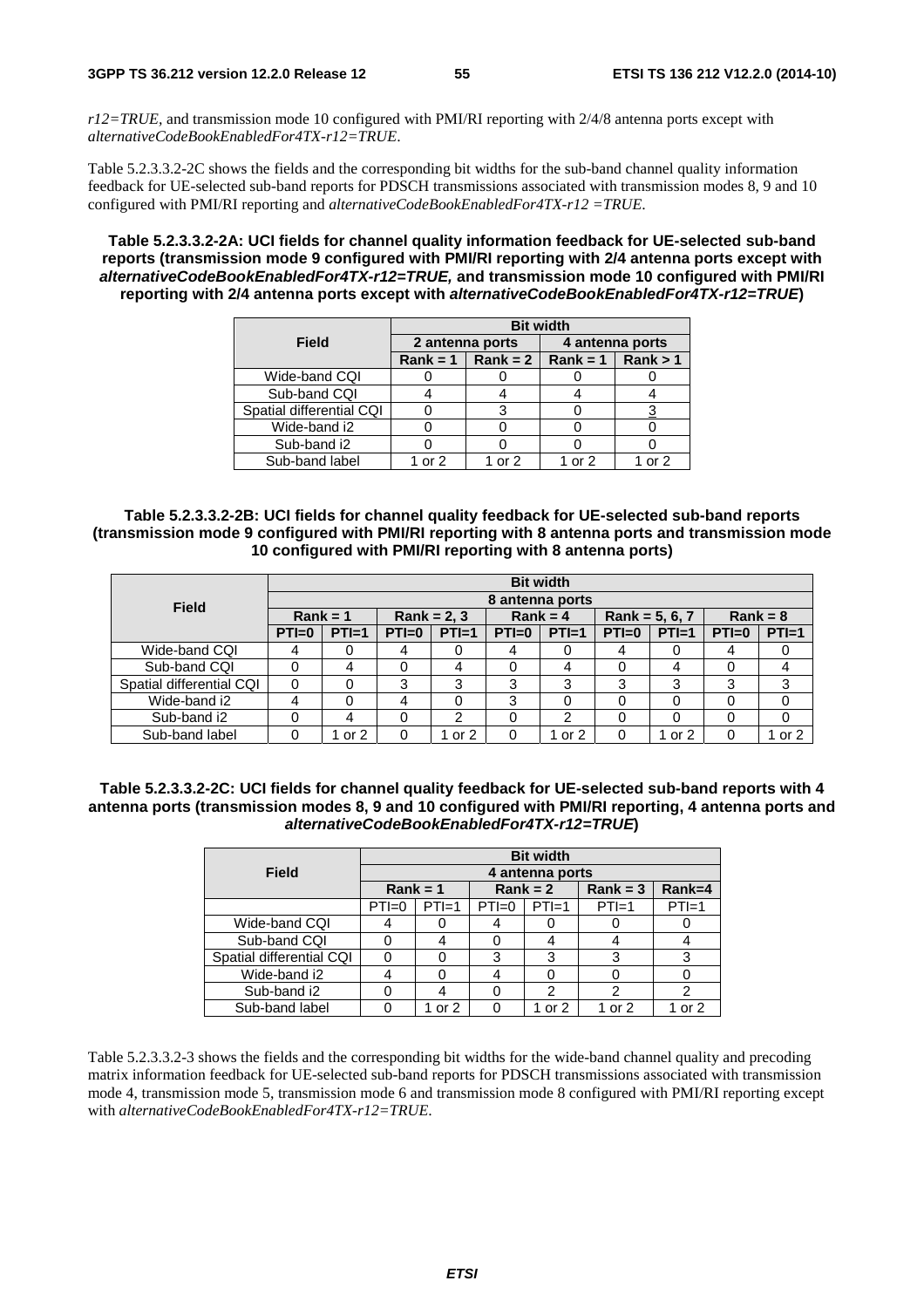**Table 5.2.3.3.2-3: UCI fields for channel quality information feedback for UE-selected sub-band CQI reports (transmission mode 4, transmission mode 5, transmission mode 6 and transmission mode 8 configured with PMI/RI reporting except with** *alternativeCodeBookEnabledFor4TX-r12=TRUE***)** 

|                            | <b>Bit width</b> |            |                 |          |  |  |  |
|----------------------------|------------------|------------|-----------------|----------|--|--|--|
| Field                      | 2 antenna ports  |            | 4 antenna ports |          |  |  |  |
|                            | $Rank = 1$       | $Rank = 2$ | $Rank = 1$      | Rank > 1 |  |  |  |
| Wide-band CQI              |                  |            |                 |          |  |  |  |
| Spatial differential CQI   |                  |            |                 |          |  |  |  |
| Precoding matrix indicator |                  |            |                 |          |  |  |  |

Table 5.2.3.3.2-3A and Table 5.2.3.3.2-3B show the fields and the corresponding bit widths for the wide-band channel quality and precoding matrix information feedback for UE-selected sub-band reports for PDSCH transmissions associated with transmission mode 9 configured with PMI/RI reporting with 2/4/8 antenna ports except with *alternativeCodeBookEnabledFor4TX-r12=TRUE* and transmission mode 10 configured with PMI/RI reporting with 2/4/8 antenna ports except with *alternativeCodeBookEnabledFor4TX-r12=TRUE*.

Table 5.2.3.3.2-3C shows the fields and the corresponding bit widths for the wide-band channel quality and precoding matrix information feedback for UE-selected sub-band reports for PDSCH transmissions associated with transmission modes 8, 9 and 10 configured with PMI/RI reporting, 4 antenna ports and *alternativeCodeBookEnabledFor4TXr12=TRUE.*

**Table 5.2.3.3.2-3A: UCI fields for wide-band channel quality and precoding matrix information feedback for UE-selected sub-band reports (transmission mode 9 configured with PMI/RI reporting with 2/4 antenna ports except with** *alternativeCodeBookEnabledFor4TX-r12=TRUE,* **and transmission mode 10 configured with PMI/RI reporting with 2/4 antenna ports except with**  *alternativeCodeBookEnabledFor4TX-r12=TRUE***)** 

|                          | <b>Bit width</b> |                     |                     |  |  |  |  |
|--------------------------|------------------|---------------------|---------------------|--|--|--|--|
| Field                    | 2 antenna ports  |                     | 4 antenna ports     |  |  |  |  |
|                          |                  | Rank = 1   Rank = 2 | Rank = 1   Rank > 1 |  |  |  |  |
| Wide-band CQI            |                  |                     |                     |  |  |  |  |
| Spatial differential CQI |                  |                     |                     |  |  |  |  |
|                          |                  |                     |                     |  |  |  |  |
| Wide-band i2             |                  |                     |                     |  |  |  |  |

**Table 5.2.3.3.2-3B: UCI fields for wide-band channel quality and precoding matrix information feedback for UE-selected sub-band reports (transmission mode 9 configured with PMI/RI reporting with 8 antenna ports and transmission mode 10 configured with PMI/RI reporting with 8 antenna ports)** 

|                          |                  |            | <b>Bit width</b> |            |                |         |  |
|--------------------------|------------------|------------|------------------|------------|----------------|---------|--|
| Field                    |                  |            | 8 antenna ports  |            |                |         |  |
|                          |                  | $Rank = 1$ |                  | $Rank = 2$ | $Rank = 3$     |         |  |
|                          | $PTI=0$          | $PTI=1$    | $PTI=0$          | $PTI=1$    | $PTI=0$        | $PTI=1$ |  |
| Wide-band CQI            | 0                | 4          | 0                | 4          | O              | 4       |  |
| Spatial differential CQI | 0                | 0          | 0                | 3          | O              | 3       |  |
| i1                       | 4                | 0          | 4                | O          | $\mathfrak{p}$ | 0       |  |
| Wide-band i2             | 0                | 4          | 0                | 4          | 0              | 4       |  |
|                          |                  |            |                  |            |                |         |  |
|                          | <b>Bit width</b> |            |                  |            |                |         |  |
|                          |                  |            |                  |            |                |         |  |
|                          |                  |            | 8 antenna ports  |            |                |         |  |
| <b>Field</b>             |                  | $Rank = 4$ | Rank = $5, 6, 7$ |            | $Rank = 8$     |         |  |
|                          | $PTI=0$          | $PTI=1$    | $PTI=0$          | $PTI=1$    | $PTI=0$        | $PTI=1$ |  |
| Wide-band CQI            | 0                | 4          | 0                | 4          | $\mathbf{0}$   | 4       |  |
| Spatial differential CQI | 0                | 3          | 0                | 3          | 0              | 3       |  |
| i1                       | 2                | 0          | $\mathfrak{p}$   | 0          | O              | 0       |  |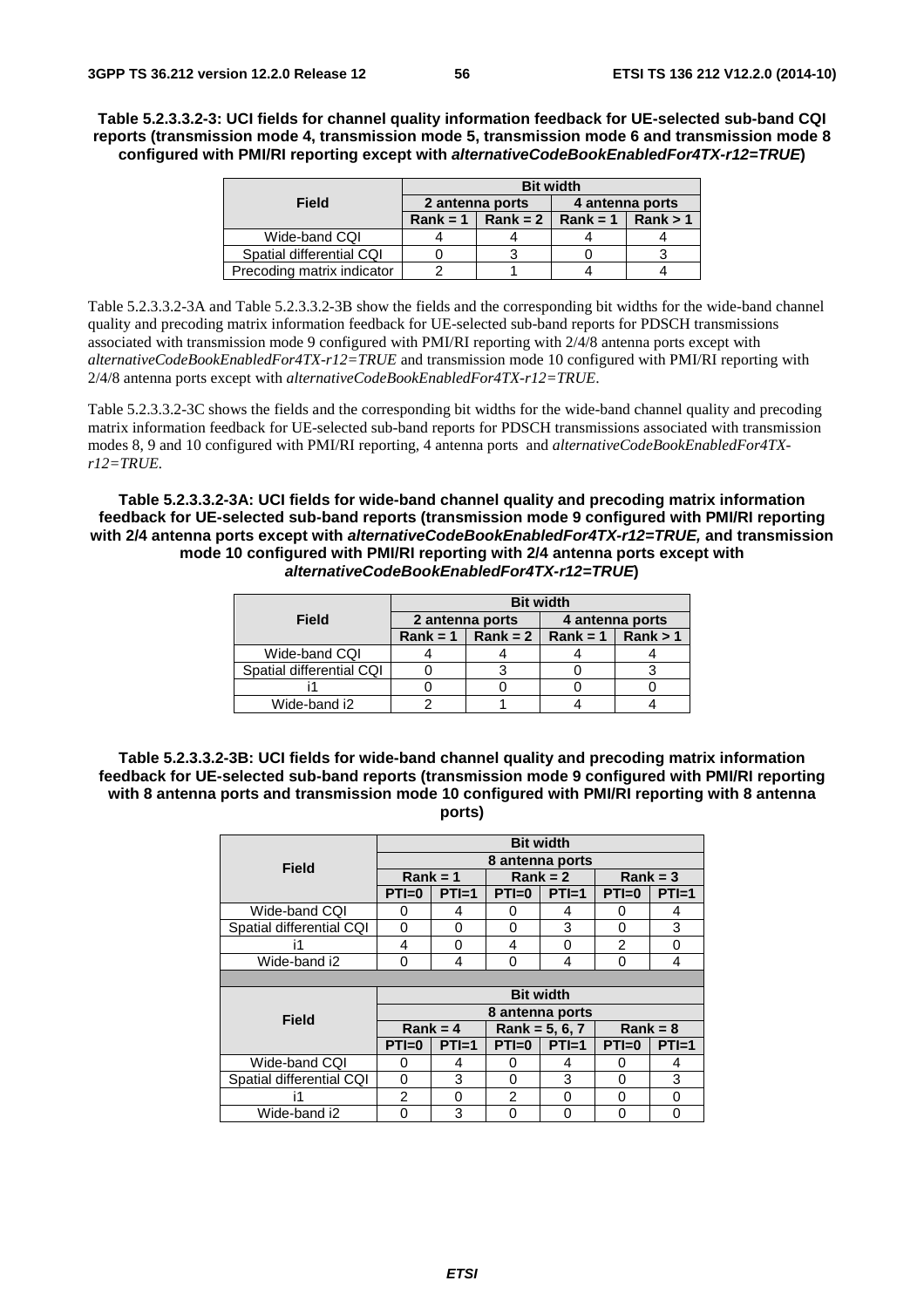**Table 5.2.3.3.2-3C: UCI fields for wide-band channel quality and precoding matrix information feedback for UE-selected sub-band reports with 4 antenna ports (transmission modes 8, 9 and 10 configured with PMI/RI reporting and** *alternativeCodeBookEnabledFor4TX-r12=TRUE***)** 

|                          | <b>Bit width</b> |         |            |         |            |          |
|--------------------------|------------------|---------|------------|---------|------------|----------|
| <b>Field</b>             | 4 antenna ports  |         |            |         |            |          |
|                          | $Rank = 1$       |         | $Rank = 2$ |         | $Rank = 3$ | $Rank=4$ |
|                          | $PTI=0$          | $PTI=1$ | $PTI=0$    | $PTI=1$ | $PTI=1$    | $PTI=1$  |
| Wide-band CQI            |                  |         |            |         |            |          |
| Spatial differential CQI |                  |         |            |         |            |          |
|                          |                  |         |            |         |            |          |
| Wide-band i2             |                  |         |            |         |            |          |

Table 5.2.3.3.2-4 shows the fields and the corresponding bit width for the rank indication feedback for UE-selected subband reports for PDSCH transmissions associated with transmission mode 3, transmission mode 4, and transmission mode 8 configured with PMI/RI reporting except with *alternativeCodeBookEnabledFor4TX-r12=TRUE*.

**Table 5.2.3.3.2-4: UCI fields for rank indication feedback for UE-selected sub-band reports (transmission mode 3, transmission mode 4, and transmission mode 8 configured with PMI/RI reporting except with** *alternativeCodeBookEnabledFor4TX-r12=TRUE***).** 

|                 | <b>Bit width</b> |                 |              |  |
|-----------------|------------------|-----------------|--------------|--|
| Field           | 2 antenna ports  | 4 antenna ports |              |  |
|                 |                  | Max 2 layers    | Max 4 layers |  |
| Rank indication |                  |                 |              |  |

Table 5.2.3.3.2-4A and Table 5.2.3.3.2-4B show the fields and the corresponding bit width for the rank indication and precoder type indication (PTI) feedback for UE-selected sub-band reports for PDSCH transmissions associated with transmission mode 8 configured with PMI/RI reporting and *alternativeCodeBookEnabledFor4TX-r12 =TRUE*, transmission mode 9 configured with PMI/RI reporting with 2/4/8 antenna ports and transmission mode 10 configured with PMI/RI reporting with 2/4/8 antenna ports.

## **Table 5.2.3.3.2-4A: UCI fields for joint report of RI and PTI (transmission mode 9 configured with PMI/RI reporting with 2/4/8 antenna ports except with** *alternativeCodeBookEnabledFor4TX-r12=TRUE,* **and transmission mode 10 configured with PMI/RI reporting with 2/4/8 antenna ports except with**  *alternativeCodeBookEnabledFor4TX-r12=TRUE***)**

|                             | <b>Bit width</b>   |                            |                 |                            |                 |                            |  |
|-----------------------------|--------------------|----------------------------|-----------------|----------------------------|-----------------|----------------------------|--|
| <b>Field</b>                | 2 antenna<br>ports | 4 antenna ports            |                 | 8 antenna ports            |                 |                            |  |
|                             |                    | Max <sub>2</sub><br>lavers | Max 4<br>lavers | Max <sub>2</sub><br>layers | Max 4<br>lavers | Max <sub>8</sub><br>layers |  |
| Rank indication             |                    |                            |                 |                            |                 |                            |  |
| Precoder type<br>indication | -                  |                            | -               |                            |                 |                            |  |

## **Table 5.2.3.3.2-4B: UCI fields for joint report of RI and PTI with 4 antenna ports (transmission mode 8, transmission mode 9 and transmission mode 10 configured with PMI/RI reporting and**  *alternativeCodeBookEnabledFor4TX-r12=TRUE***)**

|                          | <b>Bit width</b> |              |  |  |
|--------------------------|------------------|--------------|--|--|
| Field                    | 4 antenna ports  |              |  |  |
|                          | Max 2 layers     | Max 4 layers |  |  |
| Rank indication          |                  |              |  |  |
| Precoder type indication |                  |              |  |  |

The channel quality bits in Table 5.2.3.3.2-1 through Table 5.2.3.3.2-4B form the bit sequence  $a_0, a_1, a_2, a_3, \ldots, a_{A-1}$ with  $a_0$  corresponding to the first bit of the first field in each of the tables,  $a_1$  corresponding to the second bit of the first field in each of the tables, and  $a_{A-1}$  corresponding to the last bit in the last field in each of the tables. The first bit of each field corresponds to MSB and the last bit LSB. The RI feedback for one bit is mapped according to Table 5.2.2.6-5 with  $o_0^{RI}$  replaced by  $a_0$ . The RI feedback for two bits is mapped according to Table 5.2.2.6-6 with  $o_0^{RI}$ ,  $o_1^{RI}$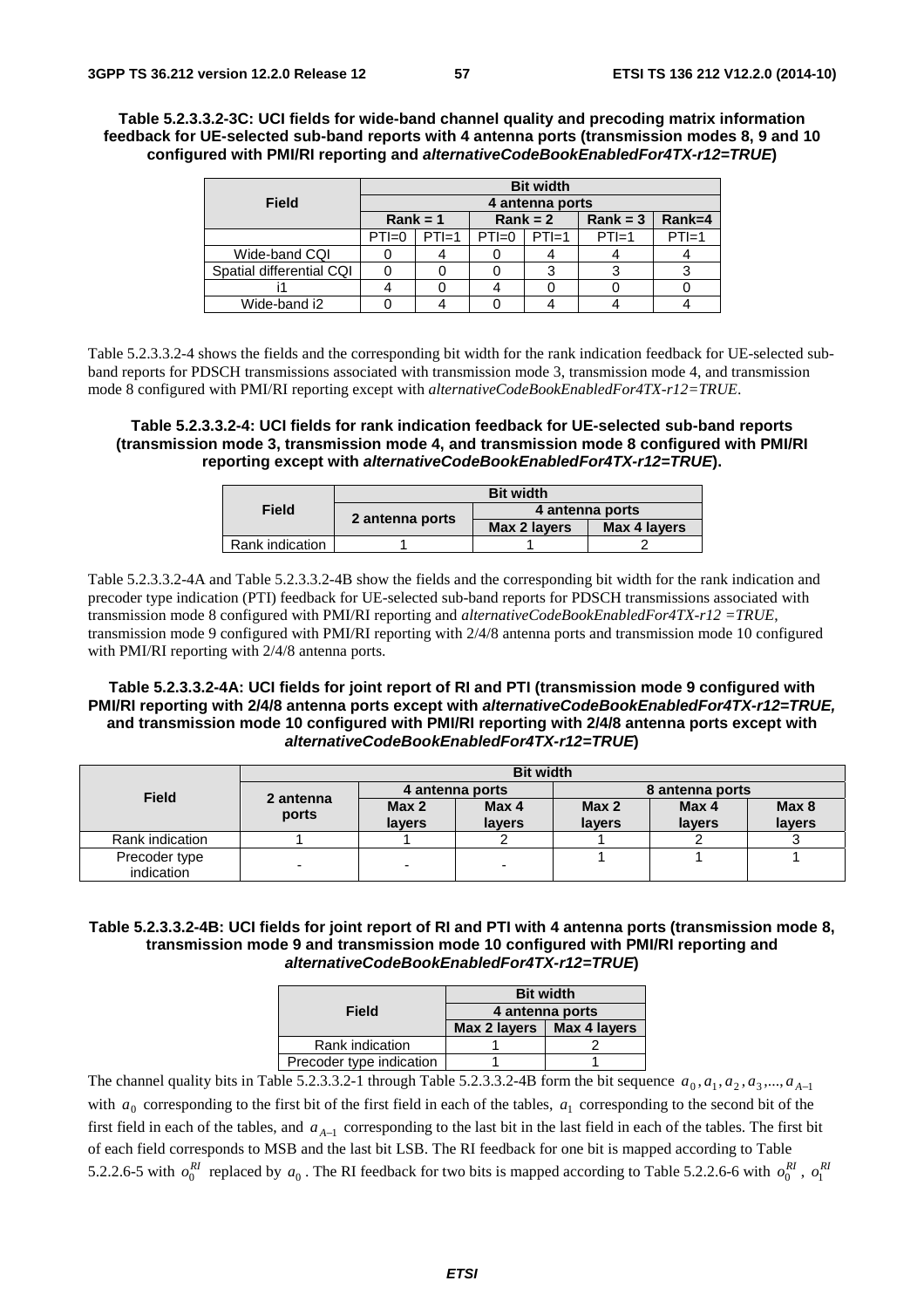replaced by  $a_0, a_1$ . The RI feedback for three bits is mapped according to Table 5.2.2.6-7 with  $o_0^{RI}$ ,  $o_1^{RI}$ ,  $o_2^{RI}$  replaced by  $a_0, a_1, a_2$ .

When multiplexed with UL-SCH, the channel coding and multiplexing for the transmission configurations in Table 5.2.3.3.2-4, Table 5.2.3.3.2-4A and Table 5.2.3.3.2-4B is performed assuming RI transmission in section 5.2.2.6. All other transmission configurations in this section are coded and multiplexed assuming CQI/PMI transmission in section 5.2.2.6.

## 5.2.3.4 Channel coding for UCI channel quality information and HARQ-ACK

This section defines the channel coding scheme for the simultaneous transmission of channel quality information and HARQ-ACK information in a subframe.

When normal CP is used for uplink transmission, the channel quality information is coded according to section 5.2.3.3 with input bit sequence  $a'_0, a'_1, a'_2, a'_3, \dots, a'_{A'-1}$  and output bit sequence  $b'_0, b'_1, b'_2, b'_3, \dots, b'_{B'-1}$ , where  $B' = 20$ . The HARQ-ACK bits are denoted by  $a_0$ <sup>"</sup> in case one HARQ-ACK bit or  $a_0$ <sup>"</sup>,  $a_1$ <sup>"</sup> in case two HARQ-ACK bits are reported per subframe. Each positive acknowledgement (ACK) is encoded as a binary '1' and each negative acknowledgement (NACK) is encoded as a binary '0'.

The output of this channel coding block for normal CP is denoted by  $b_0, b_1, b_2, b_3, ..., b_{B-1}$ , where

$$
b_i = b'_i, i = 0, \dots, B' - 1
$$

In case one HARQ-ACK bit is reported per subframe:

$$
b_{B'} = a_0''
$$
 and  $B = (B' + 1)$ 

In case two HARQ-ACK bits are reported per subframe:

 $b_{B'} = a_0, b_{B'+1} = a_1''$  and  $B = (B'+2)$ 

When extended CP is used for uplink transmission, the channel quality information and the HARQ-ACK bits are jointly coded. The HARQ-ACK bits are denoted by  $a_0''$  in case one HARQ-ACK bit or  $[a_0'', a_1'']$  in case two HARQ-ACK bits are reported per subframe.

The channel quality information denoted by  $a'_0, a'_1, a'_2, a'_3, \dots, a'_{A'-1}$  is multiplexed with the HARQ-ACK bits to yield the sequence  $a_0, a_1, a_2, a_3, ..., a_{A-1}$  as follows

$$
a_i = a'_i, i = 0,..., A'-1
$$

and

 $a_{A'} = a_0''$  and  $A = (A' + 1)$  in case one HARQ-ACK bit is reported per subframe, or

 $a_{A'} = a_0''$ ,  $a_{A'+1} = a_1''$  and  $A = (A'+2)$  in case two HARQ-ACK bits are reported per subframe.

The sequence  $a_0, a_1, a_2, a_3, \dots, a_{A-1}$  is encoded according to section 5.2.3.3 to yield the output bit sequence  $b_0, b_1, b_2, b_3, \dots, b_{B-1}$  where  $B = 20$ .

# 5.2.4 Uplink control information on PUSCH without UL-SCH data

When control data are sent via PUSCH without UL-SCH data, the following coding steps can be identified:

- − Channel coding of control information
- − Control information mapping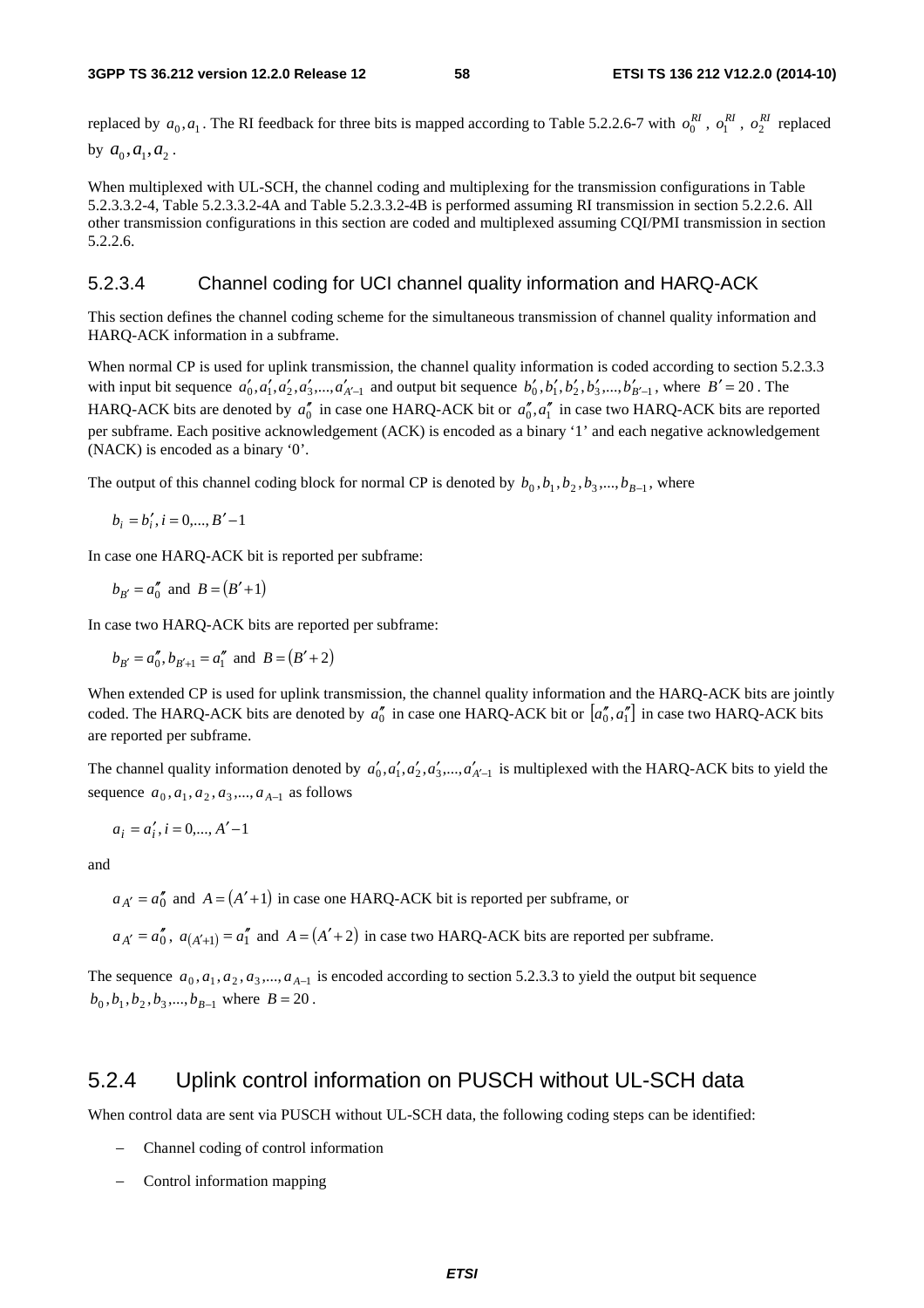− Channel interleaver

## 5.2.4.1 Channel coding of control information

Control data arrives at the coding unit in the form of channel quality information (CQI and/or PMI), HARQ-ACK and rank indication. Different coding rates for the control information are achieved by allocating different number of coded symbols for its transmission. When the UE transmits HARQ-ACK bits or rank indicator bits, it shall determine the number of coded symbols  $Q'$  for HARQ-ACK or rank indicator as

$$
Q' = \min \left( \left\lceil \frac{O \cdot M_{\mathit{sc}}^{\mathit{PUSCH}} \cdot N_{\mathit{symbol}}^{\mathit{PUSCH}} \cdot \beta_{\mathit{offset}}^{\mathit{PUSCH}}}{O_{\mathit{CQI-MIN}}} \right\rceil, 4 \cdot M_{\mathit{sc}}^{\mathit{PUSCH}} \right)
$$

where *O* is the number of HARQ-ACK bits as defined in section 5.2.2.6, or rank indicator bits,  $O_{COI-MIN}$  is the number of CQI bits including CRC bits assuming rank equals to 1 for all serving cells for which an aperiodic CSI report is triggered [3],  $M_{\rm sc}^{\rm PUSCH}$  is the scheduled bandwidth for PUSCH transmission in the current subframe expressed as a number of subcarriers in [2], and  $N_{\text{symbol}}^{\text{PUSCH}}$  is the number of SC-FDMA symbols in the current PUSCH transmission sub-frame given by  $N_{\text{symbol}}^{\text{PUSCH}} = (2 \cdot (N_{\text{symbol}}^{\text{UL}} - 1) - N_{SRS})$ , where  $N_{SRS}$  is equal to 1 if UE is configured to send PUSCH and SRS in the same subframe for the current subframe, or if the PUSCH resource allocation for the current subframe even partially overlaps with the cell-specific SRS subframe and bandwidth configuration defined in section 5.5.3 of [2], or if the current subframe is a UE-specific type-1 SRS subframe as defined in Section 8.2 of [3], or if the current subframe is a UE-specific type-0 SRS subframe as defined in section 8.2 of [3] and the UE is configured with multiple TAGs. Otherwise  $N_{SRS}$  is equal to 0.

For HARQ-ACK information  $Q_{ACK} = Q_m \cdot Q'$  and [  $\beta_{offset}^{PUSCH} = \beta_{offset}^{HARQ-ACK}/\beta_{offset}^{CQI}$ *HARQ ACK offset*  $\beta_{offset}^{PUSCH} = \beta_{offset}^{HARQ-ACK} / \beta_{offset}^{CQI}$  ], where  $\beta_{offset}^{HARQ-ACK}$  shall be determined according to [3].

For rank indication  $Q_{RI} = Q_m \cdot Q'$  and [  $\beta_{offset}^{PUSCH} = \beta_{offset}^{RI} \left/ \beta_{offset}^{CQI} \right)$ *RI offset*  $\beta_{\text{offset}}^{\text{PUSCH}} = \beta_{\text{offset}}^{\text{RI}} / \beta_{\text{offset}}^{\text{CQI}}$  ], where  $\beta_{\text{offset}}^{\text{RI}}$  shall be determined according to [3].

For CQI and/or PMI information  $Q_{CQI} = N_{\text{symb}}^{\text{PUSCH}} \cdot M_{\text{sc}}^{\text{PUSCH}} \cdot Q_m - Q_{RI}$ .

The channel coding and rate matching of the control data is performed according to section 5.2.2.6. The coded output sequence for channel quality information is denoted by  $q_0, q_1, q_2, q_3, \ldots, q_{Q_{COI}-1}$ , the coded vector sequence output for HARQ-ACK is denoted by  $q_0^{ACK}$ ,  $q_1^{ACK}$ ,  $q_2^{ACK}$ , ...,  $q_{Q'_{AC}}^{ACK}$ *ACK ACK ACK*  $q_0^{ACA}$ ,  $q_1^{ACA}$ ,  $q_2^{ACA}$ ,  $..., q_{Q'_{ACK}-1}^{ACA}$  and the coded vector sequence output for rank indication is denoted by  $\underline{q}^{RI}_{0}, \underline{q}^{RI}_{1}, \underline{q}^{RI}_{2}, ..., \underline{q}^{RI}_{Q'_k}$ *RIRIRI*  $q_0^{kl}, q_1^{kl}, q_2^{kl}, ..., q_{Q_{kl}-1}^{kl}$ .

## 5.2.4.2 Control information mapping

The input are the coded bits of the channel quality information denoted by  $q_0, q_1, q_2, q_3, \ldots, q_{Q_{CQI} - 1}$ . The output is denoted by  $\underline{g}_0$ ,  $\underline{g}_1$ ,  $\underline{g}_2$ ,  $\underline{g}_3$ ,...,  $\underline{g}_{H'-1}$ , where  $H = Q_{CQI}$  and  $H' = H/Q_m$ , and where  $\underline{g}_i$ ,  $i = 0,..., H'-1$  are column vectors of length  $Q_m$ . *H* is the total number of coded bits allocated for CQI/PMI information.

The control information shall be mapped as follows:

Set *j*, *k* to 0

while  $j < Q_{COI}$ 

 $\underline{g}_k = [q_j ... q_{j+Q_m-1}]^T$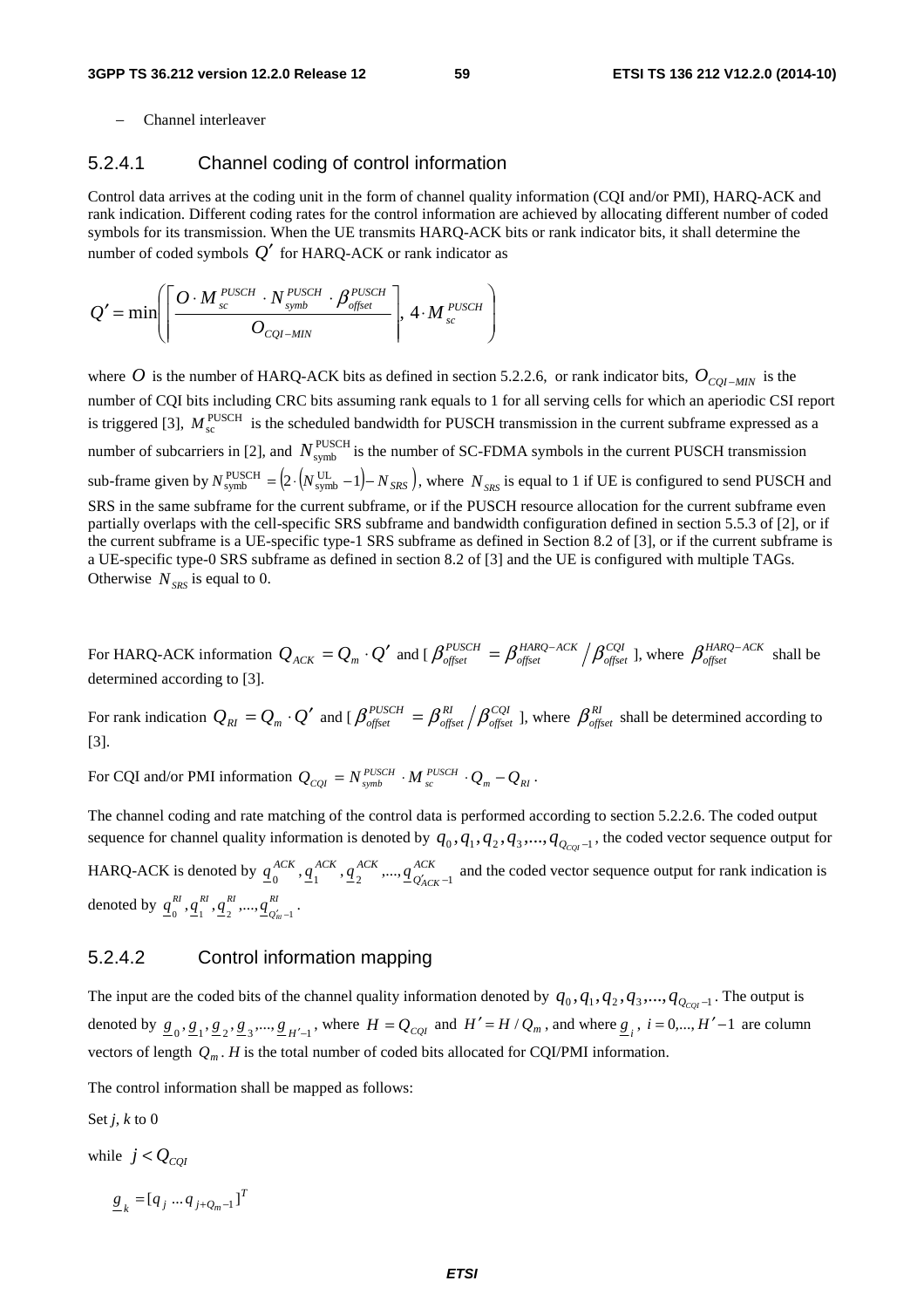- $j = j + Q_m$
- $k = k + 1$

end while

# 5.2.4.3 Channel interleaver

The vector sequences  $g_0$ ,  $g_1$ ,  $g_2$ , ...,  $g_{H'-1}$ ,  $g_0^{RI}$ ,  $g_1^{RI}$ ,  $g_2^{RI}$ , ...,  $g_{Q'_l}^{RI}$ *RIRIRI*  $q_0^{RI}, q_1^{RI}, q_2^{RI}, \dots, q_{Q'_{RI}-1}^{RI}$  and  $q_0^{ACK}, q_1^{ACK}, q_2^{ACK}, \dots, q_{Q'_{AC}}^{ACK}$ *ACK ACK ACK*  $q_0^{ACA}$ ,  $q_1^{ACA}$ ,  $q_2^{ACA}$ , ...,  $q_{Q'ACK-1}^{ACA}$  are channel interleaved according section 5.2.2.8. The bits after channel interleaving are denoted by  $h_0, h_1, h_2, ..., h_{H+0_n-1}$ .

# 5.3 Downlink transport channels and control information

# 5.3.1 Broadcast channel

Figure 5.3.1-1 shows the processing structure for the BCH transport channel. Data arrives to the coding unit in the form of a maximum of one transport block every transmission time interval (TTI) of 40ms. The following coding steps can be identified:

- − Add CRC to the transport block
- − Channel coding
- Rate matching

The coding steps for BCH transport channel are shown in the figure below.



**Figure 5.3.1-1: Transport channel processing for BCH.** 

# 5.3.1.1 Transport block CRC attachment

Error detection is provided on BCH transport blocks through a Cyclic Redundancy Check (CRC).

The entire transport block is used to calculate the CRC parity bits. Denote the bits in a transport block delivered to layer 1 by  $a_0, a_1, a_2, a_3, \dots, a_{A-1}$ , and the parity bits by  $p_0, p_1, p_2, p_3, \dots, p_{L-1}$ . A is the size of the transport block and set to 24 bits and *L* is the number of parity bits. The lowest order information bit  $a_0$  is mapped to the most significant bit of the transport block as defined in section 6.1.1 of [5].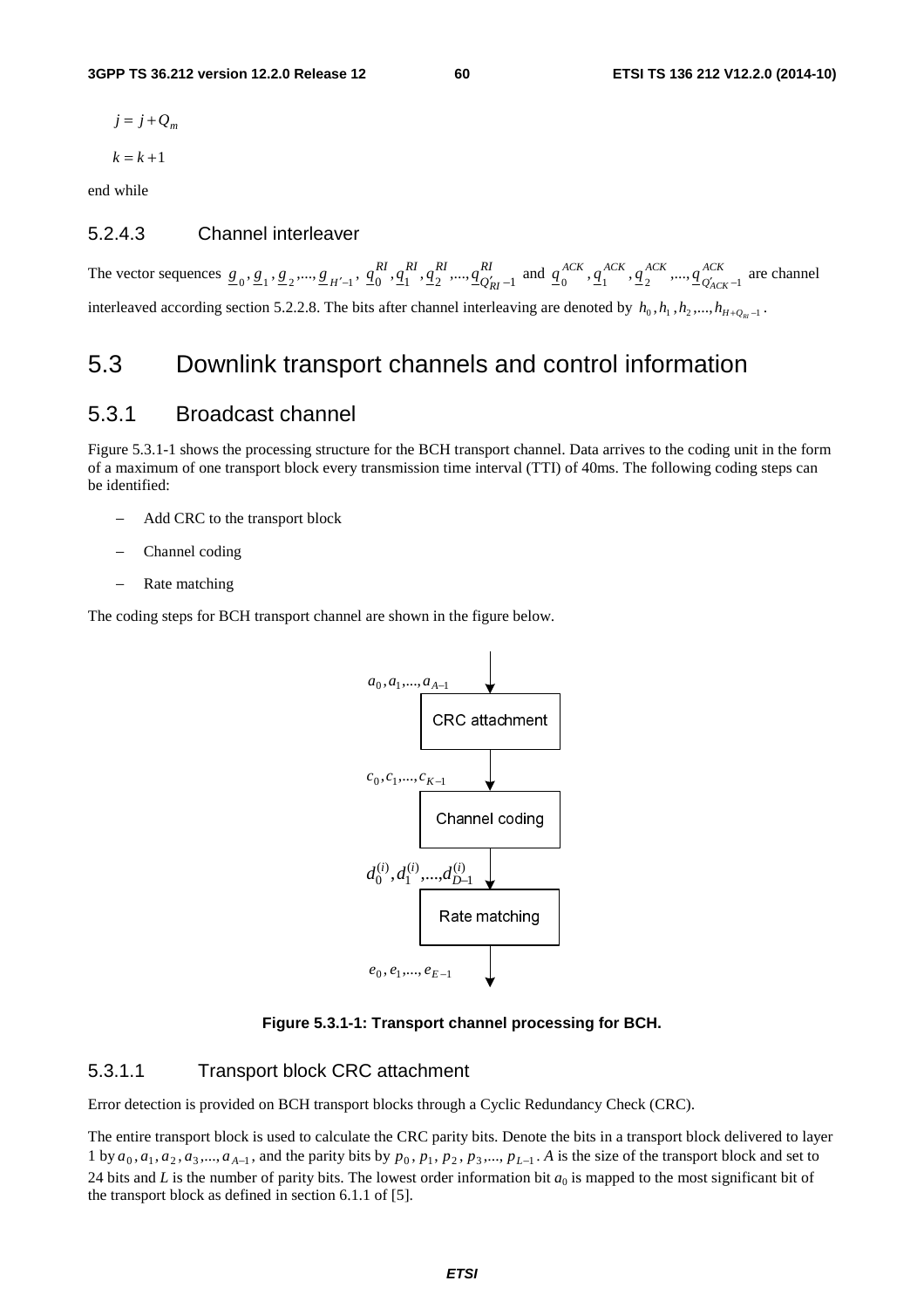The parity bits are computed and attached to the BCH transport block according to section 5.1.1 setting *L* to 16 bits. After the attachment, the CRC bits are scrambled according to the eNodeB transmit antenna configuration with the sequence  $x_{ant,0}, x_{ant,1},..., x_{ant,15}$  as indicated in Table 5.3.1.1-1 to form the sequence of bits  $c_0, c_1, c_2, c_3,..., c_{K-1}$  where

$$
c_k = a_k \qquad \text{for } k = 0, 1, 2, ..., A-1
$$

 $c_k = (p_{k-A} + x_{ant,k-A}) \mod 2$  for  $k = A, A+1, A+2,..., A+15$ .

## **Table 5.3.1.1-1: CRC mask for PBCH.**

| Number of transmit antenna ports at eNodeB | <b>PBCH CRC mask</b>                                               |  |  |
|--------------------------------------------|--------------------------------------------------------------------|--|--|
|                                            | $x_{ant,0}, x_{ant,1},, x_{ant,15} >$                              |  |  |
|                                            |                                                                    |  |  |
|                                            |                                                                    |  |  |
|                                            | $\left[$ <0, 1, 0, 1, 0, 1, 0, 1, 0, 1, 0, 1, 0, 1, 0, 1 $\right]$ |  |  |

# 5.3.1.2 Channel coding

Information bits are delivered to the channel coding block. They are denoted by  $c_0$ ,  $c_1$ ,  $c_2$ ,  $c_3$ ,...,  $c_{K-1}$ , where *K* is the number of bits, and they are tail biting convolutionally encoded according to section 5.1.3.1.

After encoding the bits are denoted by  $d_0^{(i)}$ ,  $d_1^{(i)}$ ,  $d_2^{(i)}$ ,  $d_3^{(i)}$ , ...,  $d_{D-1}^{(i)}$ , with  $i = 0,1$ , and 2, and where *D* is the number of bits on the *i*-th coded stream, i.e.,  $D = K$ .

## 5.3.1.3 Rate matching

A tail biting convolutionally coded block is delivered to the rate matching block. This block of coded bits is denoted by  $d_0^{(i)}$ ,  $d_1^{(i)}$ ,  $d_2^{(i)}$ ,  $d_3^{(i)}$ , ...,  $d_{D-1}^{(i)}$ , with  $i = 0,1$ , and 2, and where *i* is the coded stream index and *D* is the number of bits in each coded stream. This coded block is rate matched according to section 5.1.4.2.

After rate matching, the bits are denoted by  $e_0$ ,  $e_1$ ,  $e_2$ ,  $e_3$ ,...,  $e_{E-1}$ , where *E* is the number of rate matched bits as defined in section 6.6.1 of [2].

# 5.3.2 Downlink shared channel, Paging channel and Multicast channel

Figure 5.3.2-1 shows the processing structure for each transport block for the DL-SCH, PCH and MCH transport channels. Data arrives to the coding unit in the form of a maximum of two transport blocks every transmission time interval (TTI) per DL cell. The following coding steps can be identified for each transport block of a DL cell:

- − Add CRC to the transport block
- − Code block segmentation and code block CRC attachment
- − Channel coding
- Rate matching
- − Code block concatenation

The coding steps for PCH and MCH transport channels, and for one transport block of DL-SCH are shown in the figure below. The same processing applies for each transport block on each DL cell.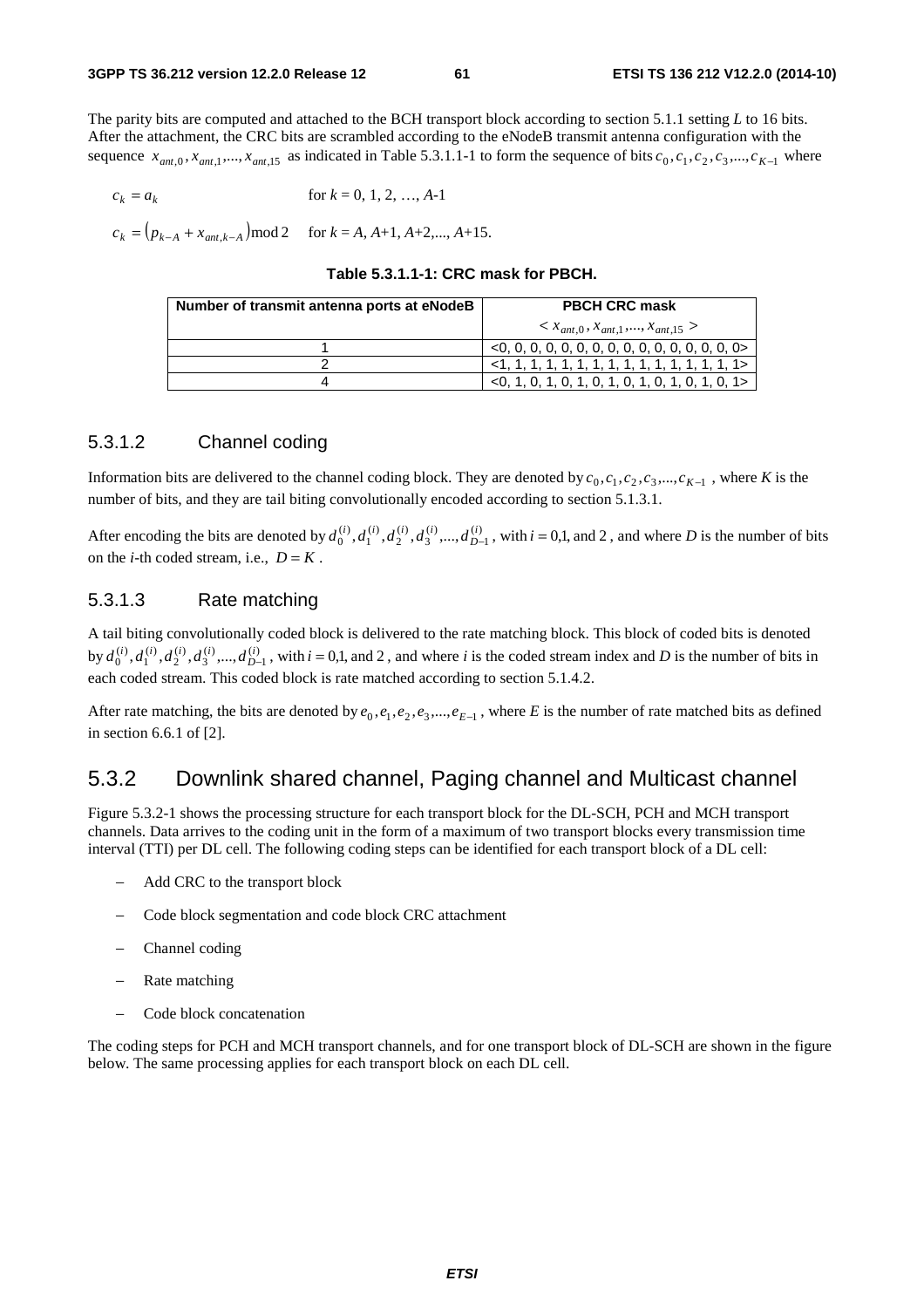

## **Figure 5.3.2-1: Transport block processing for DL-SCH, PCH and MCH.**

## 5.3.2.1 Transport block CRC attachment

Error detection is provided on transport blocks through a Cyclic Redundancy Check (CRC).

The entire transport block is used to calculate the CRC parity bits. Denote the bits in a transport block delivered to layer 1 by  $a_0, a_1, a_2, a_3, \dots, a_{A-1}$ , and the parity bits by  $p_0, p_1, p_2, p_3, \dots, p_{L-1}$ . A is the size of the transport block and *L* is the number of parity bits. The lowest order information bit  $a_0$  is mapped to the most significant bit of the transport block as defined in section 6.1.1 of [5].

The parity bits are computed and attached to the transport block according to section 5.1.1 setting *L* to 24 bits and using the generator polynomial  $g_{CRC24A}(D)$ .

## 5.3.2.2 Code block segmentation and code block CRC attachment

The bits input to the code block segmentation are denoted by  $b_0$ ,  $b_1$ ,  $b_2$ ,  $b_3$ ,...,  $b_{B-1}$  where *B* is the number of bits in the transport block (including CRC).

Code block segmentation and code block CRC attachment are performed according to section 5.1.2.

The bits after code block segmentation are denoted by  $c_{r0}$ ,  $c_{r1}$ ,  $c_{r2}$ ,  $c_{r3}$ ,...,  $c_{r(K_r-1)}$ , where *r* is the code block number and  $K_r$  is the number of bits for code block number  $r$ .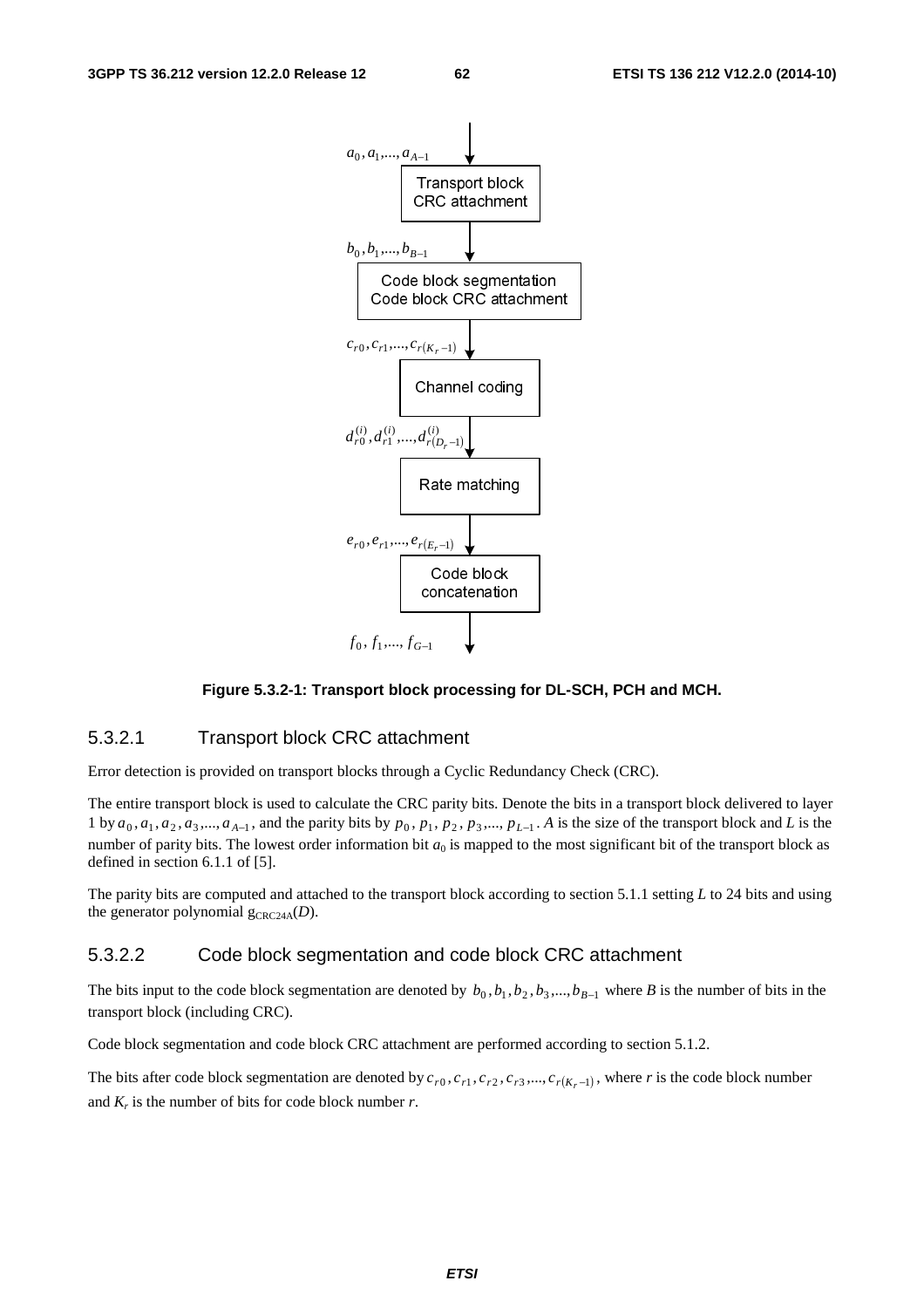# 5.3.2.3 Channel coding

Code blocks are delivered to the channel coding block. They are denoted by  $c_{r0}, c_{r1}, c_{r2}, c_{r3},..., c_{r(K_r-1)}$ , where *r* is the code block number, and *Kr* is the number of bits in code block number *r*. The total number of code blocks is denoted by *C* and each code block is individually turbo encoded according to section 5.1.3.2.

After encoding the bits are denoted by  $d_{r0}^{(i)}, d_{r1}^{(i)}, d_{r2}^{(i)}, d_{r3}^{(i)},..., d_{r(D_r-1)}^{(i)}$ 1  $\hat{d}_{r0}^{(i)},d_{r1}^{(i)},d_{r2}^{(i)},d_{r3}^{(i)},...,d_{r(D)}^{(i)}$  $d_{r0}^{(i)}$ ,  $d_{r1}^{(i)}$ ,  $d_{r2}^{(i)}$ ,  $d_{r3}^{(i)}$ ,...,  $d_{r(D_r-1)}^{(i)}$ , with  $i = 0,1$ , and 2, and where  $D_r$  is the number of bits on the *i*-th coded stream for code block number *r*, i.e.  $D_r = K_r + 4$ .

## 5.3.2.4 Rate matching

Turbo coded blocks are delivered to the rate matching block. They are denoted by  $d_{r0}^{(i)}, d_{r1}^{(i)}, d_{r2}^{(i)}, d_{r3}^{(i)},..., d_{r(p_r-1)}^{(i)}$ 1  $\hat{d}_{r0}^{(i)},d_{r1}^{(i)},d_{r2}^{(i)},d_{r3}^{(i)},...,d_{r(D)}^{(i)}$  $d_{r0}^{(i)}, d_{r1}^{(i)}, d_{r2}^{(i)}, d_{r3}^{(i)},..., d_{r(D_r-1)}^{(i)},$ 

with  $i = 0,1$ , and 2, and where *r* is the code block number, *i* is the coded stream index, and  $D_r$  is the number of bits in each coded stream of code block number *r*. The total number of code blocks is denoted by *C* and each coded block is individually rate matched according to section 5.1.4.1.

After rate matching, the bits are denoted by  $e_{r0}, e_{r1}, e_{r2}, e_{r3}, \dots, e_{r(E_r-1)}$ , where *r* is the coded block number, and where  $E_r$  is the number of rate matched bits for code block number *r*.

## 5.3.2.5 Code block concatenation

The bits input to the code block concatenation block are denoted by  $e_{r0}, e_{r1}, e_{r2}, e_{r3}, \dots, e_{r(E_{r-1})}$  for  $r = 0, \dots, C-1$  and where  $E_r$  is the number of rate matched bits for the *r*-th code block.

Code block concatenation is performed according to section 5.1.5.

The bits after code block concatenation are denoted by  $f_0, f_1, f_2, f_3, \dots, f_{G-1}$ , where *G* is the total number of coded bits for transmission. This sequence of coded bits corresponding to one transport block after code block concatenation is referred to as one codeword in section 6.3.1 of [2]. In case of multiple transport blocks per TTI, the transport block to codeword mapping is specified according to section 5.3.3.1.5, 5.3.3.1.5A or 5.3.3.1.5B, depending on the DCI Format.

# 5.3.3 Downlink control information

A DCI transports downlink or uplink scheduling information, requests for aperiodic CQI reports, notifications of MCCH change [6] or uplink power control commands for one cell and one RNTI. The RNTI is implicitly encoded in the CRC.

Figure 5.3.3-1 shows the processing structure for one DCI. The following coding steps can be identified:

- − Information element multiplexing
- − CRC attachment
- − Channel coding
- Rate matching

The coding steps for DCI are shown in the figure below.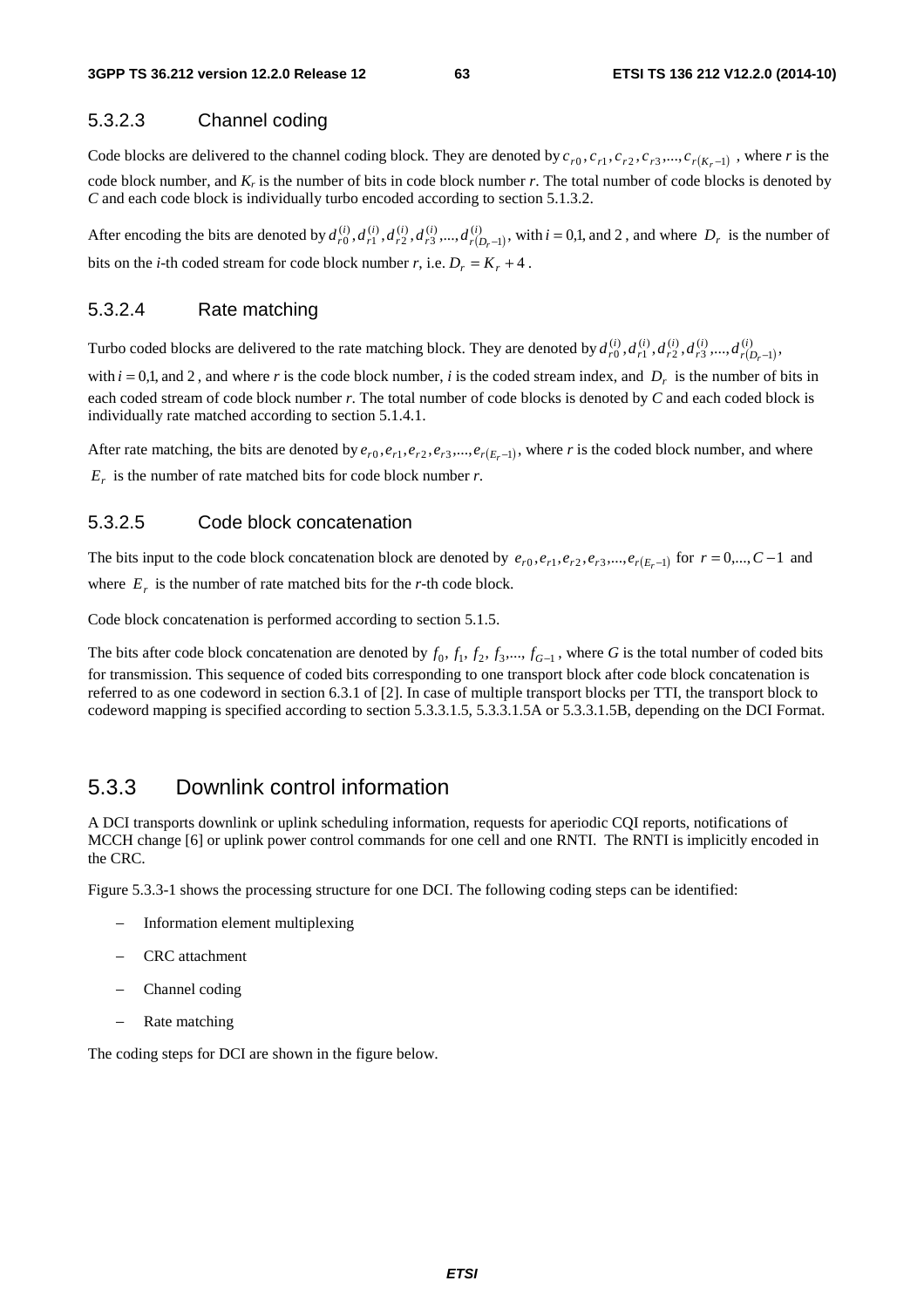

**Figure 5.3.3-1: Processing for one DCI.** 

# 5.3.3.1 DCI formats

The fields defined in the DCI formats below are mapped to the information bits  $a_0$  to  $a_{A-1}$  as follows.

Each field is mapped in the order in which it appears in the description, including the zero-padding bit(s), if any, with the first field mapped to the lowest order information bit  $a_0$  and each successive field mapped to higher order information bits. The most significant bit of each field is mapped to the lowest order information bit for that field, e.g. the most significant bit of the first field is mapped to  $a_0$ .

## 5.3.3.1.1 Format 0

DCI format 0 is used for the scheduling of PUSCH in one UL cell.

The following information is transmitted by means of the DCI format 0:

- Carrier indicator 0 or 3 bits. This field is present according to the definitions in [3].
- Flag for format0/format1A differentiation 1 bit, where value 0 indicates format 0 and value 1 indicates format 1A
- Frequency hopping flag 1 bit as defined in section 8.4 of [3]. This field is used as the MSB of the corresponding resource allocation field for resource allocation type 1.

- Resource block assignment and hopping resource allocation  $- \left| \log_2(N_{RB}^{UL}(N_{RB}^{UL} + 1)/2) \right|$  bits

- For PUSCH hopping (resource allocation type 0 only):
	- $N_{UL\_hop}$  MSB bits are used to obtain the value of  $\tilde{n}_{PRB}(i)$  as indicated in section 8.4 of [3]

 $-\left(\left(\log_2(N_{RB}^{UL}(N_{RB}^{UL}+1)/2)\right)-N_{UL\_hop}\right)$  bits provide the resource allocation of the first slot in the UL  $\overline{a}$ subframe

- For non-hopping PUSCH with resource allocation type 0:

$$
-\left(\left\lceil \log_2(N_{RB}^{UL}(N_{RB}^{UL}+1)/2)\right\rceil\right)
$$
 bits provide the resource allocation in the UL subframe as defined in section 8.1.1 of [3]

- For non-hopping PUSCH with resource allocation type 1: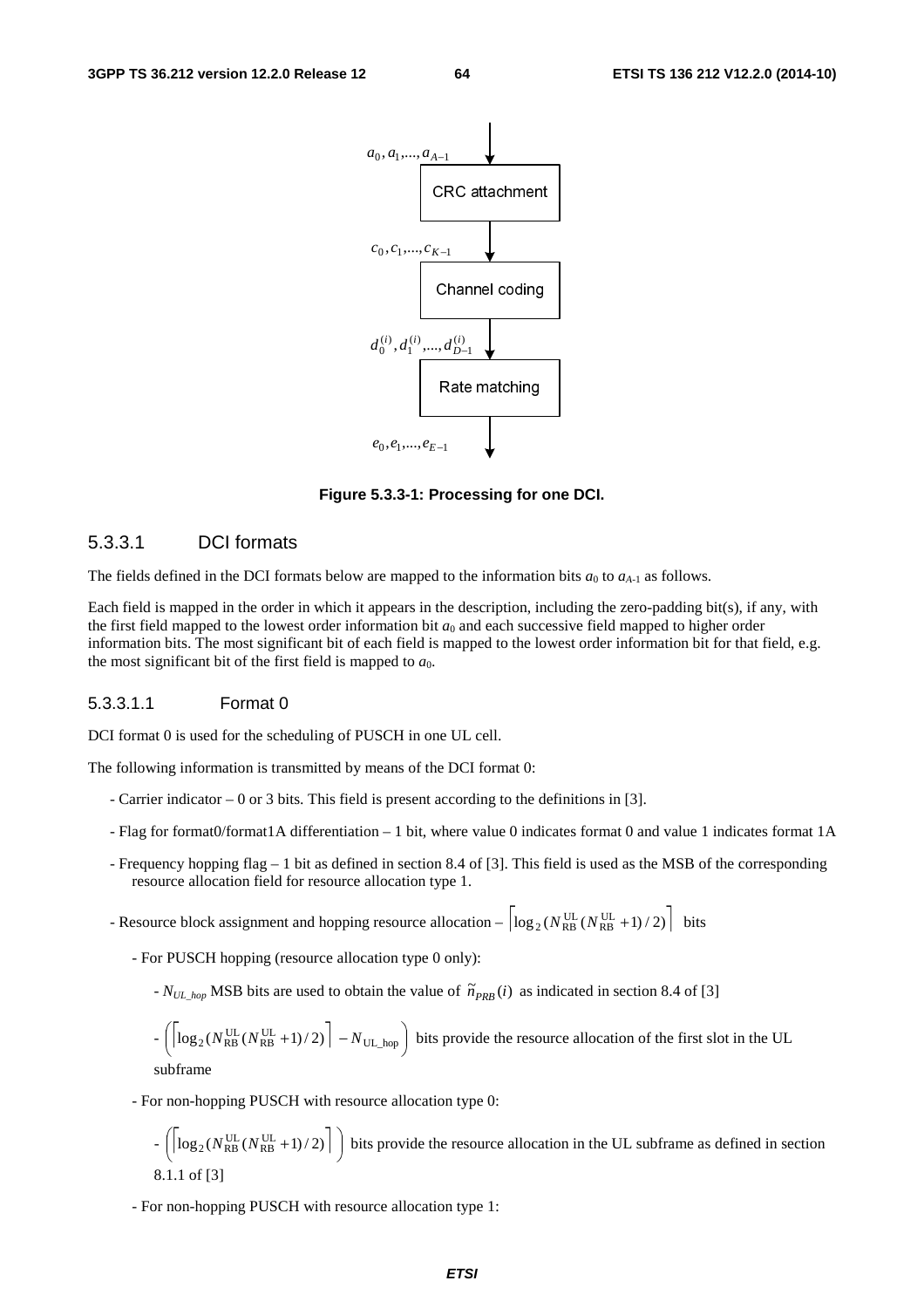- The concatenation of the frequency hopping flag field and the resource block assignment and hopping resource allocation field provides the resource allocation field in the UL subframe as defined in section 8.1.2 of [3]

- Modulation and coding scheme and redundancy version 5 bits as defined in section 8.6 of [3]
- New data indicator 1 bit
- TPC command for scheduled PUSCH 2 bits as defined in section 5.1.1.1 of [3]
- Cyclic shift for DM RS and OCC index 3 bits as defined in section 5.5.2.1.1 of [2]
- UL index 2 bits as defined in sections 5.1.1.1, 7.2.1, 8 and 8.4 of [3] (this field is present only for TDD operation with uplink-downlink configuration 0)
- Downlink Assignment Index (DAI) 2 bits as defined in section 7.3 of [3] (this field is present only for cases with TDD primary cell and either TDD operation with uplink-downlink configurations 1-6 or FDD operation)
- CSI request 1 or 2 bits as defined in section 7.2.1 of [3]. The 2-bit field applies to
	- UEs that are configured with more than one DL cell and when the corresponding DCI format is mapped onto the UE specific search space given by the C-RNTI as defined in [3];
	- UEs that are configured by higher layers with more than one CSI process and when the corresponding DCI format is mapped onto the UE specific search space given by the C-RNTI as defined in [3];
	- UEs that are configured with two CSI measurement sets by higher layers with the parameter *csi-MeasSubframeSet,* and when the corresponding DCI format is mapped onto the UE specific search space given by the C-RNTI as defined in [3];

otherwise the 1-bit field applies

- SRS request 0 or 1 bit. This field can only be present in DCI formats scheduling PUSCH which are mapped onto the UE specific search space given by the C-RNTI as defined in [3]. The interpretation of this field is provided in section 8.2 of [3]
- Resource allocation type 1 bit. This field is only present if  $N_{RB}^{UL} \le N_{RB}^{DL}$ . The interpretation of this field is provided in section 8.1 of [3]

If the number of information bits in format 0 mapped onto a given search space is less than the payload size of format 1A for scheduling the same serving cell and mapped onto the same search space (including any padding bits appended to format 1A), zeros shall be appended to format 0 until the payload size equals that of format 1A.

## 5.3.3.1.2 Format 1

DCI format 1 is used for the scheduling of one PDSCH codeword in one cell.

The following information is transmitted by means of the DCI format 1:

- Carrier indicator 0 or 3 bits. This field is present according to the definitions in [3].
- Resource allocation header (resource allocation type 0 / type 1) 1 bit as defined in section 7.1.6 of [3]

 If downlink bandwidth is less than or equal to 10 PRBs, there is no resource allocation header and resource allocation type 0 is assumed.

- Resource block assignment:

- For resource allocation type 0 as defined in section 7.1.6.1 of [3]:

 $- N_{RB}^{DL} / P$  bits provide the resource allocation

- For resource allocation type 1 as defined in section 7.1.6.2 of [3]: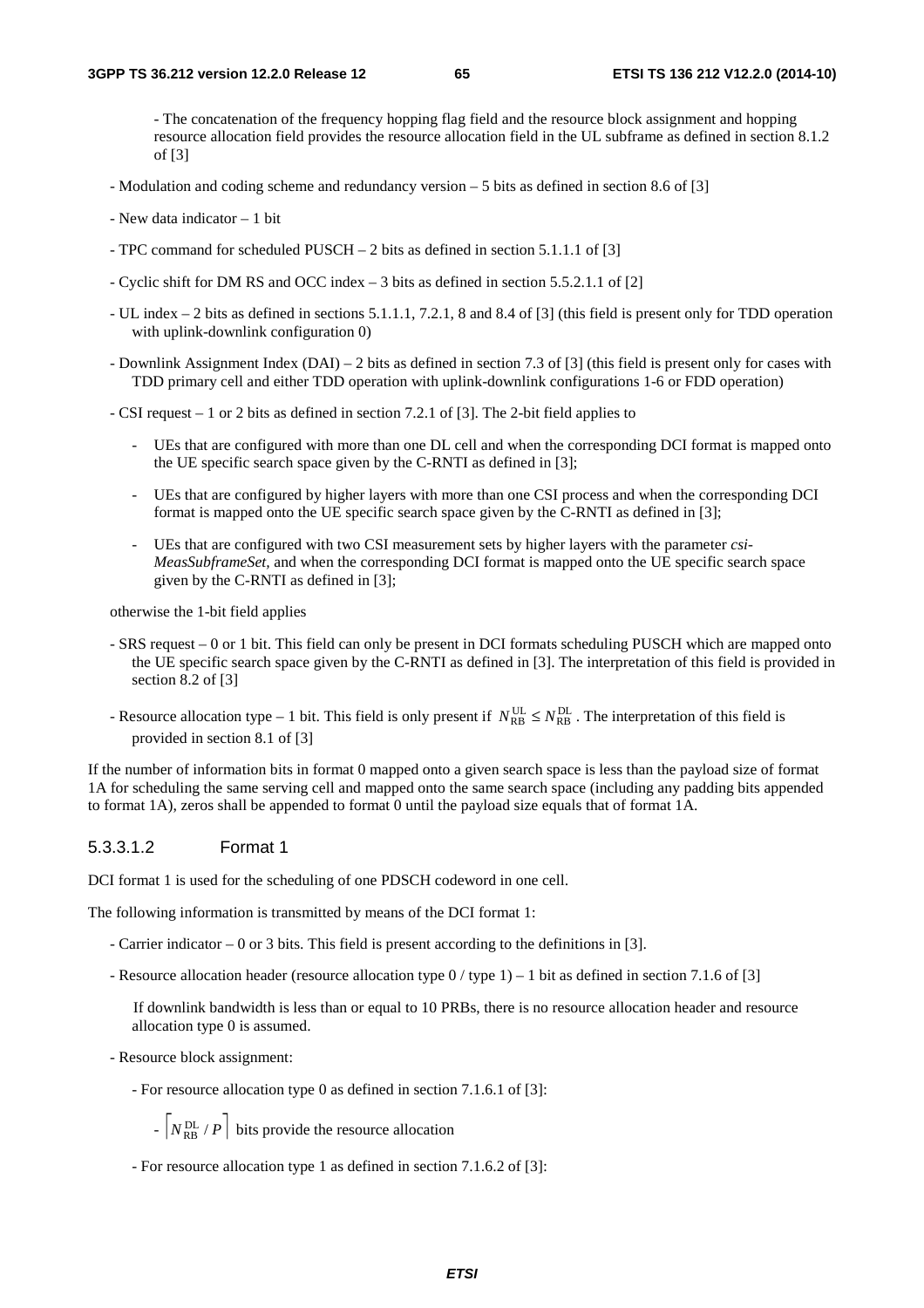$\lceil \log_2(P) \rceil$  bits of this field are used as a header specific to this resource allocation type to indicate the selected resource blocks subset

- 1 bit indicates a shift of the resource allocation span

 $-\left(\sqrt{\frac{PL}{RB}}/P\right) - \left(\log_2(P)\right) - 1\right)$  bits provide the resource allocation

where the value of P depends on the number of DL resource blocks as indicated in section 7.1.6.1 of [3]

- Modulation and coding scheme 5 bits as defined in section 7.1.7 of [3]
- HARQ process number 3 bits (for cases with FDD primary cell), 4 bits (for cases with TDD primary cell)
- New data indicator 1 bit
- Redundancy version 2 bits
- TPC command for PUCCH 2 bits as defined in section 5.1.2.1 of [3]
- Downlink Assignment Index number of bits as specified in Table 5.3.3.1.2-2.
- HARQ-ACK resource offset (this field is present when this format is carried by EPDCCH. This field is not present when this format is carried by PDCCH) – 2 bits as defined in section 10.1 of [3]. The 2 bits are set to 0 when this format is carried by EPDCCH on a secondary cell, or when this format is carried by EPDCCH on the primary cell scheduling PDSCH on a secondary cell and the UE is configured with PUCCH format 3 for HARQ-ACK feedback.

If the UE is not configured to decode PDCCH or EPDCCH with CRC scrambled by the C-RNTI and the number of information bits in format 1 is equal to that for format 0/1A, one bit of value zero shall be appended to format 1.

If the UE is configured to decode PDCCH or EPDCCH with CRC scrambled by the C-RNTI and the number of information bits in format 1 is equal to that for format  $0/1$ A for scheduling the same serving cell and mapped onto the UE specific search space given by the C-RNTI as defined in [3], one bit of value zero shall be appended to format 1.

If the number of information bits in format 1 carried by PDCCH belongs to one of the sizes in Table 5.3.3.1.2-1, one or more zero bit(s) shall be appended to format 1 until the payload size of format 1 does not belong to one of the sizes in Table 5.3.3.1.2-1 and is not equal to that of format 0/1A mapped onto the same search space.

#### **Table 5.3.3.1.2-1: Ambiguous Sizes of Information Bits.**

{12, 14, 16 ,20, 24, 26, 32, 40, 44, 56}

| <b>Number</b><br>of bits |                                                                                                                                                                                                                                                                             |
|--------------------------|-----------------------------------------------------------------------------------------------------------------------------------------------------------------------------------------------------------------------------------------------------------------------------|
| 2                        | This field is present for FDD or TDD operation, for cases with TDD primary cell.                                                                                                                                                                                            |
|                          | If the UL/DL configuration of all TDD serving cells is same and the UE is not configured to decode<br>PDCCH with CRC scrambled by eimta-RNTI, then this field only applies to serving cell with UL/DL<br>configuration 1-6                                                  |
|                          | If at least two TDD serving cells have different UL/DL configurations or the UE is configured to<br>decode PDCCH with CRC scrambled by eimta-RNTI, then this field applies to a serving cell with<br>DL-reference UL/DL configuration 1-6 as defined in section 10.2 of [3] |
|                          | This field is not present for FDD or TDD operation, for cases with FDD primary cell.                                                                                                                                                                                        |

## 5.3.3.1.3 Format 1A

DCI format 1A is used for the compact scheduling of one PDSCH codeword in one cell and random access procedure initiated by a PDCCH order. The DCI corresponding to a PDCCH order can be carried by PDCCH or EPDCCH.

The following information is transmitted by means of the DCI format 1A: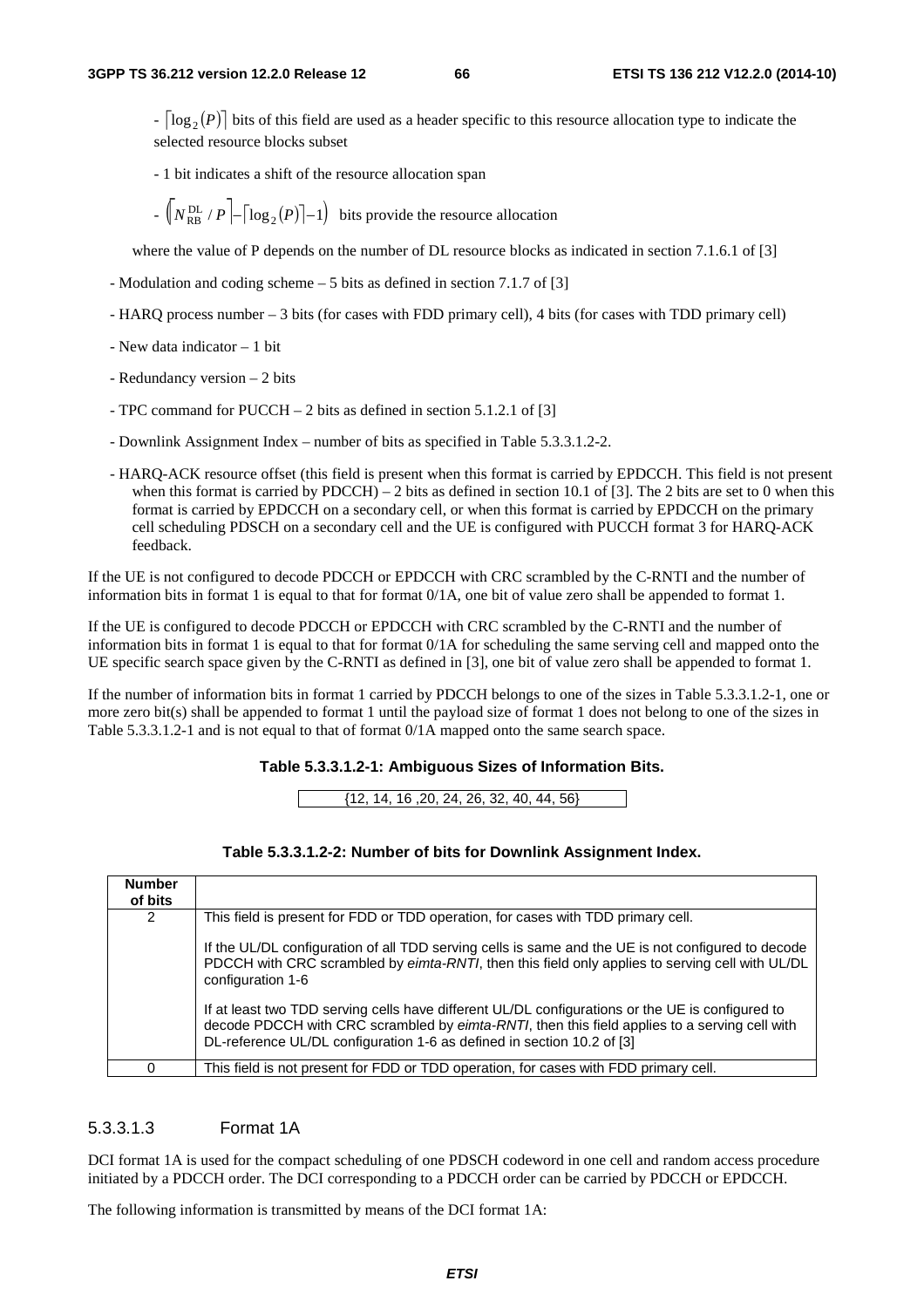- Carrier indicator 0 or 3 bits. This field is present according to the definitions in [3].
- Flag for format0/format1A differentiation 1 bit, where value 0 indicates format 0 and value 1 indicates format 1A
- Format 1A is used for random access procedure initiated by a PDCCH order only if format 1A CRC is scrambled with C-RNTI and all the remaining fields are set as follows:
	- Localized/Distributed VRB assignment flag 1 bit is set to '0'
	- Resource block assignment  $\left| \log_2(N_{RB}^{DL}(N_{RB}^{DL}+1)/2) \right|$  bits, where all bits shall be set to 1
	- Preamble Index 6 bits
	- PRACH Mask Index 4 bits, [5]

- All the remaining bits in format 1A for compact scheduling assignment of one PDSCH codeword are set to zero

Otherwise,

- Localized/Distributed VRB assignment flag 1 bit as defined in 7.1.6.3 of [3]
- Resource block assignment  $\left| \log_2(N_{RB}^{DL}(N_{RB}^{DL}+1)/2) \right|$  bits as defined in section 7.1.6.3 of [3]:
	- For localized VRB:

$$
\left\lceil \log_2(N_{\text{RB}}^{\text{DL}}(N_{\text{RB}}^{\text{DL}}+1)/2) \right\rceil
$$
 bits provide the resource allocation

- For distributed VRB:
	- If  $N_{\text{RR}}^{\text{DL}}$  < 50 or if the format 1A CRC is scrambled by RA-RNTI, P-RNTI, or SI-RNTI

$$
- \left\lceil \log_2(N_{\text{RB}}^{\text{DL}}(N_{\text{RB}}^{\text{DL}} + 1)/2) \right\rceil
$$
 bits provide the resource allocation

- Else

- 1 bit, the MSB indicates the gap value, where value 0 indicates  $N_{\text{gap}} = N_{\text{gap,1}}$  and value 1 indicates  $N_{\text{gap}} = N_{\text{gap},2}$ 

- 
$$
(\left\lceil \log_2(N_{RB}^{DL}(N_{RB}^{DL}+1)/2)\right\rceil -1)
$$
 bits provide the resource allocation,

where  $N_{\text{gap}}$  is defined in [2].

- Modulation and coding scheme 5bits as defined in section 7.1.7 of [3]
- HARQ process number 3 bits (for cases with FDD primary cell) , 4 bits (for cases with TDD primary cell)
- New data indicator 1 bit
	- If the format 1A CRC is scrambled by RA-RNTI, P-RNTI, or SI-RNTI:
		- If  $N_{\text{RB}}^{\text{DL}} \ge 50$  and Localized/Distributed VRB assignment flag is set to 1
			- the new data indicator bit indicates the gap value, where value 0 indicates  $N_{\text{gap}} = N_{\text{gap,1}}$  and value 1 indicates  $N_{\text{gap}} = N_{\text{gap},2}$ .

- Else the new data indicator bit is reserved.

- Else

 <sup>-</sup> The new data indicator bit as defined in [5]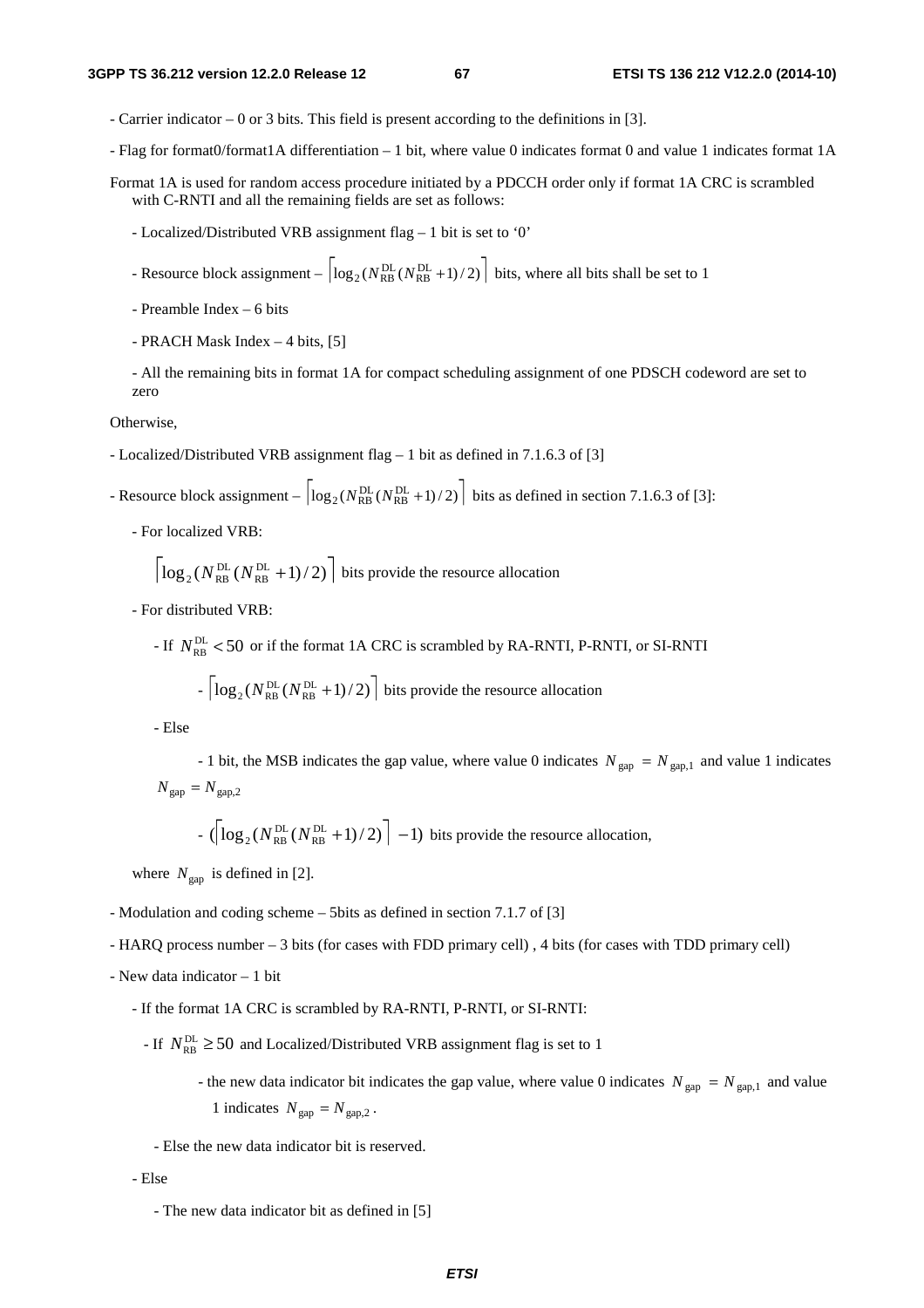- Redundancy version 2 bits
- TPC command for PUCCH 2 bits as defined in section 5.1.2.1 of [3]
	- If the format 1A CRC is scrambled by RA-RNTI, P-RNTI, or SI-RNTI:
		- The most significant bit of the TPC command is reserved.
		- The least significant bit of the TPC command indicates column  $N_{\text{PRB}}^{\text{1A}}$  of the TBS table defined of [3].
		- If least significant bit is 0 then  $N_{\text{PRB}}^{1A} = 2$  else  $N_{\text{PRB}}^{1A} = 3$ .

- Else

- The two bits including the most significant bit indicates the TPC command
- Downlink Assignment Index number of bits as specified in Table 5.3.3.1.2-2.
- SRS request 0 or 1 bit. This field can only be present in DCI formats scheduling PDSCH which are mapped onto the UE specific search space given by the C-RNTI as defined in [3]. The interpretation of this field is provided in section 8.2 of [3]
- HARQ-ACK resource offset (this field is present when this format is carried by EPDCCH. This field is not present when this format is carried by PDCCH) – 2 bits as defined in section 10.1 of [3]. The 2 bits are set to 0 when this format is carried by EPDCCH on a secondary cell, or when this format is carried by EPDCCH on the primary cell scheduling PDSCH on a secondary cell and the UE is configured with PUCCH format 3 for HARQ-ACK feedback.

If the UE is not configured to decode PDCCH or EPDCCH with CRC scrambled by the C-RNTI, and the number of information bits in format 1A is less than that of format 0, zeros shall be appended to format 1A until the payload size equals that of format 0.

If the UE is configured to decode PDCCH or EPDCCH with CRC scrambled by the C-RNTI and the number of information bits in format 1A mapped onto a given search space is less than that of format 0 for scheduling the same serving cell and mapped onto the same search space, zeros shall be appended to format 1A until the payload size equals that of format 0, except when format 1A assigns downlink resource on a secondary cell without an uplink configuration associated with the secondary cell.

If the number of information bits in format 1A carried by PDCCH belongs to one of the sizes in Table 5.3.3.1.2-1, one zero bit shall be appended to format 1A.

When the format 1A CRC is scrambled with a RA-RNTI, P-RNTI, or SI-RNTI then the following fields among the fields above are reserved:

- HARQ process number
- Downlink Assignment Index (used for cases with TDD primary cell and either FDD operation or TDD operation, and is not present for cases with FDD primary cell and either FDD operation or TDD operation)

## 5.3.3.1.3A Format 1B

DCI format 1B is used for the compact scheduling of one PDSCH codeword in one cell with precoding information.

The following information is transmitted by means of the DCI format 1B:

- Carrier indicator 0 or 3 bits. The field is present according to the definitions in [3].
- Localized/Distributed VRB assignment flag 1 bit as defined in section 7.1.6.3 of [3]
- Resource block assignment  $\left| \log_2(N_{\text{RB}}^{\text{DL}}(N_{\text{RB}}^{\text{DL}}+1)/2) \right|$  bits as defined in section 7.1.6.3 of [3]
	- For localized VRB:

 $\log_2(N_{\text{RB}}^{\text{DL}}(N_{\text{RB}}^{\text{DL}}+1)/2)$  $_2(N_{RB}^{DL}(N_{RB}^{DL}+1)/2)$  bits provide the resource allocation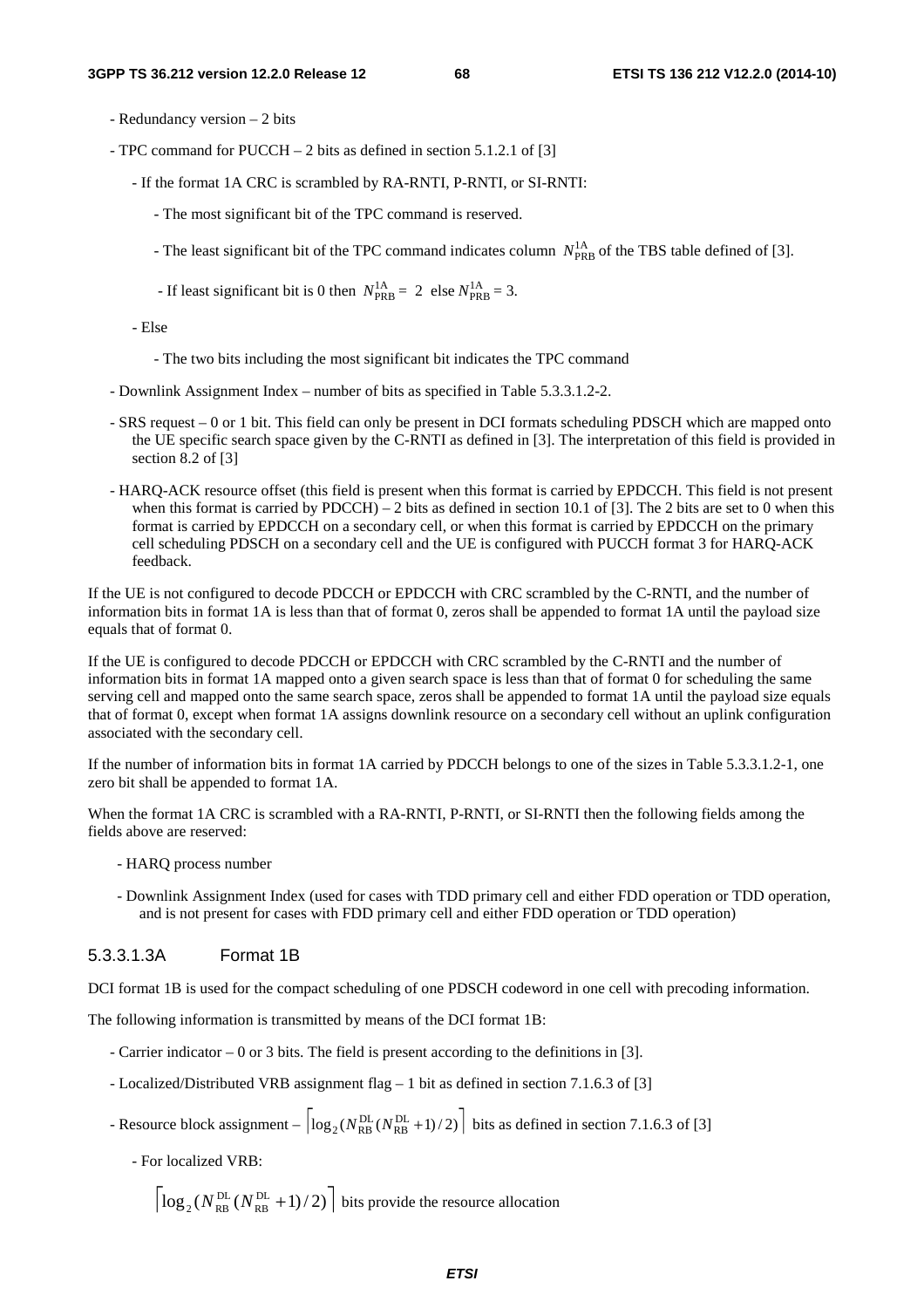- For distributed VRB:

For 
$$
N_{RB}^{DL} < 50
$$
  
\n
$$
- \left[ \log_2(N_{RB}^{DL} (N_{RB}^{DL} + 1)/2) \right]
$$
 bits provide the resource allocation  
\n- For  $N_{RB}^{DL} \ge 50$ 

- 1 bit, the MSB indicates the gap value, where value 0 indicates  $N_{\text{gap}} = N_{\text{gap,1}}$  and value 1 indicates  $N_{\text{gap}} = N_{\text{gap},2}$ 

 $-$  ( $\log_2(N_{\text{RB}}^{\text{DL}}(N_{\text{RB}}^{\text{DL}}+1)/2)$  | -1) bits provide the resource allocation

- Modulation and coding scheme 5bits as defined in section 7.1.7 of [3]
- HARQ process number 3 bits (for cases with FDD primary cell) , 4 bits (for cases with TDD primary cell)
- New data indicator 1 bit
- Redundancy version 2 bits
- TPC command for PUCCH 2 bits as defined in section 5.1.2.1 of [3]
- Downlink Assignment Index number of bits as specified in Table 5.3.3.1.2-2.
- TPMI information for precoding number of bits as specified in Table 5.3.3.1.3A-1

TPMI information indicates which codebook index is used in Table 6.3.4.2.3-1 or Table 6.3.4.2.3-2 of [2] corresponding to the single-layer transmission.

- PMI confirmation for precoding 1 bit as specified in Table 5.3.3.1.3A-2
- HARQ-ACK resource offset (this field is present when this format is carried by EPDCCH. This field is not present when this format is carried by PDCCH) – 2 bits as defined in section 10.1 of [3]. The 2 bits are set to 0 when this format is carried by EPDCCH on a secondary cell, or when this format is carried by EPDCCH on the primary cell scheduling PDSCH on a secondary cell and the UE is configured with PUCCH format 3 for HARQ-ACK feedback.

If PMI confirmation indicates that the eNodeB has applied precoding according to PMI(s) reported by the UE, the precoding for the corresponding RB(s) in subframe *n* is according to the latest PMI(s) in an aperiodic CSI reported on or before subframe *n-*4.

| Table 5.3.3.1.3A-1: Number of bits for TPMI information |  |
|---------------------------------------------------------|--|

| <b>Number of antenna ports</b><br>at eNodeB | <b>Number</b><br>of bits |
|---------------------------------------------|--------------------------|
|                                             |                          |
|                                             |                          |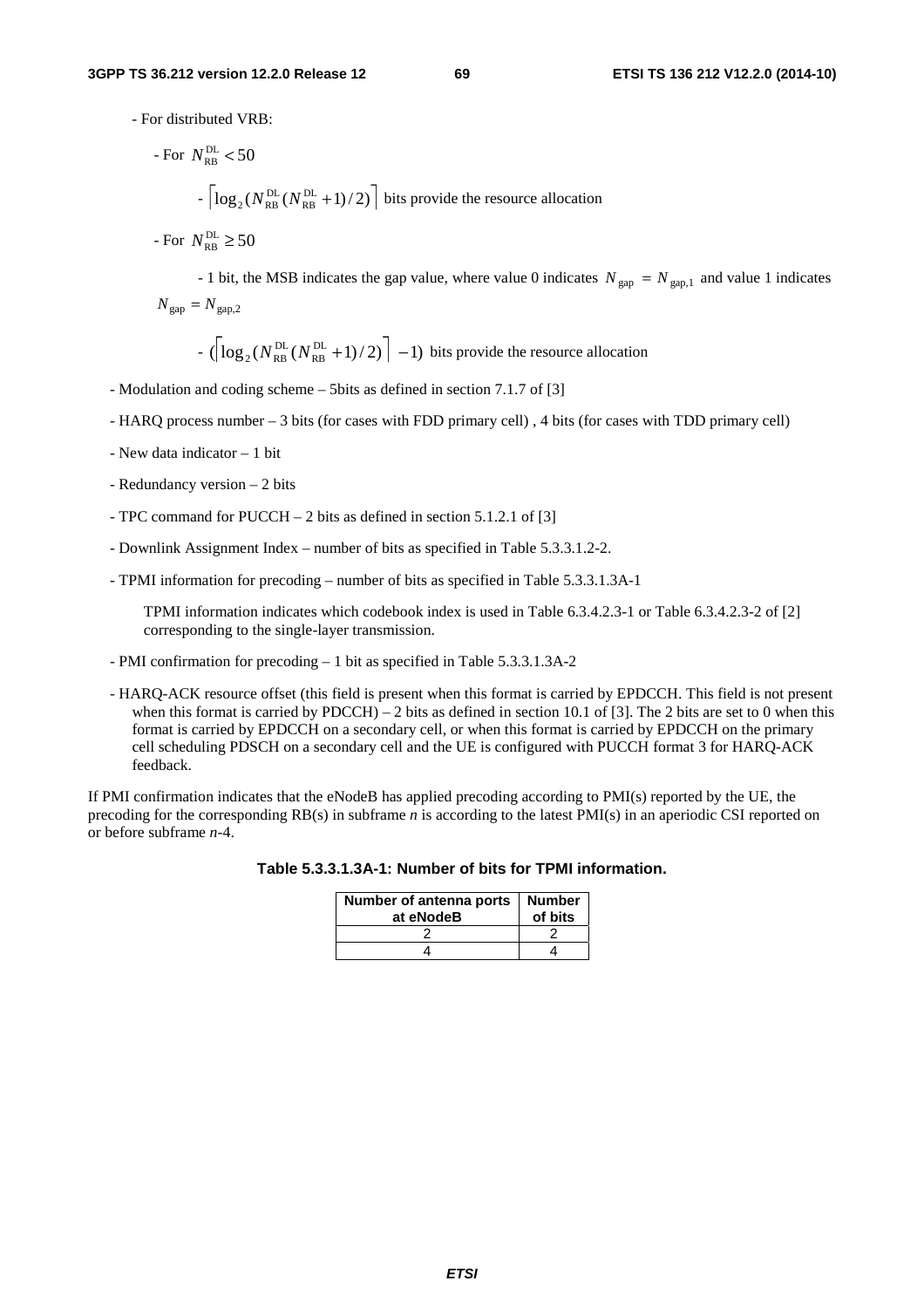| <b>Bit field mapped</b><br>to index | <b>Message</b>                                                                                                                          |
|-------------------------------------|-----------------------------------------------------------------------------------------------------------------------------------------|
|                                     | Precoding according to the indicated TPMI in                                                                                            |
|                                     | the TPMI information field                                                                                                              |
| 1                                   | Precoding using the precoder(s) according to<br>PMI(s) indicated in the latest aperiodic CSI                                            |
|                                     | report.                                                                                                                                 |
|                                     | For aperiodic CSI mode 2-2:                                                                                                             |
|                                     | - Precoding of scheduled resource blocks                                                                                                |
|                                     | belonging to the reported preferred<br>M<br>subband(s), use precoder(s) according to the<br>preferred M subband PMI(s) indicated in the |
|                                     | latest aperiodic CSI report;                                                                                                            |
|                                     | - Precoding of scheduled resource blocks not                                                                                            |
|                                     | belonging to the reported preferred M                                                                                                   |
|                                     | subband(s), precoding using a precoder                                                                                                  |
|                                     | according to the wideband PMI indicated in the                                                                                          |
|                                     | latest aperiodic CSI report.                                                                                                            |

**Table 5.3.3.1.3A-2: Content of PMI confirmation.** 

If the number of information bits in format  $1B$  is equal to that for format  $0/1A$  for scheduling the same serving cell and mapped onto the UE specific search space given by the C-RNTI as defined in [3], one bit of value zero shall be appended to format 1B.

If the number of information bits in format 1B carried by PDCCH belongs to one of the sizes in Table 5.3.3.1.2-1, one or more zero bit(s) shall be appended to format 1B until the payload size of format 1B does not belong to one of the sizes in Table 5.3.3.1.2-1 and is not equal to that of format 0/1A mapped onto the same search space.

## 5.3.3.1.4 Format 1C

DCI format 1C is used for very compact scheduling of one PDSCH codeword, notifying MCCH change [6] , and reconfiguring TDD.

The following information is transmitted by means of the DCI format 1C:

If the format 1C is used for very compact scheduling of one PDSCH codeword

- 1 bit indicates the gap value, where value 0 indicates  $N_{\text{gap}} = N_{\text{gap,1}}$  and value 1 indicates  $N_{\text{gap}} = N_{\text{gap,2}}$
- For  $N_{\text{RR}}^{\text{DL}}$  < 50, there is no bit for gap indication
- Resource block assignment  $\left[ \log_2 \left( \frac{N_{\text{VRB, gap1}}^{\text{DL}}}{N_{\text{RB. gap1}}^{\text{step}}} \right) \cdot \left( \left[ \frac{N_{\text{VRB, gap1}}^{\text{DL}}}{N_{\text{RB. gap1}}^{\text{step}}} \right] + 1 \right) / 2 \right) \right]$ DL VRB,gap1 step RB  $\frac{1}{2} \left( \left[ N_{\text{VRB, gap}}^{\text{DL}} \right] / N_{\text{RB}}^{\text{step}} \right] \cdot \left( \left[ N_{\text{VRB, gap}}^{\text{DL}} \right] / N_{\text{RB}}^{\text{step}} \right] + 1 \right) / 2 \right)$  bits as defined in 7.1.6.3 of [3] where  $N_{VRB,gap1}^{DL}$  is defined in [2] and  $N_{RB}^{step}$  is defined in [3]
- Modulation and coding scheme  $5$  bits as defined in section 7.1.7 of [3]

Else if the format 1C is used for notifying MCCH change

- Information for MCCH change notification 8 bits as defined in section 5.8.1.3 of [6]
- Reserved information bits are added until the size is equal to that of format 1C used for very compact scheduling of one PDSCH codeword

Else

UL/DL configuration indication:

UL/DL configuration number 1, UL/DL configuration number 2,…, UL/DL configuration number *I*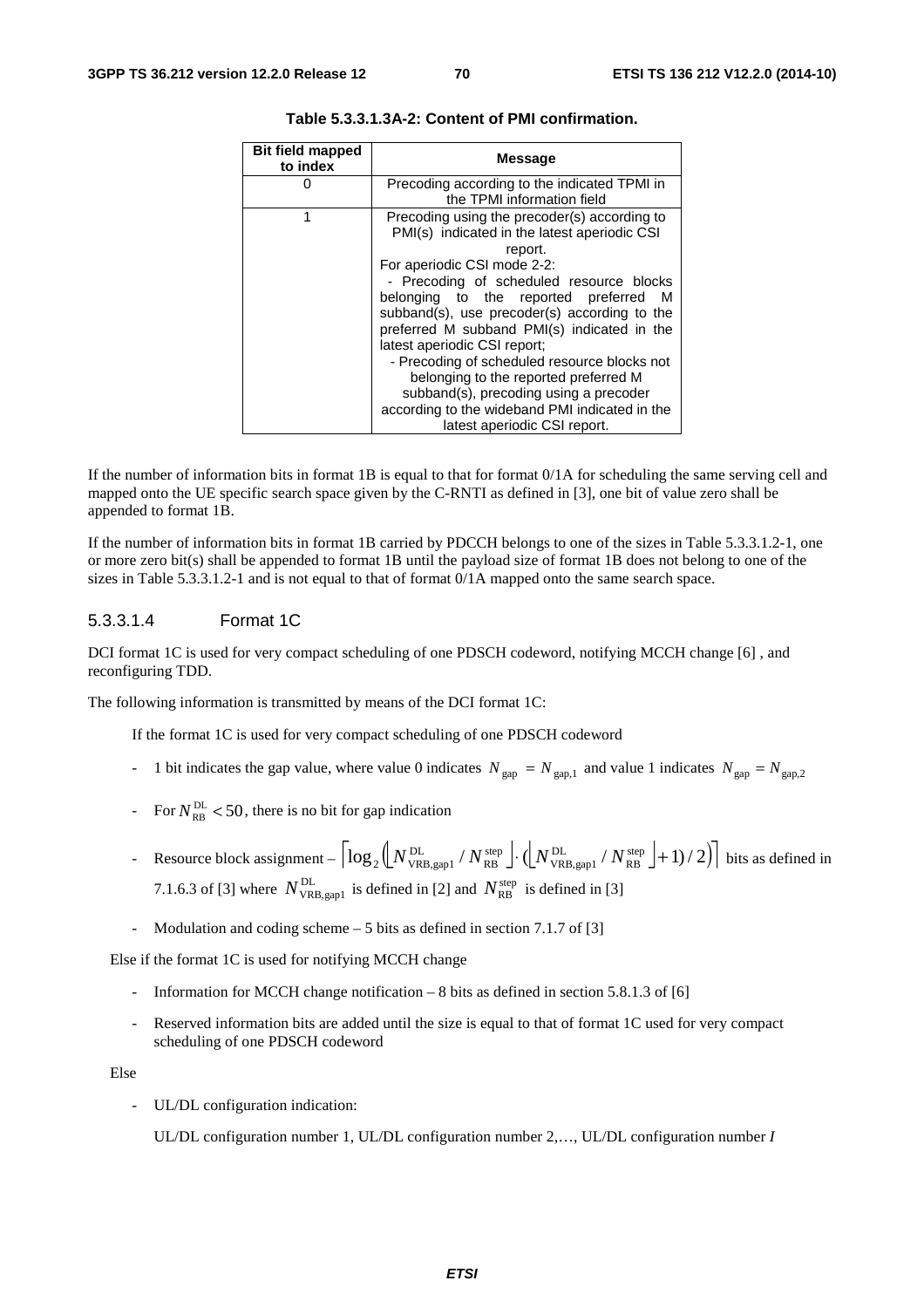Where each UL/DL configuration is 3 bits,  $I = \frac{L_{\text{format le}}}{3}$  $I = \left[ \frac{L_{\text{format lc}}}{3} \right]$ ,  $L_{\text{format lc}}$  is equal to the payload size of format 1C

used for very compact scheduling of one PDSCH codeword. The parameter *eimta-ReConfigIndex*  provided by higher layers determines the index to the UL/DL configuration indication for a serving cell.

- Zeros are added until the size is equal to that of format 1C used for very compact scheduling of one PDSCH codeword

## 5.3.3.1.4A Format 1D

DCI format 1D is used for the compact scheduling of one PDSCH codeword in one cell with precoding and power offset information.

The following information is transmitted by means of the DCI format 1D:

- Carrier indicator 0 or 3 bits. The field is present according to the definitions in [3].
- Localized/Distributed VRB assignment flag 1 bit as defined in section 7.1.6.3 of [3]
- Resource block assignment  $\left| \log_2(N_{RB}^{DL}(N_{RB}^{DL}+1)/2) \right|$  bits as defined in section 7.1.6.3 of [3]:
	- For localized VRB:

$$
\left\lceil \log_2(N_{\text{RB}}^{\text{DL}}(N_{\text{RB}}^{\text{DL}}+1)/2) \right\rceil
$$
 bits provide the resource allocation

- For distributed VRB:

For 
$$
N_{\text{RB}}^{\text{DL}} < 50
$$
  
-  $\left\lceil \log_2(N_{\text{RB}}^{\text{DL}}(N_{\text{RB}}^{\text{DL}} + 1)/2) \right\rceil$  bits provide the resource allocation

- For  $N_{\text{\tiny BR}}^{\text{DL}} \geq 50$ 

- 1 bit, the MSB indicates the gap value, where value 0 indicates  $N_{\text{gap}} = N_{\text{gap,1}}$  and value 1 indicates  $N_{\text{gap}} = N_{\text{gap},2}$ 

- 
$$
\left(\log_2(N_{\text{RB}}^{\text{DL}}(N_{\text{RB}}^{\text{DL}}+1)/2)\right] - 1
$$
 bits provide the resource allocation

- Modulation and coding scheme 5bits as defined in section 7.1.7 of [3]
- HARQ process number 3 bits (for cases with FDD primary cell), 4 bits (for cases with TDD primary cell)
- New data indicator 1 bit
- Redundancy version 2 bits
- TPC command for PUCCH 2 bits as defined in section 5.1.2.1 of [3]
- Downlink Assignment Index number of bits as specified in Table 5.3.3.1.2-2.
- TPMI information for precoding number of bits as specified in Table 5.3.3.1.4A-1

TPMI information indicates which codebook index is used in Table 6.3.4.2.3-1 or Table 6.3.4.2.3-2 of [2] corresponding to the single-layer transmission.

- Downlink power offset 1 bit as defined in section 7.1.5 of [3]
- HARQ-ACK resource offset (this field is present when this format is carried by EPDCCH. This field is not present when this format is carried by PDCCH) – 2 bits as defined in section 10.1 of [3]. The 2 bits are set to 0 when this format is carried by EPDCCH on a secondary cell, or when this format is carried by EPDCCH on the primary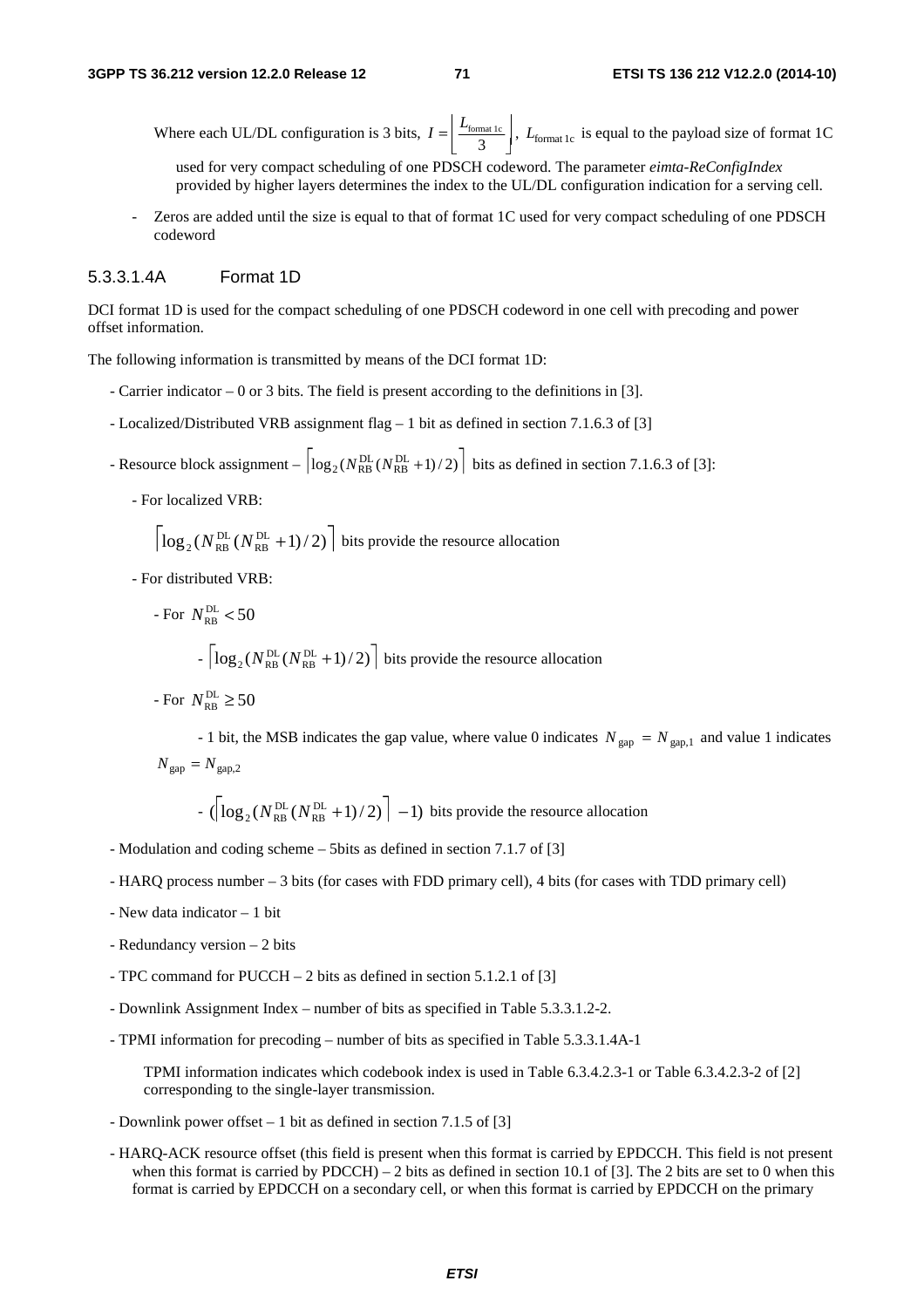cell scheduling PDSCH on a secondary cell and the UE is configured with PUCCH format 3 for HARQ-ACK feedback.

| Number of antenna ports<br>at eNodeB | <b>Number</b><br>of bits |
|--------------------------------------|--------------------------|
|                                      |                          |
|                                      |                          |

**Table 5.3.3.1.4A-1: Number of bits for TPMI information.** 

If the number of information bits in format 1D is equal to that for format 0/1A for scheduling the same serving cell and mapped onto the UE specific search space given by the C-RNTI as defined in [3], one bit of value zero shall be appended to format 1D.

If the number of information bits in format 1D carried by PDCCH belongs to one of the sizes in Table 5.3.3.1.2-1, one or more zero bit(s) shall be appended to format 1D until the payload size of format 1D does not belong to one of the sizes in Table 5.3.3.1.2-1 and is not equal to that of format 0/1A mapped onto the same search space.

#### 5.3.3.1.5 Format 2

The following information is transmitted by means of the DCI format 2:

- Carrier indicator 0 or 3 bits. The field is present according to the definitions in [3].
- Resource allocation header (resource allocation type 0 / type 1) 1 bit as defined in section 7.1.6 of [3]

If downlink bandwidth is less than or equal to 10 PRBs, there is no resource allocation header and resource allocation type 0 is assumed.

- Resource block assignment:

- For resource allocation type 0 defined in section 7.1.6.1 of [3]:

 $- N_{RB}^{DL} / P$  bits provide the resource allocation

- For resource allocation type 1 as defined in section 7.1.6.2 of [3]:

 $\lceil \log_2(P) \rceil$  bits of this field are used as a header specific to this resource allocation type to indicate the selected resource blocks subset

- 1 bit indicates a shift of the resource allocation span

 $-\left(\sqrt{\frac{PL}{RB}}/P\right) - \left(\log_2(P)\right) - 1\right)$  bits provide the resource allocation

where the value of P depends on the number of DL resource blocks as indicated in section 7.1.6.1 of [3]

- TPC command for PUCCH – 2 bits as defined in section 5.1.2.1 of [3]

- Downlink Assignment Index – number of bits as specified in Table 5.3.3.1.2-2.

- HARQ process number - 3 bits (for cases with FDD primary cell), 4 bits (for cases with TDD primary cell)

- Transport block to codeword swap flag – 1 bit

In addition, for transport block 1:

- Modulation and coding scheme 5 bits as defined in section 7.1.7 of [3]
- New data indicator 1 bit
- Redundancy version 2 bits

In addition, for transport block 2: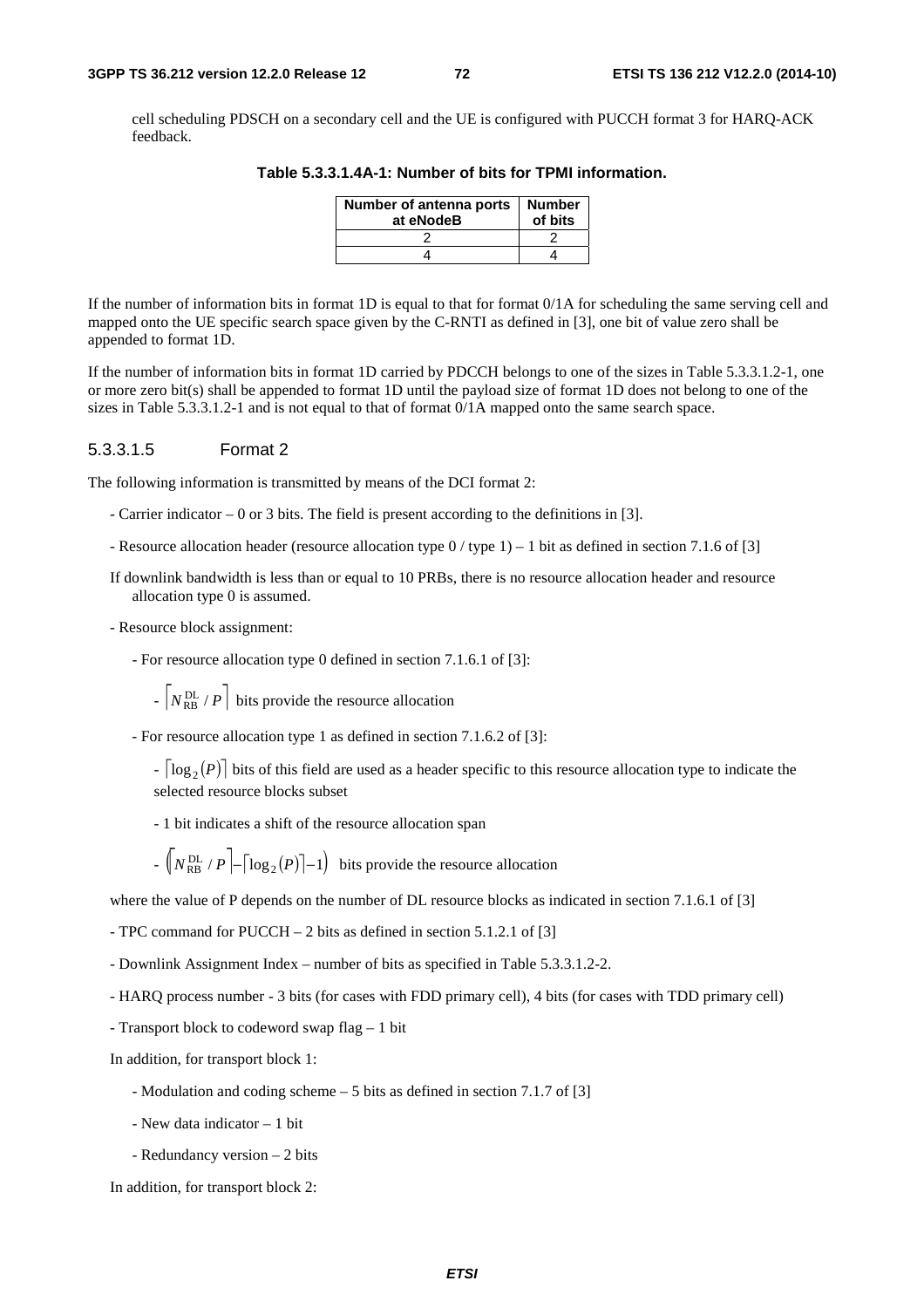- Modulation and coding scheme – 5 bits as defined in section 7.1.7 of [3]

- New data indicator 1 bit
- Redundancy version 2 bits
- Precoding information number of bits as specified in Table 5.3.3.1.5-3
- HARQ-ACK resource offset (this field is present when this format is carried by EPDCCH. This field is not present when this format is carried by  $PDCCH$ ) – 2 bits as defined in section 10.1 of [3]. The 2 bits are set to 0 when this format is carried by EPDCCH on a secondary cell, or when this format is carried by EPDCCH on the primary cell scheduling PDSCH on a secondary cell and the UE is configured with PUCCH format 3 for HARQ-ACK feedback.

If both transport blocks are enabled, the transport block to codeword mapping is specified according to Table 5.3.3.1.5-1.

In case one of the transport blocks is disabled as specified in section 7.1.7.2 of [3], the transport block to codeword swap flag is reserved and the transport block to codeword mapping is specified according to Table 5.3.3.1.5-2.

| transport block<br>to codeword<br>swap flag value | codeword 0<br>(enabled) | codeword 1<br>(enabled) |
|---------------------------------------------------|-------------------------|-------------------------|
|                                                   | transport block 1       | transport block 2       |
|                                                   | transport block 2       | transport block 1       |

#### **Table 5.3.3.1.5-1: Transport block to codeword mapping (two transport blocks enabled).**

| Table 5.3.3.1.5-2: Transport block to codeword mapping |
|--------------------------------------------------------|
| (one transport block enabled).                         |

| transport<br>block 1 | transport<br>block 2 | codeword<br>(enabled)           | codew<br>ord 1<br>(disabled) |
|----------------------|----------------------|---------------------------------|------------------------------|
| enabled              | disabled             | transport<br>block 1            |                              |
| disabled             | enabled              | transport<br>block <sub>2</sub> |                              |

The interpretation of the precoding information field depends on the number of enabled codewords according to Table 5.3.3.1.5-4 and Table 5.3.3.1.5-5. Note that TPMI indicates which codebook index is used in Table 6.3.4.2.3-1 or Table 6.3.4.2.3-2 of [2]. For a single enabled codeword, indices 18 to 34 inclusive in Table 5.3.3.1.5-5 are only supported for retransmission of the corresponding transport block if that transport block has previously been transmitted using two layers with closed-loop spatial multiplexing.

If the number of information bits in format 2 carried by PDCCH belongs to one of the sizes in Table 5.3.3.1.2-1, one zero bit shall be appended to format 2.

Some entries in Table 5.3.3.1.5-4 and Table 5.3.3.1.5-5 are used for indicating that the eNodeB has applied precoding according to PMI(s) reported by the UE. In these cases the precoding for the corresponding RB(s) in subframe *n* is according to the latest PMI(s) in an aperiodic CSI reported on or before subframe *n*-4. For aperiodic CSI mode 2-2: Precoding of scheduled resource blocks belonging to the reported preferred M subband(s) use precoder(s) according to the preferred M subband PMI indicated by the latest aperiodic CSI report; Precoding of scheduled resource blocks not belonging to the reported preferred M subband(s) use a precoder according to the wideband PMI indicated by the latest aperiodic CSI report.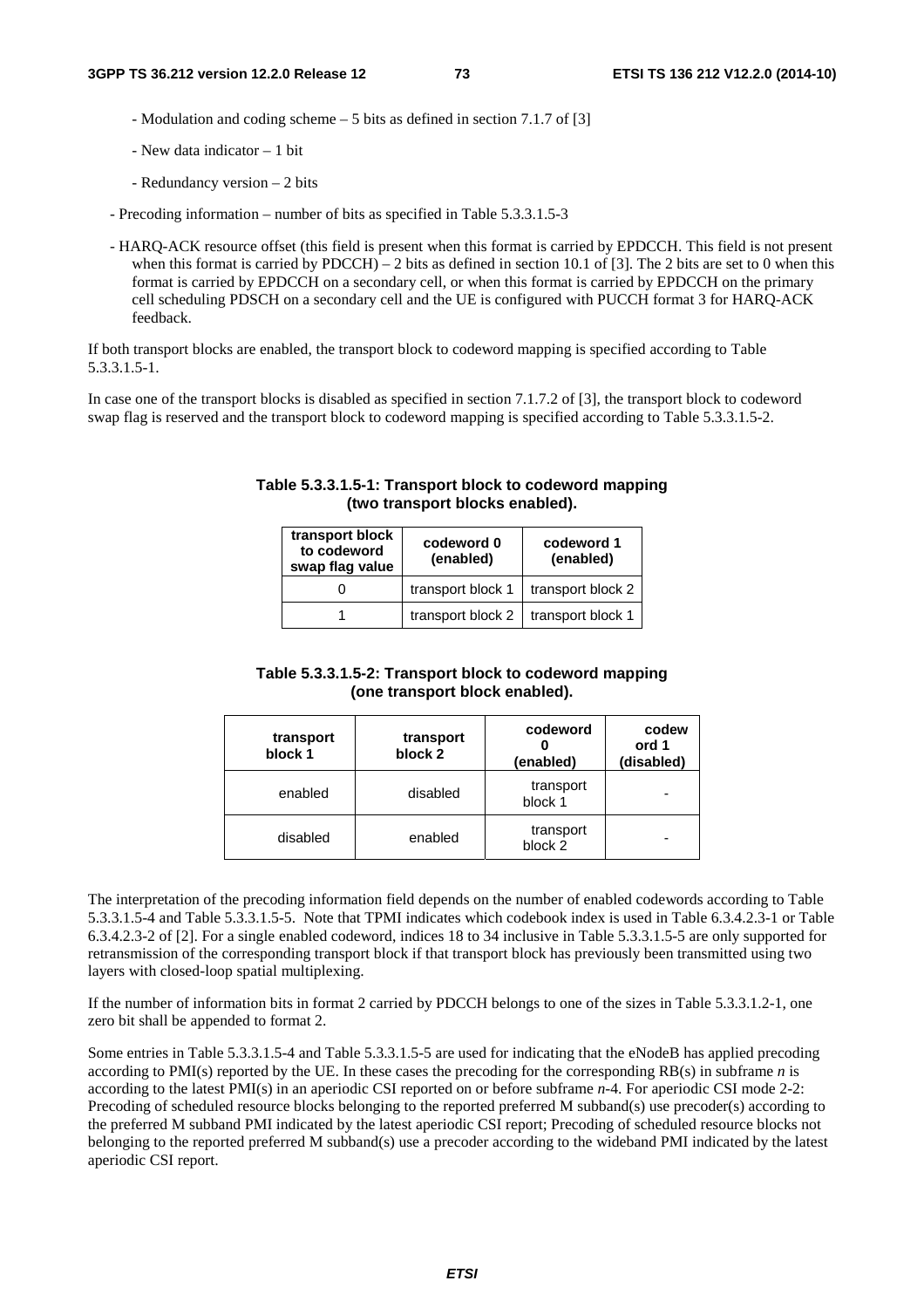| Number of antenna ports at eNodeB | Number of bits for precoding information |
|-----------------------------------|------------------------------------------|
|                                   |                                          |
|                                   |                                          |

**Table 5.3.3.1.5-3: Number of bits for precoding information.**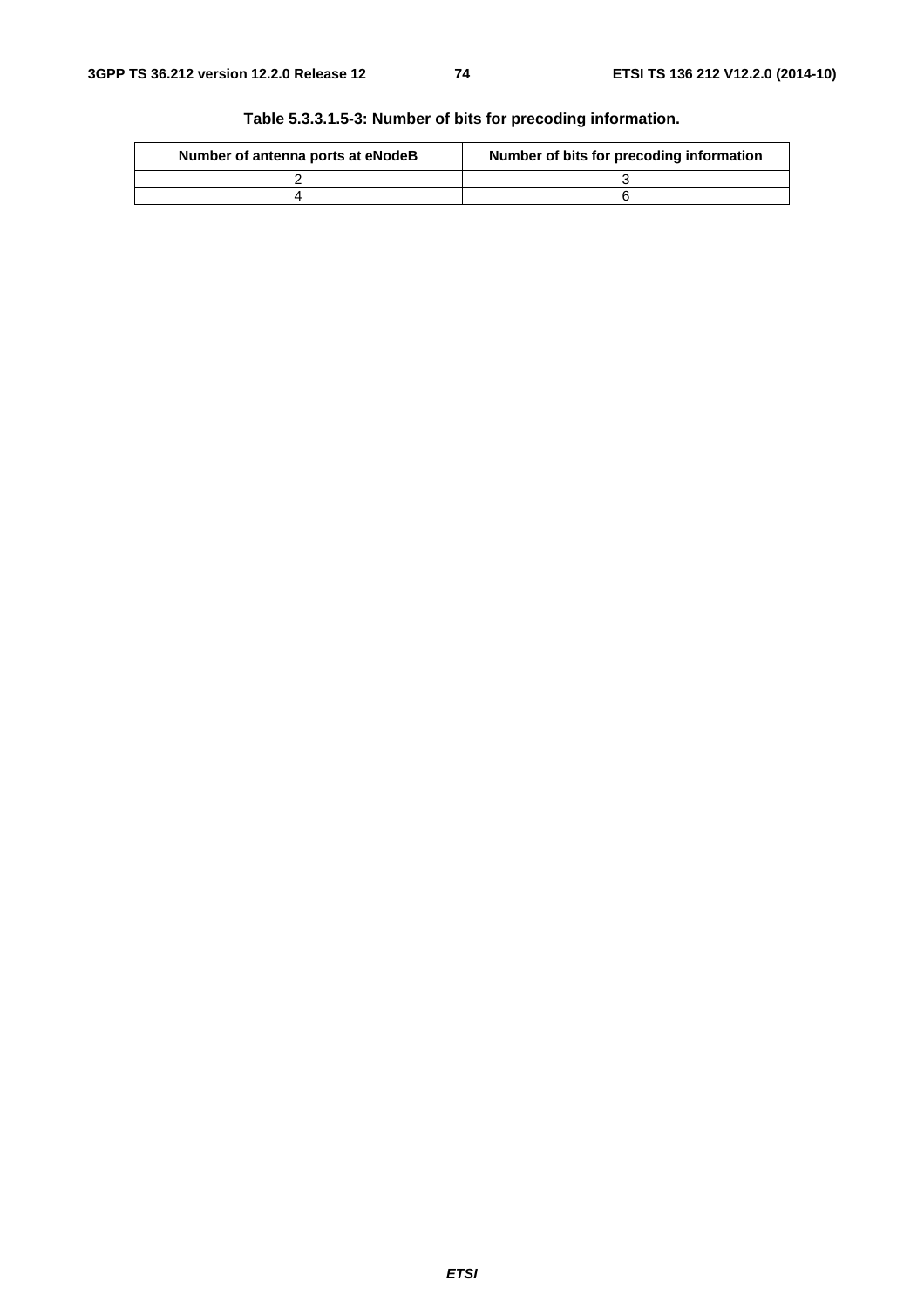| One codeword:<br>Codeword 0 enabled,<br><b>Codeword 1 disabled</b> |                                        | Two codewords:<br>Codeword 0 enabled,<br><b>Codeword 1 enabled</b>                                                                                                                                                                                                                |                                        |                                                                                                                                           |
|--------------------------------------------------------------------|----------------------------------------|-----------------------------------------------------------------------------------------------------------------------------------------------------------------------------------------------------------------------------------------------------------------------------------|----------------------------------------|-------------------------------------------------------------------------------------------------------------------------------------------|
|                                                                    | <b>Bit field</b><br>mapped to<br>index | Message                                                                                                                                                                                                                                                                           | <b>Bit field</b><br>mapped<br>to index | <b>Message</b>                                                                                                                            |
|                                                                    | 0                                      | 2 layers: Transmit<br>diversity                                                                                                                                                                                                                                                   | 0                                      | 2 layers: Precoding<br>corresponding to<br>precoder matrix<br>$\frac{1}{2}\begin{bmatrix} 1 & 1 \\ 1 & -1 \end{bmatrix}$                  |
|                                                                    | 1                                      | 1 layer: Precoding<br>corresponding to<br>precoding vector<br>$[1 \ 1]^T / \sqrt{2}$                                                                                                                                                                                              | 1                                      | 2 layers: Precoding<br>corresponding to<br>precoder matrix<br>$\frac{1}{2}\begin{bmatrix} 1 & 1 \\ j & -j \end{bmatrix}$                  |
|                                                                    | $\overline{2}$                         | 1 layer: Precoding<br>corresponding to<br>precoder vector<br>$[1 \ -1]^T / \sqrt{2}$                                                                                                                                                                                              | 2                                      | 2 layers: Precoding<br>according to the latest<br>PMI report on<br>PUSCH, using the<br>precoder(s) indicated<br>by the reported<br>PMI(s) |
|                                                                    | 3                                      | 1 layer: Precoding<br>corresponding to<br>precoder vector<br>$\begin{bmatrix} 1 & j \end{bmatrix}^T / \sqrt{2}$                                                                                                                                                                   | 3                                      | reserved                                                                                                                                  |
|                                                                    | 4                                      | 1 layer: Precoding<br>corresponding to<br>precoder vector<br>$[1 \ -j]^T / \sqrt{2}$                                                                                                                                                                                              | 4                                      | reserved                                                                                                                                  |
|                                                                    | 5                                      | 1 layer:<br>Precoding according to<br>the latest PMI report on<br>PUSCH, using the<br>precoder(s) indicated by<br>the reported PMI(s).<br>if RI=2 was reported,<br>using 1 <sup>st</sup> column<br>multiplied by $\sqrt{2}$ of all<br>precoders implied by the<br>reported PMI(s) | 5                                      | reserved                                                                                                                                  |
|                                                                    | 6                                      | 1 layer:<br>Precoding according to<br>the latest PMI report on<br>PUSCH, using the<br>precoder(s) indicated by<br>the reported PMI(s),<br>if RI=2 was reported,<br>using 2 <sup>nd</sup> column<br>multiplied by $\sqrt{2}$ of all<br>precoders implied by the<br>reported PMI(s) | 6                                      | reserved                                                                                                                                  |
|                                                                    | 7                                      | reserved                                                                                                                                                                                                                                                                          | 7                                      | reserved                                                                                                                                  |

**Table 5.3.3.1.5-4: Content of precoding information field for 2 antenna ports.**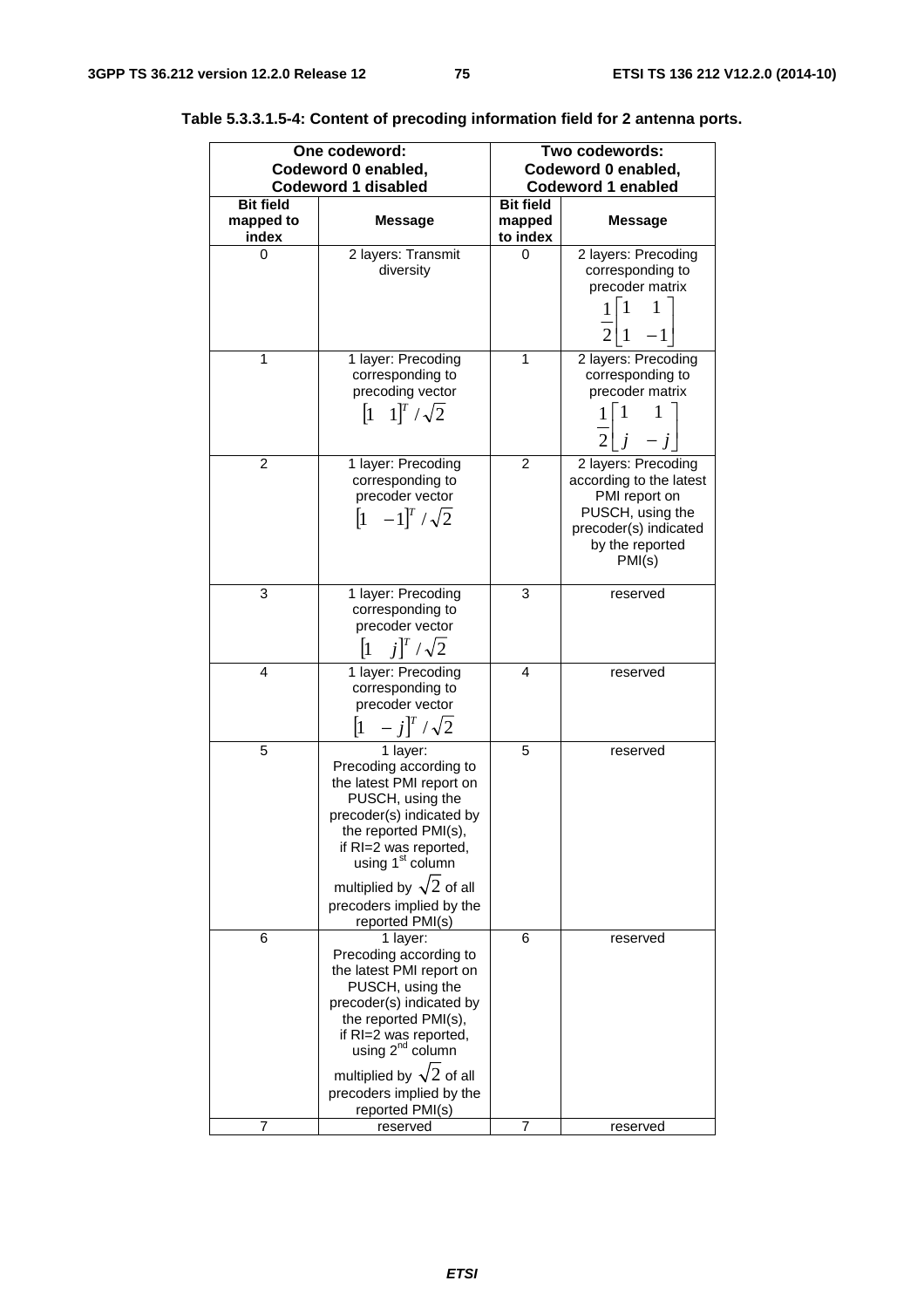| One codeword:      |                                                                                                                                       | Two codewords:            |                                                                                                                                       |
|--------------------|---------------------------------------------------------------------------------------------------------------------------------------|---------------------------|---------------------------------------------------------------------------------------------------------------------------------------|
|                    | Codeword 0 enabled,                                                                                                                   | Codeword 0 enabled,       |                                                                                                                                       |
|                    | <b>Codeword 1 disabled</b>                                                                                                            | <b>Codeword 1 enabled</b> |                                                                                                                                       |
| <b>Bit field</b>   |                                                                                                                                       | <b>Bit field</b>          |                                                                                                                                       |
| mapped to<br>index | <b>Message</b>                                                                                                                        | mapped<br>to index        | <b>Message</b>                                                                                                                        |
| 0                  | 4 layers: Transmit                                                                                                                    | 0                         | 2 layers: TPMI=0                                                                                                                      |
|                    | diversity                                                                                                                             |                           |                                                                                                                                       |
| 1                  | 1 layer: TPMI=0                                                                                                                       | 1                         | 2 layers: TPMI=1                                                                                                                      |
| $\overline{2}$     | 1 layer: TPMI=1                                                                                                                       |                           |                                                                                                                                       |
|                    |                                                                                                                                       |                           |                                                                                                                                       |
|                    |                                                                                                                                       | 15                        | 2 layers: TPMI=15                                                                                                                     |
| 16                 | 1 layer: TPMI=15                                                                                                                      | 16                        | 2 layers: Precoding<br>according to the latest<br>PMI report on PUSCH<br>using the precoder(s)<br>indicated by the reported<br>PMI(s) |
| 17                 | 1 layer: Precoding<br>according to the latest<br>PMI report on PUSCH<br>using the precoder(s)<br>indicated by the reported<br>PMI(s)  | 17                        | 3 layers: TPMI=0                                                                                                                      |
| 18                 | 2 layers: TPMI=0                                                                                                                      | 18                        | 3 layers: TPMI=1                                                                                                                      |
| 19                 | 2 layers: TPMI=1                                                                                                                      |                           |                                                                                                                                       |
|                    |                                                                                                                                       |                           |                                                                                                                                       |
|                    |                                                                                                                                       | 32                        | 3 layers: TPMI=15                                                                                                                     |
| 33                 | 2 layers: TPMI=15                                                                                                                     | 33                        | 3 layers: Precoding<br>according to the latest<br>PMI report on PUSCH<br>using the precoder(s)<br>indicated by the reported<br>PMI(s) |
| 34                 | 2 layers: Precoding<br>according to the latest<br>PMI report on PUSCH<br>using the precoder(s)<br>indicated by the reported<br>PMI(s) | 34                        | 4 layers: TPMI=0                                                                                                                      |
| $35 - 63$          | reserved                                                                                                                              | 35                        | 4 layers: TPMI=1                                                                                                                      |
|                    |                                                                                                                                       |                           |                                                                                                                                       |
|                    |                                                                                                                                       | 49                        | 4 layers: TPMI=15                                                                                                                     |
|                    |                                                                                                                                       | 50                        | 4 layers: Precoding                                                                                                                   |
|                    |                                                                                                                                       |                           | according to the latest<br>PMI report on PUSCH<br>using the precoder(s)<br>indicated by the reported                                  |
|                    |                                                                                                                                       |                           | PMI(s)                                                                                                                                |
|                    |                                                                                                                                       | $51 - 63$                 | Reserved                                                                                                                              |

## **Table 5.3.3.1.5-5: Content of precoding information field for 4 antenna ports.**

## 5.3.3.1.5A Format 2A

The following information is transmitted by means of the DCI format 2A:

- Carrier indicator – 0 or 3 bits. The field is present according to the definitions in [3].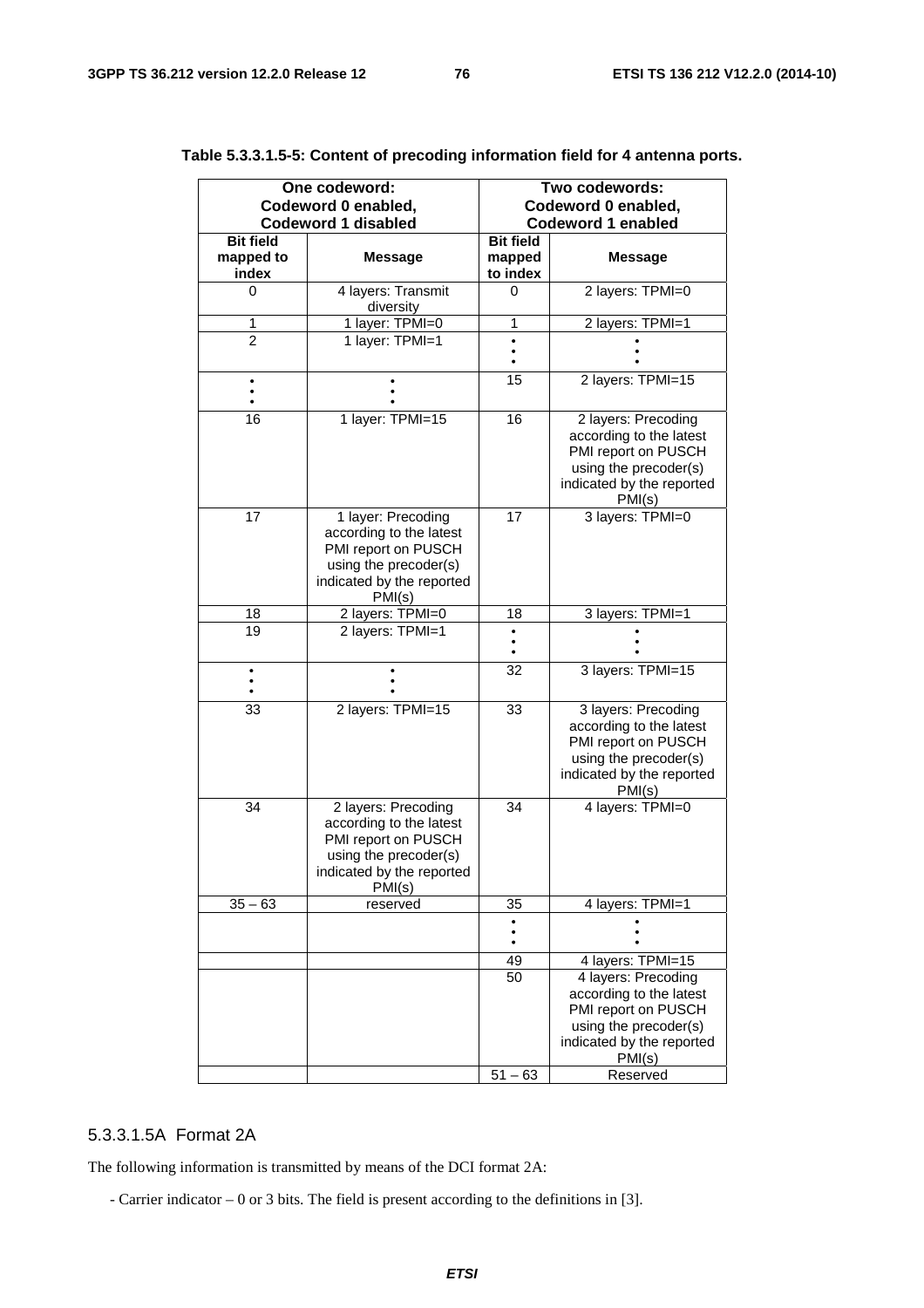- Resource allocation header (resource allocation type 0 / type 1) – 1 bit as defined in section 7.1.6 of [3]

If downlink bandwidth is less than or equal to 10 PRBs, there is no resource allocation header and resource allocation type 0 is assumed.

- Resource block assignment:

- For resource allocation type 0 as defined in section 7.1.6.1 of [3]

 $- N_{RB}^{DL} / P$  bits provide the resource allocation

- For resource allocation type 1 as defined in section 7.1.6.2 of [3]

 $\log_2(P)$  bits of this field are used as a header specific to this resource allocation type to indicate the selected resource blocks subset

- 1 bit indicates a shift of the resource allocation span

$$
- \left( N_{RB}^{DL} / P \right) - \left\lceil \log_2(P) \right\rceil - 1
$$
 bits provide the resource allocation

where the value of P depends on the number of DL resource blocks as indicated in section 7.1.6.1 of [3]

- TPC command for PUCCH 2 bits as defined in section 5.1.2.1 of [3]
- Downlink Assignment Index number of bits as specified in Table 5.3.3.1.2-2.
- HARQ process number 3 bits (for cases with FDD primary cell), 4 bits (for cases with TDD primary cell)
- Transport block to codeword swap flag 1 bit

In addition, for transport block 1:

- Modulation and coding scheme 5 bits as defined in section 7.1.7 of [3]
- New data indicator 1 bit
- Redundancy version 2 bits

In addition, for transport block 2:

- Modulation and coding scheme 5 bits as defined in section 7.1.7 of [3]
- New data indicator 1 bit
- Redundancy version 2 bits
- Precoding information number of bits as specified in Table 5.3.3.1.5A-1
- HARQ-ACK resource offset (this field is present when this format is carried by EPDCCH. This field is not present when this format is carried by PDCCH) – 2 bits as defined in section 10.1 of [3]. The 2 bits are set to 0 when this format is carried by EPDCCH on a secondary cell, or when this format is carried by EPDCCH on the primary cell scheduling PDSCH on a secondary cell and the UE is configured with PUCCH format 3 for HARQ-ACK feedback.

If both transport blocks are enabled, the transport block to codeword mapping is specified according to Table 5.3.3.1.5-1.

In case one of the transport blocks is disabled, the transport block to codeword swap flag is reserved and the transport block to codeword mapping is specified according to Table 5.3.3.1.5-2.

The precoding information field is defined according to Table 5.3.3.1.5A-2. For a single enabled codeword, index 1 in Table 5.3.3.1.5A-2 is only supported for retransmission of the corresponding transport block if that transport block has previously been transmitted using two layers with large delay CDD.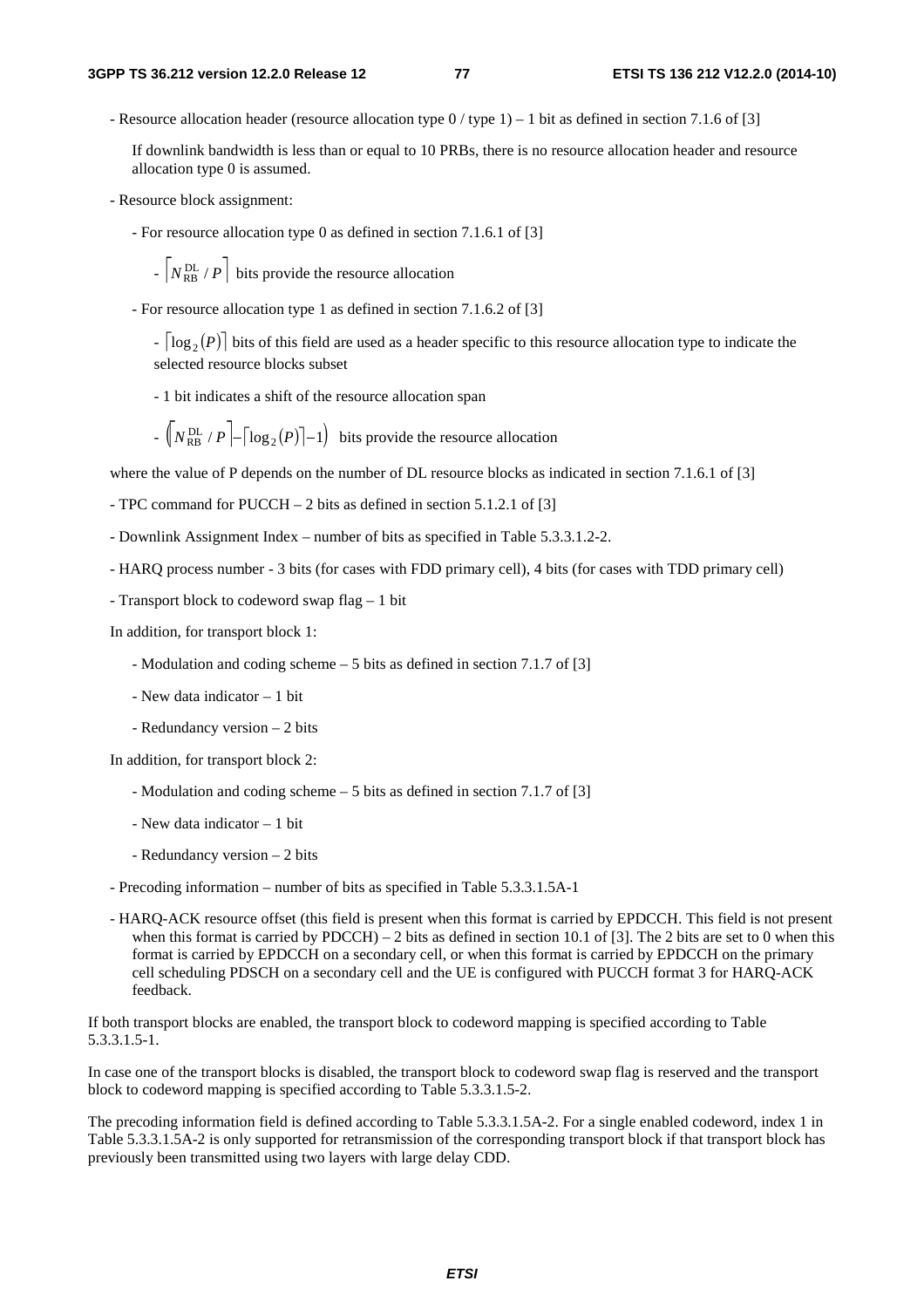For transmission with 2 antenna ports, the precoding information field is not present. The number of transmission layers is equal to 2 if both codewords are enabled; transmit diversity is used if codeword 0 is enabled while codeword 1 is disabled.

If the number of information bits in format 2A carried by PDCCH belongs to one of the sizes in Table 5.3.3.1.2-1, one zero bit shall be appended to format 2A.

| Table 5.3.3.1.5A-1: Number of bits for precoding information. |  |
|---------------------------------------------------------------|--|
|---------------------------------------------------------------|--|

| Number of antenna ports at eNodeB | Number of bits for precoding information |
|-----------------------------------|------------------------------------------|
|                                   |                                          |
|                                   |                                          |

#### **Table 5.3.3.1.5A-2: Content of precoding information field for 4 antenna ports.**

| One codeword:<br>Codeword 0 enabled,   |                                                       | Two codewords:<br>Codeword 0 enabled,                    |                                                       |
|----------------------------------------|-------------------------------------------------------|----------------------------------------------------------|-------------------------------------------------------|
|                                        | Codeword 1 disabled                                   | Codeword 1 enabled                                       |                                                       |
| <b>Bit field</b><br>mapped to<br>index | <b>Message</b>                                        | <b>Bit field</b><br><b>Message</b><br>mapped<br>to index |                                                       |
|                                        | 4 layers: Transmit<br>diversity                       |                                                          | 2 layers: precoder<br>cycling with large delay<br>CDD |
| 1                                      | 2 layers: precoder<br>cycling with large delay<br>CDD | 1                                                        | 3 layers: precoder<br>cycling with large delay<br>CDD |
| $\mathfrak{p}$                         | reserved                                              | $\mathcal{P}$                                            | 4 layers: precoder<br>cycling with large delay<br>CDD |
| 3                                      | reserved                                              | 3                                                        | reserved                                              |

#### 5.3.3.1.5B Format 2B

The following information is transmitted by means of the DCI format 2B:

- Carrier indicator 0 or 3 bits. The field is present according to the definitions in [3].
- Resource allocation header (resource allocation type 0 / type 1) 1 bit as defined in section 7.1.6 of [3]

If downlink bandwidth is less than or equal to 10 PRBs, there is no resource allocation header and resource allocation type 0 is assumed.

- Resource block assignment:

- For resource allocation type 0 as defined in section 7.1.6.1 of [3]

 $- N_{RB}^{DL} / P$  bits provide the resource allocation

- For resource allocation type 1 as defined in section 7.1.6.2 of [3]

- $\lceil \log_2(P) \rceil$  bits of this field are used as a header specific to this resource allocation type to indicate the selected resource blocks subset
- 1 bit indicates a shift of the resource allocation span
- $-\left(\sqrt{\frac{PL}{RB}}/P\right) \left(\log_2(P)\right) 1\right)$  bits provide the resource allocation

where the value of P depends on the number of DL resource blocks as indicated in section [7.1.6.1] of [3]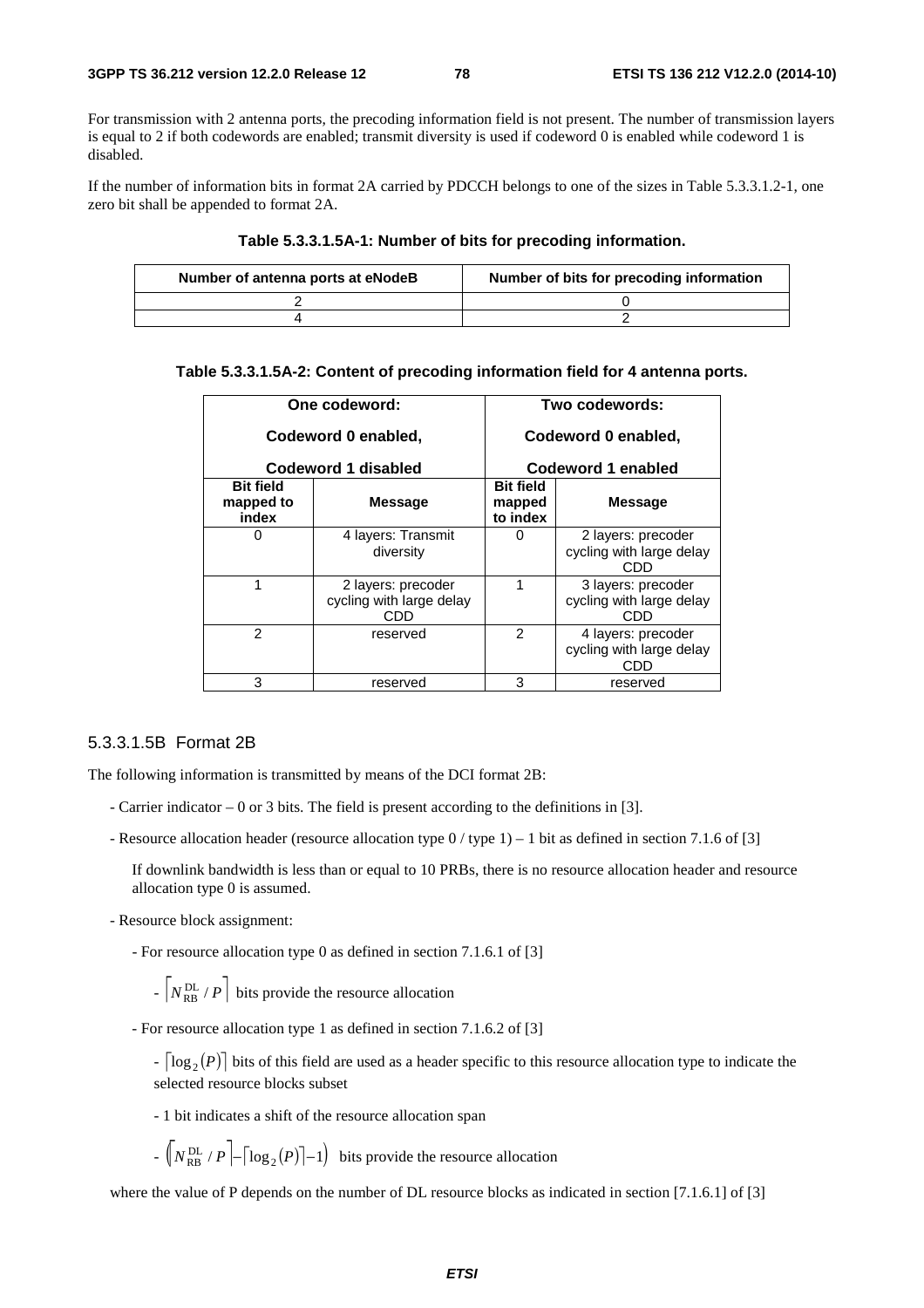- TPC command for PUCCH 2 bits as defined in section 5.1.2.1 of [3]
- Downlink Assignment Index number of bits as specified in Table 5.3.3.1.2-2.
- HARQ process number 3 bits (for cases with FDD primary cell), 4 bits (for cases with TDD primary cell)
- Scrambling identity– 1 bit as defined in section 6.10.3.1 of [2]
- SRS request [0-1] bit. This field can only be present for TDD and if present is defined in section 8.2 of [3]

In addition, for transport block 1:

- Modulation and coding scheme 5 bits as defined in section 7.1.7 of [3]
- New data indicator 1 bit
- Redundancy version 2 bits

In addition, for transport block 2:

- Modulation and coding scheme 5 bits as defined in section 7.1.7 of [3]
- New data indicator 1 bit
- Redundancy version 2 bits
- HARQ-ACK resource offset (this field is present when this format is carried by EPDCCH. This field is not present when this format is carried by  $PDCCH$ ) – 2 bits as defined in section 10.1 of [3]. The 2 bits are set to 0 when this format is carried by EPDCCH on a secondary cell, or when this format is carried by EPDCCH on the primary cell scheduling PDSCH on a secondary cell and the UE is configured with PUCCH format 3 for HARQ-ACK feedback.

If both transport blocks are enabled, the number of layers equals two; transport block 1 is mapped to codeword 0; and transport block 2 is mapped to codeword 1. Antenna ports 7 and 8 are used for spatial multiplexing.

In case one of the transport blocks is disabled, the number of layers equals one; the transport block to codeword mapping is specified according to Table 5.3.3.1.5-2; and the antenna port for single-antenna port transmission is according to Table 5.3.3.1.5B-1.

#### **Table 5.3.3.1.5B-1: Antenna port for single-antenna port transmission (one transport block disabled).**

| New data indicator of the disabled transport block   Antenna port |  |
|-------------------------------------------------------------------|--|
|                                                                   |  |
|                                                                   |  |

If the number of information bits in format 2B carried by PDCCH belongs to one of the sizes in Table 5.3.3.1.2-1, one zero bit shall be appended to format 2B.

#### 5.3.3.1.5C Format 2C

The following information is transmitted by means of the DCI format 2C:

- Carrier indicator 0 or 3 bits. The field is present according to the definitions in [3].
- Resource allocation header (resource allocation type 0 / type 1) 1 bit as defined in section 7.1.6 of [3]

If downlink bandwidth is less than or equal to 10 PRBs, there is no resource allocation header and resource allocation type 0 is assumed.

- Resource block assignment:
	- For resource allocation type 0 as defined in section 7.1.6.1 of [3]
		- $N_{RB}^{DL} / P$  bits provide the resource allocation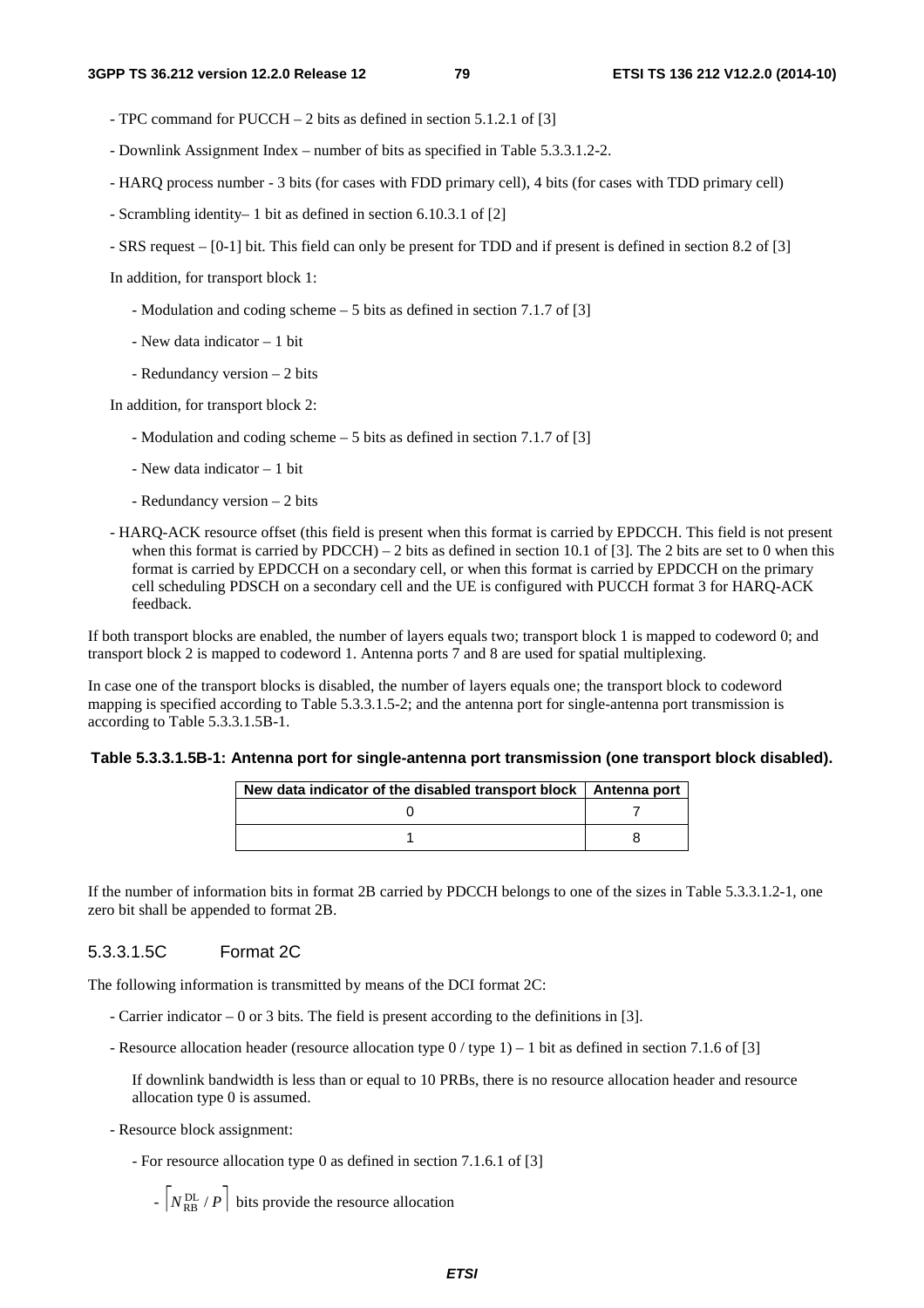- For resource allocation type 1 as defined in section 7.1.6.2 of [3]

 $\lceil \log_2(P) \rceil$  bits of this field are used as a header specific to this resource allocation type to indicate the selected resource blocks subset

- 1 bit indicates a shift of the resource allocation span

 $-\left(N_{\text{RB}}^{\text{DL}}/P\right) - \left[\log_2(P)\right] - 1\right)$  bits provide the resource allocation

where the value of *P* depends on the number of DL resource blocks as indicated in section [7.1.6.1] of [3]

- TPC command for PUCCH 2 bits as defined in section 5.1.2.1 of [3]
- Downlink Assignment Index number of bits as specified in Table 5.3.3.1.2-2.
- HARQ process number 3 bits (for cases with FDD primary cell), 4 bits (for cases with TDD primary cell)
- Antenna port(s), scrambling identity and number of layers  $-3$  bits as specified in Table 5.3.3.1.5C-1 where  $n_{SCID}$  is the scrambling identity for antenna ports 7 and 8 defined in section 6.10.3.1 of [2]
- SRS request [0-1] bit. This field can only be present for TDD and if present is defined in section 8.2 of [3]

In addition, for transport block 1:

- Modulation and coding scheme 5 bits as defined in section 7.1.7 of [3]
- New data indicator 1 bit
- Redundancy version 2 bits

In addition, for transport block 2:

- Modulation and coding scheme 5 bits as defined in section 7.1.7 of [3]
- New data indicator 1 bit
- Redundancy version 2 bits

- HARQ-ACK resource offset (this field is present when this format is carried by EPDCCH. This field is not present when this format is carried by  $PDCCH$ ) – 2 bits as defined in section 10.1 of [3]. The 2 bits are set to 0 when this format is carried by EPDCCH on a secondary cell, or when this format is carried by EPDCCH on the primary cell scheduling PDSCH on a secondary cell and the UE is configured with PUCCH format 3 for HARQ-ACK feedback.

If both transport blocks are enabled; transport block 1 is mapped to codeword 0; and transport block 2 is mapped to codeword 1.

In case one of the transport blocks is disabled; the transport block to codeword mapping is specified according to Table 5.3.3.1.5-2. For the single enabled codeword, Value = 4, 5, 6 in Table 5.3.3.1.5C-1 are only supported for retransmission of the corresponding transport block if that transport block has previously been transmitted using two, three or four layers, respectively.

If the number of information bits in format 2C carried by PDCCH belongs to one of the sizes in Table 5.3.3.1.2-1, one zero bit shall be appended to format 2C.

| <b>One Codeword:</b><br>Codeword 0 enabled,<br>Codeword 1 disabled |                                       | <b>Two Codewords:</b><br>Codeword 0 enabled,<br>Codeword 1 enabled |                                           |
|--------------------------------------------------------------------|---------------------------------------|--------------------------------------------------------------------|-------------------------------------------|
| Value                                                              | <b>Message</b>                        | Value                                                              | <b>Message</b>                            |
|                                                                    | 1 layer, port 7, $n_{SCID}=0$         |                                                                    | 2 layers, ports 7-8, $n_{SCID}=0$         |
|                                                                    | 1 layer, port 7, n <sub>sclD</sub> =1 |                                                                    | 2 layers, ports 7-8, n <sub>sclD</sub> =1 |

## **Table 5.3.3.1.5C-1: Antenna port(s), scrambling identity and number of layers indication**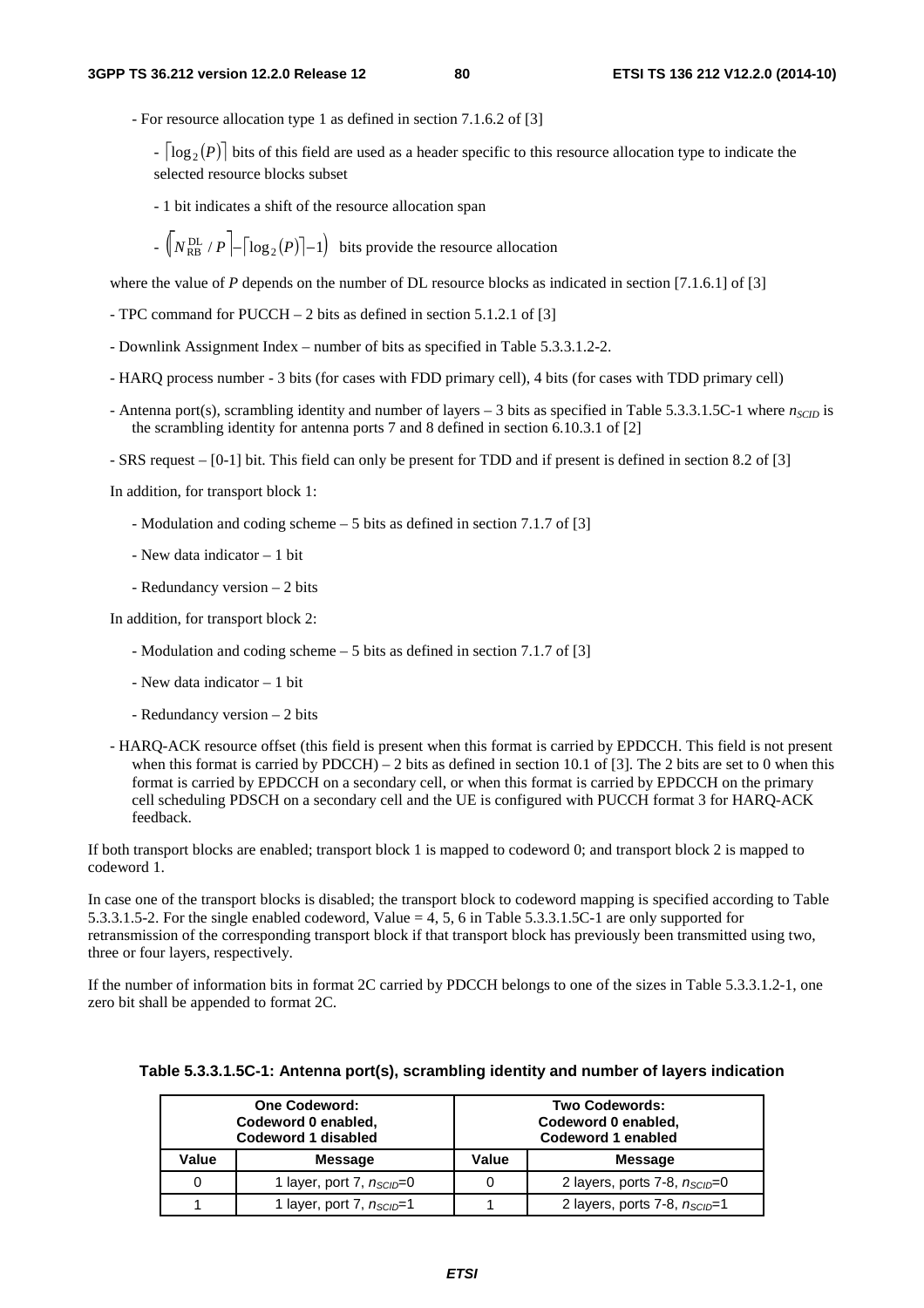|   | 1 layer, port 8, $n_{SCID}=0$ |   | 3 layers, ports 7-9  |
|---|-------------------------------|---|----------------------|
| 3 | 1 layer, port 8, $n_{SCID}=1$ |   | 4 layers, ports 7-10 |
| 4 | 2 layers, ports 7-8           |   | 5 layers, ports 7-11 |
| 5 | 3 layers, ports 7-9           | 5 | 6 layers, ports 7-12 |
| 6 | 4 layers, ports 7-10          | 6 | 7 layers, ports 7-13 |
|   | Reserved                      |   | 8 layers, ports 7-14 |

## 5.3.3.1.5D Format 2D

The following information is transmitted by means of the DCI format 2D:

- Carrier indicator 0 or 3 bits. The field is present according to the definitions in [3].
- Resource allocation header (resource allocation type 0 / type 1) 1 bit as defined in section 7.1.6 of [3]

If downlink bandwidth is less than or equal to 10 PRBs, there is no resource allocation header and resource allocation type 0 is assumed.

- Resource block assignment:

- For resource allocation type 0 as defined in section 7.1.6.1 of [3]

 $- N_{RB}^{DL} / P$  bits provide the resource allocation

- For resource allocation type 1 as defined in section 7.1.6.2 of [3]

 $\lceil \log_2(P) \rceil$  bits of this field are used as a header specific to this resource allocation type to indicate the selected resource blocks subset

- 1 bit indicates a shift of the resource allocation span

 $-\left(\sqrt{\frac{PL}{RB}}/P\right) - \left(\log_2(P)\right) - 1\right)$  bits provide the resource allocation

where the value of *P* depends on the number of DL resource blocks as indicated in section [7.1.6.1] of [3]

- TPC command for PUCCH 2 bits as defined in section 5.1.2.1 of [3]
- Downlink Assignment Index number of bits as specified in Table 5.3.3.1.2-2.
- HARQ process number 3 bits (for cases with FDD primary cell), 4 bits (for cases with TDD primary cell)
- Antenna port(s), scrambling identity and number of layers 3 bits as specified in Table 5.3.3.1.5C-1 where  $n_{SCID}$  is the scrambling identity for antenna ports 7 and 8 defined in section 6.10.3.1 of [2]

- SRS request – [0-1] bit. This field can only be present for TDD and if present is defined in section 8.2 of [3]

In addition, for transport block 1:

- Modulation and coding scheme 5 bits as defined in section 7.1.7 of [3]
- New data indicator 1 bit
- Redundancy version 2 bits

In addition, for transport block 2:

- Modulation and coding scheme 5 bits as defined in section 7.1.7 of [3]
- New data indicator 1 bit
- Redundancy version 2 bits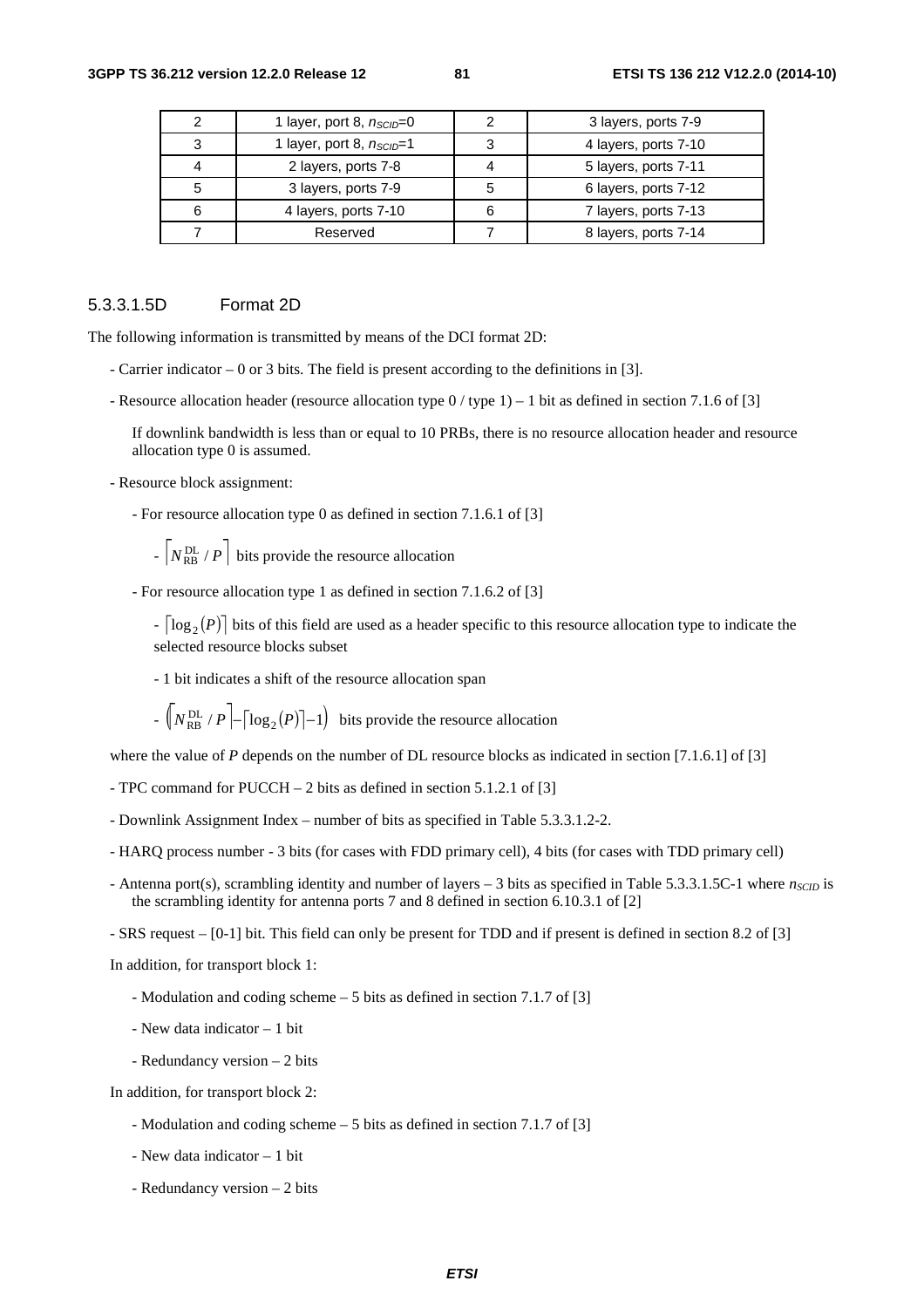- PDSCH RE Mapping and Quasi-Co-Location Indicator 2 bits as defined in sections 7.1.9 and 7.1.10 of [3]
- HARQ-ACK resource offset (this field is present when this format is carried by EPDCCH. This field is not present when this format is carried by  $PDCCH$ ) – 2 bits as defined in section 10.1 of [3]. The 2 bits are set to 0 when this format is carried by EPDCCH on a secondary cell, or when this format is carried by EPDCCH on the primary cell scheduling PDSCH on a secondary cell and the UE is configured with PUCCH format 3 for HARQ-ACK feedback.

If both transport blocks are enabled; transport block 1 is mapped to codeword 0; and transport block 2 is mapped to codeword 1.

In case one of the transport blocks is disabled; the transport block to codeword mapping is specified according to Table 5.3.3.1.5-2. For the single enabled codeword, Value = 4, 5, 6 in Table 5.3.3.1.5C-1 are only supported for retransmission of the corresponding transport block if that transport block has previously been transmitted using two, three or four layers, respectively.

If the number of information bits in format 2D carried by PDCCH belongs to one of the sizes in Table 5.3.3.1.2-1, one zero bit shall be appended to format 2D.

#### 5.3.3.1.6 Format 3

DCI format 3 is used for the transmission of TPC commands for PUCCH and PUSCH with 2-bit power adjustments.

The following information is transmitted by means of the DCI format 3:

- TPC command number 1, TPC command number 2,…, TPC command number *N*
- where  $N = \left[ \frac{L_{\text{format 0}}}{2} \right]$ , and where  $L_{\text{format 0}}$  is equal to the payload size of format 0 before CRC attachment when

format 0 is mapped onto the common search space, including any padding bits appended to format 0. The parameter *tpc-Index* provided by higher layers determines the index to the TPC command for a given UE.

If 
$$
\left| \frac{L_{\text{format 0}}}{2} \right|
$$
 <  $\frac{L_{\text{format 0}}}{2}$ , a bit of value zero shall be appended to format 3.

#### 5.3.3.1.7 Format 3A

DCI format 3A is used for the transmission of TPC commands for PUCCH and PUSCH with single bit power adjustments.

The following information is transmitted by means of the DCI format 3A:

- TPC command number 1, TPC command number 2,…, TPC command number M

where  $M = L_{format0}$ , and where  $L_{format0}$  is equal to the payload size of format 0 before CRC attachment when format 0 is mapped onto the common search space, including any padding bits appended to format 0. The parameter *tpc-Index* provided by higher layers determines the index to the TPC command for a given UE.

#### 5.3.3.1.8 Format 4

DCI format 4 is used for the scheduling of PUSCH in one UL cell with multi-antenna port transmission mode,

The following information is transmitted by means of the DCI format 4:

- Carrier indicator  $0$  or 3 bits. The field is present according to the definitions in [3].
- Resource block assignment  $\max \left[ \left[ \log_2(N_{\text{RB}}^{\text{UL}}(N_{\text{RB}}^{\text{UL}}+1)/2) \right], \left[ \log_2 \right] \right] \left[ \left| N_{\text{RB}}^{\text{UL}}/P + 1 \right] \right]$ ⎟  $\overline{\phantom{a}}$  $\overline{a}$ ⎜  $\overline{\phantom{a}}$  $\overline{a}$  $\overline{\phantom{a}}$ ⎥ ⎤  $\mathbb{L}$  $\mathsf I$ ı.  $\overline{\phantom{a}}$  $\int$ ⎠  $\overline{\phantom{a}}$  $\overline{a}$  $\int$  $\overline{a}$ ⎞  $\overline{\mathcal{L}}$  $\overline{a}$  $+1)/2$ ],  $\log_2[(N_{RB}^{UL}/P +$ 4  $\max \left[ \left[ \log_2(N_{\text{RB}}^{\text{UL}}(N_{\text{RB}}^{\text{UL}}+1)/2) \right], \left[ \log_2 \right] \left( \left[ \frac{N_{\text{RB}}^{\text{UL}}}{4} / P + 1 \right] \right] \right]$  $N_{\rm RB}^{\rm UL}(N_{\rm RB}^{\rm UL}+1)/2)\bigg],\bigg|\log_2\bigg| \bigg[\frac{N_{RB}^{\rm UL}/P}{N_{RB}^{\rm UL}}\bigg]$  $\left\{ \left. \begin{array}{c} U_L \\ P+1 \end{array} \right| \right\}$  bits, where *P* is the

UL RBG size as defined in section 8.1.2 of [3]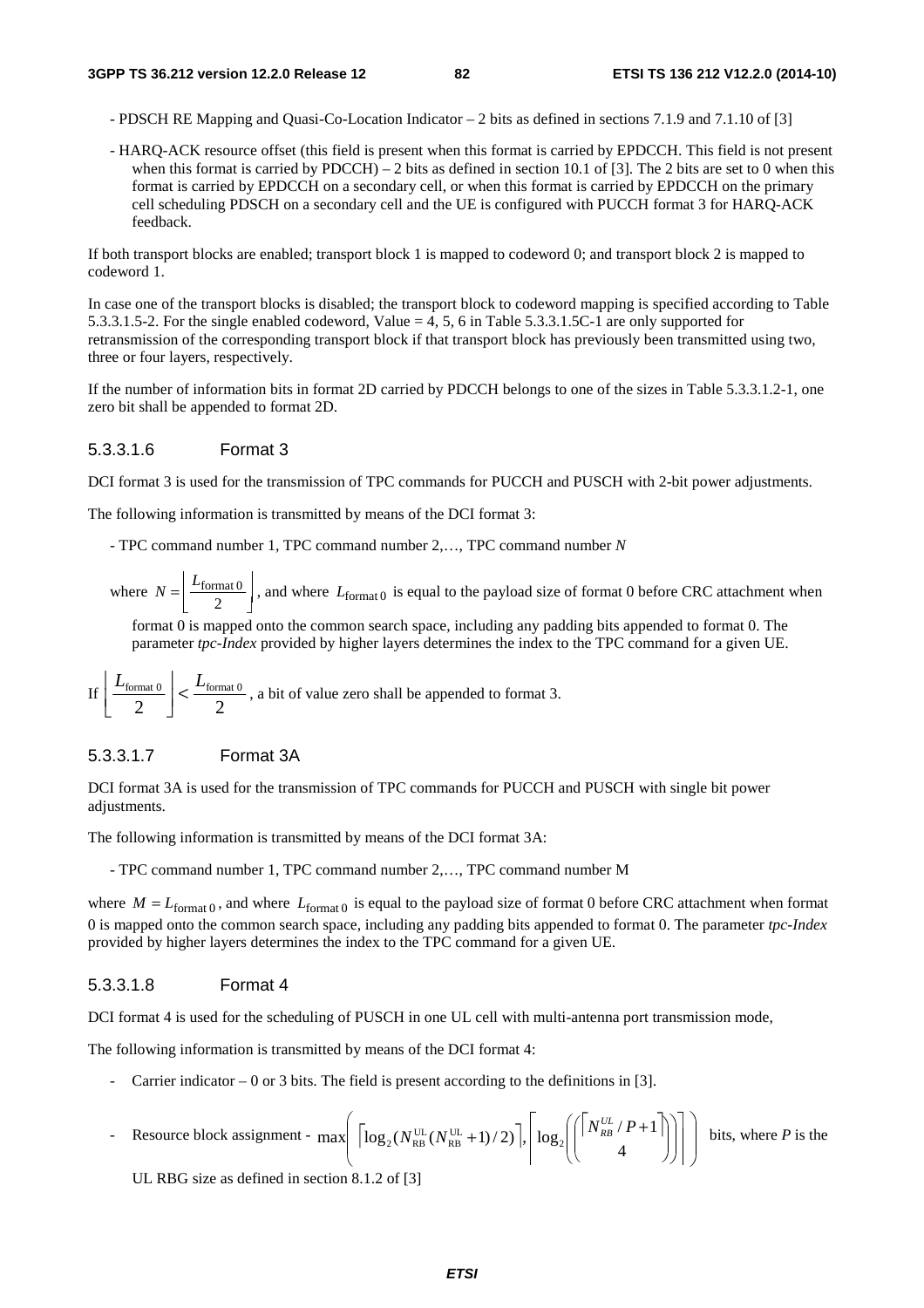- For resource allocation type 0:
	- The  $\left( \log_2(N_{RB}^{UL}(N_{RB}^{UL}+1)/2) \right)$  LSBs provide the resource allocation in the UL subframe as defined in  $\overline{a}$ section 8.1.1 of  $[3]$
- For resource allocation type 1:

The 
$$
\left[\log_2\left(\left(\begin{bmatrix}N_{RB}^{UL}/P+1\\4\end{bmatrix}\right)\right)\right]
$$
 LSBs provide the resource allocation in the UL subframe as defined in  
section 8.1.2 of [31]

section 8.1.2 of [3]

- TPC command for scheduled PUSCH 2 bits as defined in section 5.1.1.1 of [3]
- Cyclic shift for DM RS and OCC index  $3$  bits as defined in section 5.5.2.1.1 of [2]
- UL index  $-$  2 bits as defined in sections 5.1.1.1, 7.2.1, 8 and 8.4 of [3] (this field is present only for TDD operation with uplink-downlink configuration 0)
- Downlink Assignment Index  $(DAI) 2$  bits as defined in section 7.3 of [3] (this field is present only for cases with TDD primary cell and either TDD operation with uplink-downlink configurations 1-6 or FDD operation)
- CSI request  $-1$  or 2 bits as defined in section 7.2.1 of [3]. The 2-bit field applies to
	- UEs that are configured with more than one DL cell;
	- UEs that are configured by higher layers with more than one CSI process;
	- UEs that are configured with two CSI measurement sets by higher layers with the parameter *csi-MeasSubframeSet,* and when the corresponding DCI format is mapped onto the UE specific search space given by the C-RNTI as defined in [3];

otherwise the 1-bit field applies

- $SRS$  request 2 bits as defined in section 8.2 of [3]
- Resource allocation type  $-1$  bit as defined in section 8.1 of [3]

In addition, for transport block 1:

- Modulation and coding scheme and redundancy version 5 bits as defined in section 8.6 of [3]
- New data indicator 1 bit

In addition, for transport block 2:

- Modulation and coding scheme and redundancy version  $-5$  bits as defined in section 8.6 of [3]
- New data indicator  $-1$  bit

Precoding information and number of layers: number of bits as specified in Table 5.3.3.1.8-1. Bit field as shown in Table 5.3.3.1.8-2 and Table 5.3.3.1.8- 3. Note that TPMI for 2 antenna ports indicates which codebook index is to be used in Table 5.3.3A.2-1 of [2], and TPMI for 4 antenna ports indicates which codebook index is to be used in Table 5.3.3A.2-2, Table 5.3.3A.2-3, Table 5.3.3A.2-4 and Table 5.3.3A.2-5 of [2]. If both transport blocks are enabled, transport block 1 is mapped to codeword 0; and transport block 2 is mapped to codeword 1. In case one of the transport blocks is disabled, the transport block to codeword mapping is specified according to Table 5.3.3.1.5-2. For a single enabled codeword, indices 24 to 39 in Table 5.3.3.1.8-3 are only supported for retransmission of the corresponding transport block if that transport block has previously been transmitted using two layers.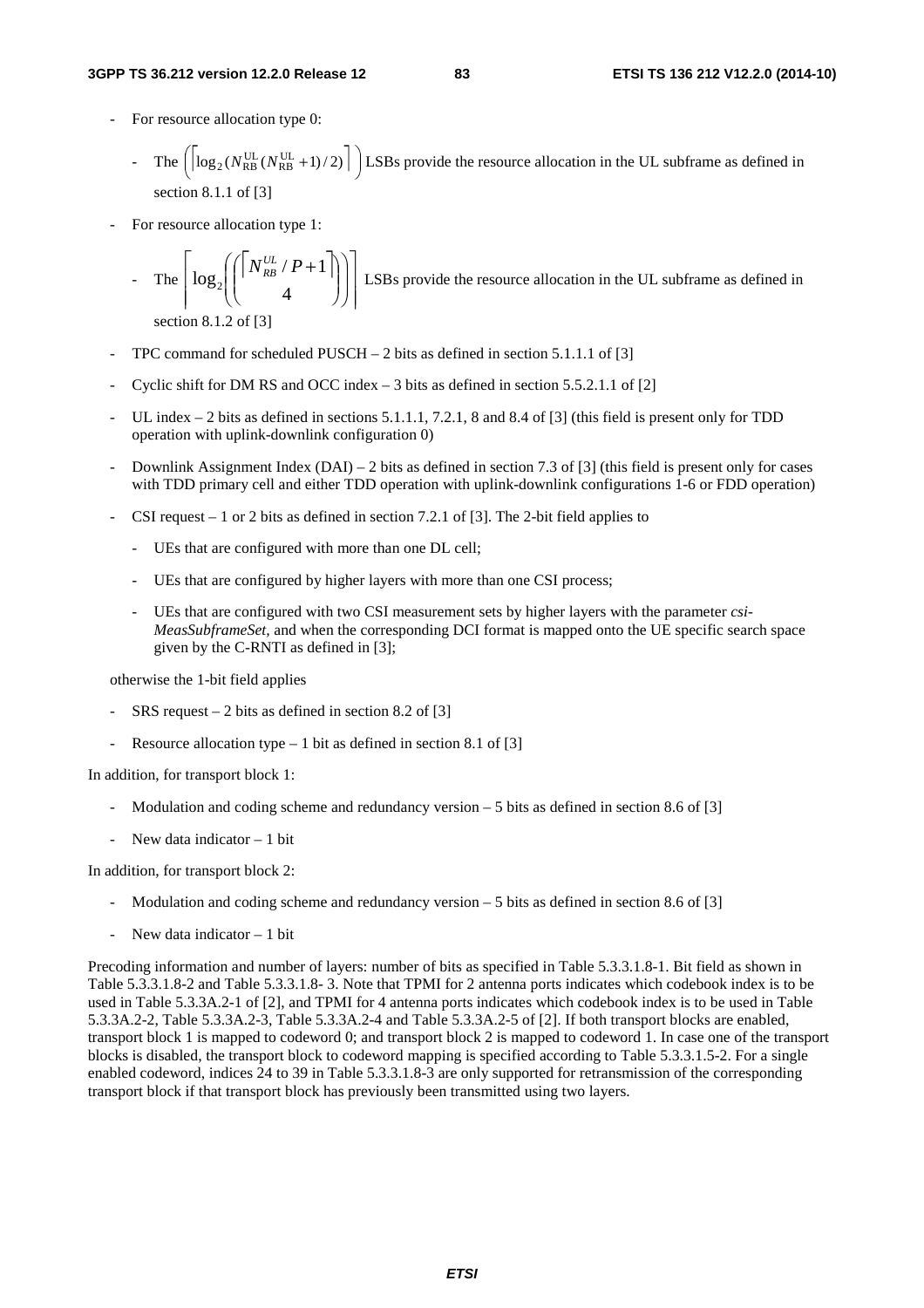| Number of antenna ports at UE | Number of bits for precoding information |
|-------------------------------|------------------------------------------|
|                               |                                          |
|                               |                                          |

#### **Table 5.3.3.1.8-1: Number of bits for precoding information.**

## **Table 5.3.3.1.8-2: Content of precoding information field for 2 antenna ports**

| One codeword:<br>Codeword 0 enabled<br>Codeword 1 disabled |                 | Two codewords:<br>Codeword 0 enabled<br>Codeword 1 enabled |                  |  |
|------------------------------------------------------------|-----------------|------------------------------------------------------------|------------------|--|
| Bit field mapped to index                                  | <b>Message</b>  | Bit field mapped to index                                  | <b>Message</b>   |  |
|                                                            | 1 layer: TPMI=0 |                                                            | 2 layers: TPMI=0 |  |
|                                                            | 1 layer: TPMI=1 | $1 - 7$                                                    | reserved         |  |
| っ                                                          | 1 layer: TPMI=2 |                                                            |                  |  |
| $\cdots$                                                   | .               |                                                            |                  |  |
| 5                                                          | 1 layer: TPMI=5 |                                                            |                  |  |
| $6 - 7$                                                    | reserved        |                                                            |                  |  |

#### **Table 5.3.3.1.8-3: Content of precoding information field for 4 antenna ports**

| One codeword:<br>Codeword 0 enabled<br>Codeword 1 disabled |                   | Two codewords:<br>Codeword 0 enabled<br>Codeword 1 enabled |                   |  |  |
|------------------------------------------------------------|-------------------|------------------------------------------------------------|-------------------|--|--|
| Bit field mapped to index                                  | <b>Message</b>    | Bit field mapped to index                                  | <b>Message</b>    |  |  |
| 0                                                          | 1 layer: TPMI=0   | 0                                                          | 2 layers: TPMI=0  |  |  |
|                                                            | 1 layer: TPMI=1   | 1                                                          | 2 layers: TPMI=1  |  |  |
| $\cdots$                                                   | $\cdots$          | .                                                          | $\cdots$          |  |  |
| 23                                                         | 1 layer: TPMI=23  | 15                                                         | 2 layers: TPMI=15 |  |  |
| 24                                                         | 2 layers: TPMI=0  | 16                                                         | 3 layers: TPMI=0  |  |  |
| 25                                                         | 2 layers: TPMI=1  | 17                                                         | 3 layers: TPMI=1  |  |  |
| $\cdots$                                                   | $\cdots$          | .                                                          | $\cdots$          |  |  |
| 39                                                         | 2 layers: TPMI=15 | 27                                                         | 3 layers: TPMI=11 |  |  |
| 40-63                                                      | reserved          | 28                                                         | 4 layers: TPMI=0  |  |  |
|                                                            |                   | $29 - 63$                                                  | Reserved          |  |  |

If the number of information bits in format 4 is equal to the payload size for DCI format 1, 2, 2A, 2B, 2C or 2D associated with the configured DL transmission mode in the same serving cell, one zero bit shall be appended to format 4.

#### 5.3.3.2 CRC attachment

Error detection is provided on DCI transmissions through a Cyclic Redundancy Check (CRC).

The entire payload is used to calculate the CRC parity bits. Denote the bits of the payload by  $a_0, a_1, a_2, a_3, \ldots, a_{A-1}$ , and the parity bits by  $p_0, p_1, p_2, p_3, \dots, p_{L-1}$ . A is the payload size and *L* is the number of parity bits.

The parity bits are computed and attached according to section 5.1.1 setting *L* to 16 bits, resulting in the sequence  $b_0$ ,  $b_1$ ,  $b_2$ ,  $b_3$ , ...,  $b_{B-1}$ , where  $B = A + L$ .

In the case where closed-loop UE transmit antenna selection is not configured or applicable, after attachment, the CRC parity bits are scrambled with the corresponding RNTI  $x_{rnti,0}, x_{rnti,1},..., x_{rnti,15}$ , where  $x_{rnti,0}$  corresponds to the MSB of the RNTI, to form the sequence of bits  $c_0$ ,  $c_1$ ,  $c_2$ ,  $c_3$ ,...,  $c_{B-1}$ . The relation between  $c_k$  and  $b_k$  is:

 $c_k = b_k$  for  $k = 0, 1, 2, ..., A-1$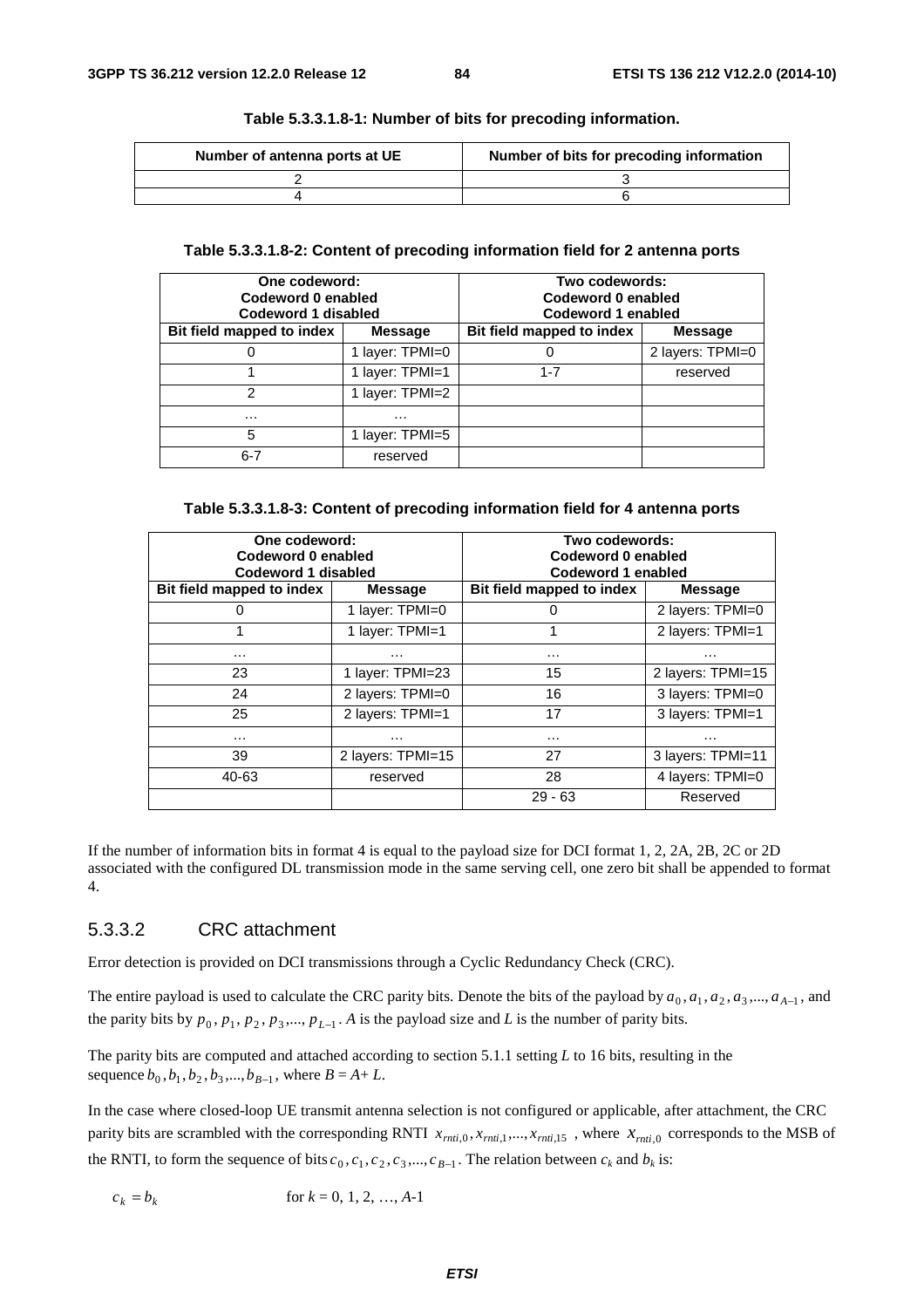$c_k = (b_k + x_{rnti,k-A}) \mod 2$  for  $k = A, A+1, A+2,..., A+15$ .

In the case where closed-loop UE transmit antenna selection is configured and applicable, after attachment, the CRC parity bits with DCI format 0 are scrambled with the antenna selection mask  $x_{AS,0}, x_{AS,1},..., x_{AS,15}$  as indicated in Table 5.3.3.2-1 and the corresponding RNTI  $x_{rnti,0}, x_{rnti,1},..., x_{rnti,15}$  to form the sequence of bits  $c_0, c_1, c_2, c_3,..., c_{B-1}$ . The relation between  $c_k$  and  $b_k$  is:

$$
c_k = b_k \qquad \text{for } k = 0, 1, 2, ..., A-1
$$

 $c_k = (b_k + x_{\text{unit}, k-A} + x_{\text{AS}, k-A}) \text{mod } 2$  for  $k = A, A+1, A+2, \dots, A+15$ .

| Table 5.3.3.2-1: UE transmit antenna selection mask. |  |
|------------------------------------------------------|--|
|------------------------------------------------------|--|

| UE transmit antenna selection | Antenna selection mask            |
|-------------------------------|-----------------------------------|
|                               | $x_{A5.0}, x_{A5.1},,x_{A5.15} >$ |
| UE port 0                     |                                   |
| UE port 1                     |                                   |

## 5.3.3.3 Channel coding

Information bits are delivered to the channel coding block. They are denoted by  $c_0, c_1, c_2, c_3, ..., c_{K-1}$ , where *K* is the number of bits, and they are tail biting convolutionally encoded according to section 5.1.3.1.

After encoding the bits are denoted by  $d_0^{(i)}$ ,  $d_1^{(i)}$ ,  $d_2^{(i)}$ ,  $d_3^{(i)}$ , ...,  $d_{D-1}^{(i)}$ , with  $i = 0,1$ , and 2, and where *D* is the number of bits on the *i*-th coded stream, i.e.,  $D = K$ .

#### 5.3.3.4 Rate matching

A tail biting convolutionally coded block is delivered to the rate matching block. This block of coded bits is denoted by  $d_0^{(i)}$ ,  $d_1^{(i)}$ ,  $d_2^{(i)}$ ,  $d_3^{(i)}$ , ...,  $d_{D-1}^{(i)}$ , with  $i = 0,1$ , and 2, and where *i* is the coded stream index and *D* is the number of bits in each coded stream. This coded block is rate matched according to section 5.1.4.2.

After rate matching, the bits are denoted by  $e_0$ ,  $e_1$ ,  $e_2$ ,  $e_3$ , ...,  $e_{E-1}$ , where *E* is the number of rate matched bits.

## 5.3.4 Control format indicator

Data arrives each subframe to the coding unit in the form of an indicator for the time span, in units of OFDM symbols, of the DCI carried by PDCCH in that subframe of the corresponding DL cell. The CFI takes values CFI = 1, 2 or 3. For system bandwidths  $N_{RB}^{DL} > 10$ , the span of the DCI carried by PDCCH in units of OFDM symbols, 1, 2 or 3, is given by the CFI. For system bandwidths  $N_{RB}^{DL} \le 10$ , the span of the DCI carried by PDCCH in units of OFDM symbols, 2, 3 or 4, is given by CFI+1.

The coding flow is shown in Figure 5.3.4-1.



**Figure 5.3.4-1 Coding for CFI.**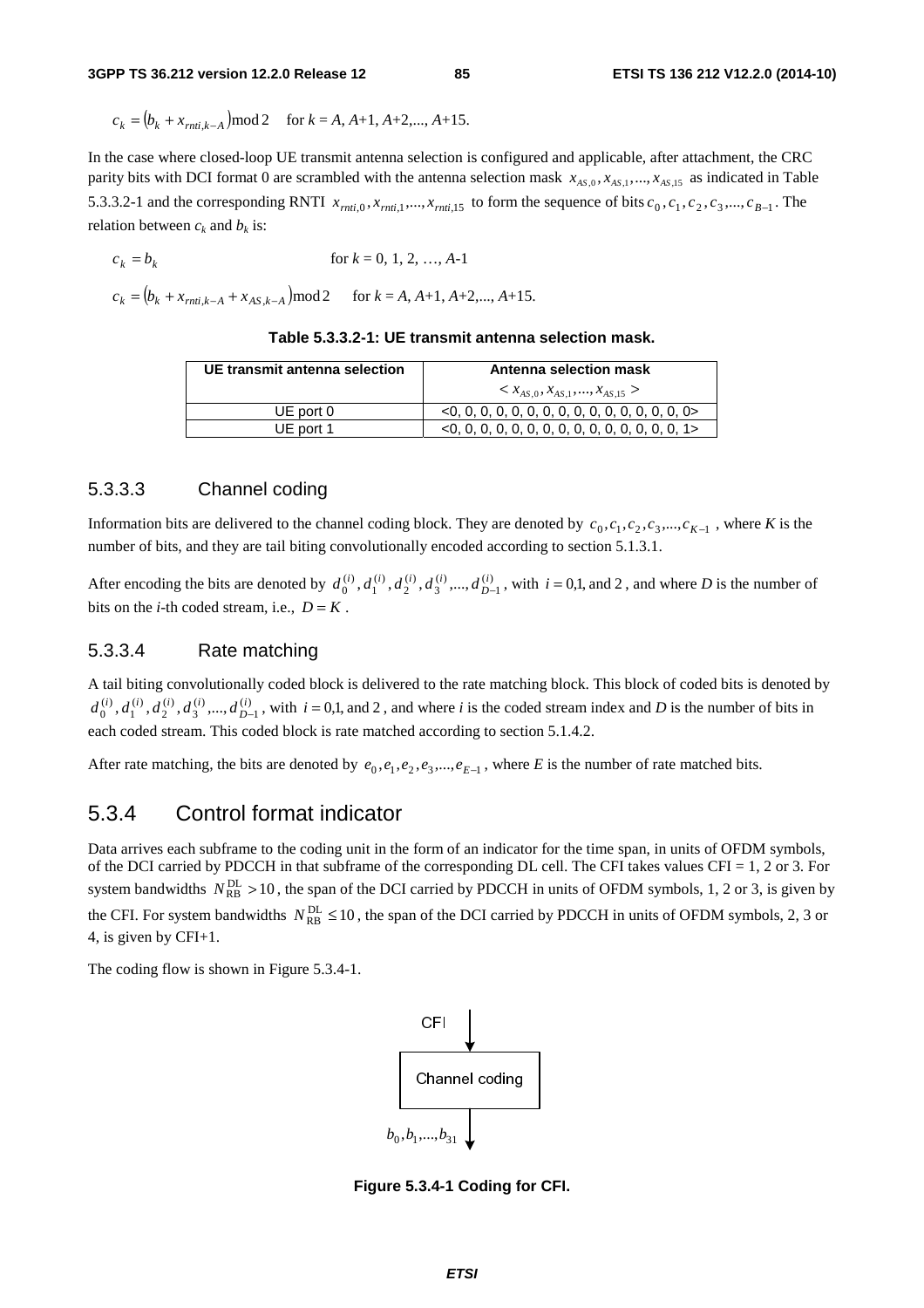## 5.3.4.1 Channel coding

The control format indicator is coded according to Table 5.3.4-1.

**Table 5.3.4-1: CFI code words.** 

| <b>CFI</b>    | CFI code word<br>$<$ b <sub>0</sub> , b <sub>1</sub> , , b <sub>31</sub> >  |
|---------------|-----------------------------------------------------------------------------|
|               | $<0,1,1,0,1,1,0,1,1,0,1,1,0,1,1,0,1,1,0,1,1,0,1,1,0,1,1,0,1,1,0,1>$         |
| $\mathcal{D}$ | $\langle 1,0,1,1,0,1,1,0,1,1,0,1,1,0,1,1,0,1,1,0,1,1,0,1,1,0,1,1,0 \rangle$ |
| 3             | $\langle 1,1,0,1,1,0,1,1,0,1,1,0,1,1,0,1,1,0,1,1,0,1,1,0,1,1,0,1,1 \rangle$ |
| (Reserved)    |                                                                             |

# 5.3.5 HARQ indicator (HI)

Data arrives to the coding unit in the form of indicators for HARQ acknowledgement for one transport block. The coding flow is shown in Figure 5.3.5-1.



**Figure 5.3.5-1 Coding for HI.** 

## 5.3.5.1 Channel coding

The HI is coded according to Table 5.3.5-1, where for a positive acknowledgement  $HI = 1$  and for a negative acknowledgement  $HI = 0$ .

## **Table 5.3.5-1: HI code words.**

|                                            | Ÿ<br>$b_0, b_1, b_2$                                                                            |
|--------------------------------------------|-------------------------------------------------------------------------------------------------|
|                                            | Figure 5.3.5-1 Coding for HI.                                                                   |
|                                            | Channel coding                                                                                  |
| ment $HI = 0$ .                            | ed according to Table 5.3.5-1, where for a positive acknowledgement $HI = 1$ and for a negation |
|                                            | Table 5.3.5-1: HI code words.<br>HI code word                                                   |
| $\mathbf{H}\mathbf{I}$<br>$\boldsymbol{0}$ | $b0, b1, b2$<br>< 0, 0, 0 >                                                                     |
| $\,1\,$                                    | $<1,\!1,\!1>$                                                                                   |
|                                            |                                                                                                 |
|                                            |                                                                                                 |
|                                            |                                                                                                 |
|                                            |                                                                                                 |
|                                            | <b>ETSI</b>                                                                                     |
|                                            |                                                                                                 |
|                                            |                                                                                                 |
|                                            |                                                                                                 |
|                                            |                                                                                                 |
|                                            |                                                                                                 |
|                                            |                                                                                                 |
|                                            |                                                                                                 |
|                                            |                                                                                                 |
|                                            |                                                                                                 |
|                                            |                                                                                                 |
|                                            |                                                                                                 |
|                                            |                                                                                                 |
|                                            |                                                                                                 |
|                                            |                                                                                                 |
|                                            |                                                                                                 |
|                                            |                                                                                                 |
|                                            |                                                                                                 |
|                                            |                                                                                                 |
|                                            |                                                                                                 |
|                                            |                                                                                                 |
|                                            |                                                                                                 |
|                                            |                                                                                                 |
|                                            |                                                                                                 |
|                                            |                                                                                                 |
|                                            |                                                                                                 |
|                                            |                                                                                                 |
|                                            |                                                                                                 |
|                                            |                                                                                                 |
|                                            |                                                                                                 |
|                                            |                                                                                                 |
|                                            |                                                                                                 |
|                                            |                                                                                                 |
|                                            |                                                                                                 |
|                                            |                                                                                                 |
|                                            |                                                                                                 |
|                                            |                                                                                                 |
|                                            |                                                                                                 |
|                                            |                                                                                                 |
|                                            |                                                                                                 |
|                                            |                                                                                                 |
|                                            |                                                                                                 |
|                                            |                                                                                                 |
|                                            |                                                                                                 |
|                                            |                                                                                                 |
|                                            |                                                                                                 |
|                                            |                                                                                                 |
|                                            |                                                                                                 |
|                                            |                                                                                                 |
|                                            |                                                                                                 |
|                                            |                                                                                                 |
|                                            |                                                                                                 |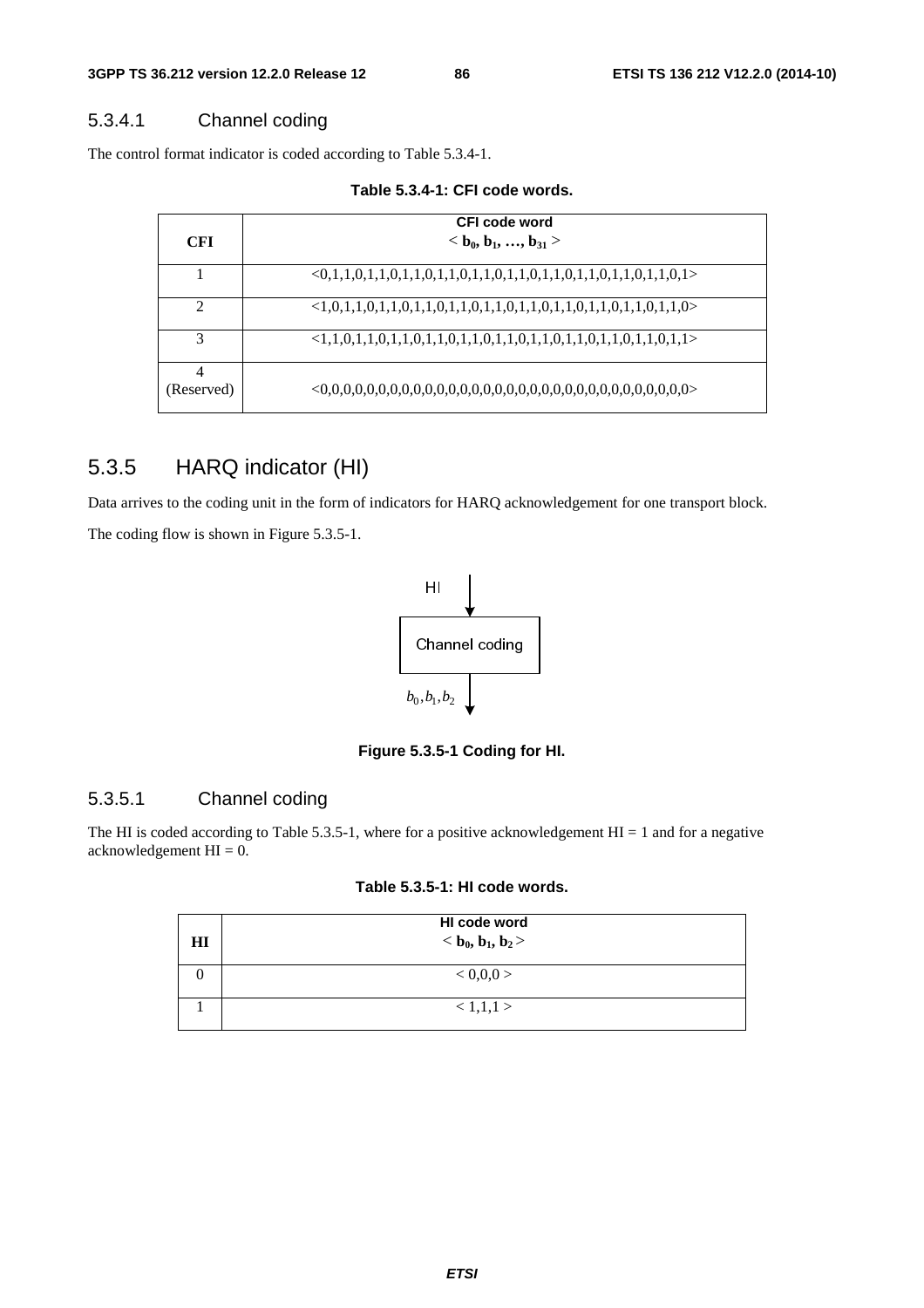# Annex A (informative): Change history

|          | <b>Change history</b> |           |           |                          |                                                                    |       |            |
|----------|-----------------------|-----------|-----------|--------------------------|--------------------------------------------------------------------|-------|------------|
| Date     | TSG#                  | TSG Doc.  | <b>CR</b> |                          | <b>Rev Subject/Comment</b>                                         | Old   | <b>New</b> |
| 2006-09  |                       |           |           |                          | Skeleton                                                           |       | 0.0.0      |
| 2006-10  |                       |           |           |                          | Updated skeleton                                                   | 0.0.0 | 0.0.1      |
| 2006-10  |                       |           |           |                          | Endorsed skeleton                                                  | 0.0.1 | 0.1.0      |
| 2006-11  |                       |           |           |                          | Added TC. Added Broadcast, Paging and MBMS transport               | 0.1.0 | 0.1.1      |
|          |                       |           |           |                          | channels in Table 4.2-1.                                           |       |            |
| 2006-11  |                       |           |           |                          | Endorsed v 0.2.0                                                   | 0.1.1 | 0.2.0      |
| 2006-12  |                       |           |           |                          |                                                                    | 0.2.0 | 0.2.1      |
|          |                       |           |           |                          | Added CC. Added type of coding for each transport channel or       |       |            |
|          |                       |           |           |                          | control information.                                               |       |            |
| 2007-01  |                       |           |           |                          | Editor's version                                                   | 0.2.1 | 0.2.2      |
| 2007-01  |                       |           |           |                          | Endorsed v 0.3.0                                                   | 0.2.2 | 0.3.0      |
| 2007-02  |                       |           |           |                          | Added QPP turbo Interleaver description.                           | 0.3.0 | 0.3.1      |
| 2007-02  |                       |           |           |                          | Editor's version                                                   | 0.3.1 | 0.3.2      |
| 2007-02  |                       |           |           |                          | Endorsed v 0.4.0                                                   | 0.3.2 | 0.4.0      |
| 2007-02  |                       |           |           |                          | Added CRC details for PDSCH, PDCCH and PUSCH. Added QPP            | 0.4.0 | 0.4.1      |
|          |                       |           |           |                          | turbo-interleaver parameters. Set Z to 6144. Added details on code |       |            |
|          |                       |           |           |                          | block segmentation.                                                |       |            |
| 2007-02  |                       |           |           |                          | Editor's version                                                   | 0.4.1 | 0.4.2      |
| 2007-03  | <b>RAN#35</b>         | RP-070170 |           |                          | For information at RAN#35                                          | 0.4.2 | 1.0.0      |
| 2007-03  |                       |           |           |                          | Editor's version                                                   | 1.0.0 | 1.0.1      |
| 2007-03  |                       |           |           |                          | Editor's version                                                   | 1.0.1 | 1.1.0      |
|          |                       |           |           |                          |                                                                    |       |            |
| 2007-05  |                       |           |           |                          | Editor's version                                                   | 1.1.0 | 1.1.1      |
| 2007-05  |                       |           |           |                          | Editor's version                                                   | 1.1.1 | 1.1.2      |
| 2007-05  |                       |           |           |                          | Editor's version                                                   | 1.1.2 | 1.2.0      |
| 2007-06  |                       |           |           |                          | Added circular buffer rate matching for PDSCH and PUSCH.           | 1.2.0 | 1.2.1      |
|          |                       |           |           |                          | Miscellaneous changes.                                             |       |            |
| 2007-06  |                       |           |           |                          | Editor's version                                                   | 1.2.1 | 1.2.2      |
| 2007-07  |                       |           |           |                          | Editor's version                                                   | 1.2.2 | 1.2.3      |
| 2007-07  |                       |           |           |                          | Endorsed by email following decision taken at RAN1#49b             | 1.2.3 | 1.3.0      |
| 2007-08  |                       |           |           |                          | Editor's version including decision from RAN1#49bis.               | 1.3.0 | 1.3.1      |
| 2007-08  |                       |           |           |                          | Editor's version                                                   | 1.3.1 | 1.3.2      |
| 2007-08  |                       |           |           |                          | Editor's version                                                   | 1.3.2 | 1.4.0      |
| 2007-09  |                       |           |           |                          | Editor's version with decisions from RAN1#50                       | 1,4.0 | 1, 4, 1    |
| 2007-09  |                       |           |           |                          | Editor's version                                                   | 1.4.1 | 1.4.2      |
|          |                       |           |           |                          |                                                                    |       |            |
| 10/09/07 | <b>RAN#37</b>         | RP-070730 |           |                          | For approval at RAN#37                                             | 1.4.2 | 2.0.0      |
| 12/09/07 | $RAN_37$              | RP-070730 | $\omega$  | $\blacksquare$           | Approved version                                                   | 2.0.0 | 8.0.0      |
| 28/11/07 | <b>RAN_38</b>         | RP-070949 | 0001      | $\blacksquare$           | Update of 36.212                                                   | 8.0.0 | 8.1.0      |
| 05/03/08 | <b>RAN_39</b>         | RP-080145 | 0002      | $\blacksquare$           | Update to 36.212 incorporating decisions from RAN1#51bis and       | 8.1.0 | 8.2.0      |
|          |                       |           |           |                          | <b>RAN1#52</b>                                                     |       |            |
| 28/05/08 | <b>RAN_40</b>         | RP-080433 | 0003      | $\sim$                   | Joint coding of CQI and ACK on PUCCH                               | 8.2.0 | 8.3.0      |
| 28/05/08 | <b>RAN 40</b>         | RP-080433 | 0004      | $\mathbf{1}$             | <b>ACK insertion into PUSCH</b>                                    | 8.2.0 | 8.3.0      |
| 28/05/08 | <b>RAN 40</b>         | RP-080433 | 0005      | $\mathbf{1}$             | Introduction of format 1C                                          | 8.2.0 | 8.3.0      |
| 28/05/08 | <b>RAN_40</b>         | RP-080433 | 0006      | 1                        | Miscellaneous fixes to 36.212                                      | 8.2.0 | 8.3.0      |
| 28/05/08 | <b>RAN 40</b>         | RP-080433 | 0008      | 1                        | On multiplexing scheme for indicators                              | 8.2.0 | 8.3.0      |
| 28/05/08 | <b>RAN_40</b>         | RP-080433 | 0009      | $\mathbf{1}$             | On the soft buffer split of MIMO and TDD                           | 8.2.0 | 8.3.0      |
| 28/05/08 | <b>RAN_40</b>         | RP-080433 | 0010      | $\sim$                   | Resource assignment field for distributed VRB                      | 8.2.0 | 8.3.0      |
| 28/05/08 | <b>RAN_40</b>         | RP-080433 | 0011      |                          | Clarifying the use of the different DCI formats                    | 8.2.0 | 8.3.0      |
|          |                       |           |           |                          |                                                                    |       |            |
| 28/05/08 | <b>RAN_40</b>         | RP-080433 | 0012      | 1                        | Clarifying the value of $N_L$                                      | 8.2.0 | 8.3.0      |
| 28/05/08 | <b>RAN_40</b>         | RP-080433 | 0013      | $\blacksquare$           | Payload size for DCI formats 3 and 3A                              | 8.2.0 | 8.3.0      |
| 28/05/08 | <b>RAN_40</b>         | RP-080433 | 0014      |                          | Coding of ACK on PUSCH                                             | 8.2.0 | 8.3.0      |
| 28/05/08 | <b>RAN_40</b>         | RP-080433 | 0015      | 1                        | Coding of RI on PUSCH and mapping                                  | 8.2.0 | 8.3.0      |
| 28/05/08 | <b>RAN_40</b>         | RP-080433 | 0016      | $\blacksquare$           | CRC for control information on PUSCH                               | 8.2.0 | 8.3.0      |
| 28/05/08 | <b>RAN_40</b>         | RP-080433 | 0017      |                          | Introduction of Downlink Assignment Index                          | 8.2.0 | 8.3.0      |
| 28/05/08 | <b>RAN_40</b>         | RP-080433 | 0018      | $\blacksquare$           | Coding of CQI/PMI on PUSCH coming from PUCCH                       | 8.2.0 | 8.3.0      |
| 28/05/08 | <b>RAN_40</b>         | RP-080433 | 0019      |                          | Simultaneous transmission of aperiodic CQI and UL control          | 8.2.0 | 8.3.0      |
| 28/05/08 | <b>RAN_40</b>         | RP-080433 | 0020      | $\overline{\phantom{a}}$ | Encoding of antenna indicator on DCI format 0                      | 8.2.0 | 8.3.0      |
| 28/05/08 | <b>RAN_40</b>         | RP-080433 | 0021      | $\blacksquare$           | PDCCH coverage in narrow bandwidths                                | 8.2.0 | 8.3.0      |
| 28/05/08 | <b>RAN_40</b>         | RP-080433 | 0022      | $\blacksquare$           | Closed-loop and open-loop spatial multiplexing                     | 8.2.0 | 8.3.0      |
|          |                       |           |           | $\blacksquare$           | Formula for linkage between PUSCH MCS and amount of                |       |            |
| 28/05/08 | <b>RAN_40</b>         | RP-080457 | 0023      |                          |                                                                    | 8.2.0 | 8.3.0      |
|          |                       |           |           |                          | resources used for control                                         |       |            |
| 09/09/08 | <b>RAN_41</b>         | RP-080669 | 0026      | $\blacksquare$           | Correction to PUSCH Channel Interleaver                            | 8.3.0 | 8.4.0      |
| 09/09/08 | <b>RAN_41</b>         | RP-080669 | 0028      | $\blacksquare$           | Correction of mapping of ACK/NAK to binary bit values              | 8.3.0 | 8.4.0      |
| 09/09/08 | <b>RAN_41</b>         | RP-080669 | 0029      | $\blacksquare$           | Correction to bit collection, selection and transmission           | 8.3.0 | 8.4.0      |
| 09/09/08 | <b>RAN_41</b>         | RP-080669 | 0030      |                          | Padding one bit to DCI format 1 when format 1 and format 0/1A      | 8.3.0 | 8.4.0      |
|          |                       |           |           |                          | have the same size                                                 |       |            |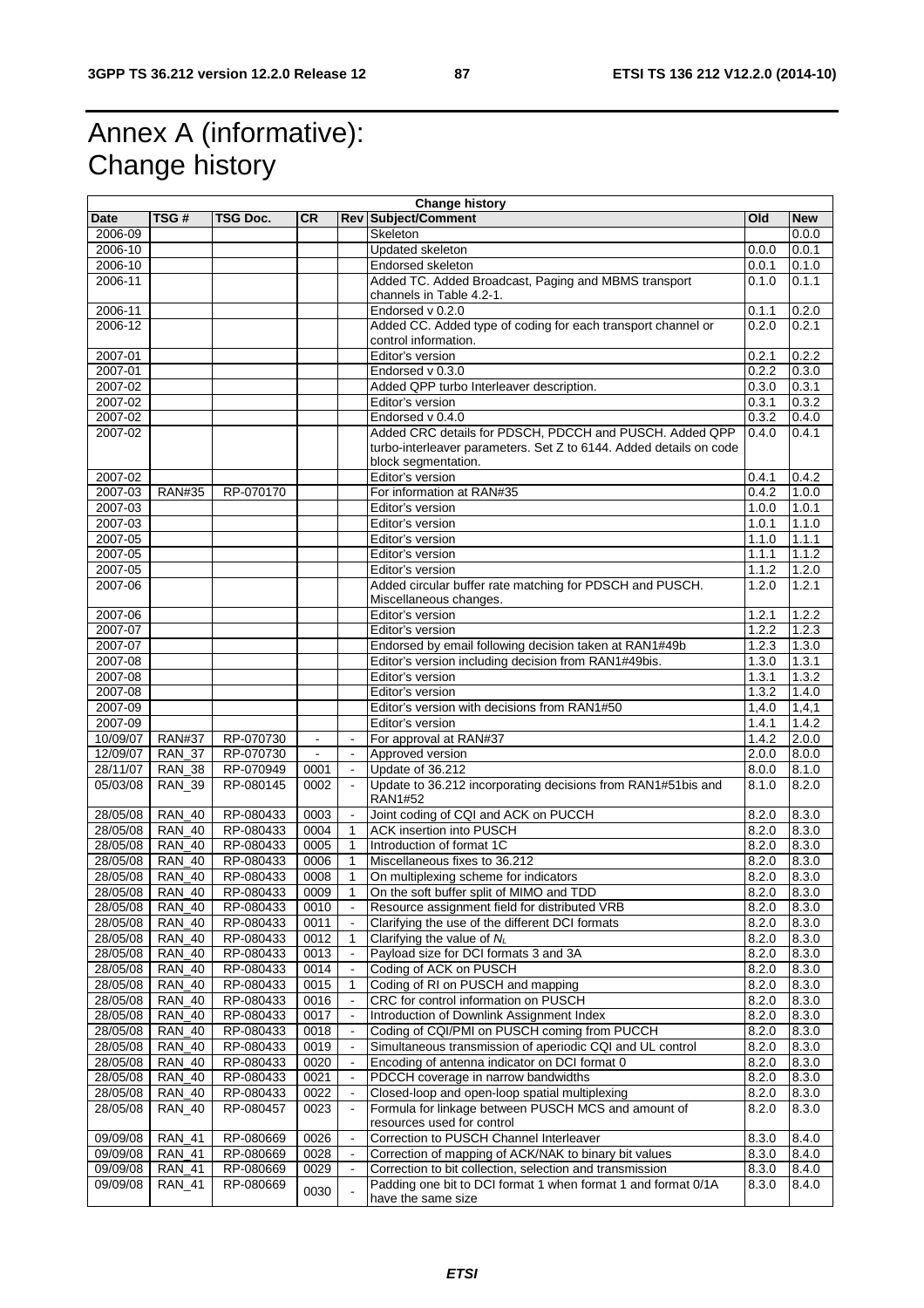| <b>Change history</b> |               |           |                 |                          |                                                                     |       |                   |
|-----------------------|---------------|-----------|-----------------|--------------------------|---------------------------------------------------------------------|-------|-------------------|
| <b>Date</b>           | TSG #         | TSG Doc.  | <b>CR</b>       |                          | <b>Rev Subject/Comment</b>                                          | Old   | <b>New</b>        |
| 09/09/08              | <b>RAN 41</b> | RP-080669 | 0031            | ÷,                       | Modification of M_limit                                             | 8.3.0 | 8.4.0             |
| 09/09/08              | <b>RAN 41</b> | RP-080669 | 0032            | $\sim$                   | Definition of Formats 2 and 2A                                      | 8.3.0 | 8.4.0             |
| 09/09/08              | <b>RAN 41</b> | RP-080669 | 0033            | $\overline{2}$           | Corrections to DCI formats                                          | 8.3.0 | 8.4.0             |
| 09/09/08              | <b>RAN_41</b> | RP-080669 | 0035            | 1                        | Format 1B confirmation flag                                         | 8.3.0 | 8.4.0             |
| 09/09/08              | <b>RAN_41</b> | RP-080669 |                 |                          | Corrections to Rank information scrambling in Uplink Shared         | 8.3.0 | 8.4.0             |
|                       |               |           | 0036            |                          | Channel                                                             |       |                   |
| 09/09/08              | <b>RAN_41</b> | RP-080669 | 0037            | $\overline{2}$           | Clarification of TPC commands signaled in DCI formats 3/3A          | 8.3.0 | 8.4.0             |
| 09/09/08              | <b>RAN 41</b> | RP-080669 | 0038            | $\mathcal{L}$            | Clarification on UE transmit antenna selection mask                 | 8.3.0 | 8.4.0             |
| 09/09/08              | <b>RAN 41</b> | RP-080669 | 0039            | 1                        | Linking of control resources in PUSCH to data MCS                   | 8.3.0 | 8.4.0             |
| 09/09/08              | <b>RAN_41</b> | RP-080669 | 0041            |                          | Definition of Bit Mapping for DCI signalling                        | 8.3.0 | 8.4.0             |
| 09/09/08              |               | RP-080669 | 0042            | $\mathbf{1}$             |                                                                     | 8.3.0 |                   |
|                       | <b>RAN 41</b> |           |                 |                          | Clarification on resource allocation in DCI format 1/2/2A           |       | 8.4.0             |
| 09/09/08              | <b>RAN 41</b> | RP-080669 | 0043            |                          | DCI Format 1A changes needed for scheduling Broadcast Control       | 8.3.0 | 8.4.0             |
| 09/09/08              | <b>RAN 41</b> | RP-080669 | 0044            |                          | DCI format1C                                                        | 8.3.0 | 8.4.0             |
| 09/09/08              | <b>RAN 41</b> | RP-080669 | 0045            | $\overline{\phantom{a}}$ | Miscellaneous corrections                                           | 8.3.0 | 8.4.0             |
| 11/09/08              | <b>RAN_41</b> | RP-080736 | 0046            | 1                        | Correction on downlink multi-user MIMO                              | 8.3.0 | 8.4.0             |
| 09/09/08              | <b>RAN_41</b> | RP-080669 | 0047            |                          | Corrections to DL DCI Formats In case of Ambiguous Payload          | 8.3.0 | 8.4.0             |
|                       |               |           |                 |                          | <b>Sizes</b>                                                        |       |                   |
| 09/09/08              | <b>RAN_41</b> | RP-080669 | 0048            |                          | CR for RE provisioning for the control information in case of CQI-  | 8.3.0 | 8.4.0             |
|                       |               |           |                 |                          | only transmission on PUSCH                                          |       |                   |
| 09/09/08              | <b>RAN_41</b> | RP-080669 | 0091            | 2                        | Coding and multiplexing of multiple ACK/NACK in PUSCH               | 8.3.0 | 8.4.0             |
| 03/12/08              | <b>RAN_42</b> | RP-080983 | 0050            | 2                        | Clarification of input bits corresponding to 2-bit HARQ-ACK and 2-  | 8.4.0 | 8.5.0             |
|                       |               |           |                 |                          | bit RI                                                              |       |                   |
| 03/12/08              | <b>RAN_42</b> | RP-080983 | 0053            | $\tilde{\phantom{a}}$    | Editorial corrections to 36.212                                     | 8.4.0 | 8.5.0             |
| 03/12/08              | <b>RAN 42</b> | RP-080983 | 0055            | $\blacksquare$           | <b>Miscellaneous Corrections</b>                                    | 8.4.0 | 8.5.0             |
| 03/12/08              | <b>RAN 42</b> | RP-080983 | 0057            | $\blacksquare$           | Clarification of mapping of information bits                        | 8.4.0 | 8.5.0             |
| 03/12/08              | <b>RAN_42</b> | RP-080983 | 0058            | $\blacksquare$           | Completion of 36.212 CR47 (R1-083421) for "new" DCI Formats         | 8.4.0 | 8.5.0             |
| 03/12/08              | <b>RAN_42</b> | RP-080983 |                 |                          | Change for determining DCI format 1A TBS table column indicator     | 8.4.0 | 8.5.0             |
|                       |               |           | 0059            |                          | for broadcast control                                               |       |                   |
| 03/12/08              | <b>RAN_42</b> | RP-080983 | 0061            | $\overline{2}$           | Defining DCI format 1A for downlink data arrival                    | 8.4.0 | 8.5.0             |
| 03/12/08              | <b>RAN 42</b> | RP-080983 | 0063            | $\mathbf{1}$             | ACK/NACK transmission on PUSCH for LTE TDD                          | 8.4.0 | 8.5.0             |
| 03/12/08              | <b>RAN 42</b> | RP-080983 | 0065            |                          | Correction in 36.212 related to TDD downlink HARQ processes         | 8.4.0 | 8.5.0             |
| 03/12/08              | <b>RAN 42</b> | RP-080983 | 0067            | 1                        | Correction of control MCS offset and SRS symbol puncturing          | 8.4.0 | 8.5.0             |
|                       |               |           |                 |                          |                                                                     |       |                   |
| 03/12/08              | <b>RAN 42</b> | RP-080983 | 0068            | $\mathbf{1}$             | DCI format 2/2A                                                     | 8.4.0 | 8.5.0             |
| 03/12/08              | <b>RAN_42</b> | RP-080983 | 0069            |                          | Correction to zero padding in DCI format 1                          | 8.4.0 | 8.5.0             |
| 03/12/08              | <b>RAN 42</b> | RP-080983 | 0071            | $\blacksquare$           | Clarification of RI bit field mapping for PUCCH                     | 8.4.0 | 8.5.0             |
| 03/12/08              | <b>RAN 42</b> | RP-080983 | 0072            | $\overline{\phantom{a}}$ | Clarifying RNTI bit mapping for PDCCH CRC scrambling                | 8.4.0 | 8.5.0             |
| 03/12/08              | $RAN_42$      | RP-080983 | 0073            |                          | Clarification on BCH transport block size                           | 8.4.0 | 8.5.0             |
| 03/12/08              | <b>RAN_42</b> | RP-080983 | 0076            | $\blacksquare$           | Clarification on the number of PUCCH-based CQI/PMI bits when        | 8.4.0 | 8.5.0             |
|                       |               |           |                 |                          | reported on PUSCH                                                   |       |                   |
| 04/03/09              | <b>RAN 43</b> | RP-090235 | 77              | $\mathbf{1}$             | Corrections to Transmitted Rank Indication                          | 8.5.0 | 8.6.0             |
| 04/03/09              | <b>RAN_43</b> | RP-090235 | 79              | $\mathbf{1}$             | Correction to the bundled ACK/NACK and DAI transmission             | 8.5.0 | 8.6.0             |
| 04/03/09              | <b>RAN_43</b> | RP-090235 | 80              | $\overline{2}$           | Corrections to transmission modes                                   | 8.5.0 | 8.6.0             |
| 04/03/09              | <b>RAN_43</b> | RP-090235 | 81              | 1                        | Correction on ACKNACK transmission on PUSCH for LTE TDD             | 8.5.0 | 8.6.0             |
| 04/03/09              | RAN_43        | RP-090235 | $\overline{82}$ | $\overline{2}$           | Corrections to CQI and RI fields description                        | 8.5.0 | 8.6.0             |
| 04/03/09              | <b>RAN_43</b> | RP-090235 | 83              | $\tilde{\phantom{a}}$    | Clarifying DCI format 1A and DCI Format 1B                          | 8.5.0 | 8.6.0             |
| 04/03/09              | <b>RAN 43</b> | RP-090235 | 92              | 1                        | Clarification on channel coding for UCI HARQ-ACK                    | 8.5.0 | 8.6.0             |
| 27/05/09              | <b>RAN_44</b> | RP-090528 |                 |                          | Clarify some parameters for determining control resources on        | 8.6.0 | 8.7.0             |
|                       |               |           | 87              |                          | <b>PUSCH</b>                                                        |       |                   |
| 01/12/09              | <b>RAN_46</b> | RP-091168 | 89              | $\sim$                   | Clarification on bitwidth of RI                                     | 8.7.0 | 8.8.0             |
| 01/12/09              | RAN_46        | RP-091168 | 94              | $\ddot{\phantom{1}}$     | Correction to Channel interleaver for PUSCH RE Mapping              | 8.7.0 | 8.8.0             |
| 01/12/09              | <b>RAN_46</b> | RP-091177 | 88              | $\mathbf{1}$             | Editorial corrections to 36.212                                     | 8.8.0 | 9.0.0             |
| 01/12/09              | <b>RAN_46</b> | RP-091257 | 95              | 1                        | Introduction of enhanced dual layer transmission                    | 8.8.0 | 9.0.0             |
| 16/03/10              | <b>RAN_47</b> | RP-100210 | 96              | 1                        | MCCH change notification using DCI format 1C                        | 9.0.0 | 9.1.0             |
|                       |               | RP-100211 | 97              | $\blacksquare$           | Addition of missing reference to DCI format 2B + typo corrections   | 9.0.0 |                   |
| 16/03/10              | <b>RAN_47</b> |           |                 |                          |                                                                     |       | 9.1.0             |
| 01/06/10              | RAN_48        | RP-100589 | 98              | $\blacksquare$           | Correction to TBS determination for DCI format 1C                   | 9.1.0 | 9.2.0             |
| $\sqrt{14/09/10}$     | <b>RAN_49</b> | RP-100899 | 99              | $\blacksquare$           | Clarify soft buffer size determination for MCH                      | 9.2.0 | 9.3.0             |
| 07/12/10              | <b>RAN_50</b> | RP-101320 | 100             | $\blacksquare$           | Introduction of Rel-10 LTE-Advanced features in 36.212              | 9.3.0 | 10.0.0            |
| 15/03/11              | <b>RAN_51</b> | RP-110254 | 101             | $\blacksquare$           | Correction on UE behavior upon receiving DCI format 1B              |       | 10.0.0 10.1.0     |
| 15/03/11              | <b>RAN_51</b> | RP-110256 | 102             | $\overline{\phantom{a}}$ | Corrections to Rel-10 LTE-Advanced features in 36.212               |       | 10.0.0 10.1.0     |
| 01/06/11              | <b>RAN_52</b> | RP-110819 | 103             | 3                        | Correction of DCI format 0 and 4 resource allocation                |       | $10.1.0$   10.2.0 |
| 01/06/11              | <b>RAN_52</b> | RP-110819 | 104             | 2                        | Correction to Multi-cluster flag in DCI format 0                    |       | 10.1.0 10.2.0     |
| 01/06/11              | <b>RAN_52</b> | RP-110819 | 107             | $\overline{2}$           | Corrections on HARQ-ACK Channel Coding in the PUSCH                 |       | 10.1.0 10.2.0     |
| 01/06/11              | <b>RAN_52</b> | RP-110820 | 108             | 3                        | A clarification for DCI format payload size                         |       | 10.1.0 10.2.0     |
| 01/06/11              | <b>RAN_52</b> | RP-110819 | 110             | 1                        | Correction the search space and RNTI for CQI and SRS request        |       | 10.1.0 10.2.0     |
|                       |               |           |                 |                          | flag                                                                |       |                   |
| 01/06/11              | <b>RAN_52</b> | RP-110819 | 111             |                          | Resource dimensioning for CQI only PUSCH transmission               |       | 10.1.0 10.2.0     |
| 01/06/11              | <b>RAN_52</b> | RP-110820 | 112             | 1                        | Correction on bit representations of transport block processing for |       | 10.1.0 10.2.0     |
|                       |               |           |                 |                          | UL-SCH                                                              |       |                   |
| 01/06/11              | <b>RAN_52</b> | RP-110818 | 113             | $\overline{\phantom{a}}$ | Clarification on PMI indication in DCI format1B and format 2        |       | $10.1.0$ 10.2.0   |
| 01/06/11              | <b>RAN_52</b> | RP-110820 | 114             | $\overline{1}$           | Rate maching parameters for CA                                      |       | 10.1.0 10.2.0     |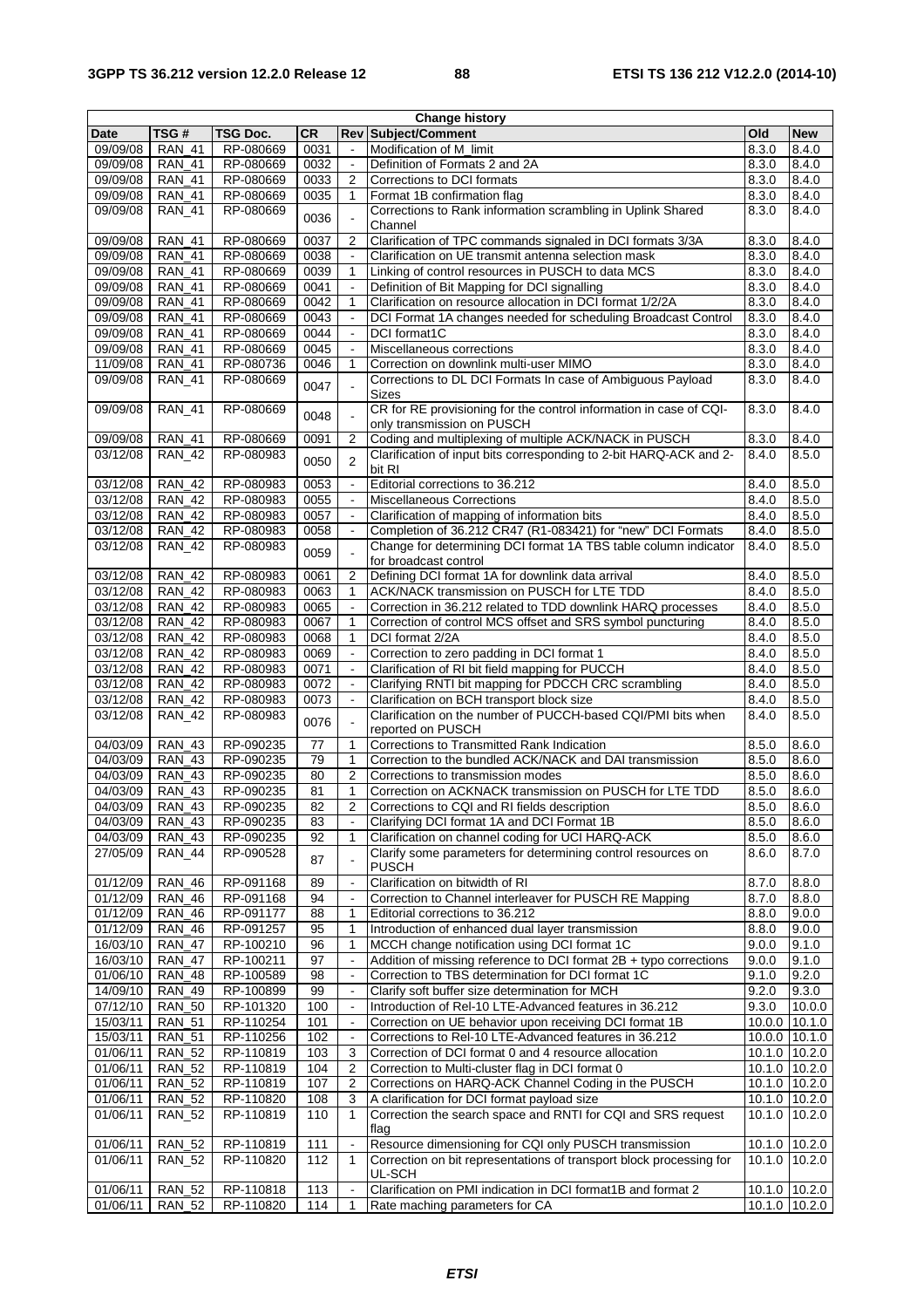| <b>Change history</b>  |               |                 |                  |                          |                                                                                                               |               |                 |
|------------------------|---------------|-----------------|------------------|--------------------------|---------------------------------------------------------------------------------------------------------------|---------------|-----------------|
| <b>Date</b>            | TSG#          | <b>TSG Doc.</b> | <b>CR</b>        |                          | <b>Rev Subject/Comment</b>                                                                                    | Old           | <b>New</b>      |
| 01/06/11               | <b>RAN 52</b> | RP-110819       | 116              | $\sim$                   | HARQ-ACK on PUSCH for TDD with channel selection configured                                                   | 10.1.0        | 10.2.0          |
|                        |               |                 |                  |                          | for 2 serving cells                                                                                           |               |                 |
| 01/06/11               | <b>RAN_52</b> | RP-110823       | 117              | $\sim$                   | Single codeword multiple layer transmission in uplink                                                         | 10.1.0        | 10.2.0          |
| 15/09/11               | <b>RAN_53</b> | RP-111228       | 119              | $\mathbf{1}$             | Corrections on transport block processing for UL-SCH                                                          |               | 10.2.0 10.3.0   |
| 15/09/11               | <b>RAN 53</b> | RP-111230       | 120              | $\overline{2}$           | On correction of channel coding of control information                                                        |               | 10.2.0 10.3.0   |
| 15/09/11               | <b>RAN_53</b> | RP-111230       | 122              | $\mathbf{1}$             | Size adjustment of DCI format 0, 1A and 1                                                                     | 10.2.0        | 10.3.0          |
| 15/09/11               | <b>RAN 53</b> | RP-111232       | 123              | $\mathbf{1}$             | Corrections on Nsrs                                                                                           |               | 10.2.0 10.3.0   |
| 15/09/11               | <b>RAN_53</b> | RP-111232       | 124              | $\overline{2}$           | Corrections on DCI format 1B/1D                                                                               |               | $10.2.0$ 10.3.0 |
| 15/09/11               | <b>RAN_53</b> | RP-111228       | 125              |                          | Minor Correction on DCI Format 1 Description                                                                  |               | 10.2.0 10.3.0   |
| 15/09/11               | <b>RAN_53</b> | RP-111226       | $\overline{127}$ | $\mathbf{r}$             | Correction on ACK/NACK mapping                                                                                |               | $10.2.0$ 10.3.0 |
| 15/09/11               | <b>RAN_53</b> | RP-111231       | 128              |                          | Corrections on channel coding of control information and DCI<br>Format 4.                                     | 10.2.0        | 10.3.0          |
| 15/09/11               | <b>RAN_53</b> | RP-111229       | 129              |                          | Clarification and correction to configuration signalling condition for<br>channel quality information formats | 10.2.0        | 10.3.0          |
| 05/12/11               | <b>RAN 54</b> | RP-111667       | 130              | $\mathbf{1}$             | Corrections on codebook index indication in DCI format 4                                                      | 10.3.0 10.4.0 |                 |
| 05/12/11               | <b>RAN 54</b> | RP-111666       | 131              | $\sim$                   | HARQ-ACK on UCI-only PUSCH without UL-SCH data                                                                |               | 10.3.0 10.4.0   |
| 28/02/12               | <b>RAN 55</b> | RP-120283       | 132              | $\overline{2}$           | Corrections on payload size adjustment for DCI format 1A and 1                                                |               | 10.4.0 10.5.0   |
| 28/02/12               | <b>RAN 55</b> | RP-120283       | 133              | $\mathbf{1}$             | Correction of two HARQ-ACK feedback on PUSCH                                                                  |               | 10.4.0 10.5.0   |
| 28/02/12               | <b>RAN 55</b> | RP-120285       | 134              | $\mathbf{1}$             | Miscellaneous corrections                                                                                     |               | 10.4.0 10.5.0   |
| 13/06/12               | <b>RAN_56</b> | RP-120739       | 136              |                          | Correction to Data and control multiplexing                                                                   | 10.5.0        | 10.6.0          |
| 13/06/12               | <b>RAN 56</b> | RP-120737       | 138              |                          | Correction to CSI request field size in DCI format 0 and DCI format<br>4                                      | 10.5.0        | 10.6.0          |
| 04/09/12               | <b>RAN 57</b> | RP-121272       | 139              | $\sim$                   | Introduction of Rel-11 LTE-Advanced features in 36.212                                                        | 10.6.0 11.0.0 |                 |
| 04/12/12               | <b>RAN_58</b> | RP-121839       | 143              | $\overline{\phantom{a}}$ | Correction to the parameter ue-Category-v10xy                                                                 |               | $11.0.0$ 11.1.0 |
| $\overline{04/1}$ 2/12 | <b>RAN 58</b> | RP-121846       | 144              | $\overline{\phantom{a}}$ | Finalisation for introducing Rel-11 features                                                                  |               | 11.0.0 11.1.0   |
| 26/02/13               | <b>RAN_59</b> | RP-130255       | 145              | $\sim$                   | Additional clarifications/corrections for introducing Rel-11 features                                         |               | 11.1.0 11.2.0   |
| 11/06/13               | <b>RAN 60</b> | RP-130751       | 147              | $\overline{2}$           | Correction on the RI bit width                                                                                | 11.2.0        | 11.3.0          |
| 11/06/13               | <b>RAN_60</b> | RP-130747       | 148              | $\sim$                   | CR on DCI Format 4 payload size                                                                               | 11.2.0 11.3.0 |                 |
| 11/06/13               | <b>RAN 60</b> | RP-130752       | 149              | $\ddot{\phantom{a}}$     | Correction on the time span of the DCI                                                                        |               | 11.2.0 11.3.0   |
| 11/06/13               | <b>RAN_60</b> | RP-130752       | 150              | $\sim$                   | Correction on ARO bit setting for DL DCIs carried by EPDCCH                                                   |               | 11.2.0 11.3.0   |
| 11/06/13               | <b>RAN_60</b> | RP-130750       | 151              | $\sim$                   | Clarification on DL DAI usage in inter-band TDD CA                                                            | 11.2.0        | 11.3.0          |
| 11/06/13               | <b>RAN 60</b> | RP-130749       | 153              | $\sim$                   | Correction to bit padding of DCI format 1A for secondary cell<br>without uplink component carrier             | 11.2.0        | 11.3.0          |
| 03/12/13               | <b>RAN_62</b> | RP-131893       | 155              | $\mathbf{1}$             | Correction on parameter ue-Category                                                                           | 11.3.0 11.4.0 |                 |
| 03/12/13               | <b>RAN 62</b> | RP-131896       | 154              | 3                        | Introduction of Rel 12 feature for Downlink MIMO Enhancement                                                  |               | 11.4.0 12.0.0   |
| 10/06/14               | <b>RAN 64</b> | RP-140858       | 156              |                          | Clarification on UE antenna port based CRC masking                                                            |               | 12.0.0 12.1.0   |
| 10/06/14               | <b>RAN_64</b> | RP-140859       | 157              | $\mathbf{1}$             | Correction on UCI multiplexing on PUSCH                                                                       | 12.0.0        | 12.1.0          |
| 10/06/14               | <b>RAN 64</b> | RP-140862       | 158              | $\tilde{\phantom{a}}$    | Introduction of Rel 12 features of TDD-FDD CA and eIMTA                                                       | 12.0.0        | 12.1.0          |
| 10/06/14               | <b>RAN_64</b> | RP-140858       | 159              | $\tilde{\phantom{a}}$    | Clarification of downlink subframes                                                                           |               | 12.0.0 12.1.0   |
| 10/09/14               | <b>RAN_65</b> | RP-141485       | 161              | $\overline{\phantom{a}}$ | CR for 36.212 on 256QAM and LC-MTC                                                                            |               | 12.1.0 12.2.0   |